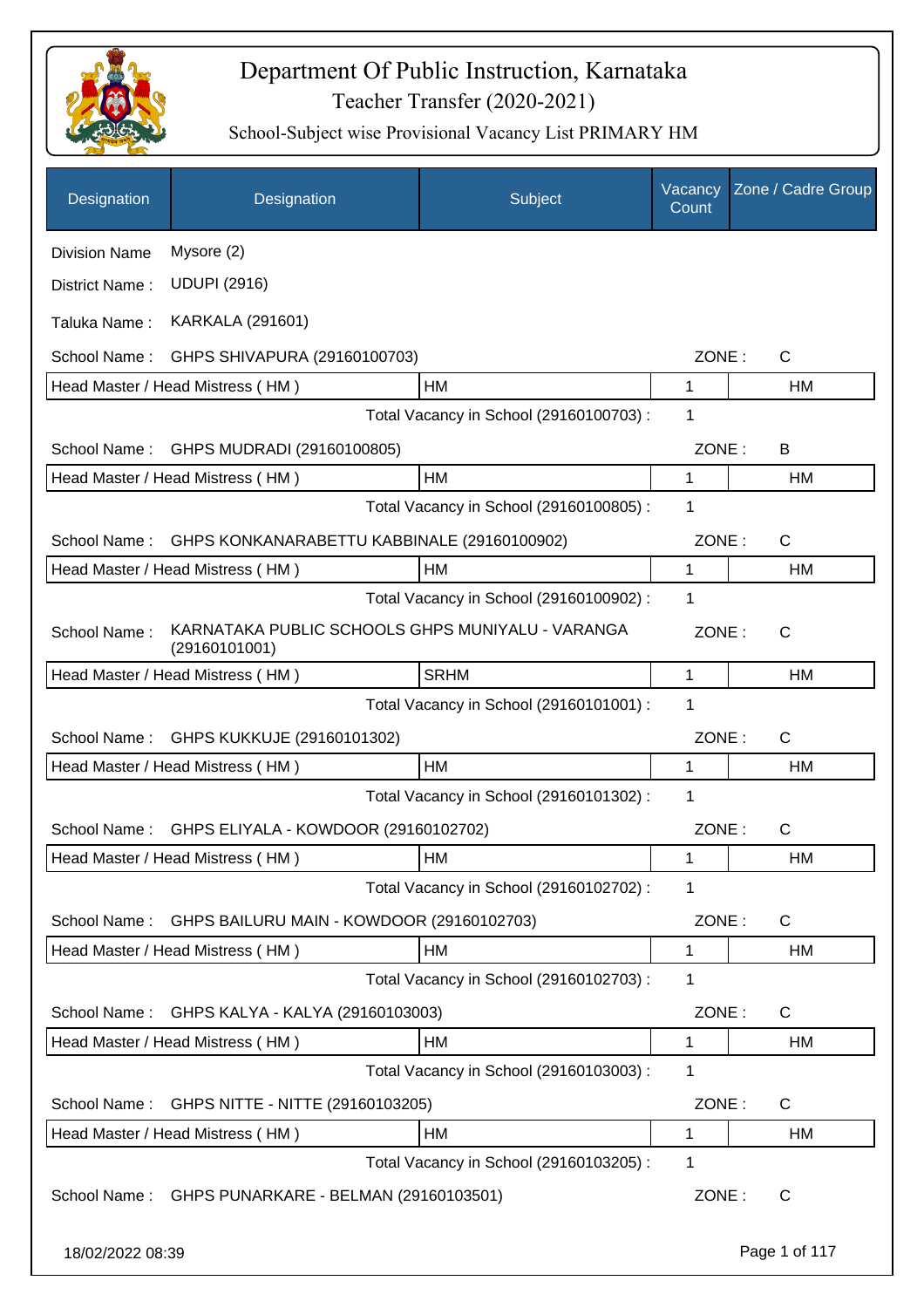

| Designation                                | Designation                                                     | Subject                                 | Vacancy<br>Count | Zone / Cadre Group |
|--------------------------------------------|-----------------------------------------------------------------|-----------------------------------------|------------------|--------------------|
|                                            | Head Master / Head Mistress (HM)                                | HM                                      | 1                | HM                 |
|                                            |                                                                 | Total Vacancy in School (29160103501) : | 1                |                    |
| School Name:                               | GHPS MUNDKURU (29160103802)                                     |                                         | ZONE:            | C                  |
|                                            | Head Master / Head Mistress (HM)                                | HM                                      | 1                | HM                 |
|                                            |                                                                 | Total Vacancy in School (29160103802) : | 1                |                    |
| School Name:                               | GHPS MIYARU - MIYAR (29160104302)                               |                                         | ZONE:            | C                  |
|                                            | Head Master / Head Mistress (HM)                                | HM                                      | 1                | HM                 |
|                                            |                                                                 | Total Vacancy in School (29160104302) : | 1                |                    |
| School Name:                               | GHPS KALLAGUPPE (29160104307)                                   |                                         | ZONE:            | B                  |
|                                            | Head Master / Head Mistress (HM)                                | HM                                      | 1                | HM                 |
|                                            |                                                                 | Total Vacancy in School (29160104307) : | 1                |                    |
| School Name:                               | GHPS RENJALA - RENJALA (29160104903)                            |                                         | ZONE:            | C                  |
|                                            | Head Master / Head Mistress (HM)                                | HM                                      | 1                | HM                 |
|                                            |                                                                 | Total Vacancy in School (29160104903) : | 1                |                    |
| GHPS KABETTU (29160105509)<br>School Name: |                                                                 |                                         | ZONE:            | A                  |
|                                            | Head Master / Head Mistress (HM)                                | <b>HM</b>                               | 1                | HM                 |
|                                            |                                                                 | Total Vacancy in School (29160105509) : | 1                |                    |
|                                            |                                                                 | Total Vacancy in Taluka (291601) :      | 15               |                    |
| Taluka Name:                               | <b>UDUPI (291602)</b>                                           |                                         |                  |                    |
| School Name:                               | GHPS ATHRADI - ATHRADI (29160201803)                            |                                         | ZONE:            | C                  |
|                                            | Head Master / Head Mistress (HM)                                | <b>HM</b>                               | 1                | HМ                 |
|                                            |                                                                 | Total Vacancy in School (29160201803) : | 1                |                    |
| School Name:                               | GHPS KAUP PADU - PADU (29160203801)                             |                                         | ZONE:            | A                  |
|                                            | Head Master / Head Mistress (HM)                                | <b>HM</b>                               | 1                | HM                 |
|                                            |                                                                 | Total Vacancy in School (29160203801) : | 1                |                    |
| School Name:                               | GHPS YARMALU SOUTH - THENKA (29160204601)                       |                                         | ZONE:            | C                  |
|                                            | Head Master / Head Mistress (HM)                                | HM                                      | 1                | HM                 |
|                                            |                                                                 | Total Vacancy in School (29160204601) : | 1                |                    |
| School Name:                               | GHPS KANCHINADKA - NADSAL (29160204803)                         |                                         | ZONE:            | C                  |
|                                            | Head Master / Head Mistress (HM)                                | HM                                      | 1                | HM                 |
|                                            |                                                                 | Total Vacancy in School (29160204803) : | 1                |                    |
| School Name:                               | KARNATAKA PUBLIC SCHOOLS GHPS PADUBIDRI NADSAL<br>(29160204804) |                                         | ZONE:            | C                  |
| 18/02/2022 08:39                           |                                                                 |                                         |                  | Page 2 of 117      |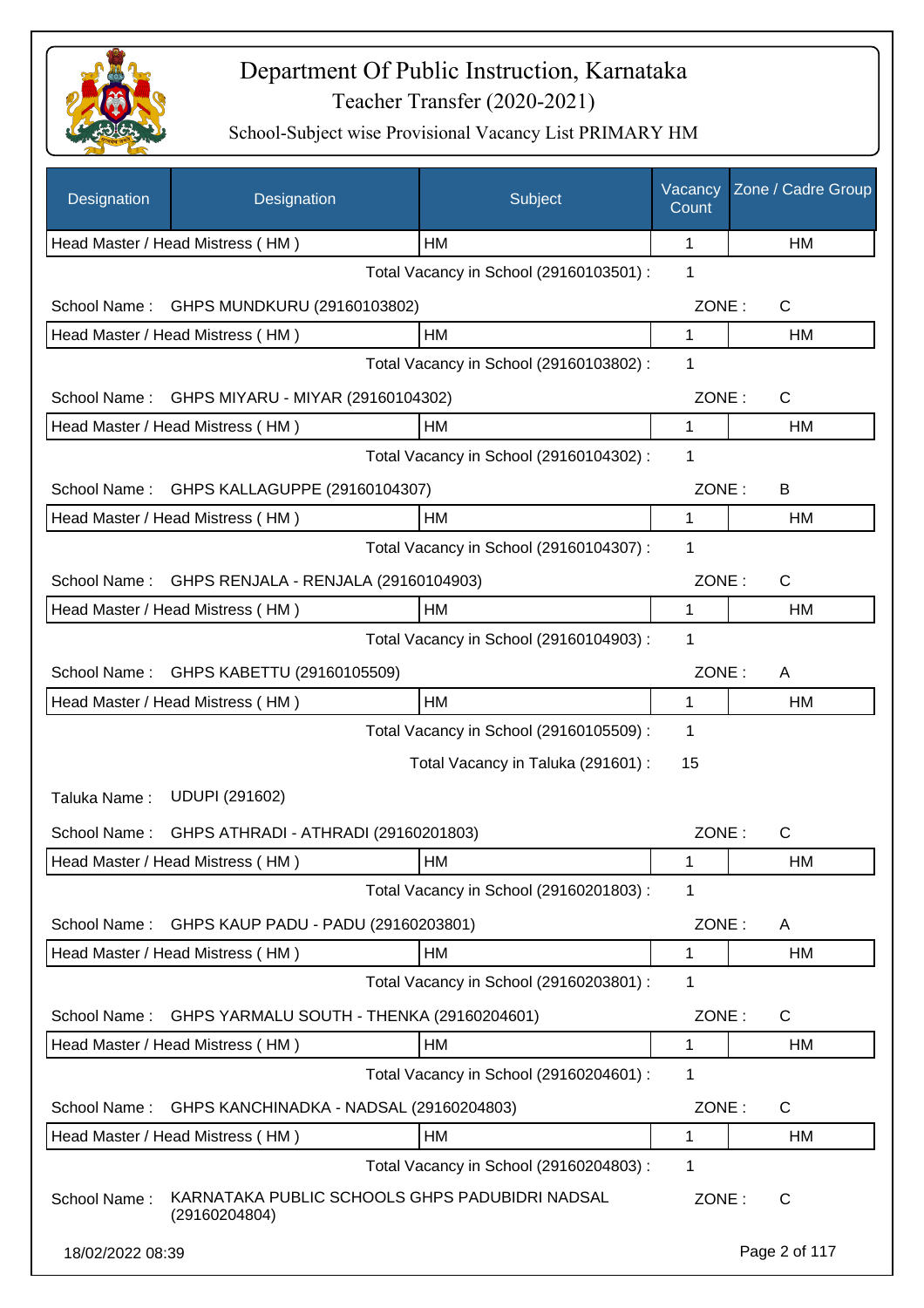

| Designation      | Designation                                             | Subject                                 | Vacancy<br>Count | Zone / Cadre Group |
|------------------|---------------------------------------------------------|-----------------------------------------|------------------|--------------------|
|                  | Head Master / Head Mistress (HM)                        | HМ                                      | 1                | HM                 |
|                  |                                                         | Total Vacancy in School (29160204804) : | 1                |                    |
| School Name:     | GMHPS PALIMAR - PALIMAR (29160205001)                   |                                         | ZONE:            | $\mathsf{C}$       |
|                  | Head Master / Head Mistress (HM)                        | HM                                      | 1                | HM                 |
|                  |                                                         | Total Vacancy in School (29160205001) : | 1                |                    |
| School Name:     | GHPS MALLARU GENERAL - MALLARU (29160205301)            |                                         | ZONE:            | A                  |
|                  | Head Master / Head Mistress (HM)                        | HM                                      | 1                | <b>HM</b>          |
|                  |                                                         | Total Vacancy in School (29160205301) : | 1                |                    |
|                  |                                                         | Total Vacancy in Taluka (291602):       | $\overline{7}$   |                    |
| Taluka Name:     | <b>KUNDAPURA (291603)</b>                               |                                         |                  |                    |
| School Name:     | GHPS URDU GANGOLLI (29160303002)                        |                                         | ZONE:            | $\mathsf{C}$       |
|                  | Head Master / Head Mistress (HM)                        | HM                                      | 1                | HM                 |
|                  |                                                         | Total Vacancy in School (29160303002) : | $\mathbf 1$      |                    |
| School Name:     | GHPS KANDLURU HINDUSTHANI (29160305403)                 |                                         | ZONE:            | $\mathsf{C}$       |
|                  | Head Master / Head Mistress (HM)                        | HM                                      | 1                | HM                 |
|                  |                                                         | Total Vacancy in School (29160305403) : | 1                |                    |
| School Name:     | GHPS MODEL SHANKARANARAYANA 576227 (29160305707)        |                                         | ZONE:            | $\mathsf{C}$       |
|                  | Head Master / Head Mistress (HM)                        | HM                                      | 1                | HM                 |
|                  |                                                         | Total Vacancy in School (29160305707) : | 1                |                    |
| School Name:     | GHPS MACHHATTU 576229 (29160306302)                     |                                         | ZONE:            | $\mathsf{C}$       |
|                  | Head Master / Head Mistress (HM)                        | НM                                      | 1                | НM                 |
|                  |                                                         | Total Vacancy in School (29160306302) : | 1                |                    |
| School Name:     | GHPS THOMBOTHU 576229-MACHATTU (29160306303)            |                                         | ZONE:            | C                  |
|                  | Head Master / Head Mistress (HM)                        | HM                                      | 1                | HM                 |
|                  |                                                         | Total Vacancy in School (29160306303) : | 1                |                    |
| School Name:     | GHPS ANKADAKATTE - KOTESHWAR (29160306802)              |                                         | ZONE:            | B                  |
|                  | Head Master / Head Mistress (HM)                        | HM                                      | 1                | HM                 |
|                  |                                                         | Total Vacancy in School (29160306802) : | 1                |                    |
| School Name:     | GHPS GOPADY EAST-GOPADI (29160307002)                   |                                         | ZONE:            | C                  |
|                  | Head Master / Head Mistress (HM)                        | HM                                      | 1                | HM                 |
|                  |                                                         | Total Vacancy in School (29160307002) : | 1                |                    |
|                  | School Name: GHPS KOME 576231 - THEKKATTE (29160307203) |                                         | ZONE:            | C                  |
| 18/02/2022 08:39 |                                                         |                                         |                  | Page 3 of 117      |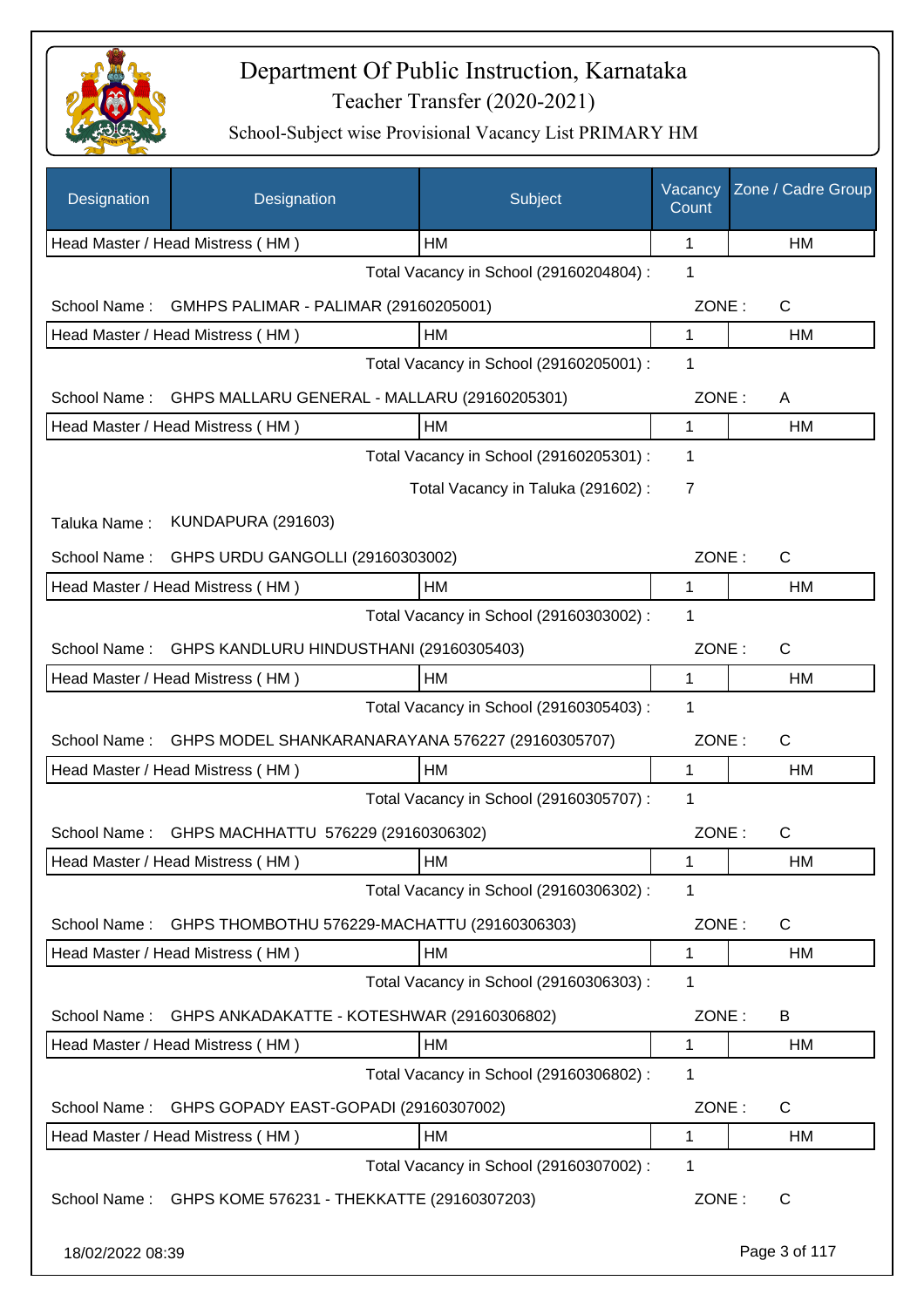

| Designation      | Designation                                                            | Subject                                 | Vacancy<br>Count | Zone / Cadre Group |
|------------------|------------------------------------------------------------------------|-----------------------------------------|------------------|--------------------|
|                  | Head Master / Head Mistress (HM)                                       | HM                                      | 1                | <b>HM</b>          |
|                  |                                                                        | Total Vacancy in School (29160307203) : | 1                |                    |
| School Name:     | GHPS BELURU 576221 - BELOOR (29160307403)                              |                                         | ZONE:            | $\mathsf{C}$       |
|                  | Head Master / Head Mistress (HM)                                       | HM                                      | 1                | HM                 |
|                  |                                                                        | Total Vacancy in School (29160307403) : | 1                |                    |
| School Name:     | GHPS KEDOOR (29160307501)                                              |                                         | ZONE:            | $\mathsf{C}$       |
|                  | Head Master / Head Mistress (HM)                                       | HM                                      | 1                | HM                 |
|                  |                                                                        | Total Vacancy in School (29160307501) : | 1                |                    |
| School Name:     | GHPS KALAVARA 576222 - KALAVARA (29160307801)                          |                                         | ZONE:            | C                  |
|                  | Head Master / Head Mistress (HM)                                       | HM                                      | 1                | HM                 |
|                  |                                                                        | Total Vacancy in School (29160307801) : | 1                |                    |
| School Name:     | GHPS BALKURU 576211 - BALKUR (29160308202)                             |                                         | ZONE:            | $\mathsf{C}$       |
|                  | Head Master / Head Mistress (HM)                                       | HM                                      | 1                | HM                 |
|                  |                                                                        | Total Vacancy in School (29160308202) : | 1                |                    |
|                  | School Name: GHPS HUNSEMAKKI (29160308401)                             |                                         | ZONE:            | $\mathsf{C}$       |
|                  | Head Master / Head Mistress (HM)                                       | HM                                      | $\mathbf{1}$     | HM                 |
|                  |                                                                        | Total Vacancy in School (29160308401) : | 1                |                    |
| School Name:     | GHPS NOOJI 576231 - KORGI (29160308502)                                |                                         | ZONE:            | $\mathsf{C}$       |
|                  | Head Master / Head Mistress (HM)                                       | HM                                      | 1                | HM                 |
|                  |                                                                        | Total Vacancy in School (29160308502) : | 1                |                    |
| School Name:     | GHPS KORGI 576222 - KORGI (29160308503)                                |                                         | ZONE:            | C                  |
|                  | Head Master / Head Mistress (HM)                                       | HM                                      | 1                | HM                 |
|                  |                                                                        | Total Vacancy in School (29160308503) : | 1                |                    |
| School Name:     | KARNATAKA PUBLIC SCHOOLS GHPS BIDKALKATTE - MOLAHALLI<br>(29160308904) |                                         | ZONE:            | C                  |
|                  | Head Master / Head Mistress (HM)                                       | HM                                      | $\mathbf{1}$     | HM                 |
|                  |                                                                        | Total Vacancy in School (29160308904) : | 1                |                    |
| School Name:     | GHPS BELVE 576212 - BELVE (29160309402)                                |                                         | ZONE:            | C                  |
|                  | Head Master / Head Mistress (HM)                                       | HM                                      | 1                | <b>HM</b>          |
|                  |                                                                        | Total Vacancy in School (29160309402) : | 1                |                    |
| School Name:     | GHPS SURGOLI - BELVE (29160309403)                                     |                                         | ZONE:            | C                  |
|                  | Head Master / Head Mistress (HM)                                       | HM                                      | $\mathbf 1$      | HM                 |
|                  |                                                                        | Total Vacancy in School (29160309403) : | 1                |                    |
| 18/02/2022 08:39 |                                                                        |                                         |                  | Page 4 of 117      |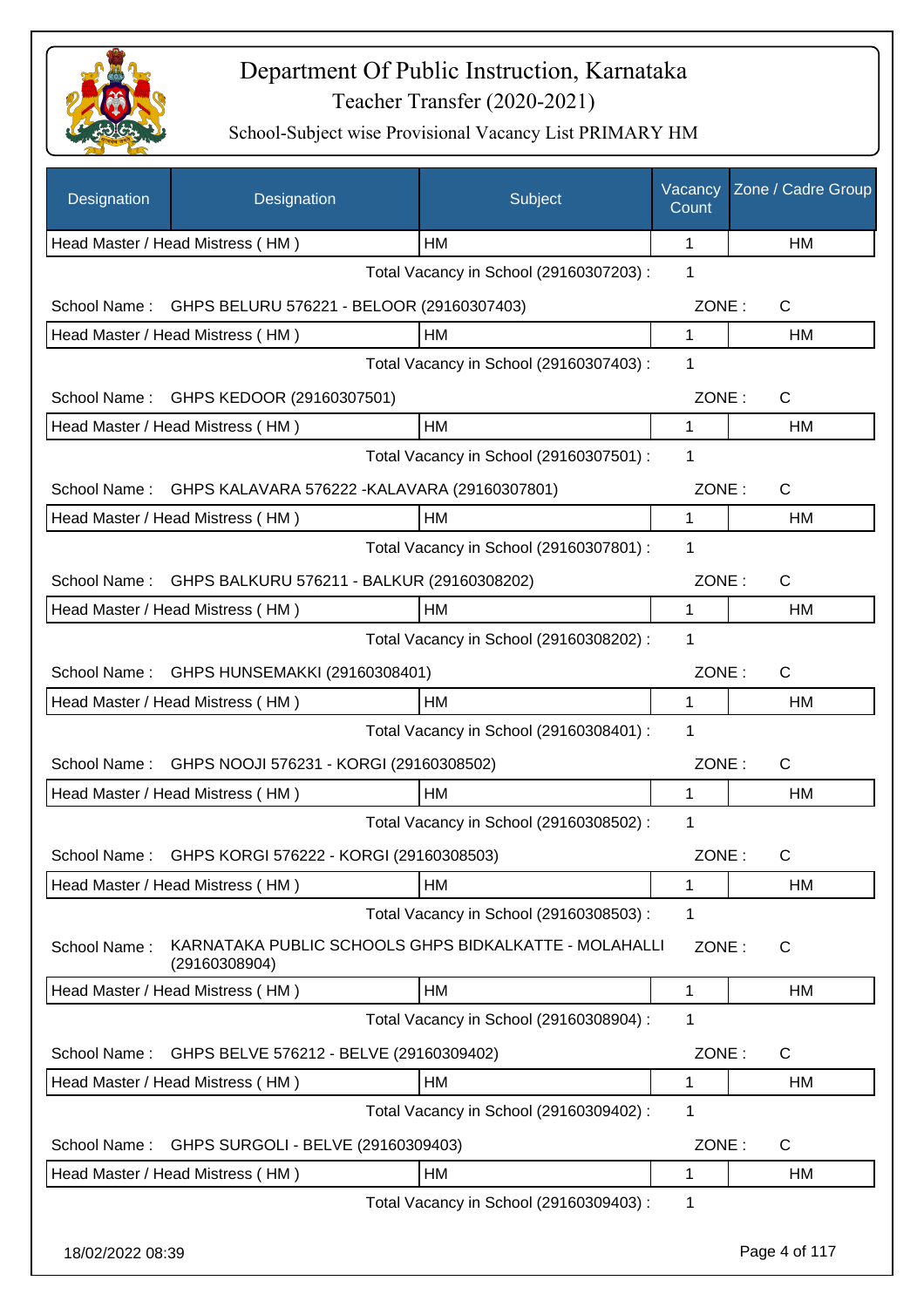

| Designation      | Designation                                                                      | Subject                                 | Vacancy<br>Count | Zone / Cadre Group |
|------------------|----------------------------------------------------------------------------------|-----------------------------------------|------------------|--------------------|
| School Name:     | GHPS MODEL SCHOOL ALBADI ARDI 576212 (29160309504)                               |                                         | ZONE:            | $\mathsf{C}$       |
|                  | Head Master / Head Mistress (HM)                                                 | HM                                      | 1                | НM                 |
|                  |                                                                                  | Total Vacancy in School (29160309504) : | 1                |                    |
| School Name:     | GHPS VADERAHOBALI 576201 (29160310901)                                           |                                         | ZONE:            | A                  |
|                  | Head Master / Head Mistress (HM)                                                 | <b>GHM</b>                              | 1                | HM                 |
|                  |                                                                                  | Total Vacancy in School (29160310901) : | 1                |                    |
| School Name:     | GHPS SIDDAPURA - SIDDAPUR (29160311206)                                          |                                         | ZONE:            | $\mathsf{C}$       |
|                  | Head Master / Head Mistress (HM)                                                 | <b>SRHM</b>                             | 1                | HM                 |
|                  |                                                                                  | Total Vacancy in School (29160311206) : | 1                |                    |
|                  |                                                                                  | Total Vacancy in Taluka (291603):       | 21               |                    |
| Taluka Name:     | BYNDOOR (291604)                                                                 |                                         |                  |                    |
| School Name:     | GHPS AJRIHARA - AJRI (29160400104)                                               |                                         | ZONE:            | $\mathsf{C}$       |
|                  | Head Master / Head Mistress (HM)                                                 | HM                                      | 1                | HM                 |
|                  |                                                                                  | Total Vacancy in School (29160400104) : | 1                |                    |
| School Name:     | GHPS BIJOOR 576244 - BIJOOR (29160400305)                                        |                                         | ZONE:            | A                  |
|                  | Head Master / Head Mistress (HM)                                                 | <b>HM</b>                               | 1                | HM                 |
|                  |                                                                                  | Total Vacancy in School (29160400305) : | 1                |                    |
| School Name:     | GOVERNMENT UPGRADED HIGH SCHOOL CHITTUR 576233 -<br>CHITTUR (rmsa) (29160400504) |                                         | ZONE:            | $\mathsf{C}$       |
|                  | Head Master / Head Mistress (HM)                                                 | HM                                      | 1                | HM                 |
|                  |                                                                                  | Total Vacancy in School (29160400504) : | 1                |                    |
| School Name:     | GHPS PO. NOOJADI II - NOOJADI (29160401202)                                      |                                         | ZONE:            | $\mathsf{C}$       |
|                  | Head Master / Head Mistress (HM)                                                 | HM                                      | 1                | HM                 |
|                  |                                                                                  | Total Vacancy in School (29160401202) : | 1                |                    |
| School Name:     | GHPS NUJADY 1 576233 - NOOJADY (29160401203)                                     |                                         | ZONE:            | C                  |
|                  | Head Master / Head Mistress (HM)                                                 | HM                                      | 1                | HM                 |
|                  |                                                                                  | Total Vacancy in School (29160401203) : | 1                |                    |
| School Name:     | GHPS SULSE KATTABELTHOOR (29160401801)                                           |                                         | ZONE:            | C                  |
|                  | Head Master / Head Mistress (HM)                                                 | HM                                      | 1                | HM                 |
|                  |                                                                                  | Total Vacancy in School (29160401801) : | 1                |                    |
| School Name:     | GHPS RAGIHAKLU (29160402203)                                                     |                                         | ZONE:            | C                  |
|                  | Head Master / Head Mistress (HM)                                                 | HM                                      | 1                | HM                 |
|                  |                                                                                  | Total Vacancy in School (29160402203) : | 1                |                    |
| 18/02/2022 08:39 |                                                                                  |                                         |                  | Page 5 of 117      |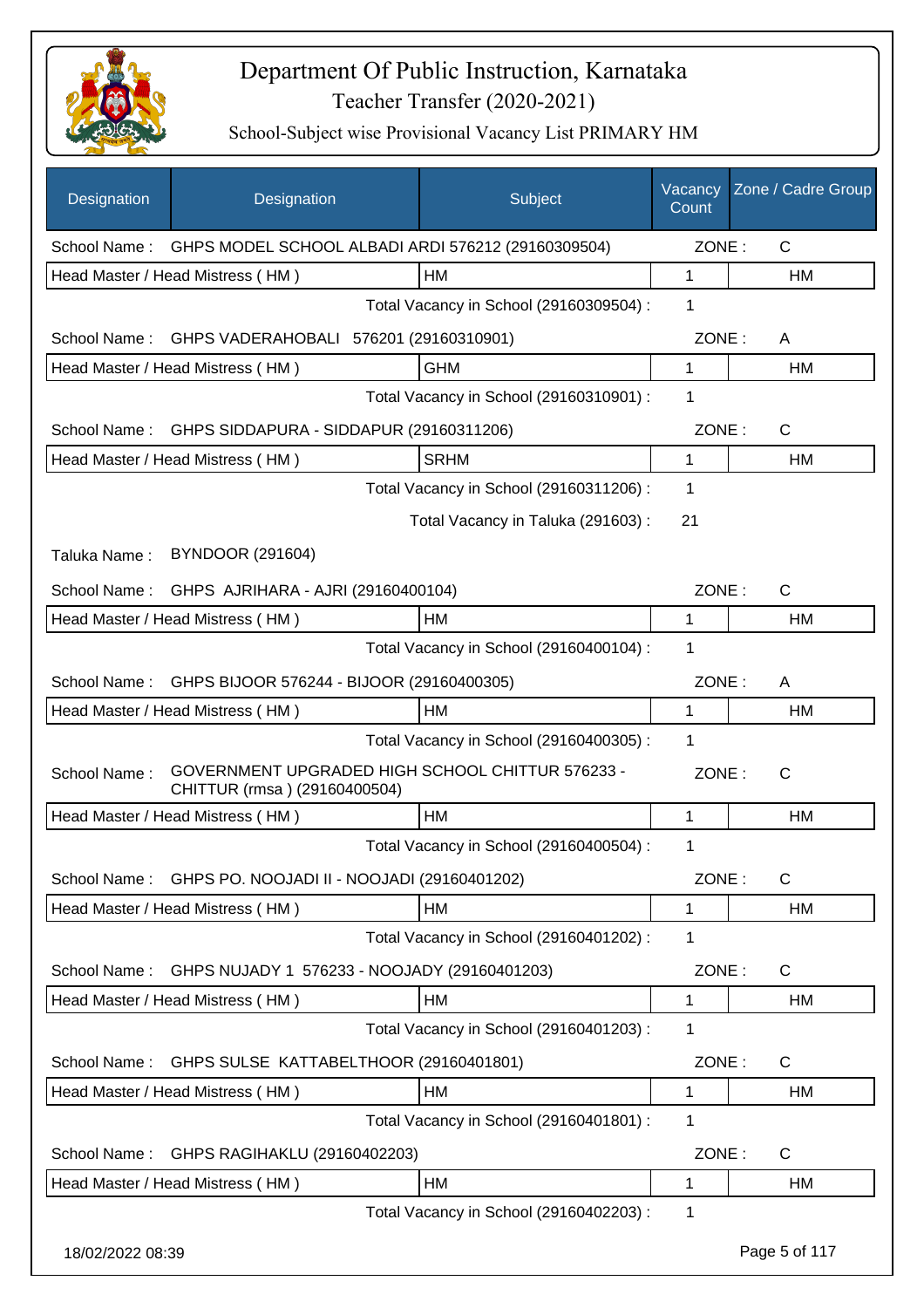

| Designation  | Designation                                       | Subject                                 | Vacancy<br>Count | Zone / Cadre Group |
|--------------|---------------------------------------------------|-----------------------------------------|------------------|--------------------|
| School Name: | GHPS SELKODU - 576233 JADKAL (29160402306)        |                                         | ZONE:            | $\mathsf{C}$       |
|              | Head Master / Head Mistress (HM)                  | HM                                      | 1                | HM                 |
|              |                                                   | Total Vacancy in School (29160402306) : | 1                |                    |
| School Name: | <b>GHPS CHAPPARIKE</b>                            | 576219 (29160402503)                    | ZONE:            | $\mathsf{C}$       |
|              | Head Master / Head Mistress (HM)                  | HM                                      | 1                | HM                 |
|              |                                                   | Total Vacancy in School (29160402503) : | 1                |                    |
|              | School Name: GHPS KALTHODU 576219 (29160402508)   |                                         | ZONE:            | $\mathsf{C}$       |
|              | Head Master / Head Mistress (HM)                  | HM                                      | 1                | HM                 |
|              |                                                   | Total Vacancy in School (29160402508) : | 1                |                    |
| School Name: | GHPS METTINAHOLE 576219 (29160402509)             |                                         | ZONE:            | $\mathsf{C}$       |
|              | Head Master / Head Mistress (HM)                  | HM                                      | 1                | <b>HM</b>          |
|              |                                                   | Total Vacancy in School (29160402509) : | 1                |                    |
| School Name: | GHPS THENKABETTU 576219 (29160402601)             |                                         | ZONE:            | $\mathsf{C}$       |
|              | Head Master / Head Mistress (HM)                  | HM                                      | 1                | HM                 |
|              |                                                   | Total Vacancy in School (29160402601) : | 1                |                    |
| School Name: | GHPS MAVINAKATTE (29160402805)                    |                                         | ZONE:            | $\mathsf{C}$       |
|              | Head Master / Head Mistress (HM)                  | HM                                      | 1                | HM                 |
|              |                                                   | Total Vacancy in School (29160402805) : | 1                |                    |
| School Name: | GHPS KERADI - KERADI 576233 (29160403006)         |                                         | ZONE:            | $\mathsf{C}$       |
|              | Head Master / Head Mistress (HM)                  | HM                                      | 1                | HM                 |
|              |                                                   | Total Vacancy in School (29160403006) : | 1                |                    |
| School Name: | GHPS NOOJU BANTRADI - BELLALA NOOJU (29160403101) |                                         | ZONE:            | C                  |
|              | Head Master / Head Mistress (HM)                  | HM                                      | 1                | HM                 |
|              |                                                   | Total Vacancy in School (29160403101) : | 1                |                    |
| School Name: | GHPS BELLALA - BELLALA 576 233 (29160403102)      |                                         | ZONE:            | C                  |
|              | Head Master / Head Mistress (HM)                  | HM                                      | 1                | HM                 |
|              |                                                   | Total Vacancy in School (29160403102):  | 1                |                    |
| School Name: | GHPS MORTU - BELLALA 576 233 (29160403103)        |                                         | ZONE:            | C                  |
|              | Head Master / Head Mistress (HM)                  | HM                                      | 1                | HM                 |
|              |                                                   | Total Vacancy in School (29160403103) : | 1                |                    |
| School Name: | GHPS NAIKANAKATTE 576219 (29160403302)            |                                         | ZONE:            | B                  |
|              | Head Master / Head Mistress (HM)                  | HM                                      | 1                | HM                 |
|              |                                                   |                                         |                  |                    |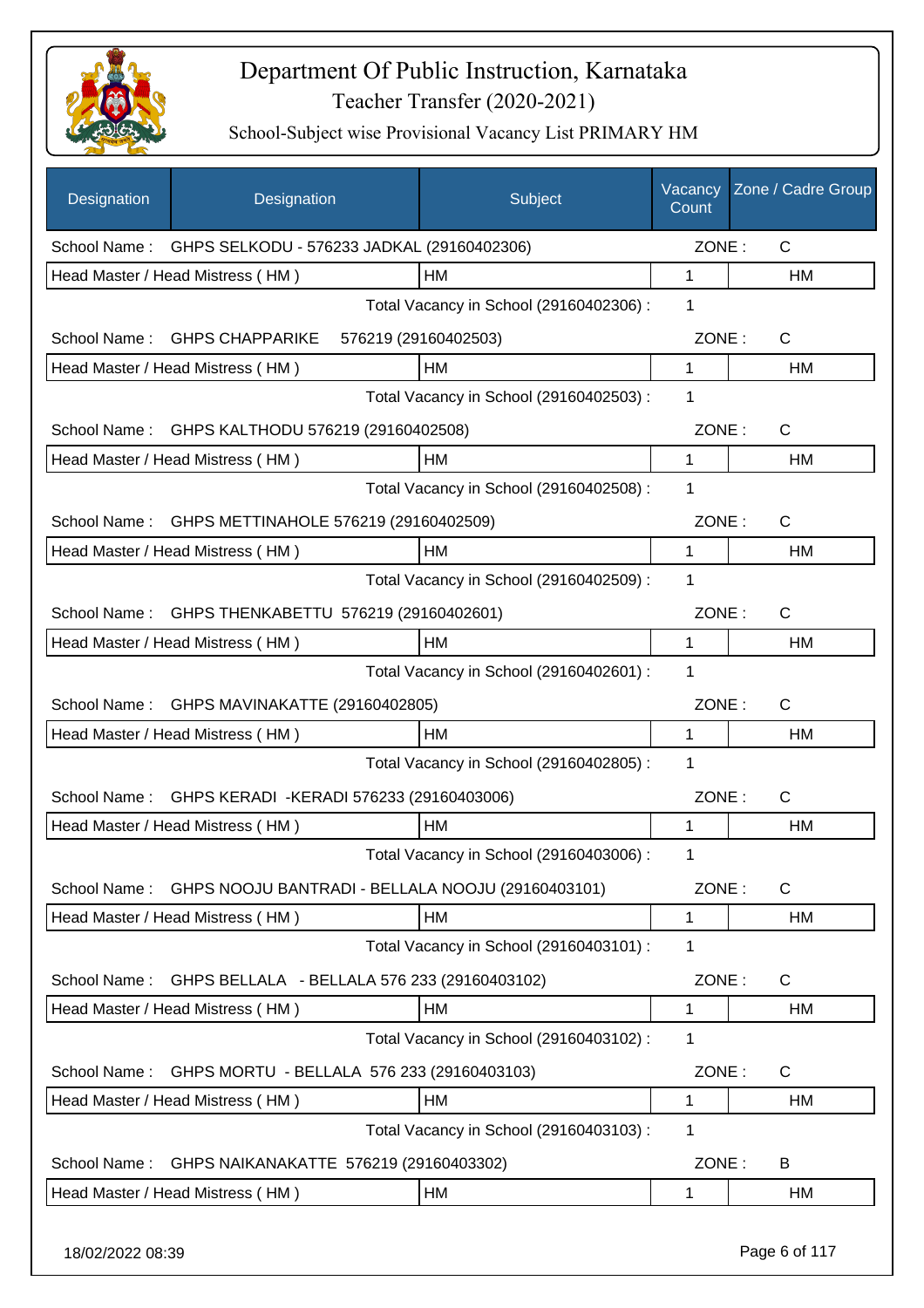

| Designation      | Designation                              | Subject                                 | Vacancy<br>Count | Zone / Cadre Group |
|------------------|------------------------------------------|-----------------------------------------|------------------|--------------------|
|                  |                                          | Total Vacancy in School (29160403302) : | 1                |                    |
| School Name:     | GHPS KADIKE NADA 576230 (29160403905)    |                                         | ZONE:            | $\mathsf{C}$       |
|                  | Head Master / Head Mistress (HM)         | HM                                      | 1                | HM                 |
|                  |                                          | Total Vacancy in School (29160403905) : | 1                |                    |
| School Name:     | GHPS PADUKONE 576262 (29160403906)       |                                         | ZONE:            | C                  |
|                  | Head Master / Head Mistress (HM)         | HM                                      | $\mathbf{1}$     | HM                 |
|                  |                                          | Total Vacancy in School (29160403906) : | 1                |                    |
| School Name:     | GHPS AREHOLE 576224 (29160404103)        |                                         | ZONE:            | C                  |
|                  | Head Master / Head Mistress (HM)         | HM                                      | $\mathbf{1}$     | HM                 |
|                  |                                          | Total Vacancy in School (29160404103) : | 1                |                    |
| School Name:     | GHPS THARAPATHI 576232 (29160404203)     |                                         | ZONE:            | $\mathsf{C}$       |
|                  | Head Master / Head Mistress (HM)         | HM                                      | 1                | HM                 |
|                  |                                          | Total Vacancy in School (29160404203) : | 1                |                    |
| School Name:     | GHPS KOTEBAGILU PADUVARI (29160404204)   |                                         | ZONE:            | A                  |
|                  | Head Master / Head Mistress (HM)         | HM                                      | 1                | HM                 |
|                  |                                          | Total Vacancy in School (29160404204) : | 1                |                    |
| School Name:     | GHPS BAPPANBAILU (29160404301)           |                                         | ZONE:            | B                  |
|                  | Head Master / Head Mistress (HM)         | HM                                      | 1                | HM                 |
|                  |                                          | Total Vacancy in School (29160404301) : | 1                |                    |
|                  | School Name: GHPS HOSADU (29160404703)   |                                         | ZONE:            | $\mathsf{C}$       |
|                  | Head Master / Head Mistress (HM)         | HM                                      | 1                | HM                 |
|                  |                                          | Total Vacancy in School (29160404703) : | 1                |                    |
| School Name:     | GHPS UPPUNDA-URDU (29160404802)          |                                         | ZONE:            | A                  |
|                  | Head Master / Head Mistress (HM)         | HM                                      | 1                | HM                 |
|                  |                                          | Total Vacancy in School (29160404802) : | 1                |                    |
| School Name:     | GHPS THAGGARSE (29160405103)             |                                         | ZONE:            | A                  |
|                  | Head Master / Head Mistress (HM)         | HM                                      | 1                | HM                 |
|                  |                                          | Total Vacancy in School (29160405103) : | 1                |                    |
| School Name:     | <b>GHPS BADA</b><br>576214 (29160405205) |                                         | ZONE:            | A                  |
|                  | Head Master / Head Mistress (HM)         | HM                                      | 1                | HM                 |
|                  |                                          | Total Vacancy in School (29160405205) : | 1                |                    |
|                  |                                          | Total Vacancy in Taluka (291604) :      | 28               |                    |
| 18/02/2022 08:39 |                                          |                                         |                  | Page 7 of 117      |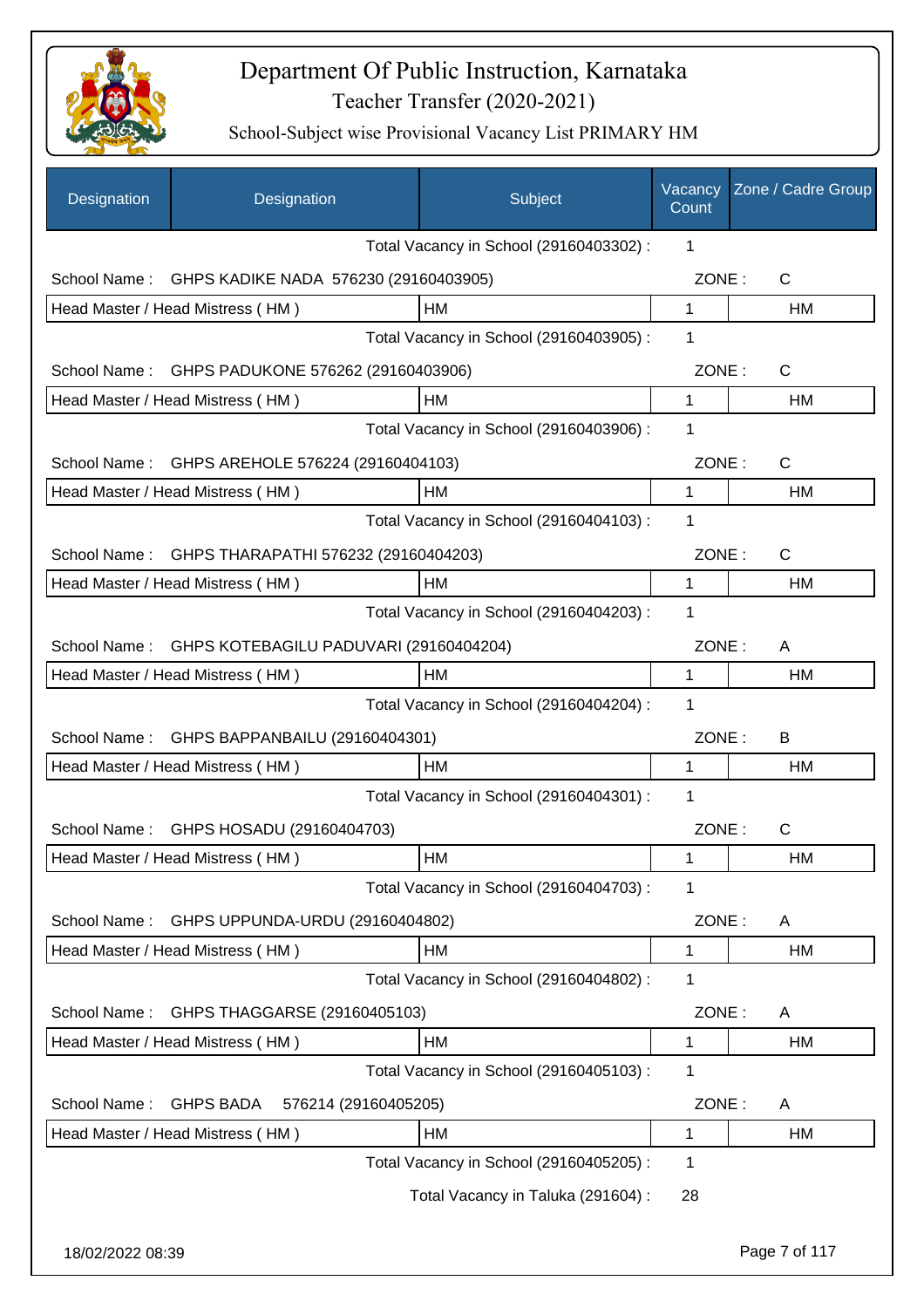

| Designation      | Designation                                 | Subject                                 | Vacancy<br>Count | Zone / Cadre Group |
|------------------|---------------------------------------------|-----------------------------------------|------------------|--------------------|
| Taluka Name:     | BRAHAMAVARA (291605)                        |                                         |                  |                    |
| School Name:     | GHPS SHIRURUKALLALA - SHIROOR (29160501106) |                                         | ZONE:            | C                  |
|                  | Head Master / Head Mistress (HM)            | HM                                      | 1                | HM                 |
|                  |                                             | Total Vacancy in School (29160501106) : | 1                |                    |
| School Name:     | GHPS CHERKADI (29160501402)                 |                                         | ZONE:            | C                  |
|                  | Head Master / Head Mistress (HM)            | НM                                      | 1                | HM                 |
|                  |                                             | Total Vacancy in School (29160501402) : | 1                |                    |
| School Name:     | GHPS BALKUDRU (29160502301)                 |                                         | ZONE:            | B                  |
|                  | Head Master / Head Mistress (HM)            | HM                                      | 1                | HM                 |
|                  |                                             | Total Vacancy in School (29160502301) : | 1                |                    |
| School Name:     | GHPS(COMPOSITE) MOODUGILIYAR (29160503302)  |                                         | ZONE:            | B                  |
|                  | Head Master / Head Mistress (HM)            | HM                                      | 1                | HM                 |
|                  |                                             | Total Vacancy in School (29160503302) : | 1                |                    |
| School Name:     | GHPS SANTHEKATTE (29160504002)              |                                         | ZONE:            | C                  |
|                  | Head Master / Head Mistress (HM)            | <b>HM</b>                               | 1                | HM                 |
|                  |                                             | Total Vacancy in School (29160504002) : | 1                |                    |
| School Name:     | GHPS YADTHADI 576210 (29160505503)          |                                         | ZONE:            | C                  |
|                  | Head Master / Head Mistress (HM)            | HM                                      | 1                | HM                 |
|                  |                                             | Total Vacancy in School (29160505503) : | 1                |                    |
| School Name:     | GHPS (URDU) BOKKAPATNA 576213 (29160505602) |                                         | ZONE:            | A                  |
|                  | Head Master / Head Mistress (HM)            | HM                                      | 1                | HМ                 |
|                  |                                             | Total Vacancy in School (29160505602) : | 1                |                    |
| School Name:     | GHPS SHETTIBETTU (29160507301)              |                                         | ZONE:            | A                  |
|                  | Head Master / Head Mistress (HM)            | HM                                      | 1                | HM                 |
|                  |                                             | Total Vacancy in School (29160507301) : | 1                |                    |
| School Name:     | GHPS SAGRINAHOLE (29160507702)              |                                         | ZONE:            | A                  |
|                  | Head Master / Head Mistress (HM)            | HM                                      | 1                | HM                 |
|                  |                                             | Total Vacancy in School (29160507702) : | 1                |                    |
| School Name:     | GHPS MANCHIKODI (29160507801)               |                                         | ZONE:            | A                  |
|                  | Head Master / Head Mistress (HM)            | HM                                      | 1                | HM                 |
|                  |                                             | Total Vacancy in School (29160507801) : | 1                |                    |
| School Name:     | GHPS KARKADA (29160507901)                  |                                         | ZONE:            | A                  |
| 18/02/2022 08:39 |                                             |                                         |                  | Page 8 of 117      |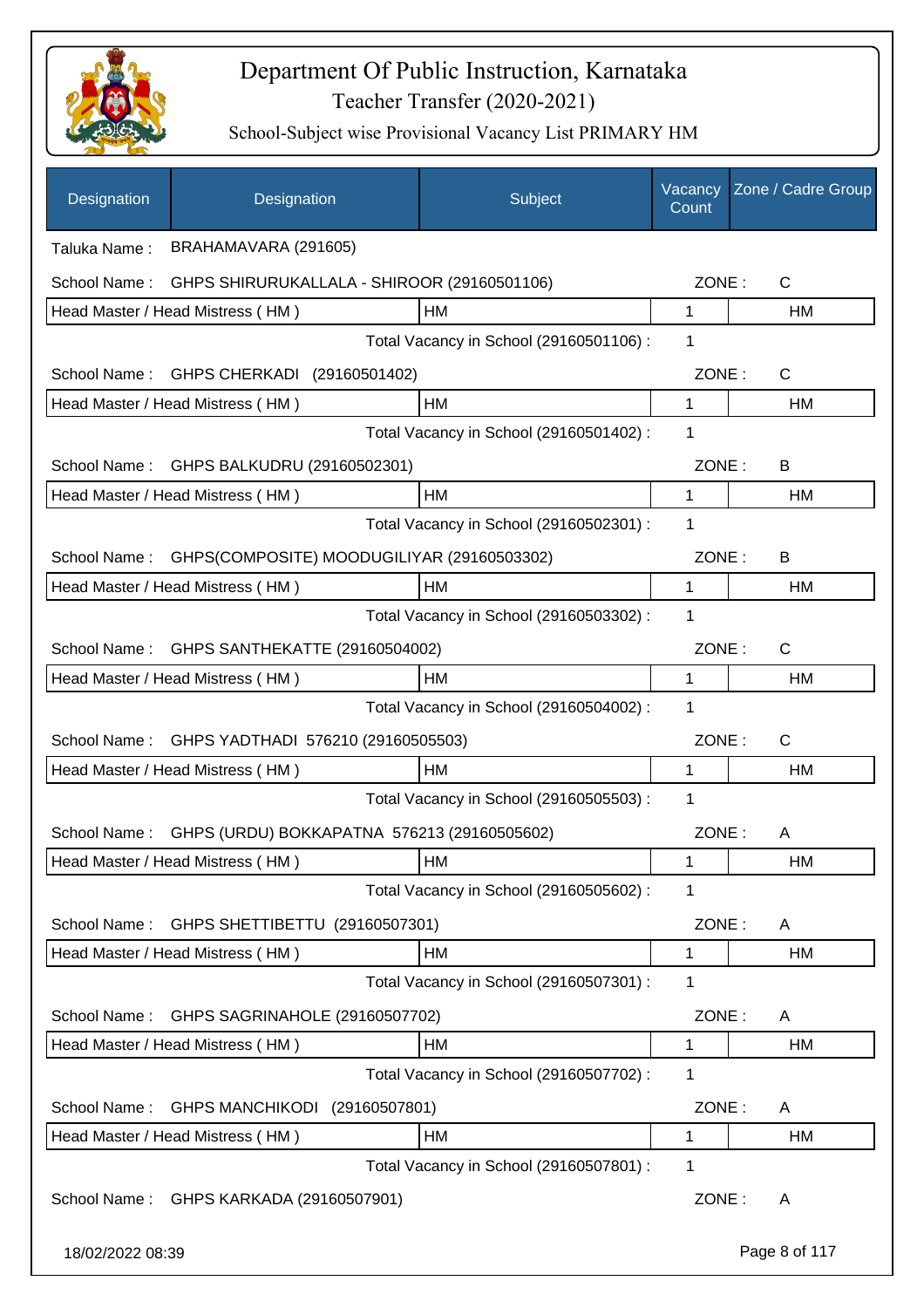

| Designation      | Designation                       | Subject                                 | Vacancy<br>Count | Zone / Cadre Group |
|------------------|-----------------------------------|-----------------------------------------|------------------|--------------------|
|                  | Head Master / Head Mistress (HM)  | HM                                      | 1                | <b>HM</b>          |
|                  |                                   | Total Vacancy in School (29160507901) : | 1                |                    |
|                  |                                   | Total Vacancy in Taluka (291605):       | 11               |                    |
| District Name:   | CHIKKAMANGALURU (2917)            |                                         |                  |                    |
| Taluka Name:     | <b>SRINGERI (291701)</b>          |                                         |                  |                    |
| School Name:     | GHPS BEGAR (29170100201)          |                                         | ZONE:            | $\mathsf{C}$       |
|                  | Head Master / Head Mistress (HM)  | HM                                      | $\mathbf{1}$     | <b>HM</b>          |
|                  |                                   | Total Vacancy in School (29170100201) : | 1                |                    |
|                  |                                   | Total Vacancy in Taluka (291701) :      | 1                |                    |
| Taluka Name:     | KOPPA (291702)                    |                                         |                  |                    |
| School Name:     | GHPS UTTAMESHWARA (29170202301)   |                                         | ZONE:            | $\mathsf{C}$       |
|                  | Head Master / Head Mistress (HM)  | HM                                      | 1                | HM                 |
|                  |                                   | Total Vacancy in School (29170202301) : | 1                |                    |
| School Name:     | GHPS THALAMAKKI (29170204102)     |                                         | ZONE:            | $\mathsf{C}$       |
|                  | Head Master / Head Mistress (HM)  | HM                                      | 1                | <b>HM</b>          |
|                  |                                   | Total Vacancy in School (29170204102) : | 1                |                    |
| School Name:     | GMHPS JAYAPURA (29170206101)      |                                         | ZONE:            | $\mathsf{C}$       |
|                  | Head Master / Head Mistress (HM)  | HM                                      | 1                | HM                 |
|                  |                                   | Total Vacancy in School (29170206101) : | 1                |                    |
| School Name:     | GHPS SHANTHIGRAMA (29170206903)   |                                         | ZONE:            | C                  |
|                  | Head Master / Head Mistress (HM)  | HM                                      | 1                | HM                 |
|                  |                                   | Total Vacancy in School (29170206903) : | 1                |                    |
| School Name:     | GHPS. HERUR (29170207504)         |                                         | ZONE:            | C                  |
|                  | Head Master / Head Mistress (HM)  | HM                                      | 1                | HM                 |
|                  |                                   | Total Vacancy in School (29170207504) : | 1                |                    |
| School Name:     | GHPS BASARIKATTE (29170207801)    |                                         | ZONE:            | $\mathsf{C}$       |
|                  | Head Master / Head Mistress (HM)  | HM                                      | 1                | HM                 |
|                  |                                   | Total Vacancy in School (29170207801) : | 1                |                    |
|                  |                                   | Total Vacancy in Taluka (291702) :      | 6                |                    |
| Taluka Name:     | NARASIMHARAJAPURA (291703)        |                                         |                  |                    |
| School Name:     | GMHPS MUTTHINAKOPPA (29170300305) |                                         | ZONE:            | C                  |
|                  |                                   |                                         |                  |                    |
| 18/02/2022 08:39 |                                   |                                         |                  | Page 9 of 117      |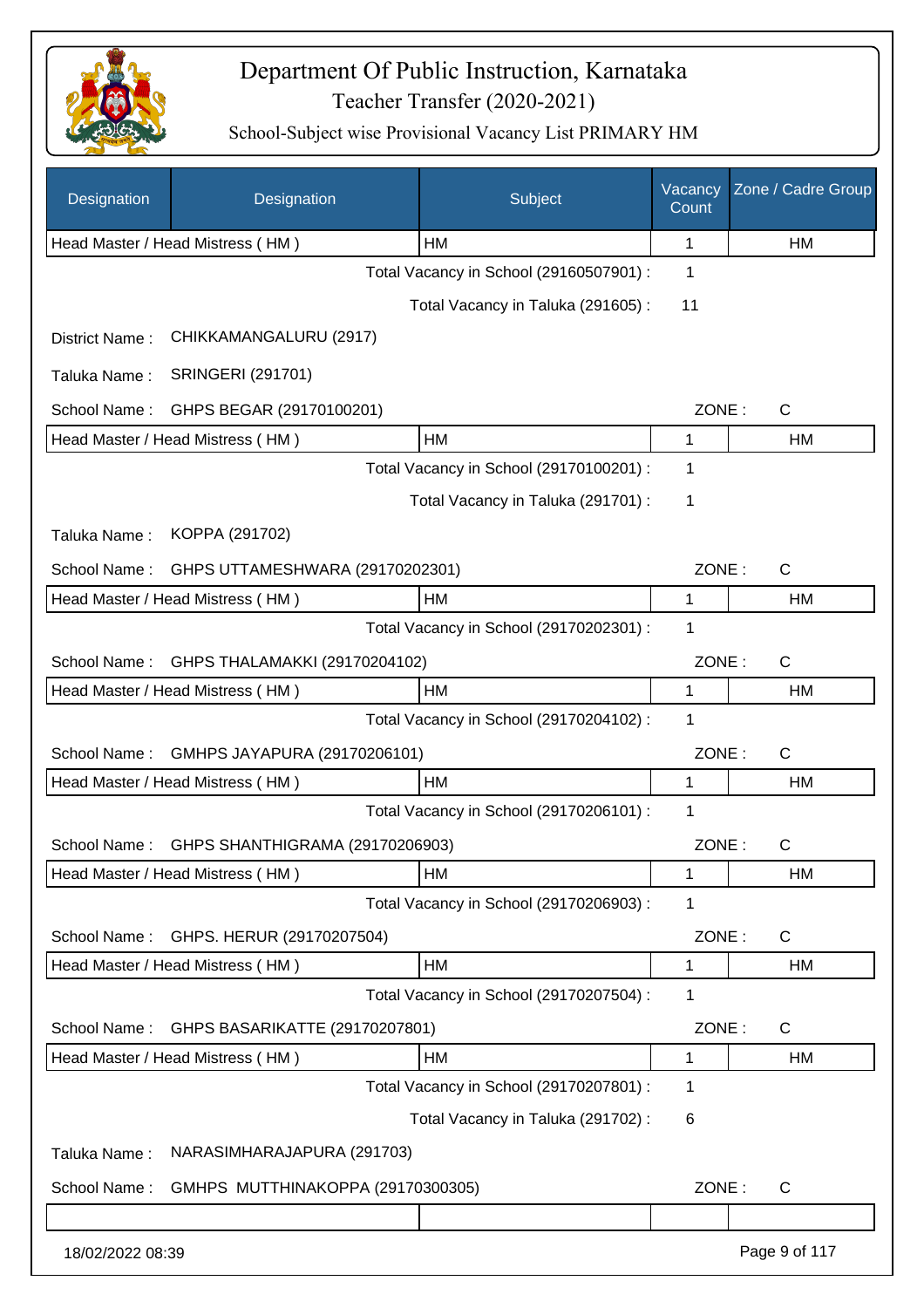

| Designation      | Designation                                            | Subject                                 | Vacancy<br>Count | Zone / Cadre Group |
|------------------|--------------------------------------------------------|-----------------------------------------|------------------|--------------------|
|                  | Head Master / Head Mistress (HM)                       | <b>GHM</b>                              | 1                | HM                 |
|                  |                                                        | Total Vacancy in School (29170300305) : | 1                |                    |
| School Name:     | GHPS BAIRAPURA (29170300503)                           |                                         | ZONE:            | C                  |
|                  | Head Master / Head Mistress (HM)                       | HM                                      | 1                | HM                 |
|                  |                                                        | Total Vacancy in School (29170300503) : | 1                |                    |
| School Name:     | GHPS GUBBIGA (29170303901)                             |                                         | ZONE:            | C                  |
|                  | Head Master / Head Mistress (HM)                       | <b>HM</b>                               | 1                | HM.                |
|                  |                                                        | Total Vacancy in School (29170303901) : | 1                |                    |
| School Name:     | GHPS HOSAKERE (29170304202)                            |                                         | ZONE:            | C                  |
|                  | Head Master / Head Mistress (HM)                       | HM                                      | 1                | HM                 |
|                  |                                                        | Total Vacancy in School (29170304202) : | 1                |                    |
| School Name:     | GHPS KARKESHWARA (29170305005)                         |                                         | ZONE:            | C                  |
|                  | Head Master / Head Mistress (HM)                       | HM                                      | 1                | HM                 |
|                  |                                                        | Total Vacancy in School (29170305005) : | 1                |                    |
| School Name:     | GMHPS BALEHONNUR (29170305403)                         |                                         | ZONE:            | C                  |
|                  | Head Master / Head Mistress (HM)                       | HM                                      | 1                | <b>HM</b>          |
|                  |                                                        | Total Vacancy in School (29170305403) : | 1                |                    |
| School Name:     | GHPS B KANABOOR (29170305409)                          |                                         | ZONE:            | C                  |
|                  | Head Master / Head Mistress (HM)                       | HM                                      | 1                | HM                 |
|                  |                                                        | Total Vacancy in School (29170305409) : | 1                |                    |
|                  | School Name: GHPS RAMBAPURI MUTT (29170305412)         |                                         | ZONE:            | C                  |
|                  | Head Master / Head Mistress (HM)                       | HM                                      | 1                | HM                 |
|                  |                                                        | Total Vacancy in School (29170305412) : | 1                |                    |
| School Name:     | GHPS MAGUNDI (29170305802)                             |                                         | ZONE:            | C                  |
|                  | Head Master / Head Mistress (HM)                       | HM                                      | 1                | HM                 |
|                  |                                                        | Total Vacancy in School (29170305802) : | 1                |                    |
| School Name:     | KARNATAKA PUBLIC SCHOOLS GMHPBS N R PURA (29170350504) |                                         | ZONE:            | A                  |
|                  | Head Master / Head Mistress (HM)                       | <b>SRHM</b>                             | 1                | HM                 |
|                  |                                                        | Total Vacancy in School (29170350504) : | 1                |                    |
|                  |                                                        | Total Vacancy in Taluka (291703):       | 10               |                    |
| Taluka Name:     | <b>TARIKERE (291704)</b>                               |                                         |                  |                    |
| School Name:     | GHPS GOPALA BUSENA HALLI (29170400301)                 |                                         | ZONE:            | $\mathsf{C}$       |
| 18/02/2022 08:39 |                                                        |                                         |                  | Page 10 of 117     |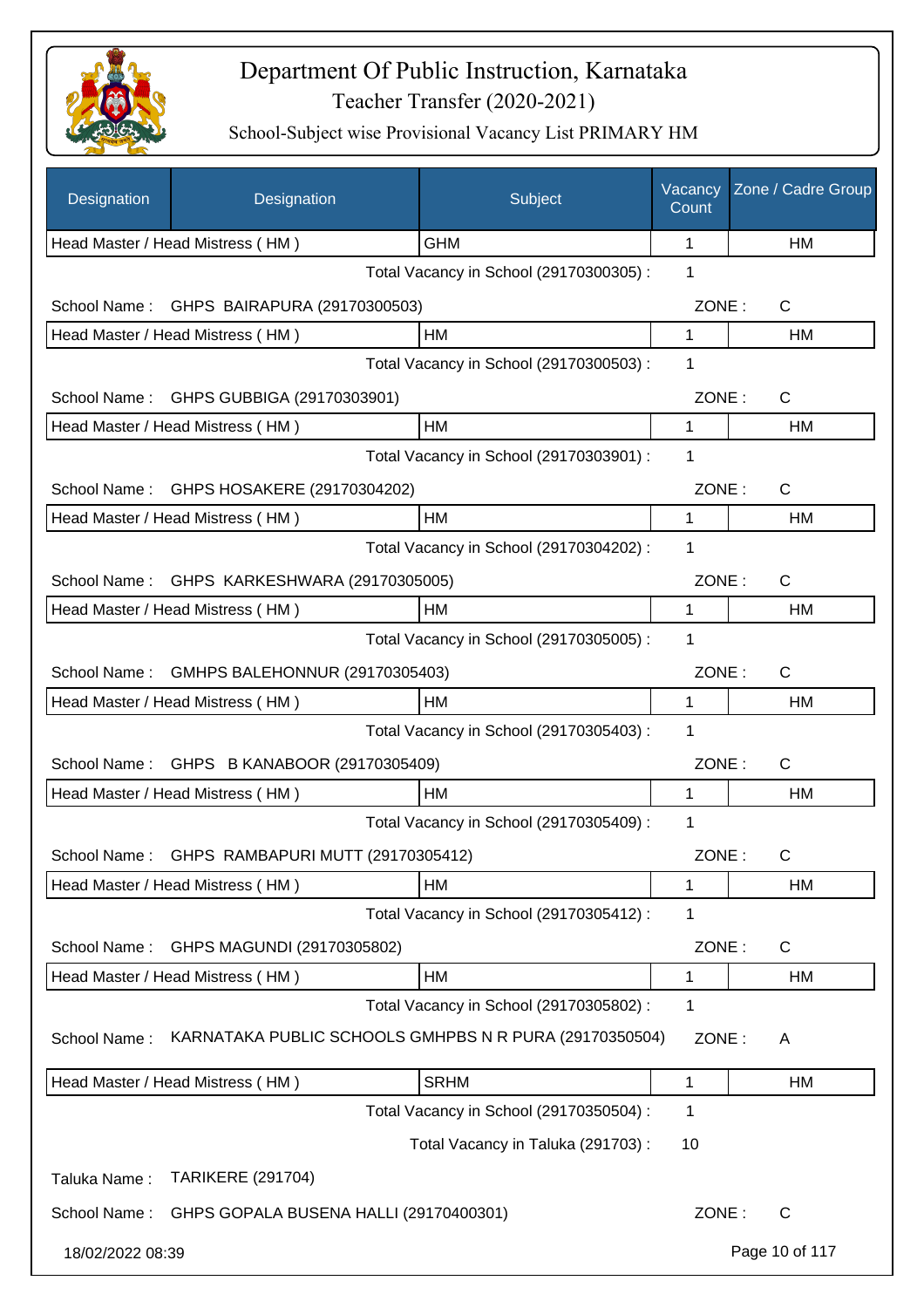

| Designation      | Designation                        | Subject                                 | Vacancy<br>Count | Zone / Cadre Group |
|------------------|------------------------------------|-----------------------------------------|------------------|--------------------|
|                  | Head Master / Head Mistress (HM)   | HM                                      | 1                | HM                 |
|                  |                                    | Total Vacancy in School (29170400301) : | 1                |                    |
| School Name:     | GMHPS KARKUCHI (29170400405)       |                                         | ZONE:            | C                  |
|                  | Head Master / Head Mistress (HM)   | HM                                      | 1                | HM                 |
|                  |                                    | Total Vacancy in School (29170400405) : | 1                |                    |
| School Name:     | GHPS GANJIGERE (29170400601)       |                                         | ZONE:            | $\mathsf{C}$       |
|                  | Head Master / Head Mistress (HM)   | HM                                      | 1                | HM                 |
|                  |                                    | Total Vacancy in School (29170400601) : | 1                |                    |
| School Name:     | GHPS BAVIKERE (29170400702)        |                                         | ZONE:            | $\mathsf{C}$       |
|                  | Head Master / Head Mistress (HM)   | HM                                      | 1                | HM                 |
|                  |                                    | Total Vacancy in School (29170400702) : | 1                |                    |
| School Name:     | GHPS L INDIRANAGARA (29170401303)  |                                         | ZONE:            | $\mathsf{C}$       |
|                  | Head Master / Head Mistress (HM)   | HM                                      | 1                | HM                 |
|                  |                                    | Total Vacancy in School (29170401303) : | 1                |                    |
| School Name:     | GHPS HOSAMANE (29170401802)        |                                         | ZONE:            | $\mathsf{C}$       |
|                  | Head Master / Head Mistress (HM)   | HM                                      | 1                | HM                 |
|                  |                                    | Total Vacancy in School (29170401802) : | 1                |                    |
|                  |                                    |                                         | ZONE:            |                    |
| School Name:     | GHPS DORANALU (29170406501)        | HM                                      | 1                | В<br>HM            |
|                  | Head Master / Head Mistress (HM)   | Total Vacancy in School (29170406501) : | 1                |                    |
|                  |                                    |                                         |                  |                    |
| School Name:     | GHPS ITTIGE (29170408301)          |                                         | ZONE:            | В                  |
|                  | Head Master / Head Mistress (HM)   | HM                                      | 1                | HM                 |
|                  |                                    | Total Vacancy in School (29170408301) : | 1                |                    |
| School Name:     | GHPS HUNASAGHATTA (29170410301)    |                                         | ZONE:            | $\mathsf{C}$       |
|                  | Head Master / Head Mistress (HM)   | HM                                      | $\mathbf 1$      | HM                 |
|                  |                                    | Total Vacancy in School (29170410301) : | 1                |                    |
| School Name:     | GHPS K CHATTANAHALLI (29170411501) |                                         | ZONE:            | $\mathsf{C}$       |
|                  | Head Master / Head Mistress (HM)   | HM                                      | 1                | HM                 |
|                  |                                    | Total Vacancy in School (29170411501) : | 1                |                    |
| School Name:     | GHPS KUDLUR (29170412501)          |                                         | ZONE:            | $\mathsf{C}$       |
|                  | Head Master / Head Mistress (HM)   | HM                                      | 1                | HM                 |
|                  |                                    | Total Vacancy in School (29170412501) : | 1                |                    |
|                  |                                    |                                         |                  |                    |
| 18/02/2022 08:39 |                                    |                                         |                  | Page 11 of 117     |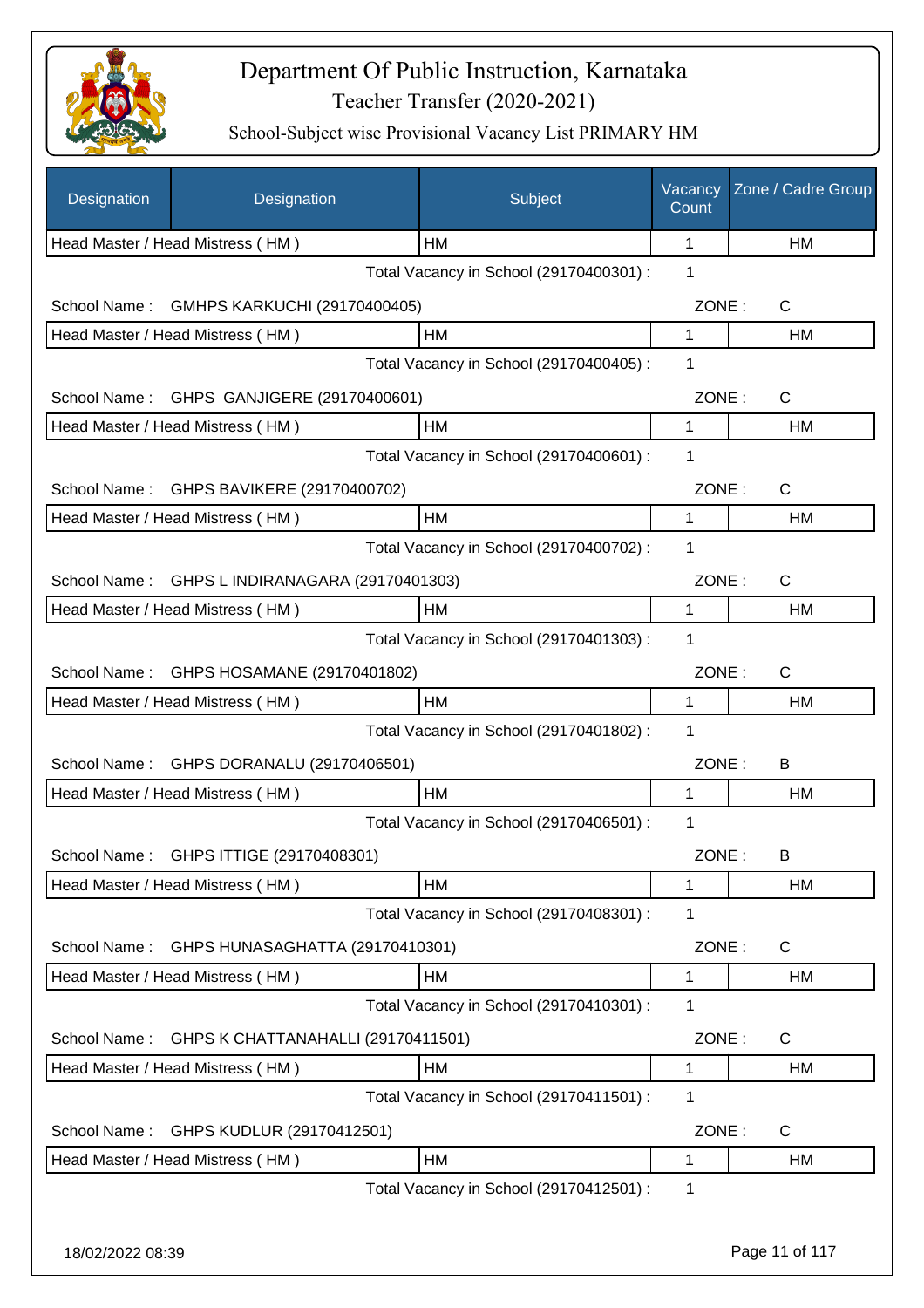

| Designation      | Designation                        | Subject                                 | Vacancy<br>Count | Zone / Cadre Group |
|------------------|------------------------------------|-----------------------------------------|------------------|--------------------|
| School Name:     | GHPS URDU BILLAHALLI (29170412801) |                                         | ZONE:            | $\mathsf{C}$       |
|                  | Head Master / Head Mistress (HM)   | HM                                      | 1                | HM                 |
|                  |                                    | Total Vacancy in School (29170412801) : | 1                |                    |
| School Name:     | GHPS BUKKAMBUDI (29170413901)      |                                         | ZONE:            | $\mathsf{C}$       |
|                  | Head Master / Head Mistress (HM)   | HM                                      | 1                | НM                 |
|                  |                                    | Total Vacancy in School (29170413901) : | 1                |                    |
| School Name:     | GHPS TADAGA (29170416801)          |                                         | ZONE:            | $\mathsf{C}$       |
|                  | Head Master / Head Mistress (HM)   | HM                                      | 1                | HM                 |
|                  |                                    | Total Vacancy in School (29170416801) : | 1                |                    |
| School Name:     | GHPS GADIHALLI (29170418901)       |                                         | ZONE:            | $\mathsf{C}$       |
|                  | Head Master / Head Mistress (HM)   | HM                                      | 1                | <b>HM</b>          |
|                  |                                    | Total Vacancy in School (29170418901) : | 1                |                    |
| School Name:     | GHPS NAGAVANGALA (29170421501)     |                                         | ZONE:            | $\mathsf{C}$       |
|                  | Head Master / Head Mistress (HM)   | HM                                      | 1                | HM                 |
|                  |                                    | Total Vacancy in School (29170421501) : | 1                |                    |
| School Name:     | GHPS BAGGAVALLY (29170425002)      |                                         | ZONE:            | $\mathsf{C}$       |
|                  | Head Master / Head Mistress (HM)   | HM                                      | 1                | HM                 |
|                  |                                    | Total Vacancy in School (29170425002) : | 1                |                    |
| School Name:     | GHPS TUDIPETE (29170425809)        |                                         | ZONE:            | A                  |
|                  | Head Master / Head Mistress (HM)   | HM                                      | 1                | HM                 |
|                  |                                    | Total Vacancy in School (29170425809) : | 1                |                    |
| School Name:     | GHPS URDU KODICAMP (29170426006)   |                                         | ZONE:            | A                  |
|                  | Head Master / Head Mistress (HM)   | HM                                      | 1                | HM                 |
|                  |                                    | Total Vacancy in School (29170426006) : | 1                |                    |
| School Name:     | GHPS GALIHALLI (29170426116)       |                                         | ZONE:            | A                  |
|                  | Head Master / Head Mistress (HM)   | HM                                      | 1                | HM                 |
|                  |                                    | Total Vacancy in School (29170426116) : | 1                |                    |
| School Name:     | GMHPS BOYS TARIKERE (29170426501)  |                                         | ZONE:            | A                  |
|                  | Head Master / Head Mistress (HM)   | <b>GHM</b>                              | 1                | HM                 |
|                  |                                    | Total Vacancy in School (29170426501) : | 1                |                    |
| School Name:     | GHPS NAGAPPA COLONY (29170427601)  |                                         | ZONE:            | A                  |
|                  | Head Master / Head Mistress (HM)   | HM                                      | 1                | HM                 |
| 18/02/2022 08:39 |                                    |                                         |                  | Page 12 of 117     |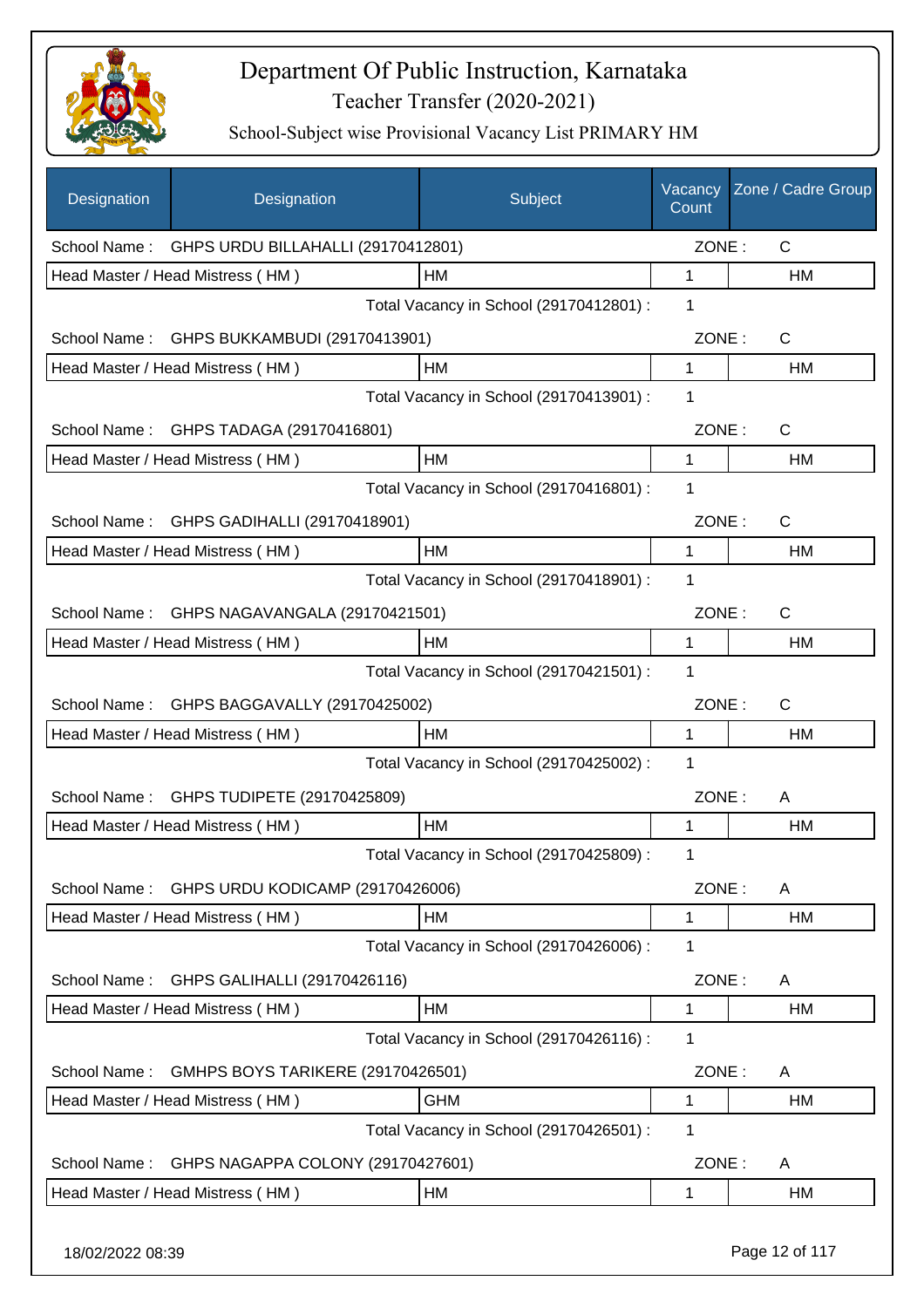

| Designation      | Designation                         | Subject                                 | Vacancy<br>Count | Zone / Cadre Group |
|------------------|-------------------------------------|-----------------------------------------|------------------|--------------------|
|                  |                                     | Total Vacancy in School (29170427601) : | 1                |                    |
|                  |                                     | Total Vacancy in Taluka (291704) :      | 22               |                    |
| Taluka Name:     | KADUR (291705)                      |                                         |                  |                    |
| School Name:     | GHPS BISALERE (29170508303)         |                                         | ZONE:            | C                  |
|                  | Head Master / Head Mistress (HM)    | HM                                      | 1                | HM                 |
|                  |                                     | Total Vacancy in School (29170508303) : | 1                |                    |
| School Name:     | GHPS GARJE (29170510602)            |                                         | ZONE:            | $\mathsf{C}$       |
|                  | Head Master / Head Mistress (HM)    | HM                                      | 1                | HM                 |
|                  |                                     | Total Vacancy in School (29170510602) : | 1                |                    |
| School Name:     | GMHPS YAGATI (29170510703)          |                                         | ZONE:            | C                  |
|                  | Head Master / Head Mistress (HM)    | <b>HM</b>                               | 1                | <b>HM</b>          |
|                  |                                     | Total Vacancy in School (29170510703) : | 1                |                    |
| School Name:     | G H P S MARAVANJI (29170511101)     |                                         | ZONE:            | C                  |
|                  | Head Master / Head Mistress (HM)    | HM                                      | 1                | HM                 |
|                  |                                     | Total Vacancy in School (29170511101) : | 1                |                    |
| School Name:     | GHPS UDUGERE (29170511305)          |                                         | ZONE:            | $\mathsf{C}$       |
|                  | Head Master / Head Mistress (HM)    | HM                                      | 1                | HM                 |
|                  |                                     | Total Vacancy in School (29170511305) : | 1                |                    |
| School Name:     | GHPS KUNKANADU (29170512401)        |                                         | ZONE:            | C                  |
|                  | Head Master / Head Mistress (HM)    | HM                                      | 1                | HM                 |
|                  |                                     | Total Vacancy in School (29170512401) : | 1                |                    |
| School Name:     | GHPS VADERAHALLI (29170512601)      |                                         | ZONE:            | $\mathsf{C}$       |
|                  | Head Master / Head Mistress (HM)    | HM                                      | 1                | HM                 |
|                  |                                     | Total Vacancy in School (29170512601) : | 1                |                    |
| School Name:     | GHPS ANEGERE (29170514303)          |                                         | ZONE:            | $\mathsf{C}$       |
|                  | Head Master / Head Mistress (HM)    | HM                                      | 1                | <b>HM</b>          |
|                  |                                     | Total Vacancy in School (29170514303) : | 1                |                    |
| School Name:     | GHPS VAPPUNASE (29170514802)        |                                         | ZONE:            | C                  |
|                  | Head Master / Head Mistress (HM)    | HM                                      | 1                | <b>HM</b>          |
|                  |                                     | Total Vacancy in School (29170514802) : | 1                |                    |
| School Name:     | GHPS KANAGONDANAHALLI (29170517202) |                                         | ZONE:            | $\mathsf{C}$       |
|                  | Head Master / Head Mistress (HM)    | HM                                      | 1                | HM                 |
| 18/02/2022 08:39 |                                     |                                         |                  | Page 13 of 117     |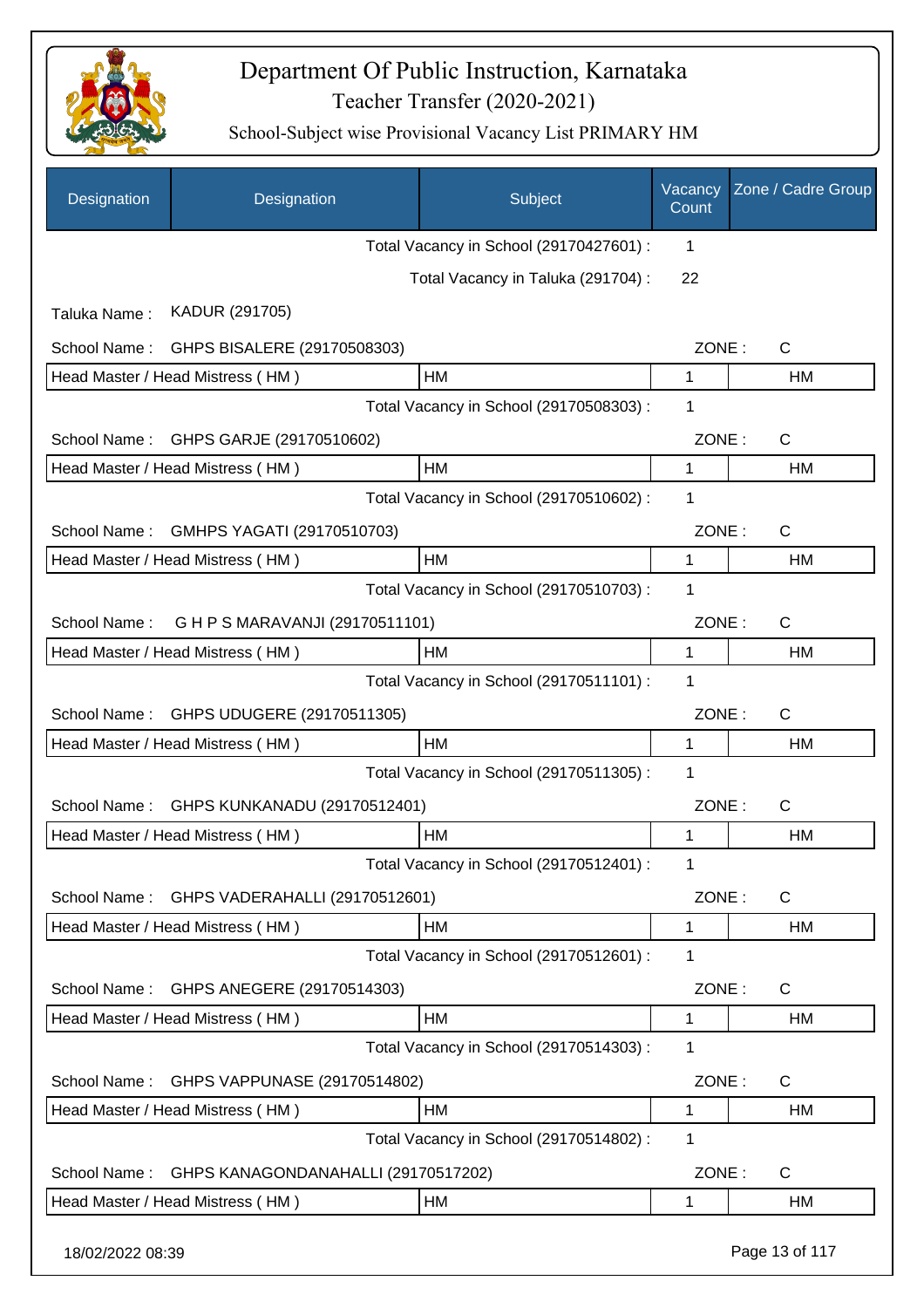

| Designation      | Designation                      | Subject                                 | Vacancy<br>Count | Zone / Cadre Group |
|------------------|----------------------------------|-----------------------------------------|------------------|--------------------|
|                  |                                  | Total Vacancy in School (29170517202) : | 1                |                    |
| School Name:     | GHPS MATHIGHATTA (29170519801)   |                                         | ZONE:            | C                  |
|                  | Head Master / Head Mistress (HM) | HM                                      | 1                | HM                 |
|                  |                                  | Total Vacancy in School (29170519801) : | 1                |                    |
| School Name:     | GHPS NIDUVALLI (29170522905)     |                                         | ZONE:            | $\mathsf{C}$       |
|                  | Head Master / Head Mistress (HM) | HM                                      | $\mathbf{1}$     | HM                 |
|                  |                                  | Total Vacancy in School (29170522905) : | 1                |                    |
| School Name:     | GHPS S MADAPURA (29170524801)    |                                         | ZONE:            | $\mathsf{C}$       |
|                  | Head Master / Head Mistress (HM) | HМ                                      | 1                | HM                 |
|                  |                                  | Total Vacancy in School (29170524801) : | 1                |                    |
| School Name:     | GHPS, CHOUDIPALYA (29170525103)  |                                         | ZONE:            | $\mathsf{C}$       |
|                  | Head Master / Head Mistress (HM) | HM                                      | 1                | HM                 |
|                  |                                  | Total Vacancy in School (29170525103) : | 1                |                    |
| School Name:     | GHPGS KM ROAD (29170533104)      |                                         | ZONE:            | A                  |
|                  | Head Master / Head Mistress (HM) | <b>SRHM</b>                             | $\mathbf{1}$     | HM                 |
|                  |                                  | Total Vacancy in School (29170533104) : | 1                |                    |
|                  |                                  | Total Vacancy in Taluka (291705):       | 15               |                    |
| Taluka Name:     | CHIKMAGALUR (291706)             |                                         |                  |                    |
| School Name:     | GHPS DEVADANA (29170600607)      |                                         | ZONE:            | $\mathsf{C}$       |
|                  | Head Master / Head Mistress (HM) | HM                                      | 1                | HM                 |
|                  |                                  | Total Vacancy in School (29170600607) : | 1                |                    |
| School Name:     | GHPS THOGARIHANKAL (29170601802) |                                         | ZONE:            | $\mathsf{C}$       |
|                  | Head Master / Head Mistress (HM) | HM                                      | $\mathbf{1}$     | HM                 |
|                  |                                  | Total Vacancy in School (29170601802) : | 1                |                    |
| School Name:     | GHPS SHIRAVASE (29170602204)     |                                         | ZONE:            | $\mathsf{C}$       |
|                  | Head Master / Head Mistress (HM) | HM                                      | 1                | HM                 |
|                  |                                  | Total Vacancy in School (29170602204) : | 1                |                    |
| School Name:     | GHPS MALLANDUR (29170603908)     |                                         | ZONE:            | $\mathsf{C}$       |
|                  | Head Master / Head Mistress (HM) | HM                                      | 1                | HM                 |
|                  |                                  | Total Vacancy in School (29170603908) : | 1                |                    |
| School Name:     | GHPS DANIHALLI (29170604201)     |                                         | ZONE:            | C                  |
|                  | Head Master / Head Mistress (HM) | HM                                      | 1                | <b>HM</b>          |
| 18/02/2022 08:39 |                                  |                                         |                  | Page 14 of 117     |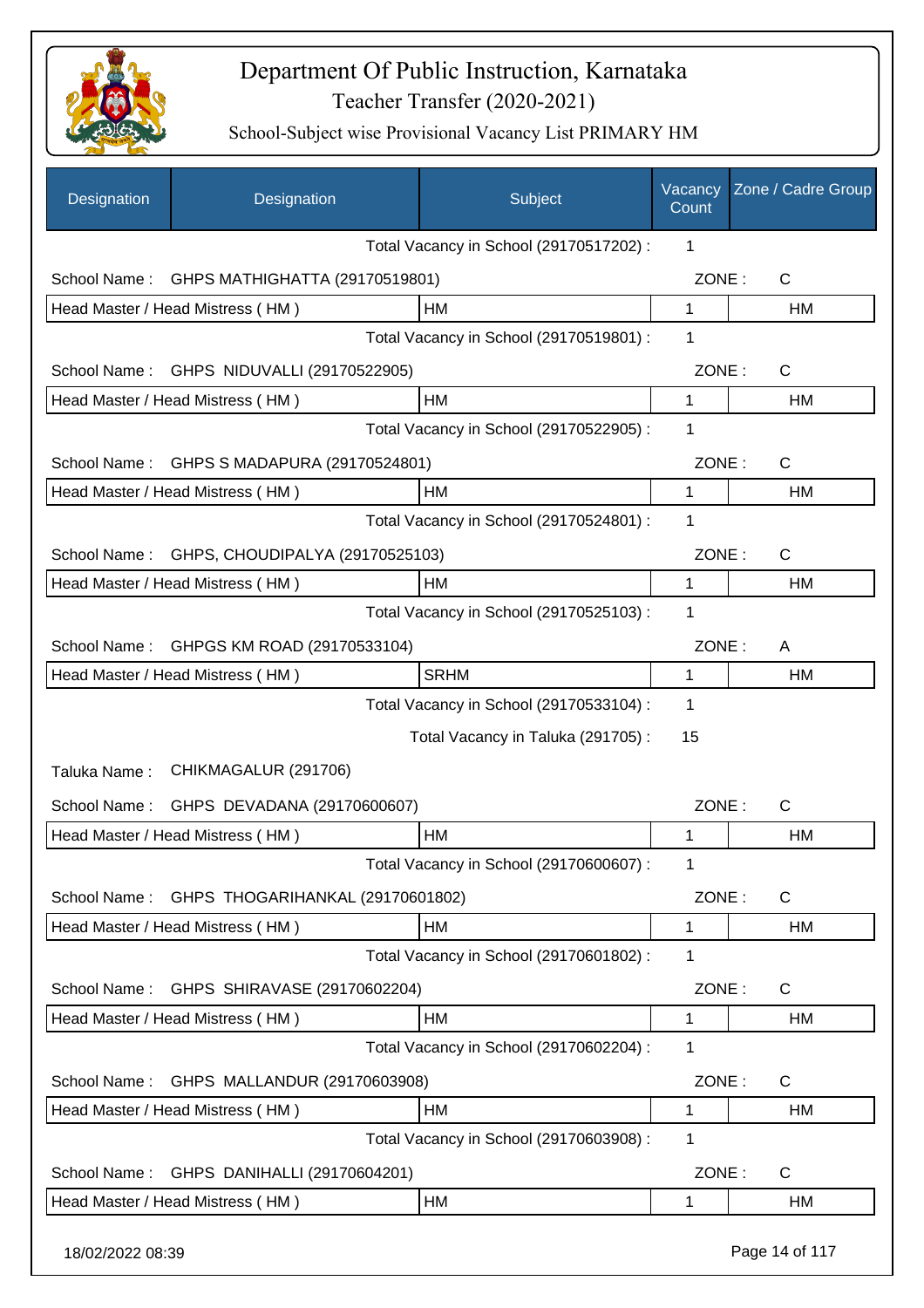

| Designation      | Designation                                 | Subject                                 | Vacancy<br>Count | Zone / Cadre Group |
|------------------|---------------------------------------------|-----------------------------------------|------------------|--------------------|
|                  |                                             | Total Vacancy in School (29170604201) : | 1                |                    |
|                  | School Name: GHPS AVATHI (29170605001)      |                                         | ZONE:            | C                  |
|                  | Head Master / Head Mistress (HM)            | HM                                      | $\mathbf 1$      | HM                 |
|                  |                                             | Total Vacancy in School (29170605001) : | 1                |                    |
| School Name:     | GHPS ARASINAGUPPE (29170606101)             |                                         | ZONE:            | B                  |
|                  | Head Master / Head Mistress (HM)            | HM                                      | 1                | HM                 |
|                  |                                             | Total Vacancy in School (29170606101) : | 1                |                    |
|                  | School Name: GHPS KAIMARA (29170606702)     |                                         | ZONE:            | B                  |
|                  | Head Master / Head Mistress (HM)            | HM                                      | 1                | HM                 |
|                  |                                             | Total Vacancy in School (29170606702) : | 1                |                    |
|                  | School Name: GHPS HUKKUNDA (29170607601)    |                                         | ZONE:            | B                  |
|                  | Head Master / Head Mistress (HM)            | HM                                      | 1                | НM                 |
|                  |                                             | Total Vacancy in School (29170607601) : | 1                |                    |
| School Name:     | GMHPS MUGTHIHALLI (29170608101)             |                                         | ZONE:            | B                  |
|                  | Head Master / Head Mistress (HM)            | HM                                      | 1                | HM                 |
|                  |                                             | Total Vacancy in School (29170608101) : | 1                |                    |
|                  | School Name: GHPS CHIKKAGOWJA (29170611301) |                                         | ZONE:            | B                  |
|                  | Head Master / Head Mistress (HM)            | НM                                      | 1                | HM                 |
|                  |                                             | Total Vacancy in School (29170611301) : | 1                |                    |
| School Name:     | GHPS BUCHENAHALLI KAVALU (29170612601)      |                                         | ZONE:            | $\mathsf C$        |
|                  | Head Master / Head Mistress (HM)            | HM                                      | 1                | HM                 |
|                  |                                             | Total Vacancy in School (29170612601) : | 1                |                    |
| School Name:     | GMHPS JODI MACHENAHALLI (29170612801)       |                                         | ZONE:            | C                  |
|                  | Head Master / Head Mistress (HM)            | HM                                      | 1                | HM                 |
|                  |                                             | Total Vacancy in School (29170612801) : | 1                |                    |
| School Name:     | GHPS ESHWARAHALLI (29170614001)             |                                         | ZONE:            | C                  |
|                  | Head Master / Head Mistress (HM)            | HM                                      | 1                | HM                 |
|                  |                                             | Total Vacancy in School (29170614001) : | 1                |                    |
| School Name:     | GHPS MEDARAHALLI (29170614002)              |                                         | ZONE:            | C                  |
|                  | Head Master / Head Mistress (HM)            | НM                                      | 1                | НM                 |
|                  |                                             | Total Vacancy in School (29170614002) : | 1                |                    |
| School Name:     | GMHPS K B HALL (29170615001)                |                                         | ZONE:            | C                  |
| 18/02/2022 08:39 |                                             |                                         |                  | Page 15 of 117     |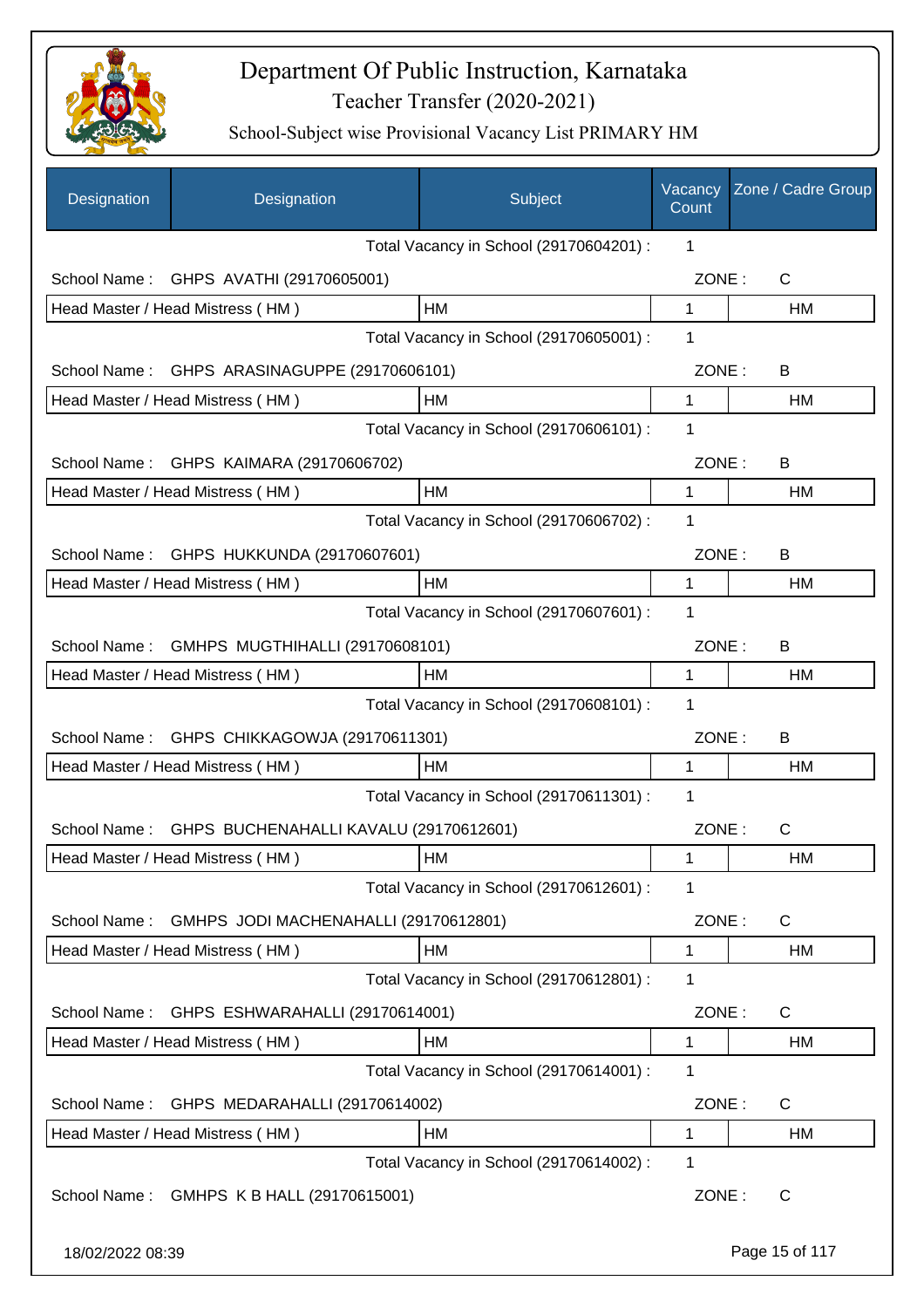

| Designation      | Designation                                  | Subject                                 | Vacancy<br>Count | Zone / Cadre Group |
|------------------|----------------------------------------------|-----------------------------------------|------------------|--------------------|
|                  | Head Master / Head Mistress (HM)             | НM                                      | 1                | <b>HM</b>          |
|                  |                                              | Total Vacancy in School (29170615001) : | 1                |                    |
| School Name:     | GHPS GALIGANDI (29170619001)                 |                                         | ZONE:            | C                  |
|                  | Head Master / Head Mistress (HM)             | HM                                      | 1                | HM                 |
|                  |                                              | Total Vacancy in School (29170619001) : | 1                |                    |
| School Name:     | GHPS HARAVINA GANDI PALYA (29170619603)      |                                         | ZONE:            | C                  |
|                  | Head Master / Head Mistress (HM)             | HM                                      | 1                | HM                 |
|                  |                                              | Total Vacancy in School (29170619603):  | 1                |                    |
| School Name:     | GHPS BHOOTHANAKADU (29170620003)             |                                         | ZONE:            | C                  |
|                  | Head Master / Head Mistress (HM)             | HM                                      | 1                | <b>HM</b>          |
|                  |                                              | Total Vacancy in School (29170620003) : | 1                |                    |
|                  | School Name: GMHPS MUGULAVALLI (29170620401) |                                         | ZONE:            | B                  |
|                  | Head Master / Head Mistress (HM)             | HM                                      | 1                | <b>HM</b>          |
|                  |                                              | Total Vacancy in School (29170620401) : | 1                |                    |
|                  | School Name: GHPS HOSAKOTE (29170620701)     |                                         | ZONE:            | C                  |
|                  | Head Master / Head Mistress (HM)             | HM                                      | 1                | <b>HM</b>          |
|                  |                                              | Total Vacancy in School (29170620701) : | 1                |                    |
| School Name:     | GHPS MALALUR (29170621202)                   |                                         | ZONE:            | B                  |
|                  | Head Master / Head Mistress (HM)             | <b>HM</b>                               | 1                | <b>HM</b>          |
|                  |                                              | Total Vacancy in School (29170621202) : | 1                |                    |
|                  | School Name: GHPS K R PET (29170622301)      |                                         | ZONE:            | C                  |
|                  | Head Master / Head Mistress (HM)             | НM                                      | 1                | HM                 |
|                  |                                              | Total Vacancy in School (29170622301) : | 1                |                    |
| School Name:     | GHPS URDHU I G ROAD (29170624006)            |                                         | ZONE:            | A                  |
|                  | Head Master / Head Mistress (HM)             | HM                                      | 1                | HM                 |
|                  |                                              | Total Vacancy in School (29170624006) : | 1                |                    |
|                  |                                              | Total Vacancy in Taluka (291706):       | 24               |                    |
| Taluka Name:     | <b>MOODIGERE (291707)</b>                    |                                         |                  |                    |
| School Name:     | GHPS, SAMSE (29170700102)                    |                                         | ZONE:            | C                  |
|                  | Head Master / Head Mistress (HM)             | HM                                      | 1                | HM                 |
|                  |                                              | Total Vacancy in School (29170700102) : | 1                |                    |
| School Name:     | GMHPS NIDUVALE (29170703301)                 |                                         | ZONE:            | $\mathsf{C}$       |
| 18/02/2022 08:39 |                                              |                                         |                  | Page 16 of 117     |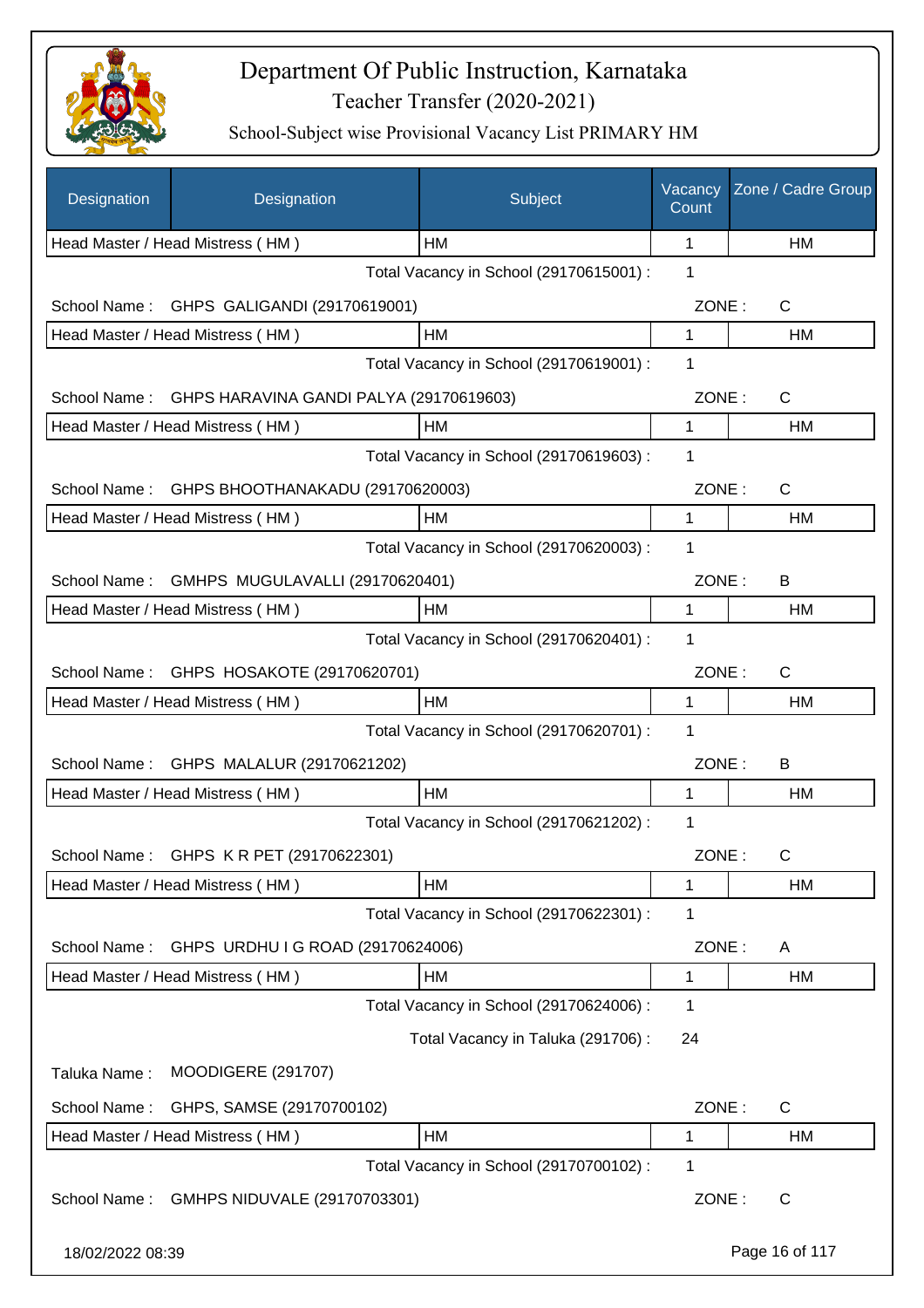

| Designation      | Designation                                                  | Subject                                 | Vacancy<br>Count | Zone / Cadre Group |
|------------------|--------------------------------------------------------------|-----------------------------------------|------------------|--------------------|
|                  | Head Master / Head Mistress (HM)                             | HM                                      | 1                | <b>HM</b>          |
|                  |                                                              | Total Vacancy in School (29170703301) : | 1                |                    |
| School Name:     | GHPS URDU BANAKAL (29170704303)                              |                                         | ZONE:            | C                  |
|                  | Head Master / Head Mistress (HM)                             | <b>HM</b>                               | 1                | <b>HM</b>          |
|                  |                                                              | Total Vacancy in School (29170704303) : | 1                |                    |
| School Name:     | GHPS ATTIGERE (29170704502)                                  |                                         | ZONE:            | C                  |
|                  | Head Master / Head Mistress (HM)                             | HM                                      | 1                | HM                 |
|                  |                                                              | Total Vacancy in School (29170704502) : | 1                |                    |
| School Name:     | GHPS BIDARAHALLI (29170708601)                               |                                         | ZONE:            | $\mathsf{C}$       |
|                  | Head Master / Head Mistress (HM)                             | <b>HM</b>                               | 1                | HM                 |
|                  |                                                              | Total Vacancy in School (29170708601) : | 1                |                    |
| School Name:     | GHPS MUTTIGEPURA (29170709901)                               |                                         | ZONE:            | B                  |
|                  | Head Master / Head Mistress (HM)                             | HM                                      | 1                | HM                 |
|                  |                                                              | Total Vacancy in School (29170709901) : | 1                |                    |
| School Name:     | GHPS GONIBEEDU (29170711401)                                 |                                         | ZONE:            | $\mathsf{C}$       |
|                  | Head Master / Head Mistress (HM)                             | <b>SRHM</b>                             | 1                | HM                 |
|                  |                                                              | Total Vacancy in School (29170711401) : | 1                |                    |
| School Name:     | GHPS, CHINNIGA (29170715802)                                 |                                         | ZONE:            | $\mathsf{C}$       |
|                  | Head Master / Head Mistress (HM)                             | HM                                      | 1                | <b>HM</b>          |
|                  |                                                              | Total Vacancy in School (29170715802) : | 1                |                    |
| School Name:     | KARNATAKA PUBLIC SCHOOLS GMHPS GIRLS KALASA<br>(29170716309) |                                         | ZONE:            | C                  |
|                  | Head Master / Head Mistress (HM)                             | HM                                      | 1                | <b>HM</b>          |
|                  |                                                              | Total Vacancy in School (29170716309) : | 1                |                    |
| School Name:     | GHPS, BALEHOLE (29170716316)                                 |                                         | ZONE:            | C                  |
|                  | Head Master / Head Mistress (HM)                             | HM                                      | 1                | HM                 |
|                  |                                                              | Total Vacancy in School (29170716316) : | 1                |                    |
|                  |                                                              | Total Vacancy in Taluka (291707) :      | 10               |                    |
| Taluka Name:     | <b>BIRURU (291708)</b>                                       |                                         |                  |                    |
| School Name:     | GHPS GIRLS LINGADAHALLI (29170800601)                        |                                         | ZONE:            | C                  |
|                  | Head Master / Head Mistress (HM)                             | HM                                      | 1                | HM                 |
|                  |                                                              | Total Vacancy in School (29170800601) : | 1                |                    |
|                  | School Name: GHPS UDEVA (29170800901)                        |                                         | ZONE:            | $\mathsf{C}$       |
| 18/02/2022 08:39 |                                                              |                                         |                  | Page 17 of 117     |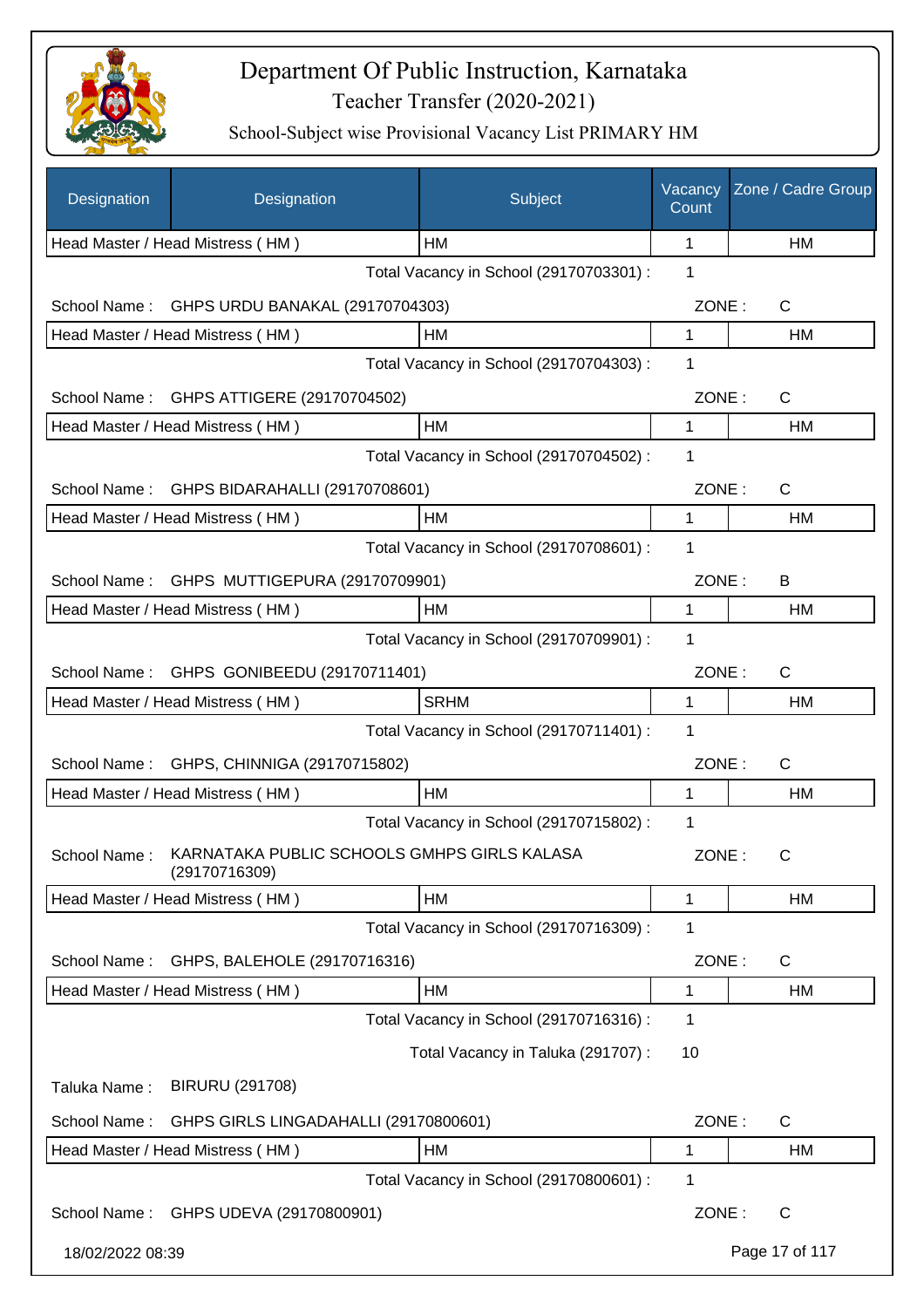

| Designation      | Designation                                  | Subject                                 | Vacancy<br>Count | Zone / Cadre Group |
|------------------|----------------------------------------------|-----------------------------------------|------------------|--------------------|
|                  | Head Master / Head Mistress (HM)             | HM                                      | 1                | HM                 |
|                  |                                              | Total Vacancy in School (29170800901) : | 1                |                    |
| School Name:     | GHPS BANUR (29170801901)                     |                                         | ZONE:            | C                  |
|                  | Head Master / Head Mistress (HM)             | HM                                      | 1                | HM                 |
|                  |                                              | Total Vacancy in School (29170801901) : | 1                |                    |
| School Name:     | GHPS D.KAREHALLI (29170802501)               |                                         | ZONE:            | C                  |
|                  | Head Master / Head Mistress (HM)             | HM                                      | 1                | HM                 |
|                  |                                              | Total Vacancy in School (29170802501) : | 1                |                    |
| School Name:     | GHPS JODIHOCHIHALLI (29170802907)            |                                         | ZONE:            | $\mathsf{C}$       |
|                  | Head Master / Head Mistress (HM)             | HM                                      | 1                | HM                 |
|                  |                                              | Total Vacancy in School (29170802907) : | 1                |                    |
|                  | School Name: GHPS YEMMEDODDI (29170805001)   |                                         | ZONE:            | $\mathsf{C}$       |
|                  | Head Master / Head Mistress (HM)             | HM                                      | $\mathbf{1}$     | <b>HM</b>          |
|                  |                                              | Total Vacancy in School (29170805001) : | 1                |                    |
| School Name:     | GHPS TEMPLE ROAD SAKARAYAPATNA (29170805102) |                                         | ZONE:            | $\mathsf{C}$       |
|                  | Head Master / Head Mistress (HM)             | HM                                      | $\mathbf{1}$     | HM                 |
|                  |                                              | Total Vacancy in School (29170805102) : | 1                |                    |
| School Name:     | GMHPS PILLENAHALLI (29170805701)             |                                         | ZONE:            | $\mathsf{C}$       |
|                  | Head Master / Head Mistress (HM)             | HM                                      | 1                | HM                 |
|                  |                                              | Total Vacancy in School (29170805701) : | 1                |                    |
|                  | School Name: GHPS NAGENAHALLI (29170805901)  |                                         | ZONE:            | C                  |
|                  | Head Master / Head Mistress (HM)             | HM                                      | 1                | HM                 |
|                  |                                              | Total Vacancy in School (29170805901) : | 1                |                    |
| School Name:     | GHPS DODDABUKKASAGARA (29170810801)          |                                         | ZONE:            | C                  |
|                  | Head Master / Head Mistress (HM)             | HM                                      | 1                | HM                 |
|                  |                                              | Total Vacancy in School (29170810801) : | 1                |                    |
| School Name:     | GHPS JODILINGADAHALLI (29170815401)          |                                         | ZONE:            | $\mathsf{C}$       |
|                  | Head Master / Head Mistress (HM)             | HM                                      | 1                | HM                 |
|                  |                                              | Total Vacancy in School (29170815401) : | 1                |                    |
| School Name:     | GHPS HOGAREHALLI (29170819901)               |                                         | ZONE:            | $\mathsf{C}$       |
|                  | Head Master / Head Mistress (HM)             | HM                                      | 1                | HM                 |
|                  |                                              | Total Vacancy in School (29170819901) : | 1                |                    |
|                  |                                              |                                         |                  |                    |
| 18/02/2022 08:39 |                                              |                                         |                  | Page 18 of 117     |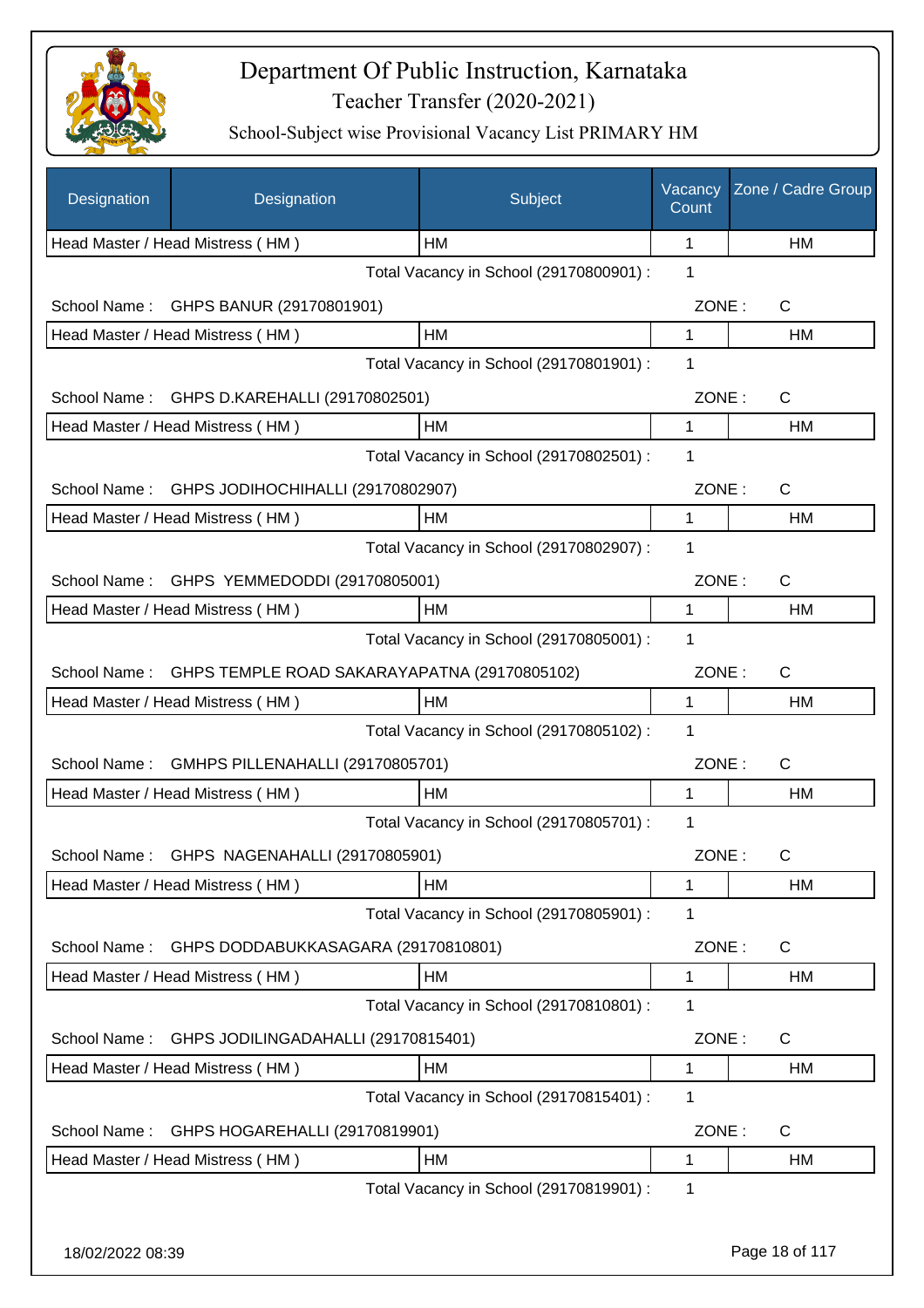

| Designation      | Designation                             | Subject                                 | Vacancy<br>Count | Zone / Cadre Group |
|------------------|-----------------------------------------|-----------------------------------------|------------------|--------------------|
| School Name:     | GHPS HOSAGANGUR (29170828902)           |                                         | ZONE:            | $\mathsf{C}$       |
|                  | Head Master / Head Mistress (HM)        | НM                                      | 1                | HM                 |
|                  |                                         | Total Vacancy in School (29170828902) : | 1                |                    |
|                  |                                         | Total Vacancy in Taluka (291708):       | 13               |                    |
| District Name:   | <b>MANDYA (2922)</b>                    |                                         |                  |                    |
| Taluka Name:     | KRISHNARAJA PET (292201)                |                                         |                  |                    |
| School Name:     | GHPS AGHALAYA (29220100501)             |                                         | ZONE:            | $\mathsf{C}$       |
|                  | Head Master / Head Mistress (HM)        | <b>HM</b>                               | 1                | HM                 |
|                  |                                         | Total Vacancy in School (29220100501) : | 1                |                    |
| School Name:     | GHPS AKKI HEBBALU (29220100701)         |                                         | ZONE:            | $\mathsf{C}$       |
|                  | Head Master / Head Mistress (HM)        | <b>SRHM</b>                             | 1                | HM                 |
|                  |                                         | Total Vacancy in School (29220100701) : | 1                |                    |
| School Name:     | GHPS ALENA HALLY (29220101001)          |                                         | ZONE:            | $\mathsf{C}$       |
|                  | Head Master / Head Mistress (HM)        | HM                                      | 1                | <b>HM</b>          |
|                  |                                         | Total Vacancy in School (29220101001) : | 1                |                    |
| School Name:     | GHPS ANEGOLA (29220101701)              |                                         | ZONE:            | $\mathsf{C}$       |
|                  | Head Master / Head Mistress (HM)        | <b>HM</b>                               | 1                | HM                 |
|                  |                                         | Total Vacancy in School (29220101701) : | 1                |                    |
| School Name:     | GHPS ANNECHAKANA HALLY (29220102001)    |                                         | ZONE:            | $\mathsf{C}$       |
|                  | Head Master / Head Mistress (HM)        | HM                                      | 1                | HM                 |
|                  |                                         | Total Vacancy in School (29220102001) : | 1                |                    |
| School Name:     | GHPS BALLENA HALLY (29220103201)        |                                         | ZONE:            | C                  |
|                  | Head Master / Head Mistress (HM)        | <b>GHM</b>                              | 1                | HM                 |
|                  |                                         | Total Vacancy in School (29220103201) : | 1                |                    |
| School Name:     | GHPS BEVINA HALLY (29220104701)         |                                         | ZONE:            | $\mathsf{C}$       |
|                  | Head Master / Head Mistress (HM)        | НM                                      | 1                | HM                 |
|                  |                                         | Total Vacancy in School (29220104701) : | 1                |                    |
| School Name:     | GHPS BHARATI PURA (29220104901)         |                                         | ZONE:            | C                  |
|                  | Head Master / Head Mistress (HM)        | HM                                      | 1                | HM                 |
|                  |                                         | Total Vacancy in School (29220104901) : | 1                |                    |
| School Name:     | GHPS CHIKKAGADIGANA HALLY (29220107401) |                                         | ZONE:            | $\mathsf{C}$       |
|                  | Head Master / Head Mistress (HM)        | HM                                      | 1                | HM                 |
| 18/02/2022 08:39 |                                         |                                         |                  | Page 19 of 117     |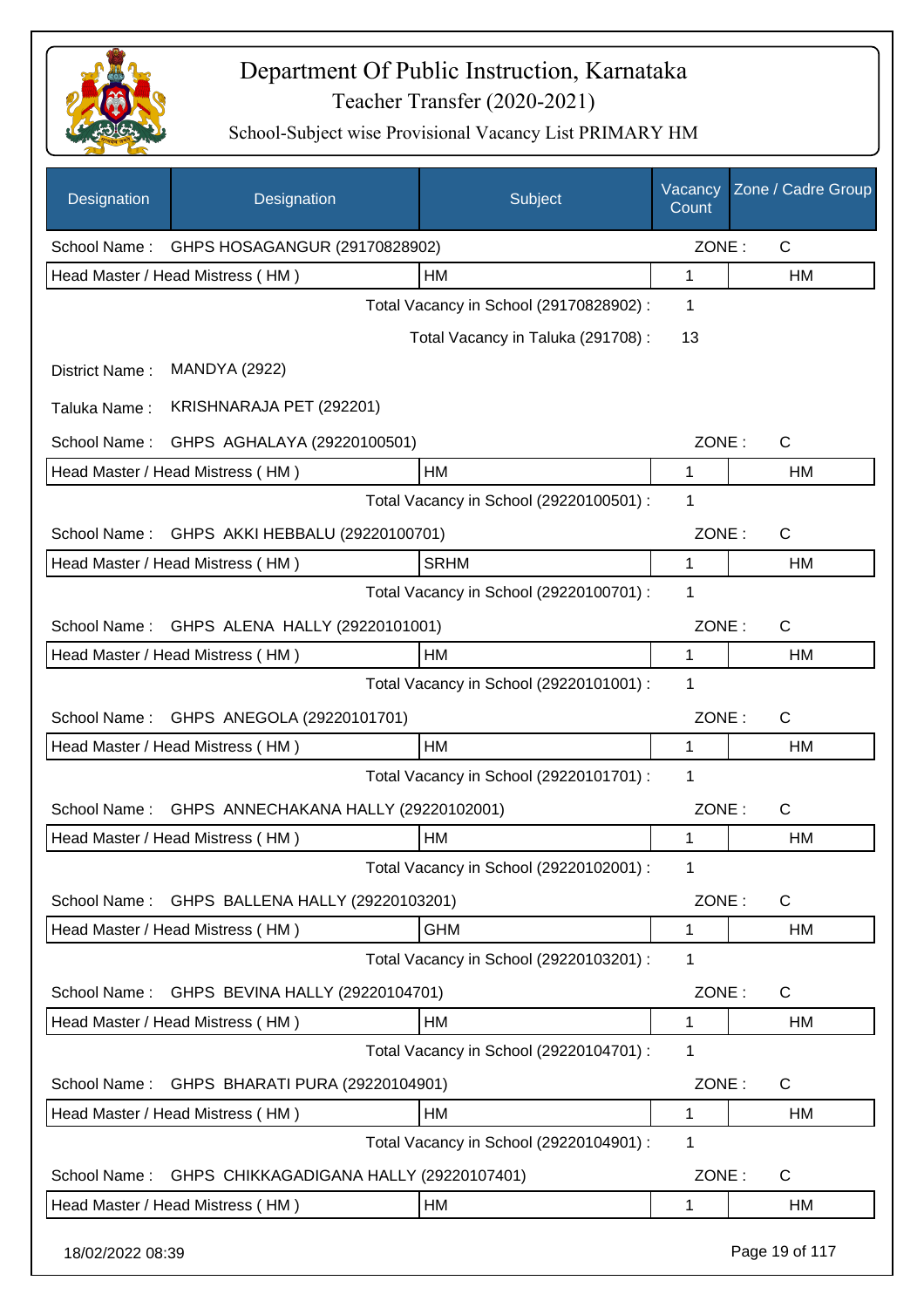

| Designation      | Designation                                   | Subject                                 | Vacancy<br>Count | Zone / Cadre Group |
|------------------|-----------------------------------------------|-----------------------------------------|------------------|--------------------|
|                  |                                               | Total Vacancy in School (29220107401) : | 1                |                    |
| School Name:     | GHPS CHOWDENA HALLY (29220109001)             |                                         | ZONE:            | C                  |
|                  | Head Master / Head Mistress (HM)              | HM                                      | $\mathbf 1$      | HM                 |
|                  |                                               | Total Vacancy in School (29220109001) : | 1                |                    |
| School Name:     | GHPS HARI HARA PURA (29220113401)             |                                         | ZONE:            | C                  |
|                  | Head Master / Head Mistress (HM)              | HM                                      | 1                | HM                 |
|                  |                                               | Total Vacancy in School (29220113401) : | 1                |                    |
| School Name:     | GHP BOYS SCHOOL KIKKERI (29220118001)         |                                         | ZONE:            | C                  |
|                  | Head Master / Head Mistress (HM)              | HМ                                      | 1                | НM                 |
|                  |                                               | Total Vacancy in School (29220118001) : | 1                |                    |
| School Name:     | GHPS KUPPA HALLY (29220119401)                |                                         | ZONE:            | C                  |
|                  | Head Master / Head Mistress (HM)              | HM                                      | 1                | НM                 |
|                  |                                               | Total Vacancy in School (29220119401) : | 1                |                    |
|                  | School Name: GHPS MADUVINA KODI (29220121101) |                                         | ZONE:            | $\mathsf{C}$       |
|                  | Head Master / Head Mistress (HM)              | HM                                      | 1                | HM                 |
|                  |                                               | Total Vacancy in School (29220121101) : | 1                |                    |
| School Name:     | GHPS MARAGONA HALLY (29220122801)             |                                         | ZONE:            | $\mathsf{C}$       |
|                  | Head Master / Head Mistress (HM)              | HМ                                      | 1                | HM                 |
|                  |                                               | Total Vacancy in School (29220122801) : | 1                |                    |
|                  | School Name: GHPS PURA (29220126401)          |                                         | ZONE:            | $\mathsf C$        |
|                  | Head Master / Head Mistress (HM)              | HM                                      | 1                | HM                 |
|                  |                                               | Total Vacancy in School (29220126401) : | 1                |                    |
| School Name:     | GHPS RAJA GHATTA (29220126601)                |                                         | ZONE:            | C                  |
|                  | Head Master / Head Mistress (HM)              | HM                                      | 1                | HM                 |
|                  |                                               | Total Vacancy in School (29220126601) : | 1                |                    |
| School Name:     | GHPS SANTHE BACHA HALLY (29220127801)         |                                         | ZONE:            | C                  |
|                  | Head Master / Head Mistress (HM)              | HM                                      | 1                | HM                 |
|                  |                                               | Total Vacancy in School (29220127801) : | 1                |                    |
| School Name:     | GHPS SASALU (29220128001)                     |                                         | ZONE:            | C                  |
|                  | Head Master / Head Mistress (HM)              | HM                                      | 1                | HM                 |
|                  |                                               | Total Vacancy in School (29220128001) : | 1                |                    |
| School Name:     | GHPS SHEELANERE (29220128101)                 |                                         | ZONE:            | C                  |
| 18/02/2022 08:39 |                                               |                                         |                  | Page 20 of 117     |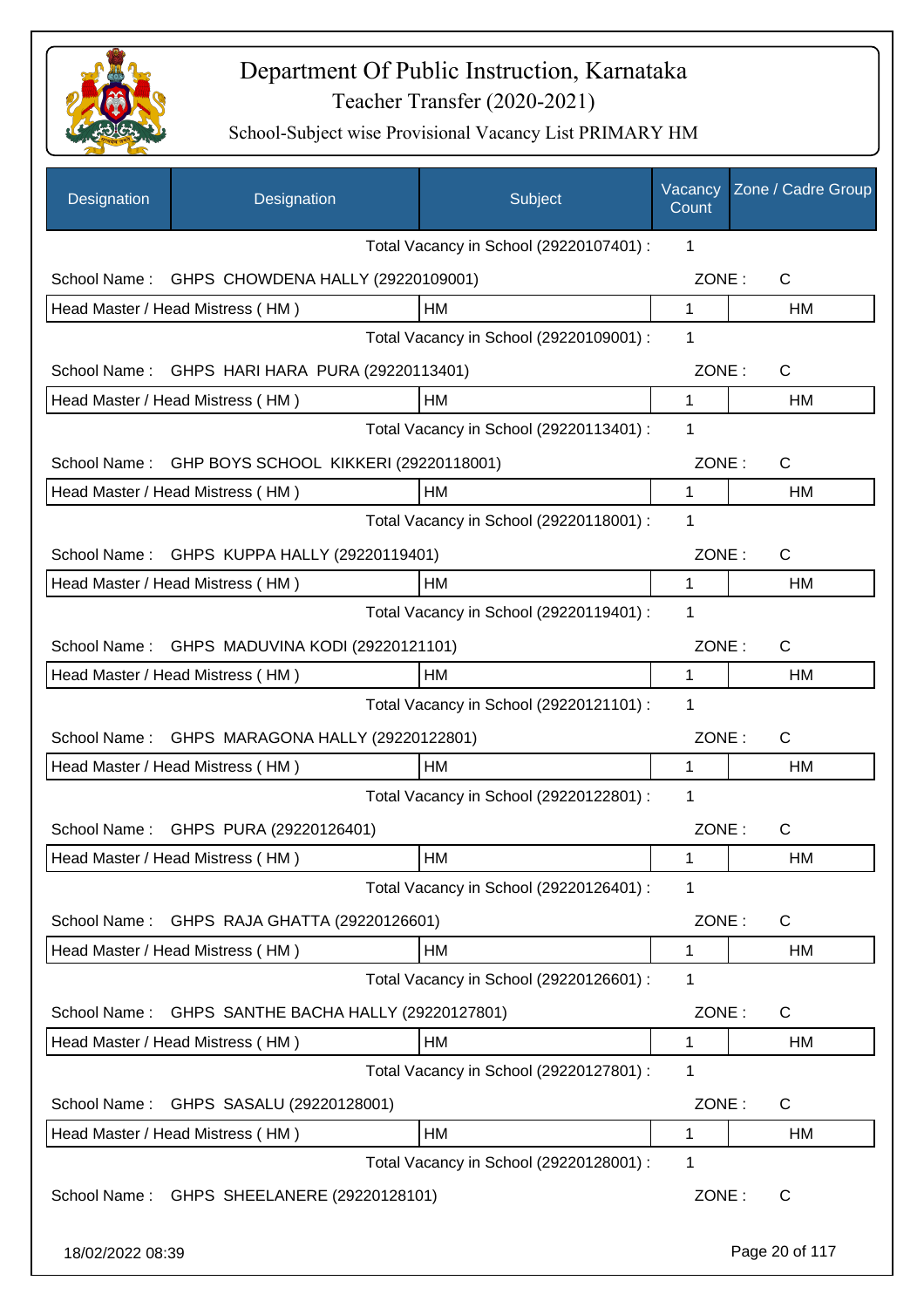

| Designation      | Designation                                 | Subject                                 | Vacancy<br>Count | Zone / Cadre Group |
|------------------|---------------------------------------------|-----------------------------------------|------------------|--------------------|
|                  | Head Master / Head Mistress (HM)            | HM                                      | 1                | HM                 |
|                  |                                             | Total Vacancy in School (29220128101) : | 1                |                    |
| School Name:     | GHPS SOMANA HALLY (29220129301)             |                                         | ZONE:            | C                  |
|                  | Head Master / Head Mistress (HM)            | HM                                      | 1                | HM                 |
|                  |                                             | Total Vacancy in School (29220129301) : | 1                |                    |
| School Name:     | GHPS THENDEKERE (29220129901)               |                                         | ZONE:            | C                  |
|                  | Head Master / Head Mistress (HM)            | НM                                      | 1                | HM                 |
|                  |                                             | Total Vacancy in School (29220129901) : | 1                |                    |
| School Name:     | GHPS VALAGERE MENASA (29220131201)          |                                         | ZONE:            | C                  |
|                  | Head Master / Head Mistress (HM)            | HM                                      | 1                | HM                 |
|                  |                                             | Total Vacancy in School (29220131201) : | 1                |                    |
| School Name:     | GHP GIRLS SCHOOL K.R. PET (29220134001)     |                                         | ZONE:            | A                  |
|                  | Head Master / Head Mistress (HM)            | HM                                      | 1                | HM                 |
|                  |                                             | Total Vacancy in School (29220134001) : | 1                |                    |
| School Name:     | GHPS CHOWDASAMUDRA (29220140801)            |                                         | ZONE:            | $\mathsf C$        |
|                  | Head Master / Head Mistress (HM)            | HM                                      | 1                | HM                 |
|                  |                                             | Total Vacancy in School (29220140801) : | 1                |                    |
| School Name:     | GHPS KRISHNA PURA (29220141301)             |                                         | ZONE:            | C                  |
|                  | Head Master / Head Mistress (HM)            | HM                                      | 1                | HM                 |
|                  |                                             | Total Vacancy in School (29220141301) : | 1                |                    |
|                  |                                             | Total Vacancy in Taluka (292201) :      | 26               |                    |
| Taluka Name:     | MADDUR (292202)                             |                                         |                  |                    |
| School Name:     | GHPS BUJUVALLI (29220202001)                |                                         | ZONE:            | $\mathsf{C}$       |
|                  | Head Master / Head Mistress (HM)            | HM                                      | 1                | <b>HM</b>          |
|                  |                                             | Total Vacancy in School (29220202001) : | 1                |                    |
| School Name:     | GHPS BORA PURA (29220202701)                |                                         | ZONE:            | C                  |
|                  | Head Master / Head Mistress (HM)            | HM                                      | $\mathbf 1$      | HM                 |
|                  |                                             | Total Vacancy in School (29220202701) : | 1                |                    |
| School Name:     |                                             |                                         | ZONE:            | C                  |
|                  | GHPS CHIKKA ARASINAKERE (29220203501)       | HM                                      | 1                | HM                 |
|                  | Head Master / Head Mistress (HM)            | Total Vacancy in School (29220203501) : | 1                |                    |
|                  | School Name: GHPS DESHA HALLY (29220204101) |                                         | ZONE:            | B                  |
| 18/02/2022 08:39 |                                             |                                         |                  | Page 21 of 117     |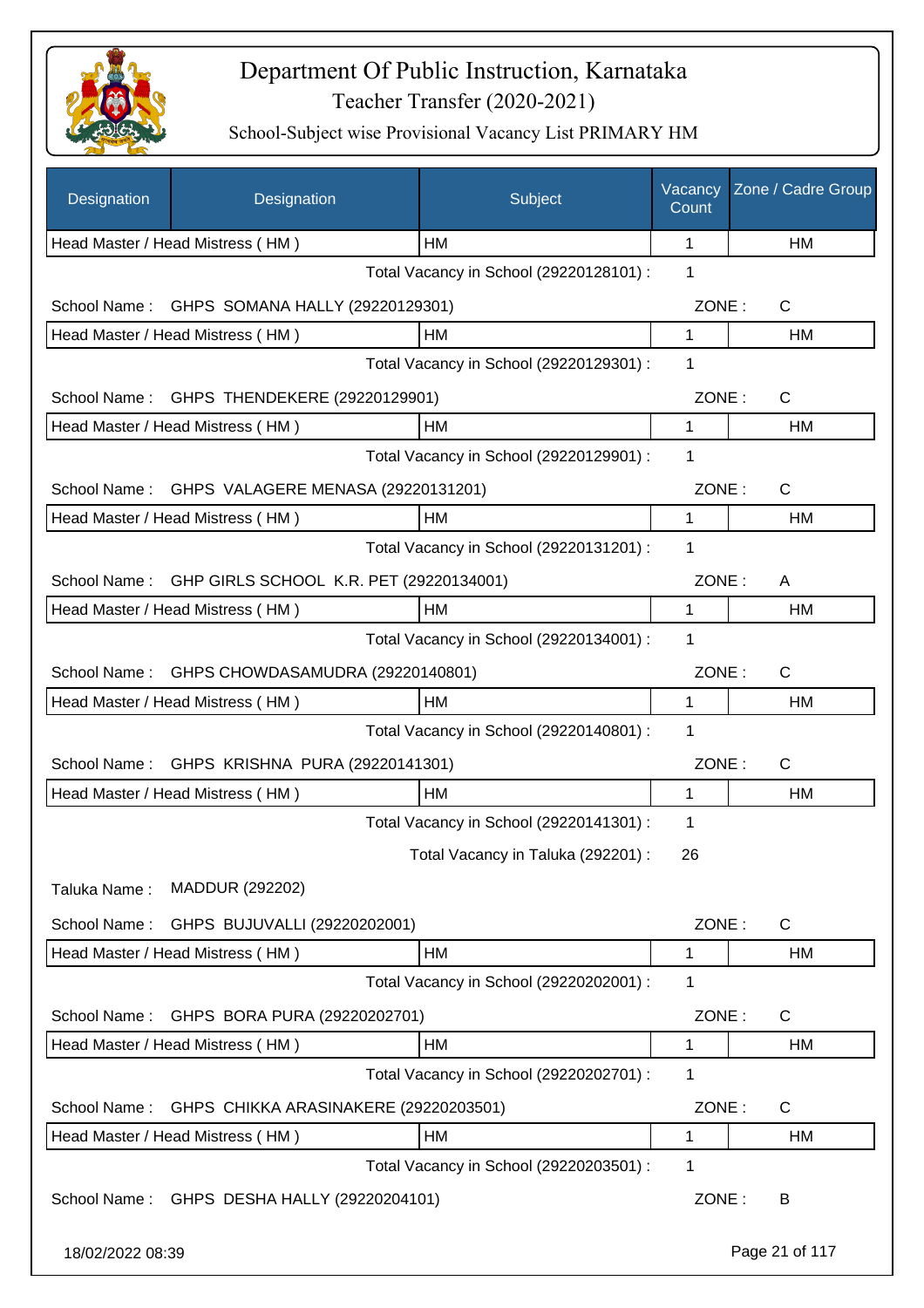

| Designation      | Designation                                 | Subject                                 | Vacancy<br>Count | Zone / Cadre Group |
|------------------|---------------------------------------------|-----------------------------------------|------------------|--------------------|
|                  | Head Master / Head Mistress (HM)            | HM                                      | 1                | HM                 |
|                  |                                             | Total Vacancy in School (29220204101) : | 1                |                    |
| School Name:     | GHPS DEVARA HALLY (29220204408)             |                                         | ZONE:            | C                  |
|                  | Head Master / Head Mistress (HM)            | HM                                      | 1                | HM                 |
|                  |                                             | Total Vacancy in School (29220204408) : | $\mathbf{1}$     |                    |
| School Name:     | GHPS GORAVANA HALLY (29220204901)           |                                         | ZONE:            | B                  |
|                  | Head Master / Head Mistress (HM)            | HM                                      | 1                | HM                 |
|                  |                                             | Total Vacancy in School (29220204901) : | 1                |                    |
| School Name:     | GHPS HEMMANA HALLY (29220205801)            |                                         | ZONE:            | C                  |
|                  | Head Master / Head Mistress (HM)            | HM                                      | 1                | HM                 |
|                  |                                             | Total Vacancy in School (29220205801) : | 1                |                    |
| School Name:     | GHPS HONNAYAKANA HALLY (29220205901)        |                                         | ZONE:            | $\mathsf{C}$       |
|                  | Head Master / Head Mistress (HM)            | HM                                      | $\mathbf{1}$     | <b>HM</b>          |
|                  |                                             | Total Vacancy in School (29220205901) : | 1                |                    |
|                  | School Name: GHPS K. BELLUR (29220206901)   |                                         | ZONE:            | $\mathsf{C}$       |
|                  | Head Master / Head Mistress (HM)            | <b>SRHM</b>                             | $\mathbf{1}$     | <b>HM</b>          |
|                  |                                             | Total Vacancy in School (29220206901) : | 1                |                    |
|                  | School Name: GHPS KABBARE (29220207401)     |                                         | ZONE:            | $\mathsf{C}$       |
|                  | Head Master / Head Mistress (HM)            | <b>HM</b>                               | 1                | HM                 |
|                  |                                             | Total Vacancy in School (29220207401) : | 1                |                    |
|                  | School Name: GHPS KARKA HALLY (29220208001) |                                         | ZONE:            | C.                 |
|                  | Head Master / Head Mistress (HM)            | HM                                      | 1                | HM                 |
|                  |                                             | Total Vacancy in School (29220208001) : | $\mathbf 1$      |                    |
| School Name:     | GHPS KESTHUR (29220208201)                  |                                         | ZONE:            | C                  |
|                  | Head Master / Head Mistress (HM)            | HM                                      | 1                | HM                 |
|                  |                                             | Total Vacancy in School (29220208201) : | 1                |                    |
| School Name:     | GHPS KONASALE (29220208401)                 |                                         | ZONE:            | C                  |
|                  | Head Master / Head Mistress (HM)            | <b>SRHM</b>                             | 1                | HM                 |
|                  |                                             | Total Vacancy in School (29220208401) : | $\mathbf 1$      |                    |
| School Name:     | GHPS KOOLAGERE (29220208501)                |                                         | ZONE:            | $\mathsf{C}$       |
|                  | Head Master / Head Mistress (HM)            | HM                                      | $\mathbf{1}$     | HM                 |
|                  |                                             | Total Vacancy in School (29220208501) : | $\mathbf 1$      |                    |
|                  |                                             |                                         |                  |                    |
| 18/02/2022 08:39 |                                             |                                         |                  | Page 22 of 117     |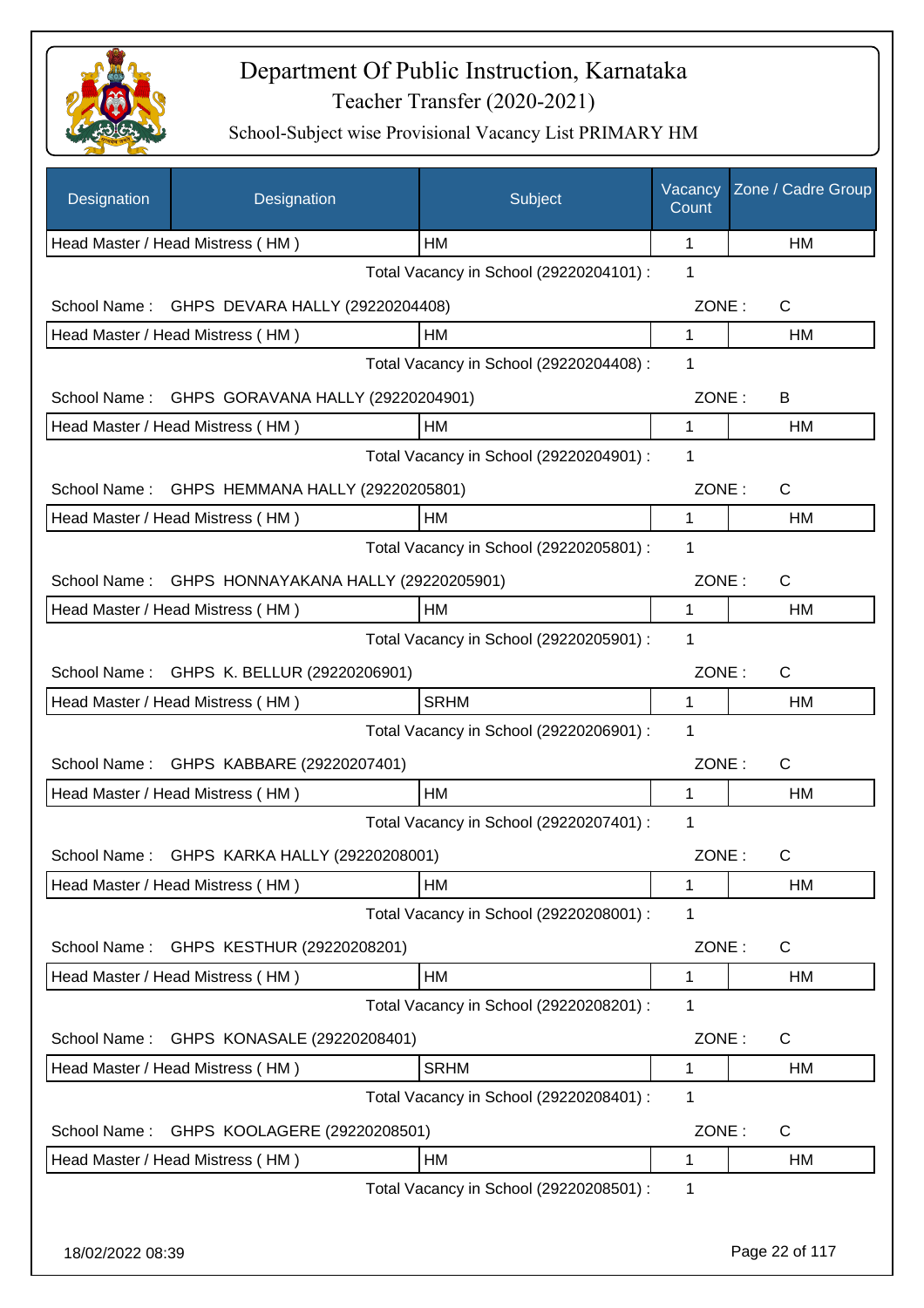

| <b>Designation</b> | Designation                                  | Subject                                 | Vacancy<br>Count | Zone / Cadre Group |
|--------------------|----------------------------------------------|-----------------------------------------|------------------|--------------------|
|                    | School Name: GHPS KOWDLE (29220208901)       |                                         | ZONE:            | $\mathsf{C}$       |
|                    | Head Master / Head Mistress (HM)             | HM                                      | 1                | <b>HM</b>          |
|                    |                                              | Total Vacancy in School (29220208901) : | 1                |                    |
|                    | School Name: GHPS KUDARA GUNDI (29220209001) |                                         | ZONE:            | $\mathsf{C}$       |
|                    | Head Master / Head Mistress (HM)             | <b>HM</b>                               | 1                | <b>HM</b>          |
|                    |                                              | Total Vacancy in School (29220209001) : | 1                |                    |
| School Name:       | GHPS KONGABORANA DODDI (29220209802)         |                                         | ZONE:            | $\mathsf{C}$       |
|                    | Head Master / Head Mistress (HM)             | HM                                      | 1                | HM                 |
|                    |                                              | Total Vacancy in School (29220209802) : | 1                |                    |
|                    | School Name: GHPS MADARA HALLY (29220209901) |                                         | ZONE:            | $\mathsf{C}$       |
|                    | Head Master / Head Mistress (HM)             | HM                                      | 1                | HM                 |
|                    |                                              | Total Vacancy in School (29220209901) : | 1                |                    |
| School Name:       | GHPS MALAGARANA HALLY (29220210201)          |                                         | ZONE:            | $\mathsf{C}$       |
|                    | Head Master / Head Mistress (HM)             | <b>HM</b>                               | 1                | HM                 |
|                    |                                              | Total Vacancy in School (29220210201) : | 1                |                    |
| School Name:       | GHPS MALLANA KUPPE (29220210301)             |                                         | ZONE:            | $\mathsf{C}$       |
|                    | Head Master / Head Mistress (HM)             | HM                                      | 1                | <b>HM</b>          |
|                    |                                              | Total Vacancy in School (29220210301) : | 1                |                    |
|                    | School Name: GHPS MANIGERE (29220210601)     |                                         | ZONE:            | $\mathsf{C}$       |
|                    | Head Master / Head Mistress (HM)             | HM                                      | 1                | HM                 |
|                    |                                              | Total Vacancy in School (29220210601) : | 1                |                    |
| School Name:       | GHPS MARALIGA (29220210801)                  |                                         | ZONE:            | C                  |
|                    | Head Master / Head Mistress (HM)             | HM                                      | 1                | HM                 |
|                    |                                              | Total Vacancy in School (29220210801) : | 1                |                    |
| School Name:       | GHPS MENASAGERE (29220211201)                |                                         | ZONE:            | C                  |
|                    | Head Master / Head Mistress (HM)             | HM                                      | $\mathbf{1}$     | HM                 |
|                    |                                              | Total Vacancy in School (29220211201) : | 1                |                    |
| School Name:       | GHPS NAVILE (29220212301)                    |                                         | ZONE:            | C                  |
|                    | Head Master / Head Mistress (HM)             | HM                                      | 1                | HM                 |
|                    |                                              | Total Vacancy in School (29220212301) : | 1                |                    |
| School Name:       | GHPS NIDA GHATTA (29220212501)               |                                         | ZONE:            | C                  |
|                    | Head Master / Head Mistress (HM)             | HM                                      | 1                | HM                 |
| 18/02/2022 08:39   |                                              |                                         |                  | Page 23 of 117     |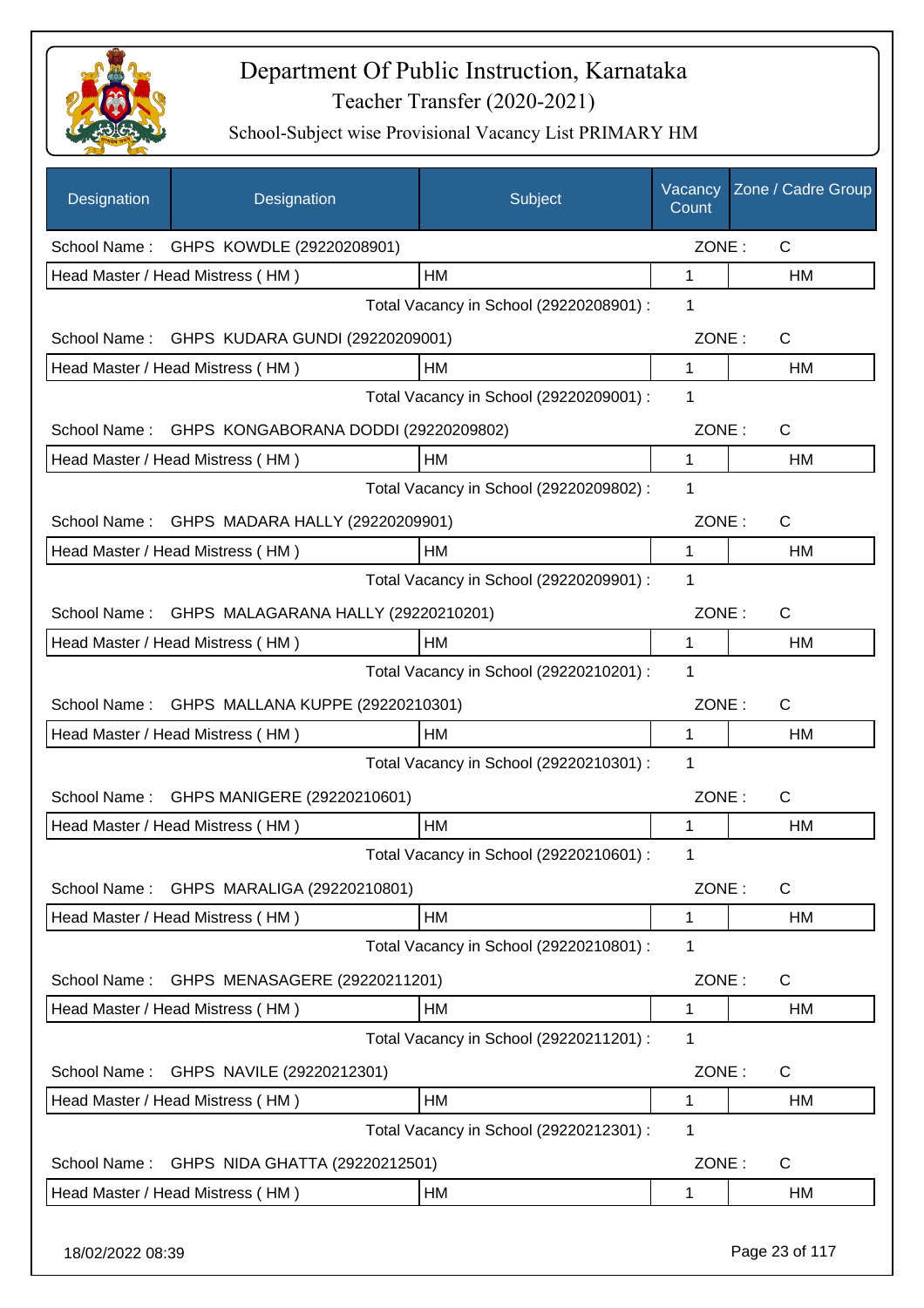

| Designation      | Designation                            | Subject                                 | Vacancy<br>Count | Zone / Cadre Group |
|------------------|----------------------------------------|-----------------------------------------|------------------|--------------------|
|                  |                                        | Total Vacancy in School (29220212501) : | 1                |                    |
| School Name:     | GHPS H. HAGALA HALLY (29220212901)     |                                         | ZONE:            | C                  |
|                  | Head Master / Head Mistress (HM)       | HM                                      | 1                | HM                 |
|                  |                                        | Total Vacancy in School (29220212901) : | 1                |                    |
| School Name:     | GHPS SOMANA HALLY (29220213707)        |                                         | ZONE:            | B                  |
|                  | Head Master / Head Mistress (HM)       | HM                                      | $\mathbf{1}$     | HM                 |
|                  |                                        | Total Vacancy in School (29220213707) : | 1                |                    |
| School Name:     | GHPS THAGGAHALLY (29220214105)         |                                         | ZONE:            | $\mathsf{C}$       |
|                  | Head Master / Head Mistress (HM)       | HM                                      | 1                | HM                 |
|                  |                                        | Total Vacancy in School (29220214105) : | 1                |                    |
| School Name:     | GHPS TYLOORU (29220214801)             |                                         | ZONE:            | C                  |
|                  | Head Master / Head Mistress (HM)       | <b>HM</b>                               | 1                | HM                 |
|                  |                                        | Total Vacancy in School (29220214801) : | 1                |                    |
| School Name:     | GHPS VALAGERE H ALLY (29220215101)     |                                         | ZONE:            | C                  |
|                  | Head Master / Head Mistress (HM)       | HM                                      | 1                | HM                 |
|                  |                                        | Total Vacancy in School (29220215101) : | 1                |                    |
| School Name:     | GHPS YALADA HALLY (29220215501)        |                                         | ZONE:            | $\mathsf{C}$       |
|                  | Head Master / Head Mistress (HM)       | НM                                      | 1                | HM                 |
|                  |                                        | Total Vacancy in School (29220215501) : | 1                |                    |
|                  | School Name: GHPS ANNURU (29220216202) |                                         | ZONE:            | C                  |
|                  | Head Master / Head Mistress (HM)       | <b>SRHM</b>                             | 1                | HM                 |
|                  |                                        | Total Vacancy in School (29220216202) : | 1                |                    |
| School Name:     | GHPS CHANNEGOWDANA DODDI (29220216701) |                                         | ZONE:            | A                  |
|                  | Head Master / Head Mistress (HM)       | HM                                      | 1                | HM                 |
|                  |                                        | Total Vacancy in School (29220216701) : | 1                |                    |
| School Name:     | GHP BOYS SCHOOL MADDUR (29220218301)   |                                         | ZONE:            | A                  |
|                  | Head Master / Head Mistress (HM)       | HM                                      | 1                | HM                 |
|                  |                                        | Total Vacancy in School (29220218301) : | 1                |                    |
| School Name:     | GHPS SHIVAPURA (29220218702)           |                                         | ZONE:            | A                  |
|                  | Head Master / Head Mistress (HM)       | HM                                      | 1                | HM                 |
|                  |                                        | Total Vacancy in School (29220218702) : | 1                |                    |
|                  |                                        | Total Vacancy in Taluka (292202) :      | 35               |                    |
| 18/02/2022 08:39 |                                        |                                         |                  | Page 24 of 117     |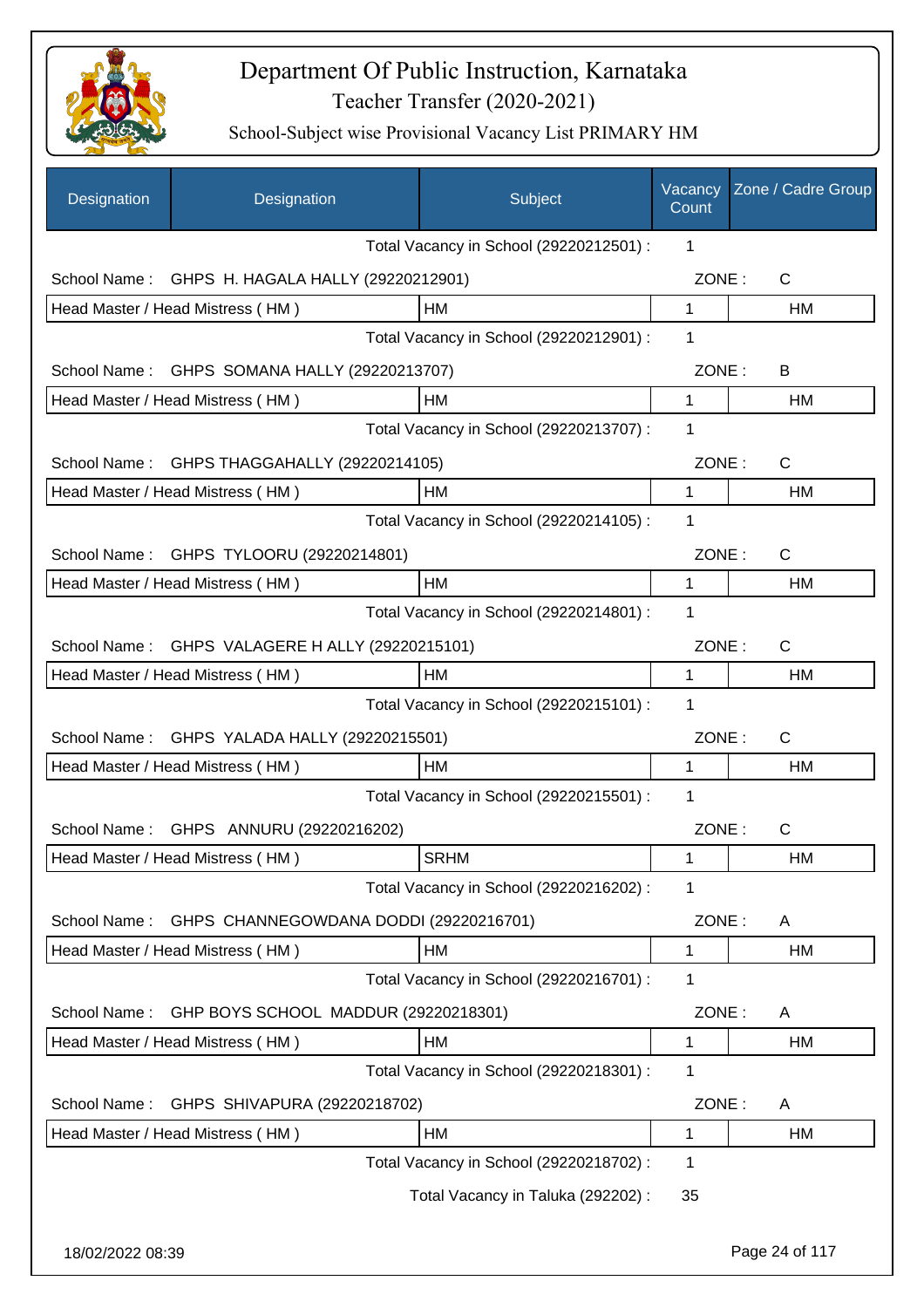

| Designation      | Designation                                    | Subject                                 | Vacancy<br>Count | Zone / Cadre Group |
|------------------|------------------------------------------------|-----------------------------------------|------------------|--------------------|
| Taluka Name:     | <b>MALAVALLY (292203)</b>                      |                                         |                  |                    |
| School Name:     | GHPS AVVERA HALLY (29220301001)                |                                         | ZONE:            | $\mathsf{C}$       |
|                  | Head Master / Head Mistress (HM)               | HM                                      | $\mathbf{1}$     | HM                 |
|                  |                                                | Total Vacancy in School (29220301001) : | 1                |                    |
|                  | School Name: GHPS BALE HONNIGA (29220301301)   |                                         | ZONE:            | C                  |
|                  | Head Master / Head Mistress (HM)               | HM                                      | 1                | <b>HM</b>          |
|                  |                                                | Total Vacancy in School (29220301301) : | 1                |                    |
| School Name:     | GHPS BANASAMUDRA (29220301602)                 |                                         | ZONE:            | C                  |
|                  | Head Master / Head Mistress (HM)               | HM                                      | 1                | <b>HM</b>          |
|                  |                                                | Total Vacancy in School (29220301602) : | 1                |                    |
|                  | School Name: GHPS DADADA PURA (29220301702)    |                                         | ZONE:            | C                  |
|                  | Head Master / Head Mistress (HM)               | HM                                      | 1                | HM                 |
|                  |                                                | Total Vacancy in School (29220301702) : | 1                |                    |
|                  | School Name: GHPS BELAKAVADI (29220302102)     |                                         | ZONE:            | C                  |
|                  | Head Master / Head Mistress (HM)               | HM                                      | 1                | НM                 |
|                  |                                                | Total Vacancy in School (29220302102) : | 1                |                    |
| School Name:     | GHPS BENDARAVADI (RMSA UPGRADED) (29220302301) |                                         | ZONE:            | C                  |
|                  | Head Master / Head Mistress (HM)               | HM                                      | $\mathbf 1$      | НM                 |
|                  |                                                | Total Vacancy in School (29220302301) : | 1                |                    |
|                  | School Name: GHPS BHEEMANA HALLY (29220302401) |                                         | ZONE:            | C                  |
|                  | Head Master / Head Mistress (HM)               | <b>HM</b>                               | 1                | HM                 |
|                  |                                                | Total Vacancy in School (29220302401) : | 1                |                    |
| School Name:     | GHPS BYADARA HALLY (29220302501)               |                                         | ZONE:            | C                  |
|                  | Head Master / Head Mistress (HM)               | HM                                      | 1                | HM                 |
|                  |                                                | Total Vacancy in School (29220302501) : | 1                |                    |
| School Name:     | GHPS CHIKKABAGILU (29220302801)                |                                         | ZONE:            | C                  |
|                  | Head Master / Head Mistress (HM)               | HM                                      | 1                | <b>HM</b>          |
|                  |                                                | Total Vacancy in School (29220302801) : | 1                |                    |
| School Name:     | GHPS KOONANA KOPPAL (29220303202)              |                                         | ZONE:            | C                  |
|                  | Head Master / Head Mistress (HM)               | HM                                      | 1                | HM                 |
|                  |                                                | Total Vacancy in School (29220303202) : | 1                |                    |
| School Name:     | GHPS DALAVAY KODIHALLY (29220303601)           |                                         | ZONE:            | C                  |
| 18/02/2022 08:39 |                                                |                                         |                  | Page 25 of 117     |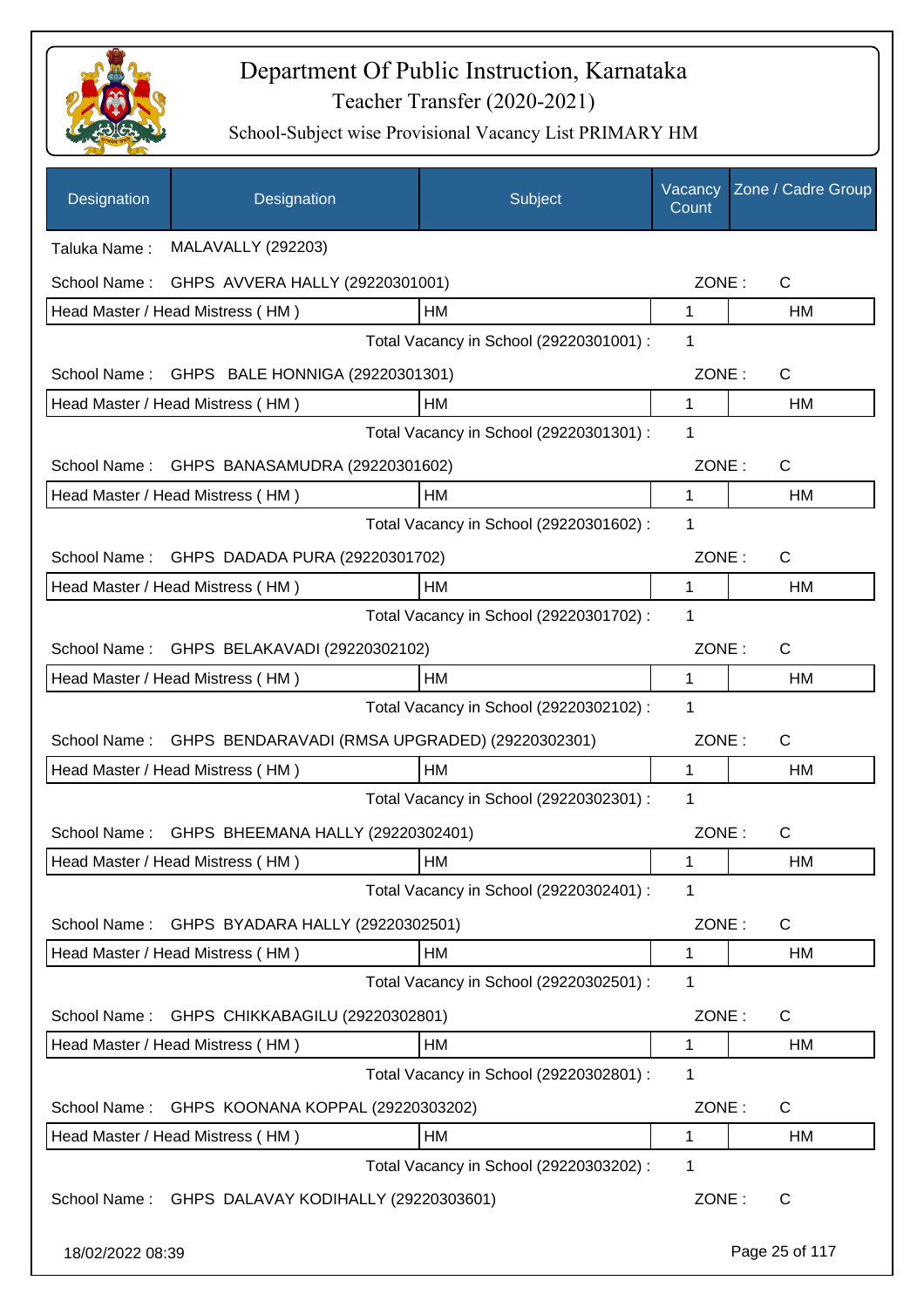

| Designation                                     | Designation                                         | Subject                                 | Vacancy<br>Count | Zone / Cadre Group    |
|-------------------------------------------------|-----------------------------------------------------|-----------------------------------------|------------------|-----------------------|
|                                                 | Head Master / Head Mistress (HM)                    | HM                                      | 1                | HM                    |
|                                                 |                                                     | Total Vacancy in School (29220303601) : | 1                |                       |
| School Name:                                    | GHPS DEEVEERA HALLY (29220303901)                   |                                         | ZONE:            | C                     |
|                                                 | Head Master / Head Mistress (HM)                    | HM                                      | 1                | HM                    |
|                                                 |                                                     | Total Vacancy in School (29220303901) : | $\mathbf 1$      |                       |
| School Name:                                    | GHPS DHANAGOOR (29220304101)                        |                                         | ZONE:            | $\mathsf{C}$          |
|                                                 | Head Master / Head Mistress (HM)                    | <b>HM</b>                               | 1                | HM                    |
|                                                 |                                                     | Total Vacancy in School (29220304101) : | 1                |                       |
| School Name:                                    | GHPS DODDA BHOOVALLY (29220304301)                  |                                         | ZONE:            | C                     |
|                                                 | Head Master / Head Mistress (HM)                    | HM                                      | 1                | HM                    |
|                                                 |                                                     | Total Vacancy in School (29220304301) : | 1                |                       |
| School Name:<br>GHPS DORANA HALLY (29220304401) |                                                     |                                         |                  | ZONE:<br>$\mathsf{C}$ |
|                                                 | Head Master / Head Mistress (HM)                    | HM                                      | $\mathbf{1}$     | <b>HM</b>             |
|                                                 |                                                     | Total Vacancy in School (29220304401) : | 1                |                       |
| School Name: GHPS DUGGANA HALLY (29220304501)   |                                                     |                                         | ZONE:            | $\mathsf{C}$          |
|                                                 | Head Master / Head Mistress (HM)                    | HM                                      | $\mathbf{1}$     | <b>HM</b>             |
|                                                 |                                                     | Total Vacancy in School (29220304501) : | 1                |                       |
|                                                 | School Name: GHPS GANALU (29220304901)              |                                         | ZONE:            | $\mathsf{C}$          |
|                                                 | Head Master / Head Mistress (HM)                    | HM                                      | 1                | HM                    |
|                                                 |                                                     | Total Vacancy in School (29220304901) : | 1                |                       |
|                                                 | School Name: GHPS GOWDAGERE (29220305101)           |                                         | ZONE:            | C.                    |
|                                                 | Head Master / Head Mistress (HM)                    | HM                                      | 1                | HM                    |
|                                                 |                                                     | Total Vacancy in School (29220305101) : | $\mathbf 1$      |                       |
| School Name:                                    | GHPS HADLI (29220305701)                            |                                         | ZONE:            | C                     |
|                                                 | Head Master / Head Mistress (HM)                    | HM                                      | 1                | HM                    |
|                                                 |                                                     | Total Vacancy in School (29220305701) : | 1                |                       |
| School Name:                                    | KARNATAKA PUBLIC SCHOOLS GHPS HALAGUR (29220306001) |                                         | ZONE:            | C                     |
|                                                 | Head Master / Head Mistress (HM)                    | HM                                      | 1                | HM                    |
|                                                 |                                                     | Total Vacancy in School (29220306001) : | $\mathbf 1$      |                       |
| School Name:                                    | KGBV D K HALLI (29220306024)                        |                                         | ZONE:            | $\mathsf{C}$          |
|                                                 | Head Master / Head Mistress (HM)                    | <b>GHM</b>                              | $\mathbf{1}$     | <b>HM</b>             |
|                                                 |                                                     | Total Vacancy in School (29220306024) : | $\mathbf 1$      |                       |
|                                                 |                                                     |                                         |                  |                       |
| 18/02/2022 08:39                                |                                                     |                                         |                  | Page 26 of 117        |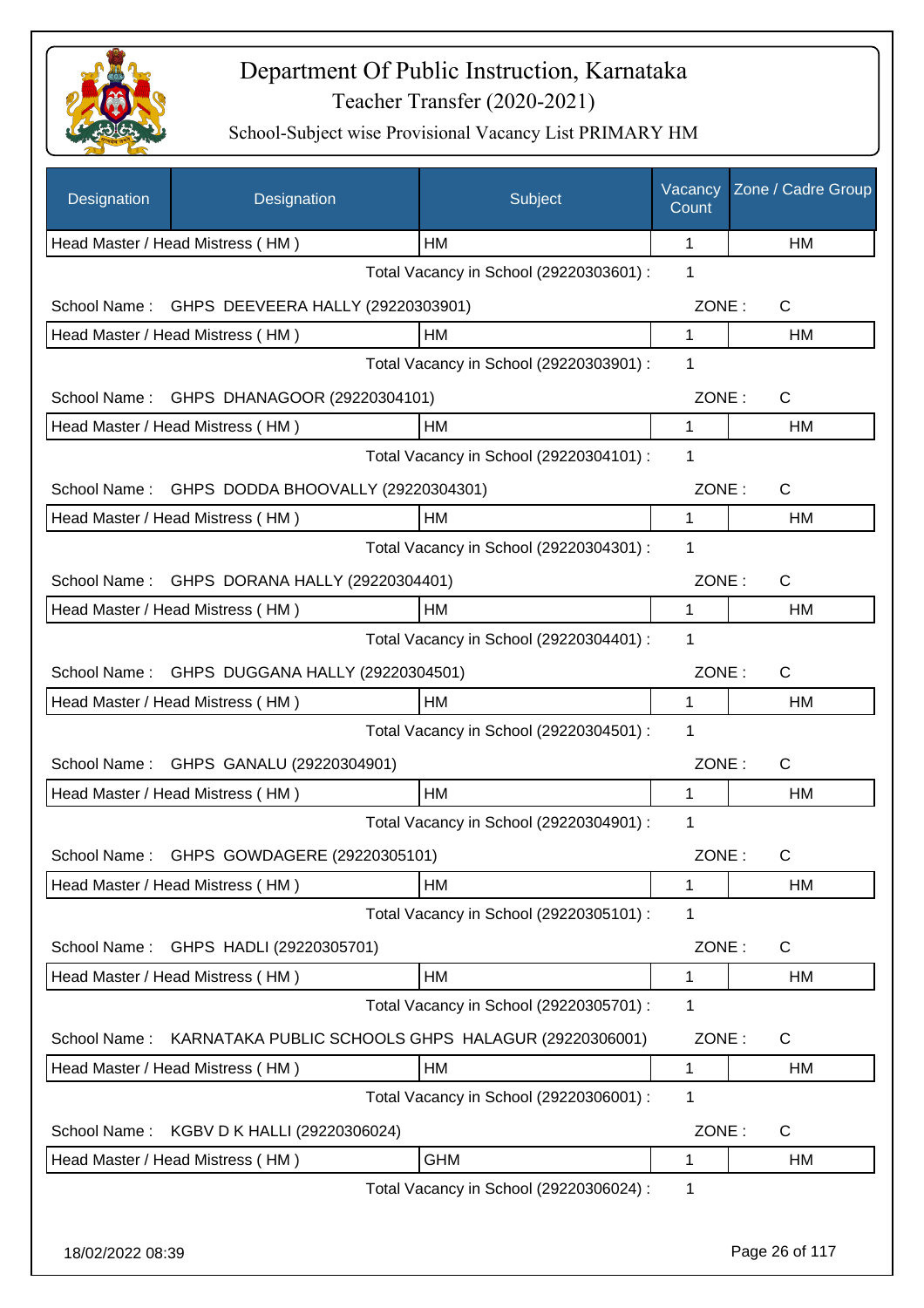

| Designation                                                    | Designation                            | Subject                                 | Vacancy<br>Count | Zone / Cadre Group |
|----------------------------------------------------------------|----------------------------------------|-----------------------------------------|------------------|--------------------|
| School Name:                                                   | GHPS D. HALASA HALLY (29220306102)     |                                         | ZONE:            | C                  |
|                                                                | Head Master / Head Mistress (HM)       | HM                                      | 1                | НM                 |
|                                                                |                                        | Total Vacancy in School (29220306102) : | 1                |                    |
| School Name:                                                   | GHPS HANGARA PURA (29220306601)        |                                         | ZONE:            | C                  |
|                                                                | Head Master / Head Mistress (HM)       | HM                                      | 1                | НM                 |
|                                                                |                                        | Total Vacancy in School (29220306601) : | 1                |                    |
| C<br>School Name:<br>GHPS H. H. KOPPALU (29220306801)<br>ZONE: |                                        |                                         |                  |                    |
|                                                                | Head Master / Head Mistress (HM)       | HM                                      | 1                | HM                 |
|                                                                |                                        | Total Vacancy in School (29220306801) : | 1                |                    |
| School Name:                                                   | GHPS HOSA HALLY (29220307101)          |                                         | ZONE:            | C                  |
|                                                                | Head Master / Head Mistress (HM)       | HM                                      | 1                | HM                 |
|                                                                |                                        | Total Vacancy in School (29220307101) : | 1                |                    |
| School Name:                                                   | GHPS HULLAGALA (29220307401)           |                                         | ZONE:            | C                  |
|                                                                | Head Master / Head Mistress (HM)       | HM                                      | 1                | HM                 |
|                                                                |                                        | Total Vacancy in School (29220307401) : | 1                |                    |
| School Name:                                                   | GHPS HUSKURU (29220307701)             |                                         | ZONE:            | C                  |
|                                                                | Head Master / Head Mistress (HM)       | HM                                      | 1                | HM                 |
|                                                                |                                        | Total Vacancy in School (29220307701) : | 1                |                    |
| School Name:                                                   | GHPS APPAJAYYANA DODDI (29220307702)   |                                         | ZONE:            | C                  |
|                                                                | Head Master / Head Mistress (HM)       | НM                                      | 1                | HM                 |
|                                                                |                                        | Total Vacancy in School (29220307702) : | 1                |                    |
| School Name:                                                   | GHPS KAGGALI PURA (29220308301)        |                                         | ZONE:            | $\mathsf C$        |
|                                                                | Head Master / Head Mistress (HM)       | HM                                      | 1                | HM                 |
|                                                                |                                        | Total Vacancy in School (29220308301) : | 1                |                    |
| School Name:                                                   | GHPS DODDEGOWDANA KOPPAL (29220308403) |                                         | ZONE:            | C                  |
|                                                                | Head Master / Head Mistress (HM)       | HM                                      | 1                | HM                 |
|                                                                |                                        | Total Vacancy in School (29220308403) : | 1                |                    |
| School Name:                                                   | GHPS KANDAGALA (29220309001)           |                                         | ZONE:            | $\mathsf{C}$       |
|                                                                | Head Master / Head Mistress (HM)       | HM                                      | 1                | HM                 |
|                                                                |                                        | Total Vacancy in School (29220309001) : | 1                |                    |
| School Name:                                                   | GHPS KEMBOOTAGERE (29220309201)        |                                         | ZONE:            | C                  |
|                                                                | Head Master / Head Mistress (HM)       | HM                                      | 1                | HM                 |
|                                                                |                                        |                                         |                  |                    |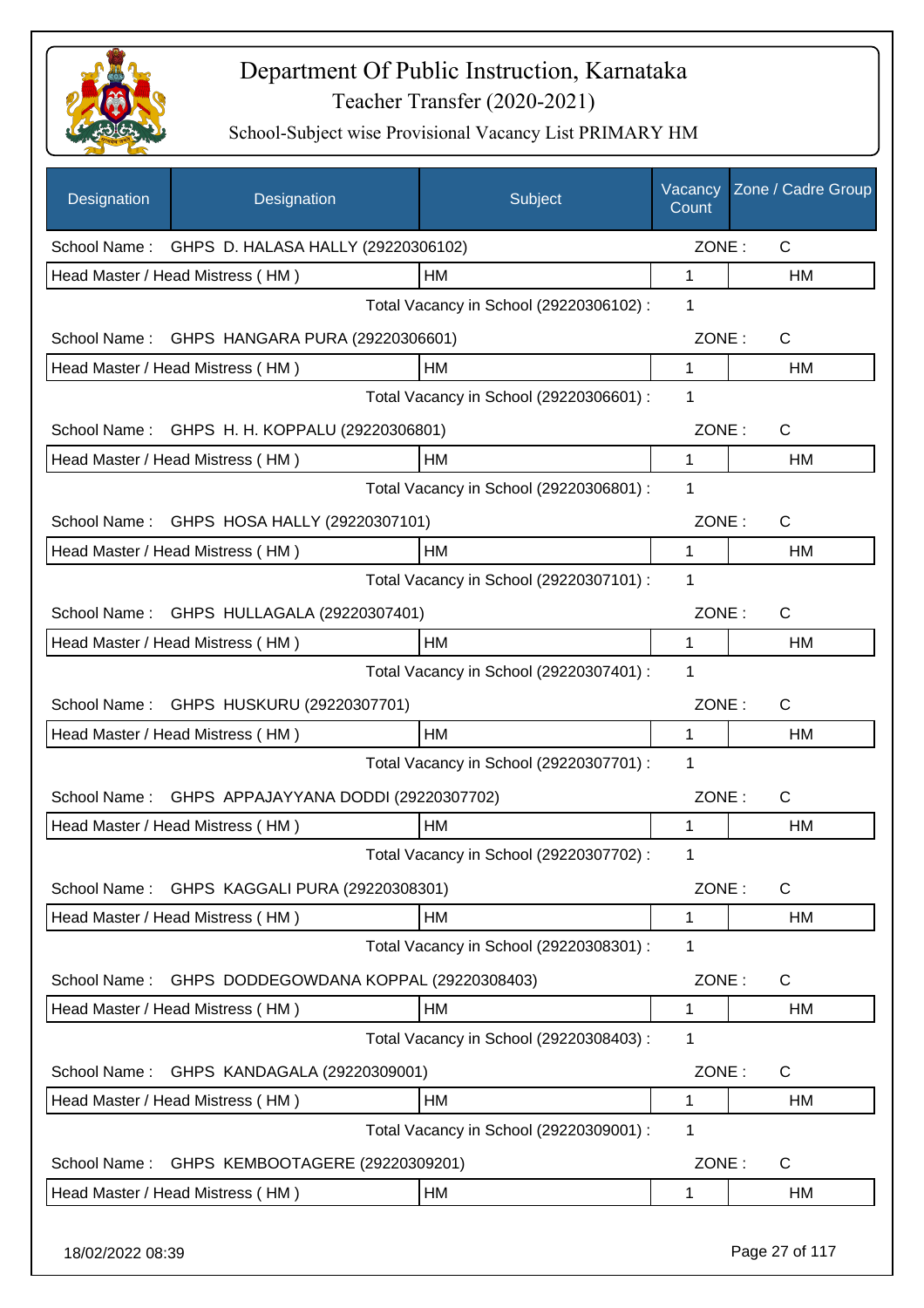

| Designation      | Designation                                   | Subject                                 | Vacancy<br>Count | Zone / Cadre Group |
|------------------|-----------------------------------------------|-----------------------------------------|------------------|--------------------|
|                  |                                               | Total Vacancy in School (29220309201) : | 1                |                    |
| School Name:     | GHPS KIRAGASOORU (29220309401)                |                                         | ZONE:            | C                  |
|                  | Head Master / Head Mistress (HM)              | HM                                      | $\mathbf 1$      | HM                 |
|                  |                                               | Total Vacancy in School (29220309401) : | 1                |                    |
|                  | School Name: GHPS KIRAGAVALU (29220309501)    |                                         | ZONE:            | C                  |
|                  | Head Master / Head Mistress (HM)              | HM                                      | 1                | HM                 |
|                  |                                               | Total Vacancy in School (29220309501) : | 1                |                    |
| School Name:     | GHPS KODAGA HALLY (29220309601)               |                                         | ZONE:            | C                  |
|                  | Head Master / Head Mistress (HM)              | HM                                      | 1                | HM                 |
|                  |                                               | Total Vacancy in School (29220309601) : | 1                |                    |
|                  | School Name: GHPS KODI PURA (29220309701)     |                                         | ZONE:            | C                  |
|                  | Head Master / Head Mistress (HM)              | HM                                      | 1                | HM                 |
|                  |                                               | Total Vacancy in School (29220309701) : | 1                |                    |
|                  | School Name: GHPS KUNTOOR (29220310201)       |                                         | ZONE:            | $\mathsf{C}$       |
|                  | Head Master / Head Mistress (HM)              | HM                                      | 1                | HM                 |
|                  |                                               | Total Vacancy in School (29220310201) : | 1                |                    |
| School Name:     | GHPS KYATHANA HALLY (29220310301)             |                                         | ZONE:            | $\mathsf{C}$       |
|                  | Head Master / Head Mistress (HM)              | HM                                      | 1                | HM                 |
|                  |                                               | Total Vacancy in School (29220310301) : | 1                |                    |
|                  | School Name: GHPS BENAMANAHALLY (29220310402) |                                         | ZONE:            | $\mathsf C$        |
|                  | Head Master / Head Mistress (HM)              | ${\sf HM}$                              | 1                | HM                 |
|                  |                                               | Total Vacancy in School (29220310402) : | 1                |                    |
| School Name:     | GHPS MIKKERE (29220312101)                    |                                         | ZONE:            | C                  |
|                  | Head Master / Head Mistress (HM)              | HM                                      | 1                | HM                 |
|                  |                                               | Total Vacancy in School (29220312101) : | 1                |                    |
| School Name:     | GHPS NELAMAKANA HALLY (29220313201)           |                                         | ZONE:            | C                  |
|                  | Head Master / Head Mistress (HM)              | НM                                      | 1                | HM                 |
|                  |                                               | Total Vacancy in School (29220313201) : | 1                |                    |
| School Name:     | GHPS KYATHE GOWDANA DODDI (29220313501)       |                                         | ZONE:            | B                  |
|                  | Head Master / Head Mistress (HM)              | HM                                      | 1                | HM                 |
|                  |                                               | Total Vacancy in School (29220313501) : | 1                |                    |
|                  | School Name: GHPS PURI GALI (29220313801)     |                                         | ZONE:            | C                  |
| 18/02/2022 08:39 |                                               |                                         |                  | Page 28 of 117     |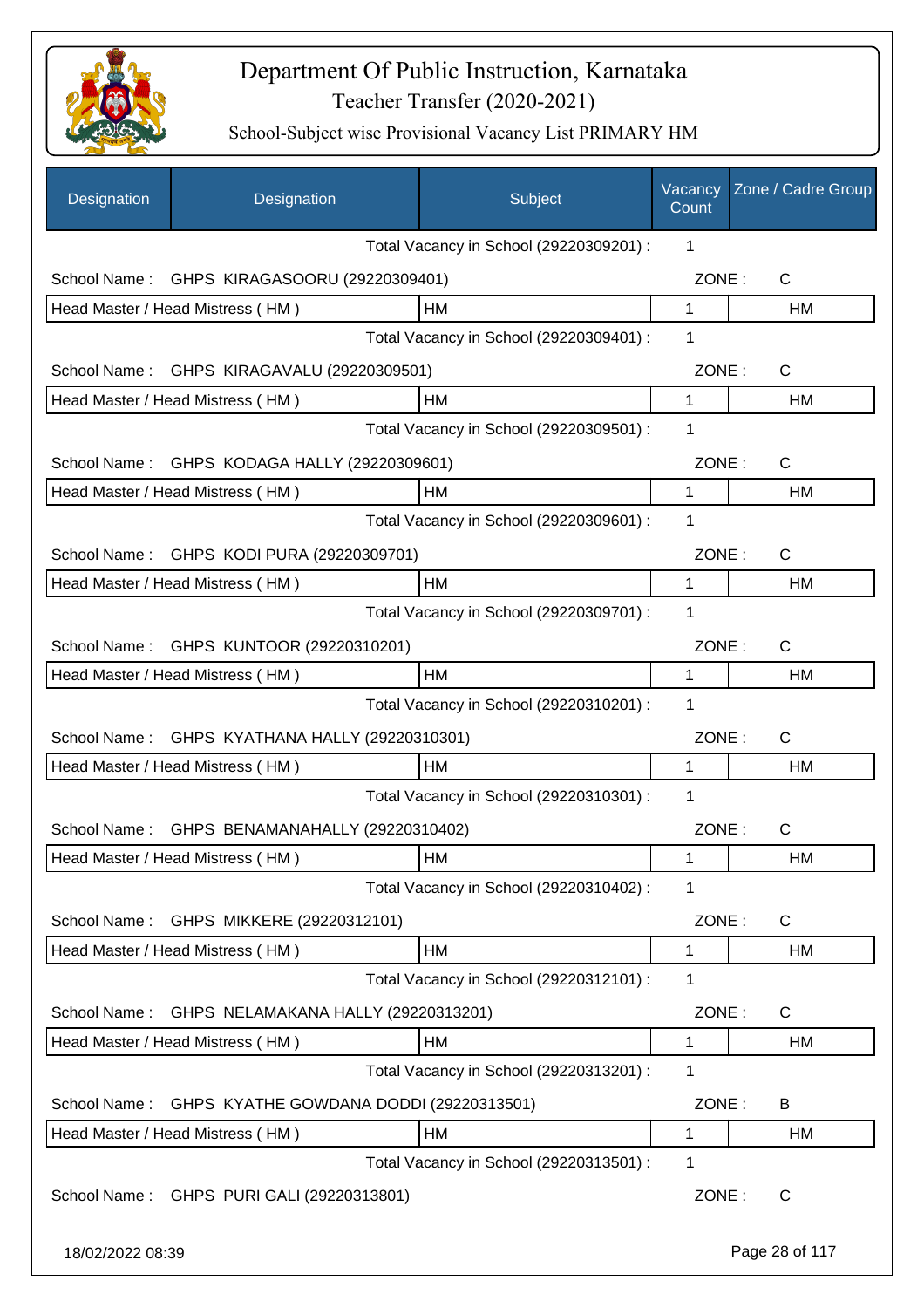

| Designation      | Designation                                    | Subject                                 | Vacancy<br>Count | Zone / Cadre Group |
|------------------|------------------------------------------------|-----------------------------------------|------------------|--------------------|
|                  | Head Master / Head Mistress (HM)               | HM                                      | 1                | HM                 |
|                  |                                                | Total Vacancy in School (29220313801) : | 1                |                    |
| School Name:     | GHPS RAMANDOORU (29220314001)                  |                                         | ZONE:            | C                  |
|                  | Head Master / Head Mistress (HM)               | HM                                      | 1                | HM                 |
|                  |                                                | Total Vacancy in School (29220314001) : | 1                |                    |
| School Name:     | GHPS SARAGOORU (29220314305)                   |                                         | ZONE:            | C                  |
|                  | Head Master / Head Mistress (HM)               | НM                                      | 1                | HМ                 |
|                  |                                                | Total Vacancy in School (29220314305) : | 1                |                    |
| School Name:     | GHPS B.J. MOLE (29220315001)                   |                                         | ZONE:            | C                  |
|                  | Head Master / Head Mistress (HM)               | HM                                      | 1                | HM                 |
|                  |                                                | Total Vacancy in School (29220315001) : | 1                |                    |
|                  | School Name: GHPS THALAGAVADI (29220315301)    |                                         | ZONE:            | C                  |
|                  | Head Master / Head Mistress (HM)               | HM                                      | 1                | <b>HM</b>          |
|                  |                                                | Total Vacancy in School (29220315301) : | 1                |                    |
|                  | School Name: GHPS YETTAMBADI (29220316701)     |                                         | ZONE:            | C                  |
|                  | Head Master / Head Mistress (HM)               | <b>HM</b>                               | 1                | HM                 |
|                  |                                                | Total Vacancy in School (29220316701) : | 1                |                    |
| School Name:     | GHPS SHIVANASAMUDRAM (29220317202)             |                                         | ZONE:            | C                  |
|                  | Head Master / Head Mistress (HM)               | HM                                      | 1                | HM                 |
|                  |                                                | Total Vacancy in School (29220317202) : | 1                |                    |
|                  | School Name: GHPS EAST MALAVALLY (29220320301) |                                         | ZONE:            | A                  |
|                  | Head Master / Head Mistress (HM)               | HM                                      | 1                | HM                 |
|                  |                                                | Total Vacancy in School (29220320301) : | $\mathbf 1$      |                    |
|                  |                                                | Total Vacancy in Taluka (292203) :      | 50               |                    |
| Taluka Name:     | MANDYA SOUTH (292204)                          |                                         |                  |                    |
| School Name:     | GHPS BELUR (29220401401)                       |                                         | ZONE:            | B                  |
|                  | Head Master / Head Mistress (HM)               | HM                                      | 1                | HM                 |
|                  |                                                | Total Vacancy in School (29220401401) : | 1                |                    |
| School Name:     | GHPS BEVINA HALLY (29220401701)                |                                         | ZONE:            | B                  |
|                  | Head Master / Head Mistress (HM)               | HM                                      | 1                | HM                 |
|                  |                                                | Total Vacancy in School (29220401701) : | 1                |                    |
| School Name:     | GHPS GOPALAPURA (29220405001)                  |                                         | ZONE:            | B                  |
| 18/02/2022 08:39 |                                                |                                         |                  | Page 29 of 117     |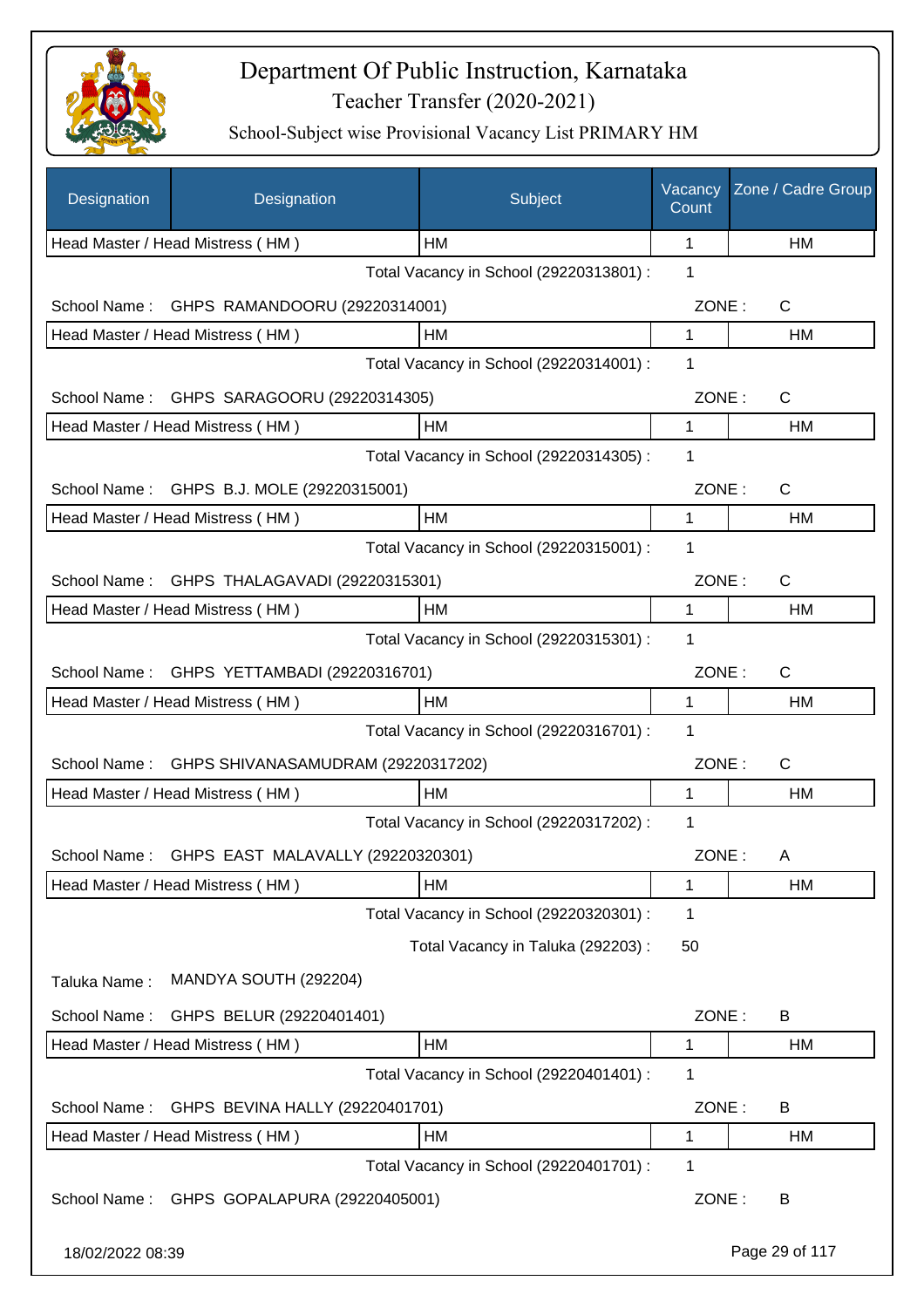

| Designation  | Designation                                      | Subject                                 | Vacancy<br>Count | Zone / Cadre Group |
|--------------|--------------------------------------------------|-----------------------------------------|------------------|--------------------|
|              | Head Master / Head Mistress (HM)                 | HM                                      | 1                | HM                 |
|              |                                                  | Total Vacancy in School (29220405001) : | 1                |                    |
| School Name: | GHPS HEBBAKAVADI (29220407101)                   |                                         | ZONE:            | C                  |
|              | Head Master / Head Mistress (HM)                 | HM                                      | 1                | HM                 |
|              |                                                  | Total Vacancy in School (29220407101) : | 1                |                    |
| School Name: | GHPS HEMMIGE (29220407301)                       |                                         | ZONE:            | B                  |
|              | Head Master / Head Mistress (HM)                 | <b>HM</b>                               | 1                | HM.                |
|              |                                                  | Total Vacancy in School (29220407301) : | 1                |                    |
| School Name: | GHPS A. HULLUKERE (29220408603)                  |                                         | ZONE:            | B                  |
|              | Head Master / Head Mistress (HM)                 | <b>HM</b>                               | 1                | HM                 |
|              |                                                  | Total Vacancy in School (29220408603) : | 1                |                    |
| School Name: | GHPS KOTHATHI (29220410705)                      |                                         | ZONE:            | B                  |
|              | Head Master / Head Mistress (HM)                 | HM                                      | 1                | HM                 |
|              |                                                  | Total Vacancy in School (29220410705) : | 1                |                    |
| School Name: | GHPS SOONAGA HALLY (29220416002)                 |                                         | ZONE:            | B                  |
|              | Head Master / Head Mistress (HM)                 | HM                                      | 1                | HM                 |
|              |                                                  | Total Vacancy in School (29220416002) : | 1                |                    |
| School Name: | GHPS THAGGA HALLY (29220416401)                  |                                         | ZONE:            | $\mathsf{C}$       |
|              | Head Master / Head Mistress (HM)                 | HM                                      | 1                | HM                 |
|              |                                                  | Total Vacancy in School (29220416401) : | 1                |                    |
|              | School Name: GHPS URMAR KASALAGERE (29220417301) |                                         | ZONE:            | C                  |
|              | Head Master / Head Mistress (HM)                 | HM                                      | 1                | HM                 |
|              |                                                  | Total Vacancy in School (29220417301) : | 1                |                    |
| School Name: | GHPS YELECHAKANA HALLY (29220417501)             |                                         | ZONE:            | C                  |
|              | Head Master / Head Mistress (HM)                 | HM                                      | 1                | HM                 |
|              |                                                  | Total Vacancy in School (29220417501) : | 1                |                    |
| School Name: | GHP URDU SCHOOL KERE ANGALA (29220418301)        |                                         | ZONE:            | A                  |
|              | Head Master / Head Mistress (HM)                 | HM                                      | 1                | HM                 |
|              |                                                  | Total Vacancy in School (29220418301) : | 1                |                    |
| School Name: | GHP URDU SCHOOL HALE NAGARA (29220418501)        |                                         | ZONE:            | A                  |
|              | Head Master / Head Mistress (HM)                 | HM                                      | 1                | HM                 |
|              |                                                  | Total Vacancy in School (29220418501) : | 1                |                    |
|              |                                                  |                                         |                  |                    |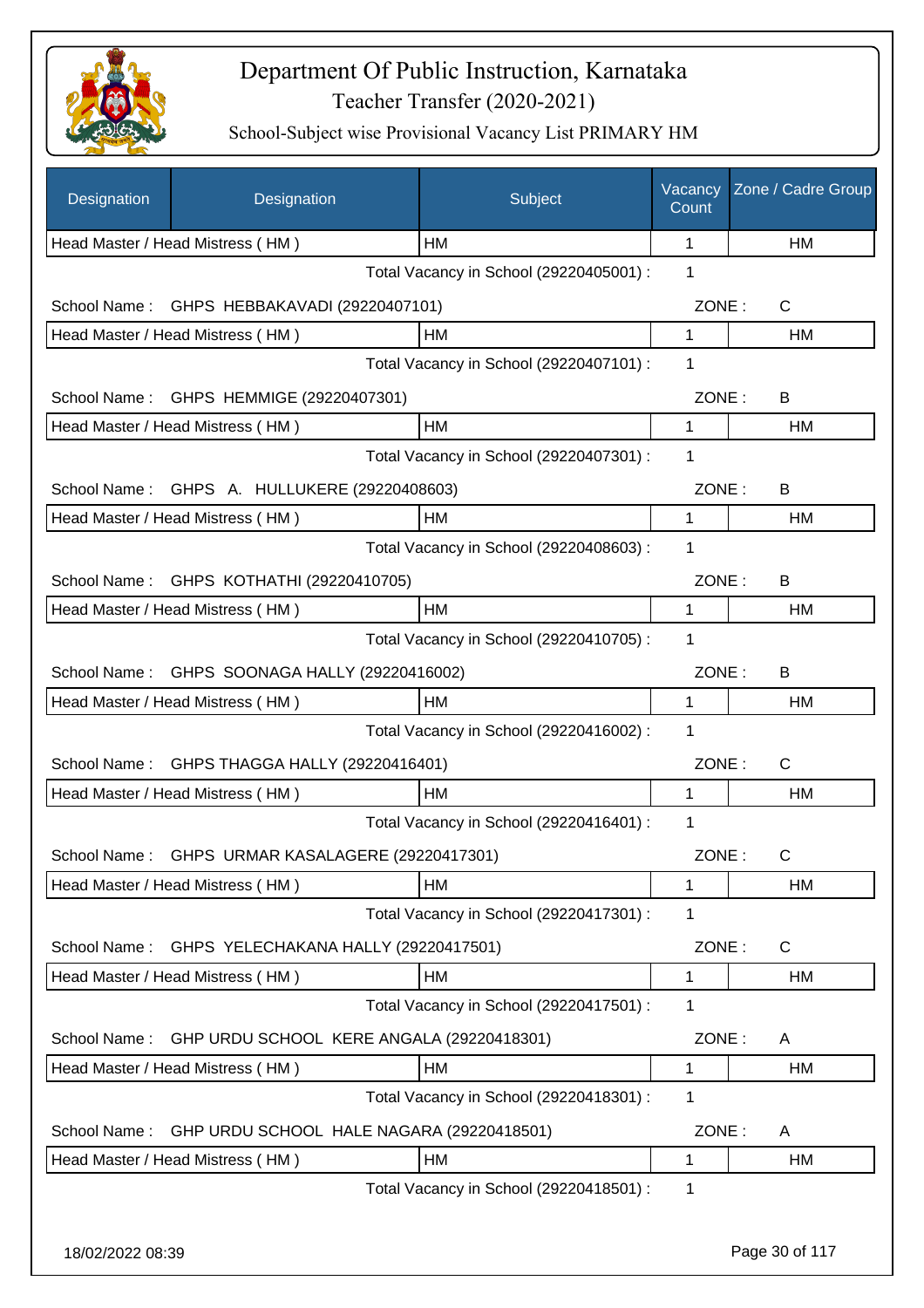

| Designation      | Designation                                                    | Subject                                 | Vacancy<br>Count | Zone / Cadre Group |
|------------------|----------------------------------------------------------------|-----------------------------------------|------------------|--------------------|
| School Name:     | GHPS TAVAREKERE (29220420508)                                  |                                         | ZONE:            | A                  |
|                  | Head Master / Head Mistress (HM)                               | <b>HM</b>                               | 1                | HM                 |
|                  |                                                                | Total Vacancy in School (29220420508) : | 1                |                    |
| School Name:     | KARNATAKA PUBLIC SCHOOLS KSGHPS GUTHAL COLONY<br>(29220421102) |                                         | ZONE:            | A                  |
|                  | Head Master / Head Mistress (HM)                               | <b>SRHM</b>                             | 1                | HM                 |
|                  |                                                                | Total Vacancy in School (29220421102) : | 1                |                    |
| School Name:     | GHP URDU GIRLS SCHOOL GUTHAL COLONY2 (29220421104)             |                                         | ZONE:            | A                  |
|                  | Head Master / Head Mistress (HM)                               | HM                                      | 1                | HM                 |
|                  |                                                                | Total Vacancy in School (29220421104) : | 1                |                    |
|                  |                                                                | Total Vacancy in Taluka (292204) :      | 16               |                    |
| Taluka Name:     | NAGAMANGALA (292205)                                           |                                         |                  |                    |
| School Name:     | GHPS MYLARA PATNA (29220529001)                                |                                         | ZONE:            | $\mathsf{C}$       |
|                  | Head Master / Head Mistress (HM)                               | НM                                      | 1                | HM                 |
|                  |                                                                | Total Vacancy in School (29220529001) : | 1                |                    |
| School Name:     | GHP URDU SCHOOL NAGAMANGALA (29220539001)                      |                                         | ZONE:            | A                  |
|                  | Head Master / Head Mistress (HM)                               | <b>SRHM</b>                             | 1                | HM                 |
|                  |                                                                | Total Vacancy in School (29220539001) : | 1                |                    |
|                  |                                                                | Total Vacancy in Taluka (292205):       | 2                |                    |
| Taluka Name:     | PANDAVAPURA (292206)                                           |                                         |                  |                    |
|                  | School Name: GHPS ALPA HALLY (29220600301)                     |                                         | ZONE:            | C                  |
|                  | Head Master / Head Mistress (HM)                               | HM                                      | 1                | HM                 |
|                  |                                                                | Total Vacancy in School (29220600301) : | 1                |                    |
| School Name:     | GHPS ARALA KUPPE (29220600801)                                 |                                         | ZONE:            | C                  |
|                  | Head Master / Head Mistress (HM)                               | HM                                      | 1                | HM                 |
|                  |                                                                | Total Vacancy in School (29220600801) : | 1                |                    |
| School Name:     | GHPS BABY (29220601101)                                        |                                         | ZONE:            | C                  |
|                  | Head Master / Head Mistress (HM)                               | <b>HM</b>                               | 1                | HM                 |
|                  |                                                                | Total Vacancy in School (29220601101) : | 1                |                    |
| School Name:     | GHPS BANNANGADI (29220601801)                                  |                                         | ZONE:            | C                  |
|                  | Head Master / Head Mistress (HM)                               | HM                                      | 1                | HM                 |
|                  |                                                                | Total Vacancy in School (29220601801) : | 1                |                    |
| 18/02/2022 08:39 |                                                                |                                         |                  | Page 31 of 117     |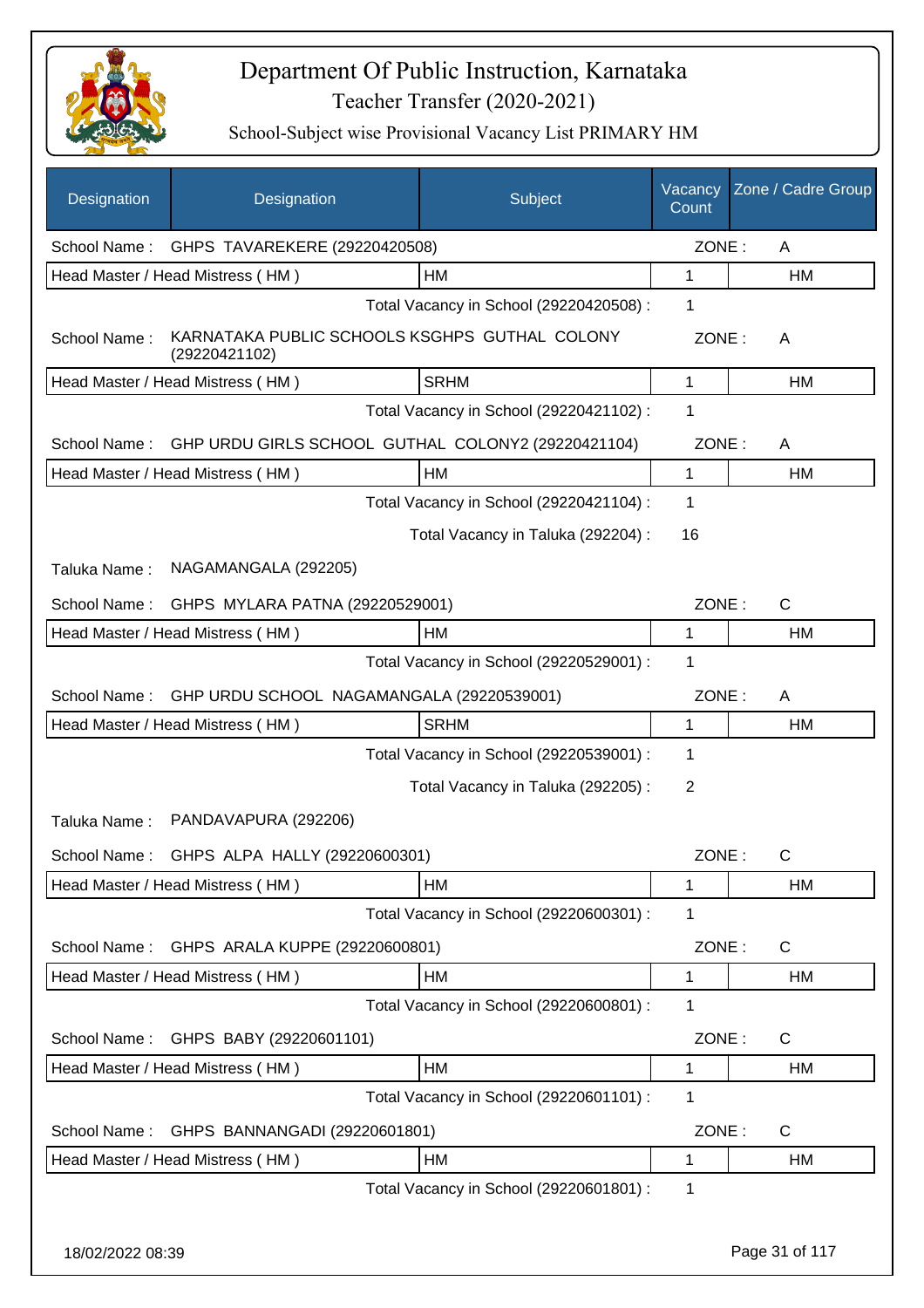

| Designation      | Designation                                                | Subject                                 | Vacancy<br>Count | Zone / Cadre Group |
|------------------|------------------------------------------------------------|-----------------------------------------|------------------|--------------------|
|                  | School Name: GHPS HOSA KANNAMBADI (29220601902)            |                                         | ZONE:            | C                  |
|                  | Head Master / Head Mistress (HM)                           | HM                                      | 1                | HM                 |
|                  |                                                            | Total Vacancy in School (29220601902) : | 1                |                    |
| School Name:     | KARNATAKA PUBLIC SCHOOLS GHPS CHINAKURALI<br>(29220603403) |                                         | ZONE:            | C                  |
|                  | Head Master / Head Mistress (HM)                           | <b>SRHM</b>                             | 1                | HM                 |
|                  |                                                            | Total Vacancy in School (29220603403) : | 1                |                    |
|                  | School Name: GHPS DINKA (29220603901)                      |                                         | ZONE:            | $\mathsf{C}$       |
|                  | Head Master / Head Mistress (HM)                           | HM                                      | 1                | HM                 |
|                  |                                                            | Total Vacancy in School (29220603901) : | 1                |                    |
| School Name:     | GHPS DODDA BYADARA HALLY (29220604101)                     |                                         | ZONE:            | $\mathsf{C}$       |
|                  | Head Master / Head Mistress (HM)                           | HМ                                      | 1                | <b>HM</b>          |
|                  |                                                            | Total Vacancy in School (29220604101) : | 1                |                    |
| School Name:     | GHPS JODI GUMMANA HALLY (29220604907)                      |                                         | ZONE:            | C                  |
|                  | Head Master / Head Mistress (HM)                           | <b>HM</b>                               | 1                | HM                 |
|                  |                                                            | Total Vacancy in School (29220604907) : | 1                |                    |
|                  | School Name: GHPS HIREMARALI (29220605701)                 |                                         | ZONE:            | B                  |
|                  | Head Master / Head Mistress (HM)                           | <b>HM</b>                               | 1                | HM                 |
|                  |                                                            | Total Vacancy in School (29220605701) : | 1                |                    |
| School Name:     | GHPS K. BETTA HALLY (29220606701)                          |                                         | ZONE:            | B                  |
|                  | Head Master / Head Mistress (HM)                           | <b>HM</b>                               | 1                | <b>HM</b>          |
|                  |                                                            | Total Vacancy in School (29220606701) : | 1                |                    |
| School Name:     | GHPS KADABA (29220606801)                                  |                                         | ZONE:            | $\mathsf{C}$       |
|                  | Head Master / Head Mistress (HM)                           | HM                                      | 1                | HM                 |
|                  |                                                            | Total Vacancy in School (29220606801) : | 1                |                    |
| School Name:     | GHPS KALENA HALLY (29220607202)                            |                                         | ZONE:            | C                  |
|                  | Head Master / Head Mistress (HM)                           | НM                                      | 1                | HM                 |
|                  |                                                            | Total Vacancy in School (29220607202) : | 1                |                    |
| School Name:     | GHPS KANIVE KOPPAL (29220607701)                           |                                         | ZONE:            | C                  |
|                  | Head Master / Head Mistress (HM)                           | HM                                      | 1                | HM                 |
|                  |                                                            | Total Vacancy in School (29220607701) : | 1                |                    |
| School Name:     | GHPS KENNALU (29220608201)                                 |                                         | ZONE:            | B                  |
|                  | Head Master / Head Mistress (HM)                           | НM                                      | 1                | HM                 |
| 18/02/2022 08:39 |                                                            |                                         |                  | Page 32 of 117     |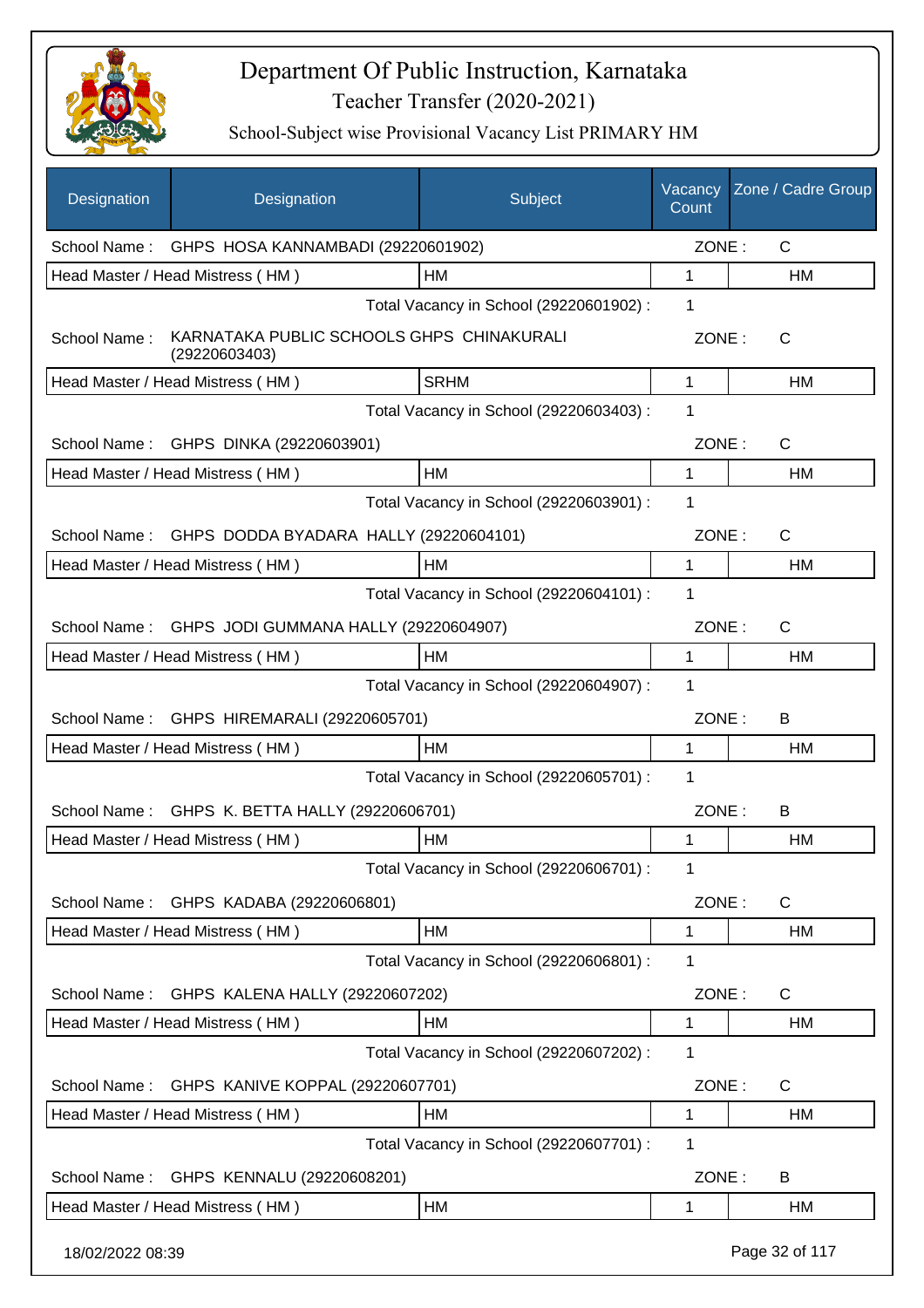

| Designation  | Designation                                  | Subject                                 | Vacancy<br>Count | Zone / Cadre Group |
|--------------|----------------------------------------------|-----------------------------------------|------------------|--------------------|
|              |                                              | Total Vacancy in School (29220608201) : | 1                |                    |
| School Name: | GHPS LAKSHMISAGARA (29220609101)             |                                         | ZONE:            | C                  |
|              | Head Master / Head Mistress (HM)             | HM                                      | 1                | HM                 |
|              |                                              | Total Vacancy in School (29220609101) : | 1                |                    |
| School Name: | GHPS SHIND BHOOGAN HALLY (29220609401)       |                                         | ZONE:            | C                  |
|              | Head Master / Head Mistress (HM)             | HM                                      | $\mathbf{1}$     | HM                 |
|              |                                              | Total Vacancy in School (29220609401) : | 1                |                    |
| School Name: | GHP GIRLS SCHOOL MELUKOTE (29220609502)      |                                         | ZONE:            | $\mathsf{C}$       |
|              | Head Master / Head Mistress (HM)             | НM                                      | 1                | HM                 |
|              |                                              | Total Vacancy in School (29220609502) : | 1                |                    |
| School Name: | GHPS BOYS MELUKOTE (29220609506)             |                                         | ZONE:            | C                  |
|              | Head Master / Head Mistress (HM)             | HM                                      | 1                | HM                 |
|              |                                              | Total Vacancy in School (29220609506) : | 1                |                    |
| School Name: | GHPS MANIKANA HALLY (29220610101)            |                                         | ZONE:            | C                  |
|              | Head Master / Head Mistress (HM)             | HM                                      | 1                | HM                 |
|              |                                              | Total Vacancy in School (29220610101) : | 1                |                    |
| School Name: | GHPS SUNKATHONNUR (29220613101)              |                                         | ZONE:            | $\mathsf{C}$       |
|              | Head Master / Head Mistress (HM)             | НM                                      | 1                | HM                 |
|              |                                              | Total Vacancy in School (29220613101) : | 1                |                    |
|              | School Name: GHPS THALASASHANA (29220613201) |                                         | ZONE:            | C                  |
|              | Head Master / Head Mistress (HM)             | HM                                      | 1                | HM                 |
|              |                                              | Total Vacancy in School (29220613201) : | 1                |                    |
| School Name: | GHPS YELEKERE (29220614101)                  |                                         | ZONE:            | B                  |
|              | Head Master / Head Mistress (HM)             | HM                                      | 1                | HM                 |
|              |                                              | Total Vacancy in School (29220614101) : | 1                |                    |
| School Name: | GHPS HAROHALLY (29220620001)                 |                                         | ZONE:            | A                  |
|              | Head Master / Head Mistress (HM)             | HM                                      | 1                | HM                 |
|              |                                              | Total Vacancy in School (29220620001) : | 1                |                    |
| School Name: | KGBV SCHOOL (29220620002)                    |                                         | ZONE:            | C                  |
|              | Head Master / Head Mistress (HM)             | <b>GHM</b>                              | 1                | HM                 |
|              |                                              | Total Vacancy in School (29220620002) : | 1                |                    |
|              |                                              | Total Vacancy in Taluka (292206):       | 25               |                    |
|              |                                              |                                         |                  |                    |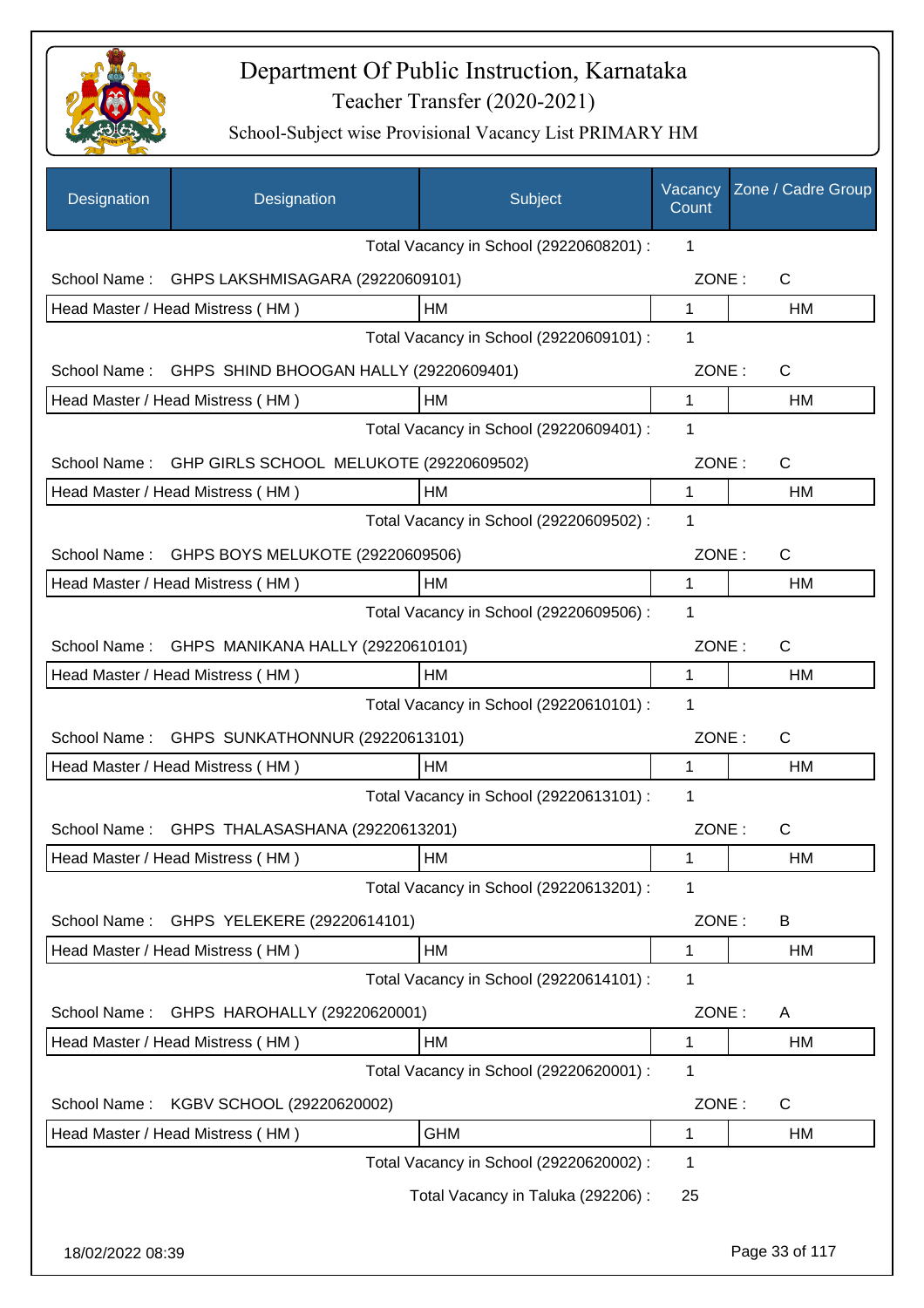

| Designation      | Designation                                     | Subject                                 | Vacancy<br>Count | Zone / Cadre Group |
|------------------|-------------------------------------------------|-----------------------------------------|------------------|--------------------|
| Taluka Name:     | SRIRANGA PATNA (292207)                         |                                         |                  |                    |
| School Name:     | GHPS ACHHAPPANA KOPPALU (29220700101)           |                                         | ZONE:            | $\mathsf{C}$       |
|                  | Head Master / Head Mistress (HM)                | HM                                      | 1                | HM                 |
|                  |                                                 | Total Vacancy in School (29220700101) : | 1                |                    |
|                  | School Name: GHPS (GIRLS) ARAKERE (29220700903) |                                         | ZONE:            | C                  |
|                  | Head Master / Head Mistress (HM)                | HM                                      | $\mathbf{1}$     | HM                 |
|                  |                                                 | Total Vacancy in School (29220700903) : | 1                |                    |
| School Name:     | GHPS BELAGOLA (29220701704)                     |                                         | ZONE:            | C                  |
|                  | Head Master / Head Mistress (HM)                | <b>HM</b>                               | $\mathbf{1}$     | HM                 |
|                  |                                                 | Total Vacancy in School (29220701704) : | 1                |                    |
|                  | School Name: GHPS GANANGOOR (29220703801)       |                                         | ZONE:            | $\mathsf{C}$       |
|                  | Head Master / Head Mistress (HM)                | HM                                      | 1                | HM                 |
|                  |                                                 | Total Vacancy in School (29220703801) : | 1                |                    |
| School Name:     | GHPS K. SHETTA HALLY (29220705503)              |                                         | ZONE:            | B                  |
|                  | Head Master / Head Mistress (HM)                | HM                                      | 1                | HM                 |
|                  |                                                 | Total Vacancy in School (29220705503) : | 1                |                    |
| School Name:     | GHPS B.R. KOPPAL (29220706304)                  |                                         | ZONE:            | B                  |
|                  | Head Master / Head Mistress (HM)                | HM                                      | 1                | HM                 |
|                  |                                                 | Total Vacancy in School (29220706304) : | 1                |                    |
|                  | School Name: GHPS MELAPURA (29220707301)        |                                         | ZONE:            | C                  |
|                  | Head Master / Head Mistress (HM)                | <b>HM</b>                               | 1                | HM                 |
|                  |                                                 | Total Vacancy in School (29220707301) : | 1                |                    |
| School Name:     | GHPS D.M. PALYA (29220707604)                   |                                         | ZONE:            | C                  |
|                  | Head Master / Head Mistress (HM)                | HM                                      | 1                | HM                 |
|                  |                                                 | Total Vacancy in School (29220707604) : | 1                |                    |
|                  |                                                 | Total Vacancy in Taluka (292207) :      | 8                |                    |
| Taluka Name:     | MANDYA NORTH (292208)                           |                                         |                  |                    |
| School Name:     | GHPS KAMBADA HALLY (29220800801)                |                                         | ZONE:            | $\mathsf{C}$       |
|                  | Head Master / Head Mistress (HM)                | HM                                      | 1                | HM                 |
|                  |                                                 | Total Vacancy in School (29220800801) : | 1                |                    |
| School Name:     | GHPS H. MALLIGERE (29220802201)                 |                                         | ZONE:            | C                  |
|                  | Head Master / Head Mistress (HM)                | НM                                      | 1                | HM                 |
| 18/02/2022 08:39 |                                                 |                                         |                  | Page 34 of 117     |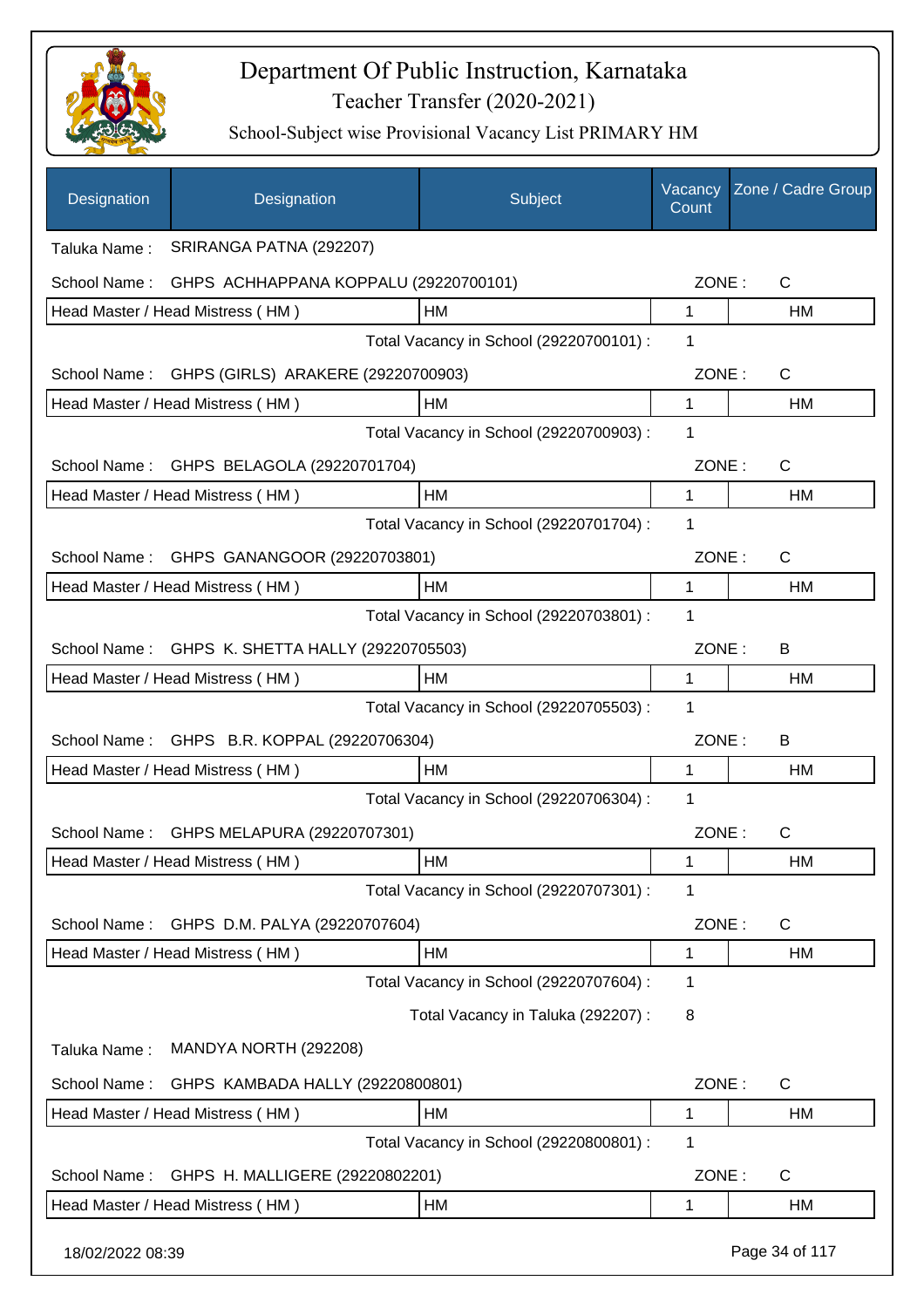

| Designation      | Designation                                      | Subject                                 | Vacancy<br>Count | Zone / Cadre Group |
|------------------|--------------------------------------------------|-----------------------------------------|------------------|--------------------|
|                  |                                                  | Total Vacancy in School (29220802201) : | 1                |                    |
| School Name:     | GHPS BILIDEGILU (29220802601)                    |                                         | ZONE:            | C                  |
|                  | Head Master / Head Mistress (HM)                 | HM                                      | 1                | HM                 |
|                  |                                                  | Total Vacancy in School (29220802601) : | $\mathbf 1$      |                    |
|                  | School Name: GHPS BABY (29220804201)             |                                         | ZONE:            | C                  |
|                  | Head Master / Head Mistress (HM)                 | HM                                      | 1                | HM                 |
|                  |                                                  | Total Vacancy in School (29220804201) : | 1                |                    |
|                  | School Name: GHPS BIDARA KATTE (29220804501)     |                                         | ZONE:            | C                  |
|                  | Head Master / Head Mistress (HM)                 | HM                                      | 1                | НM                 |
|                  |                                                  | Total Vacancy in School (29220804501) : | 1                |                    |
|                  | School Name: GHPS JODI HODA GHATTA (29220804601) |                                         | ZONE:            | C                  |
|                  | Head Master / Head Mistress (HM)                 | HM                                      | 1                | <b>HM</b>          |
|                  |                                                  | Total Vacancy in School (29220804601) : | 1                |                    |
| School Name:     | GHPS GUDIGENA HALLY (29220805301)                |                                         | ZONE:            | $\mathsf{C}$       |
|                  | Head Master / Head Mistress (HM)                 | HМ                                      | 1                | HM                 |
|                  |                                                  | Total Vacancy in School (29220805301) : | 1                |                    |
| School Name:     | GHPS HULIKERE (29220806101)                      |                                         | ZONE:            | C                  |
|                  | Head Master / Head Mistress (HM)                 | HM                                      | 1                | HM                 |
|                  |                                                  | Total Vacancy in School (29220806101) : | 1                |                    |
|                  | School Name: GHPS HULIVANA (29220807801)         |                                         | ZONE:            | C                  |
|                  | Head Master / Head Mistress (HM)                 | HM                                      | 1                | HM                 |
|                  |                                                  | Total Vacancy in School (29220807801) : | 1                |                    |
| School Name:     | GHPS MARAGOWDANA HALLY (29220808001)             |                                         | ZONE:            | C                  |
|                  | Head Master / Head Mistress (HM)                 | HМ                                      | 1                | НM                 |
|                  |                                                  | Total Vacancy in School (29220808001) : | 1                |                    |
| School Name:     | GHPS DYAPASANDRA (29220809203)                   |                                         | ZONE:            | C                  |
|                  | Head Master / Head Mistress (HM)                 | НM                                      | 1                | HM                 |
|                  |                                                  | Total Vacancy in School (29220809203) : | 1                |                    |
| School Name:     | GHPS KEREGODU (29220809401)                      |                                         | ZONE:            | C                  |
|                  | Head Master / Head Mistress (HM)                 | HM                                      | 1                | HM                 |
|                  |                                                  | Total Vacancy in School (29220809401) : | 1                |                    |
|                  | School Name: GHPS DODDA KOTTAGERE (29220809901)  |                                         | ZONE:            | C                  |
| 18/02/2022 08:39 |                                                  |                                         |                  | Page 35 of 117     |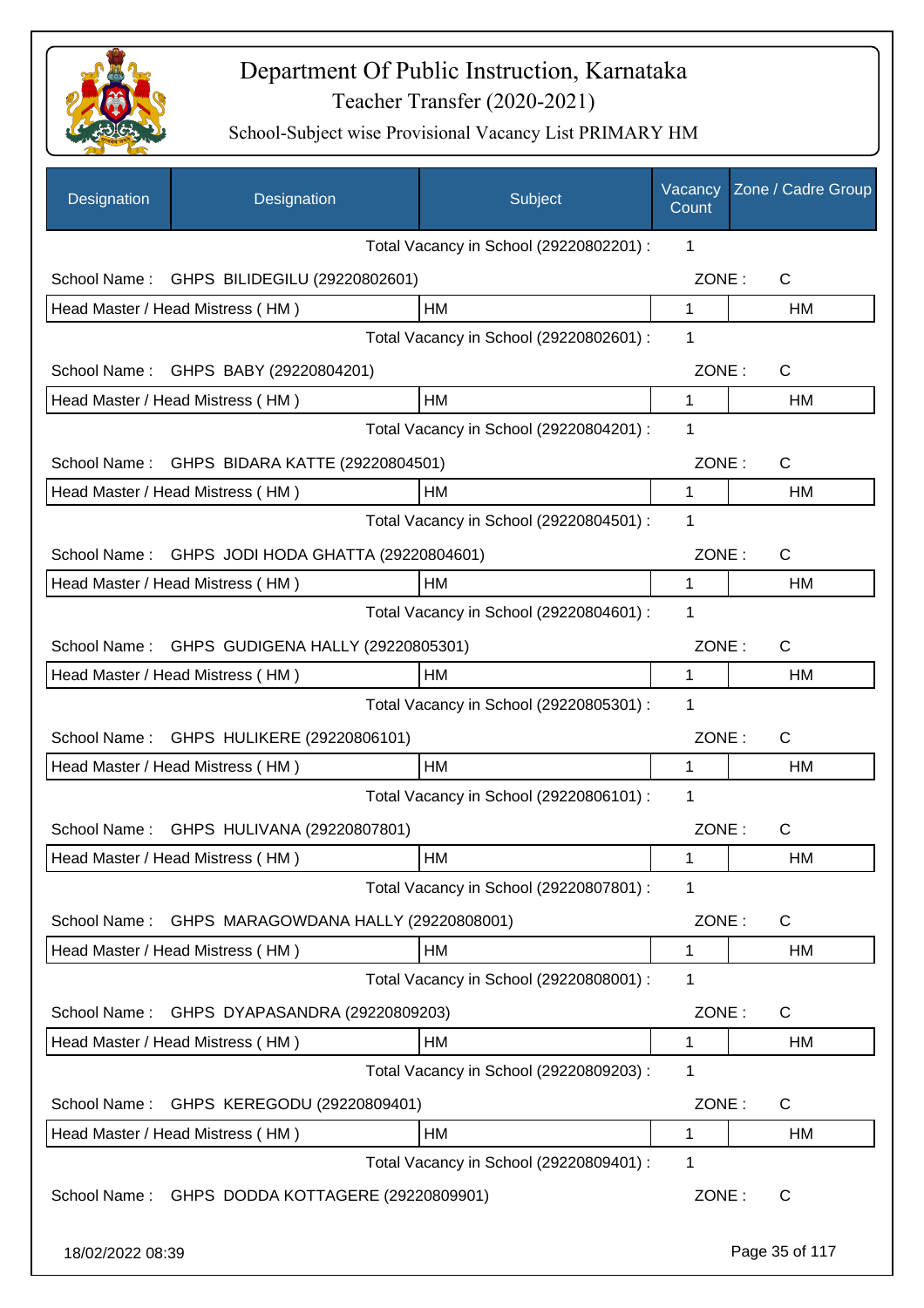

| Designation    | Designation                                                                        | Subject                                 | Vacancy<br>Count | Zone / Cadre Group |
|----------------|------------------------------------------------------------------------------------|-----------------------------------------|------------------|--------------------|
|                | Head Master / Head Mistress (HM)                                                   | HM                                      | 1                | HM                 |
|                |                                                                                    | Total Vacancy in School (29220809901) : | 1                |                    |
| School Name:   | GHPS MUDAGANDOOR (29220810401)                                                     |                                         | ZONE:            | C                  |
|                | Head Master / Head Mistress (HM)                                                   | HM                                      | 1                | НM                 |
|                |                                                                                    | Total Vacancy in School (29220810401) : | 1                |                    |
| School Name:   | GHPS BETTA HALLY (29220810901)                                                     |                                         | ZONE:            | C                  |
|                | Head Master / Head Mistress (HM)                                                   | HM                                      | $\mathbf{1}$     | НM                 |
|                |                                                                                    | Total Vacancy in School (29220810901) : | $\mathbf 1$      |                    |
|                |                                                                                    | Total Vacancy in Taluka (292208) :      | 15               |                    |
| District Name: | <b>HASSAN (2923)</b>                                                               |                                         |                  |                    |
| Taluka Name:   | ALUR (292301)                                                                      |                                         |                  |                    |
| School Name:   | GHPS CHIKKAKANAGALU (29230102201)                                                  |                                         | ZONE:            | C                  |
|                | Head Master / Head Mistress (HM)                                                   | HM                                      | 1                | HM                 |
|                |                                                                                    | Total Vacancy in School (29230102201) : | 1                |                    |
| School Name:   | GHPS HOSAKOTE .K (29230102401)                                                     |                                         | ZONE:            | C                  |
|                | Head Master / Head Mistress (HM)                                                   | HM                                      | 1                | HM                 |
|                |                                                                                    | Total Vacancy in School (29230102401) : | 1                |                    |
| School Name:   | GHPS CHINNENAHALLY (29230103501)                                                   |                                         | ZONE:            | C                  |
|                | Head Master / Head Mistress (HM)                                                   | HM                                      | 1                | HM                 |
|                |                                                                                    | Total Vacancy in School (29230103501) : | 1                |                    |
|                | School Name: GHPS MADABALU (29230110201)                                           |                                         | ZONE:            | $\mathsf C$        |
|                | Head Master / Head Mistress (HM)                                                   | HM                                      | 1                | HM                 |
|                |                                                                                    | Total Vacancy in School (29230110201) : | 1                |                    |
| School Name:   | GOVT HIGHER PRIMARY SCHOOL PALYA (29230111501)                                     |                                         | ZONE:            | C                  |
|                | Head Master / Head Mistress (HM)                                                   | HM                                      | 1                | НM                 |
|                |                                                                                    | Total Vacancy in School (29230111501) : | 1                |                    |
| School Name:   | KARNATAKA PUBLIC SCHOOLS GOVT HIGHER PRIMARY SCHOOL<br>RAYARA KOPPAL (29230115101) |                                         | ZONE:            | С                  |
|                | Head Master / Head Mistress (HM)                                                   | <b>SRHM</b>                             | 1                | HM                 |
|                |                                                                                    | Total Vacancy in School (29230115101) : | 1                |                    |
| School Name:   | GOVT HIGHER PRIMARY SCHOOL BYRAPURA (29230116301)                                  |                                         | ZONE:            | B                  |
|                | Head Master / Head Mistress (HM)                                                   | HM                                      | 1                | НM                 |
|                |                                                                                    |                                         |                  |                    |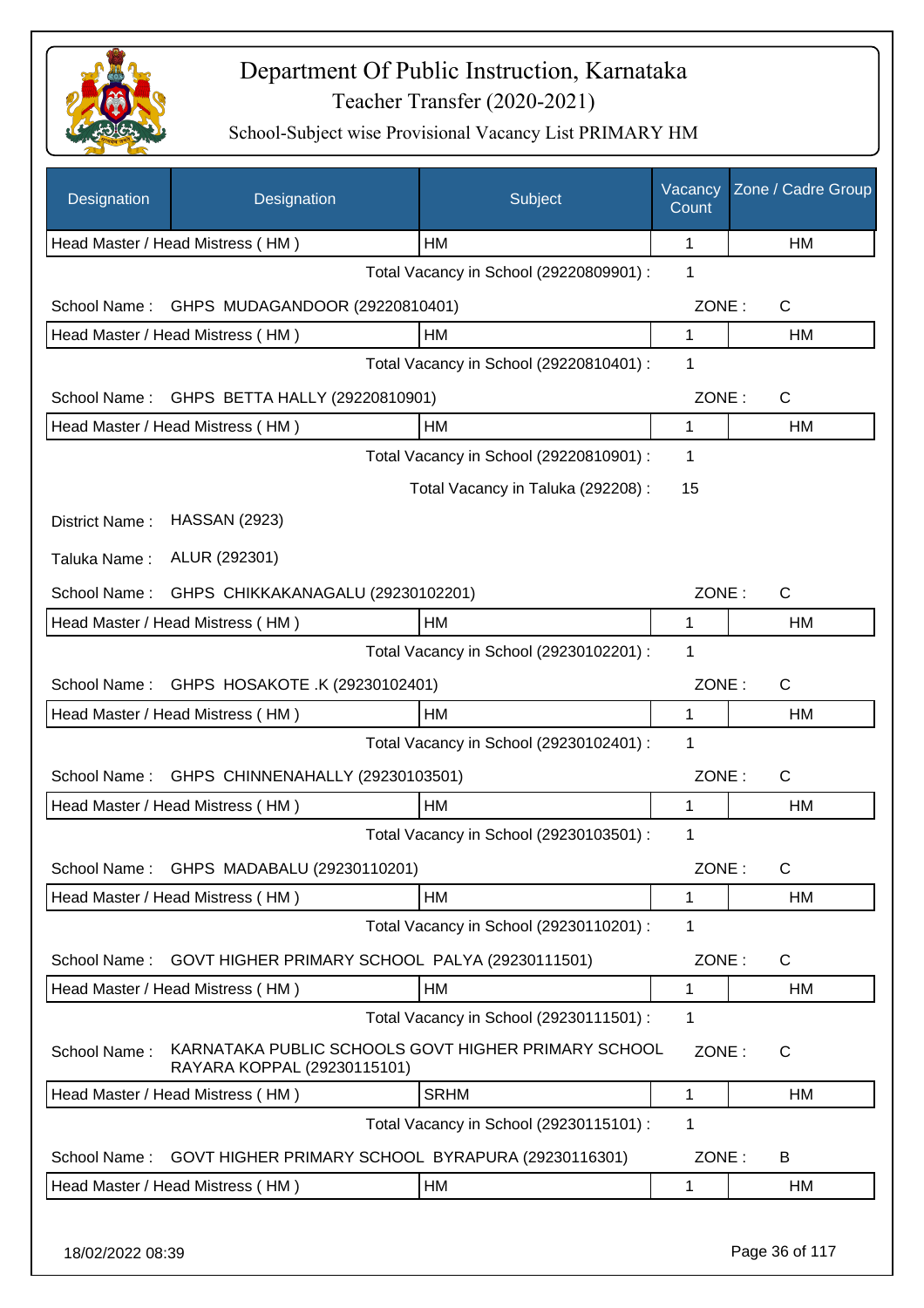

| Designation                                    | Designation                                                                           | Subject                                 | Vacancy<br>Count | Zone / Cadre Group |
|------------------------------------------------|---------------------------------------------------------------------------------------|-----------------------------------------|------------------|--------------------|
|                                                |                                                                                       | Total Vacancy in School (29230116301) : | 1                |                    |
|                                                |                                                                                       | Total Vacancy in Taluka (292301) :      | $\overline{7}$   |                    |
| Taluka Name:                                   | ARAKALAGUDU (292302)                                                                  |                                         |                  |                    |
| School Name:                                   | GHPS VENKATEGOWDANAKOPPAL(TGT) (29230201401)                                          |                                         | ZONE:            | $\mathsf{C}$       |
|                                                | Head Master / Head Mistress (HM)                                                      | НM                                      | 1                | HM                 |
|                                                |                                                                                       | Total Vacancy in School (29230201401) : | 1                |                    |
| School Name:                                   | GOVT BOYS HIGHER PRIMARY SCHOOL KERALAPURA<br>(29230203102)                           |                                         | ZONE:            | $\mathsf{C}$       |
|                                                | Head Master / Head Mistress (HM)                                                      | HM                                      | 1                | НM                 |
|                                                |                                                                                       | Total Vacancy in School (29230203102) : | 1                |                    |
| GHPS KALENAHALLI (29230203301)<br>School Name: | ZONE:                                                                                 | $\mathsf{C}$                            |                  |                    |
|                                                | Head Master / Head Mistress (HM)                                                      | HM                                      | 1                | HM                 |
|                                                |                                                                                       | Total Vacancy in School (29230203301) : | 1                |                    |
| School Name:                                   | KARNATAKA PUBLIC SCHOOLS GOVT BOYS HIGHER PRIMARY<br>SCHOOL BASAVAPATNA (29230203601) |                                         | ZONE:            | $\mathsf{C}$       |
|                                                | Head Master / Head Mistress (HM)                                                      | HM                                      | 1                | HM                 |
|                                                |                                                                                       | Total Vacancy in School (29230203601) : | 1                |                    |
| School Name:                                   | GHPS BELAVADI 8UP (29230204502)                                                       |                                         | ZONE:            | $\mathsf{C}$       |
|                                                | Head Master / Head Mistress (HM)                                                      | HM                                      | 1                | НM                 |
|                                                |                                                                                       | Total Vacancy in School (29230204502) : | 1                |                    |
| School Name:                                   | GHPS MUGALUR (29230205001)                                                            |                                         | ZONE:            | $\mathsf{C}$       |
|                                                | Head Master / Head Mistress (HM)                                                      | HM                                      | 1                | HМ                 |
|                                                |                                                                                       | Total Vacancy in School (29230205001) : | 1                |                    |
| School Name:                                   | GOVT HIGHER PRIMARY SCHOOL HENNUR KONGALALE<br>(29230208501)                          |                                         | ZONE:            | $\mathsf{C}$       |
|                                                | Head Master / Head Mistress (HM)                                                      | HM                                      | 1                | HM                 |
|                                                |                                                                                       | Total Vacancy in School (29230208501) : | 1                |                    |
| School Name:                                   | GOVT HIGHER PRIMARY SCHOOLHANAGALLU (29230208801)                                     |                                         | ZONE:            | $\mathsf{C}$       |
|                                                | Head Master / Head Mistress (HM)                                                      | HM                                      | 1                | HM                 |
|                                                |                                                                                       | Total Vacancy in School (29230208801) : | 1                |                    |
| School Name:                                   | GHPS BELLIKARPURAVALLY (29230209001)                                                  |                                         | ZONE:            | $\mathsf{C}$       |
|                                                | Head Master / Head Mistress (HM)                                                      | HM                                      | 1                | HM                 |
|                                                |                                                                                       | Total Vacancy in School (29230209001) : | 1                |                    |
|                                                | School Name: GHPS BYCHANAHALLY (29230212801)                                          |                                         | ZONE:            | $\mathsf{C}$       |
| 18/02/2022 08:39                               |                                                                                       |                                         |                  | Page 37 of 117     |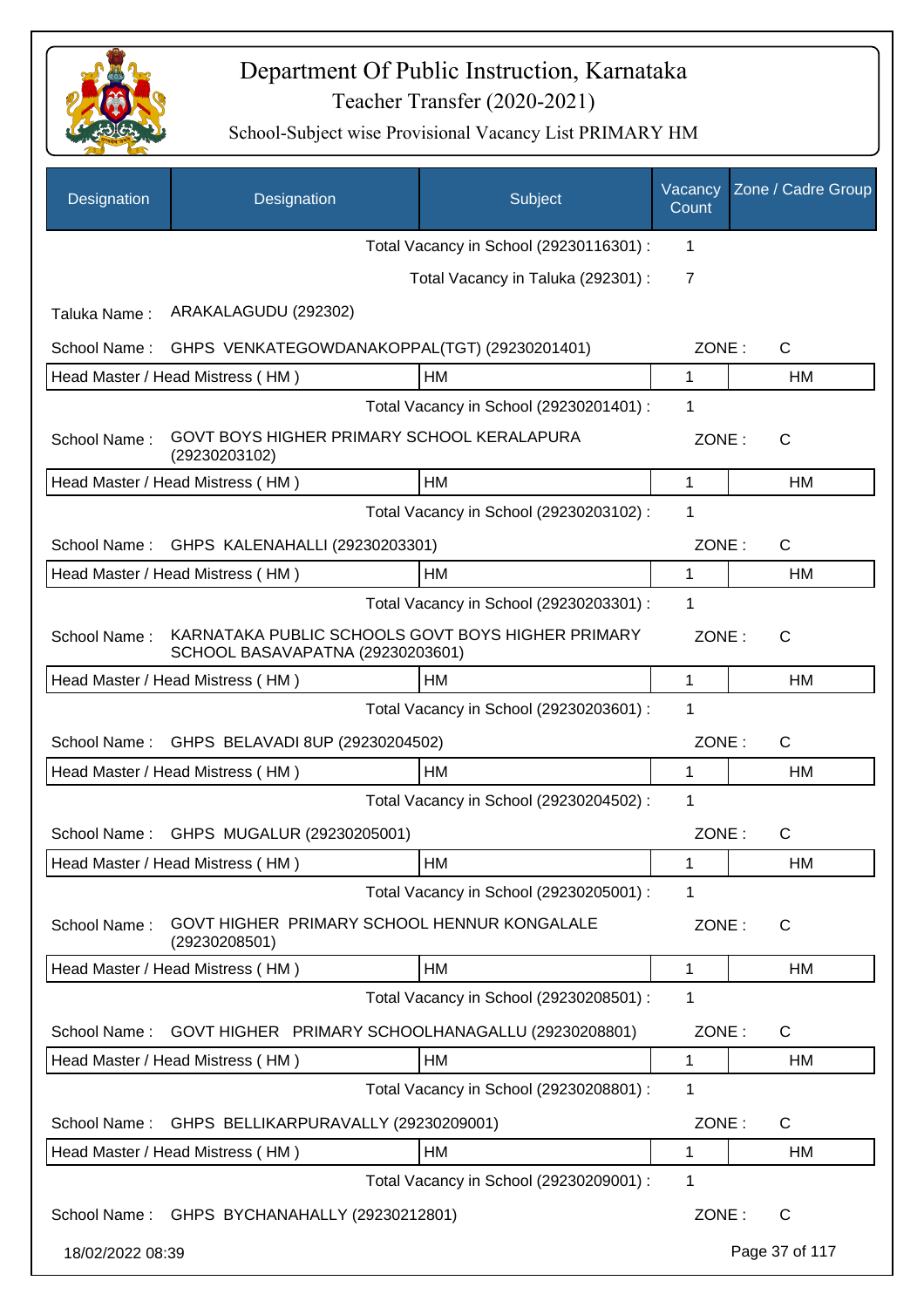

| Designation  | Designation                                                   | Subject                                 | Vacancy<br>Count | Zone / Cadre Group |
|--------------|---------------------------------------------------------------|-----------------------------------------|------------------|--------------------|
|              | Head Master / Head Mistress (HM)                              | <b>HM</b>                               | 1                | HM                 |
|              |                                                               | Total Vacancy in School (29230212801) : | 1                |                    |
| School Name: | GHPS GANJALAGUD 8UP (29230212901)                             |                                         | ZONE:            | C                  |
|              | Head Master / Head Mistress (HM)                              | HM                                      | 1                | HM                 |
|              |                                                               | Total Vacancy in School (29230212901) : | 1                |                    |
| School Name: | GHPS KATTEPURA (29230213302)                                  |                                         | ZONE:            | C                  |
|              | Head Master / Head Mistress (HM)                              | HM                                      | 1                | НM                 |
|              |                                                               | Total Vacancy in School (29230213302) : | 1                |                    |
| School Name: | GOVT HIGHER PRIMARY SCHOOL MADHURANAHALLY<br>(29230215802)    |                                         | ZONE:            | С                  |
|              | Head Master / Head Mistress (HM)                              | <b>HM</b>                               | $\mathbf{1}$     | <b>HM</b>          |
|              |                                                               | Total Vacancy in School (29230215802) : | 1                |                    |
| School Name: | GOVT HIGHER PRIMARY SCHOOL RUDRAPATTANA(TGT)<br>(29230215902) |                                         | ZONE:            | $\mathsf{C}$       |
|              | Head Master / Head Mistress (HM)                              | HM                                      | $\mathbf 1$      | HM                 |
|              |                                                               | Total Vacancy in School (29230215902) : | 1                |                    |
| School Name: | GHPS SARAGUR (29230216901)                                    |                                         | ZONE:            | C                  |
|              | Head Master / Head Mistress (HM)                              | HM                                      | 1                | HM                 |
|              |                                                               | Total Vacancy in School (29230216901) : | 1                |                    |
| School Name: | GHPS ANNANDUR (29230217401)                                   |                                         | ZONE:            | C                  |
|              | Head Master / Head Mistress (HM)                              | <b>HM</b>                               | 1                | <b>HM</b>          |
|              |                                                               | Total Vacancy in School (29230217401) : | 1                |                    |
| School Name: | GHPS MALLIPATTANA 8UP (29230217502)                           |                                         | ZONE:            | C                  |
|              | Head Master / Head Mistress (HM)                              | HM                                      | 1                | HM                 |
|              |                                                               | Total Vacancy in School (29230217502) : | 1                |                    |
| School Name: | GOVT HIGHER PRIMARY SCHOOL HULIKAL (29230219002)              |                                         | ZONE:            | $\mathsf C$        |
|              | Head Master / Head Mistress (HM)                              | HM                                      | 1                | НM                 |
|              |                                                               | Total Vacancy in School (29230219002) : | 1                |                    |
| School Name: | GOVT HIGHER PRIMARY SCHOOL YAGATI (29230221401)               |                                         | ZONE:            | $\mathsf{C}$       |
|              | Head Master / Head Mistress (HM)                              | HM                                      | 1                | HM                 |
|              |                                                               | Total Vacancy in School (29230221401) : | 1                |                    |
| School Name: | GHPS SANTHEMARUR(TGT) (29230222501)                           |                                         | ZONE:            | $\mathsf{C}$       |
|              | Head Master / Head Mistress (HM)                              | HM                                      | 1                | HM                 |
|              |                                                               |                                         |                  |                    |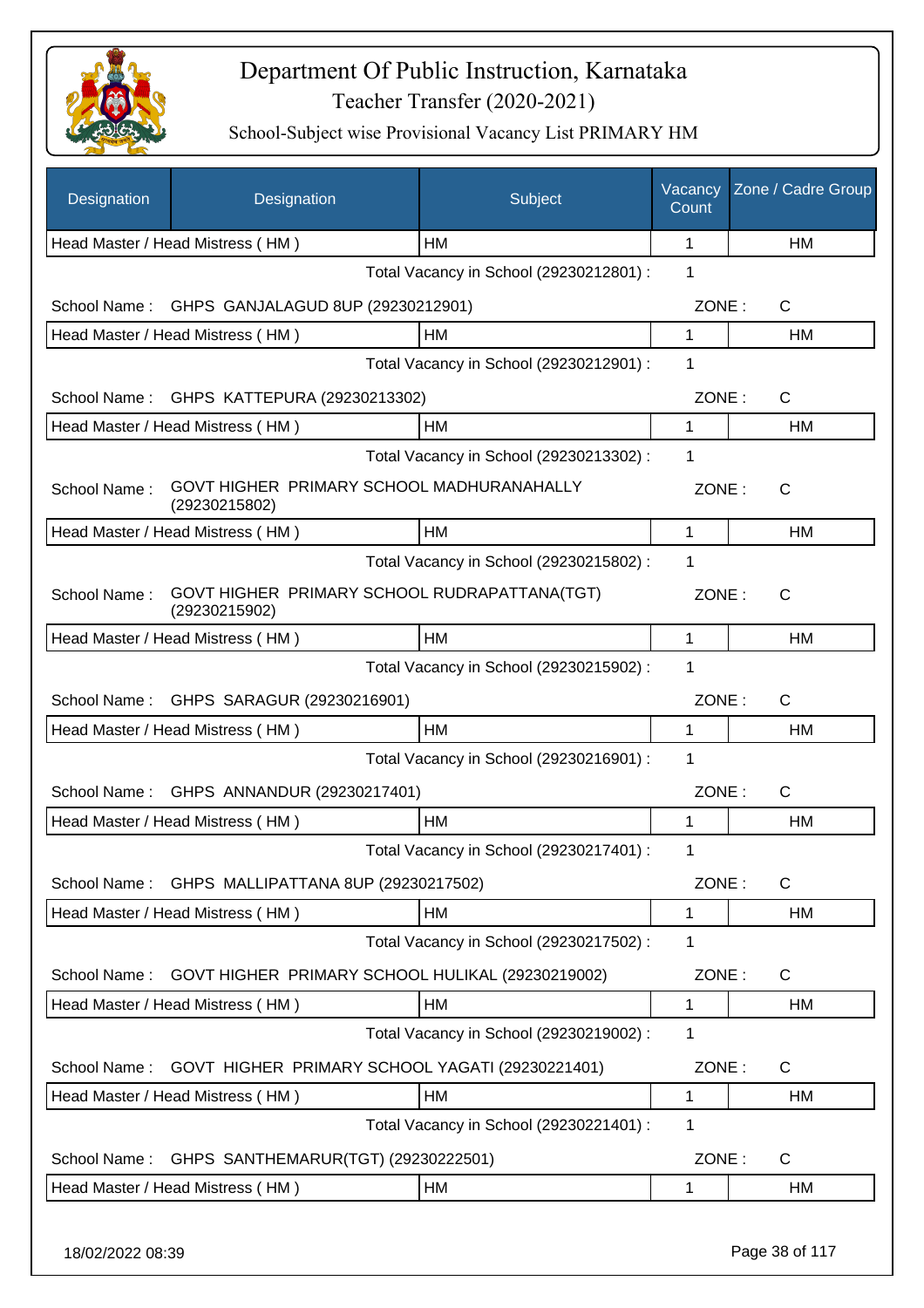

| Designation      | Designation                                                       | Subject                                 | Vacancy<br>Count | Zone / Cadre Group |
|------------------|-------------------------------------------------------------------|-----------------------------------------|------------------|--------------------|
|                  |                                                                   | Total Vacancy in School (29230222501) : | 1                |                    |
|                  |                                                                   | Total Vacancy in Taluka (292302) :      | 20               |                    |
| Taluka Name:     | <b>ARASIKERE (292303)</b>                                         |                                         |                  |                    |
| School Name:     | GHPS KALYADI (29230300401)                                        |                                         | ZONE:            | C                  |
|                  | Head Master / Head Mistress (HM)                                  | НM                                      | 1                | HM                 |
|                  |                                                                   | Total Vacancy in School (29230300401) : | 1                |                    |
| School Name:     | GHPS HANDRALU (29230302201)                                       |                                         | ZONE:            | $\mathsf{C}$       |
|                  | Head Master / Head Mistress (HM)                                  | HM                                      | 1                | <b>HM</b>          |
|                  |                                                                   | Total Vacancy in School (29230302201) : | 1                |                    |
| School Name:     | KARNATAKA PUBLIC SCHOOLS GHPS CHINDENAHALLY GATE<br>(29230305308) |                                         | ZONE:            | $\mathsf{C}$       |
|                  | Head Master / Head Mistress (HM)                                  | HM                                      | 1                | HM                 |
|                  |                                                                   | Total Vacancy in School (29230305308) : | 1                |                    |
| School Name:     | GHPS BAGESHAPURA (29230308801)                                    |                                         | ZONE:            | $\mathsf{C}$       |
|                  | Head Master / Head Mistress (HM)                                  | HM                                      | 1                | HM                 |
|                  |                                                                   | Total Vacancy in School (29230308801) : | 1                |                    |
| School Name:     | GHPS B.H.ROAD ARASIKERE (29230312408)                             |                                         | ZONE:            | A                  |
|                  | Head Master / Head Mistress (HM)                                  | HM                                      | 1                | <b>HM</b>          |
|                  |                                                                   | Total Vacancy in School (29230312408) : | 1                |                    |
| School Name:     | GHPS OPP.SADHANA THEATRE (29230312412)                            |                                         | ZONE:            | A                  |
|                  | Head Master / Head Mistress (HM)                                  | HM                                      | 1                | <b>HM</b>          |
|                  |                                                                   | Total Vacancy in School (29230312412) : | 1                |                    |
| School Name:     | HPS NAGARAHALLI (29230313601)                                     |                                         | ZONE:            | $\mathsf{C}$       |
|                  | Head Master / Head Mistress (HM)                                  | HM                                      | 1                | HM                 |
|                  |                                                                   | Total Vacancy in School (29230313601) : | 1                |                    |
| School Name:     | GHPS BANAVARA (29230314903)                                       |                                         | ZONE:            | C                  |
|                  | Head Master / Head Mistress (HM)                                  | <b>SRHM</b>                             | 1                | HM                 |
|                  |                                                                   | Total Vacancy in School (29230314903) : | 1                |                    |
| School Name:     | GHPS NAGASAMUDRA (29230316101)                                    |                                         | ZONE:            | C                  |
|                  | Head Master / Head Mistress (HM)                                  | HM                                      | 1                | HM                 |
|                  |                                                                   | Total Vacancy in School (29230316101) : | 1                |                    |
| School Name:     | GHPS SIDDARA HALLY (29230316905)                                  |                                         | ZONE:            | C                  |
|                  | Head Master / Head Mistress (HM)                                  | HM                                      | 1                | HM                 |
| 18/02/2022 08:39 |                                                                   |                                         |                  | Page 39 of 117     |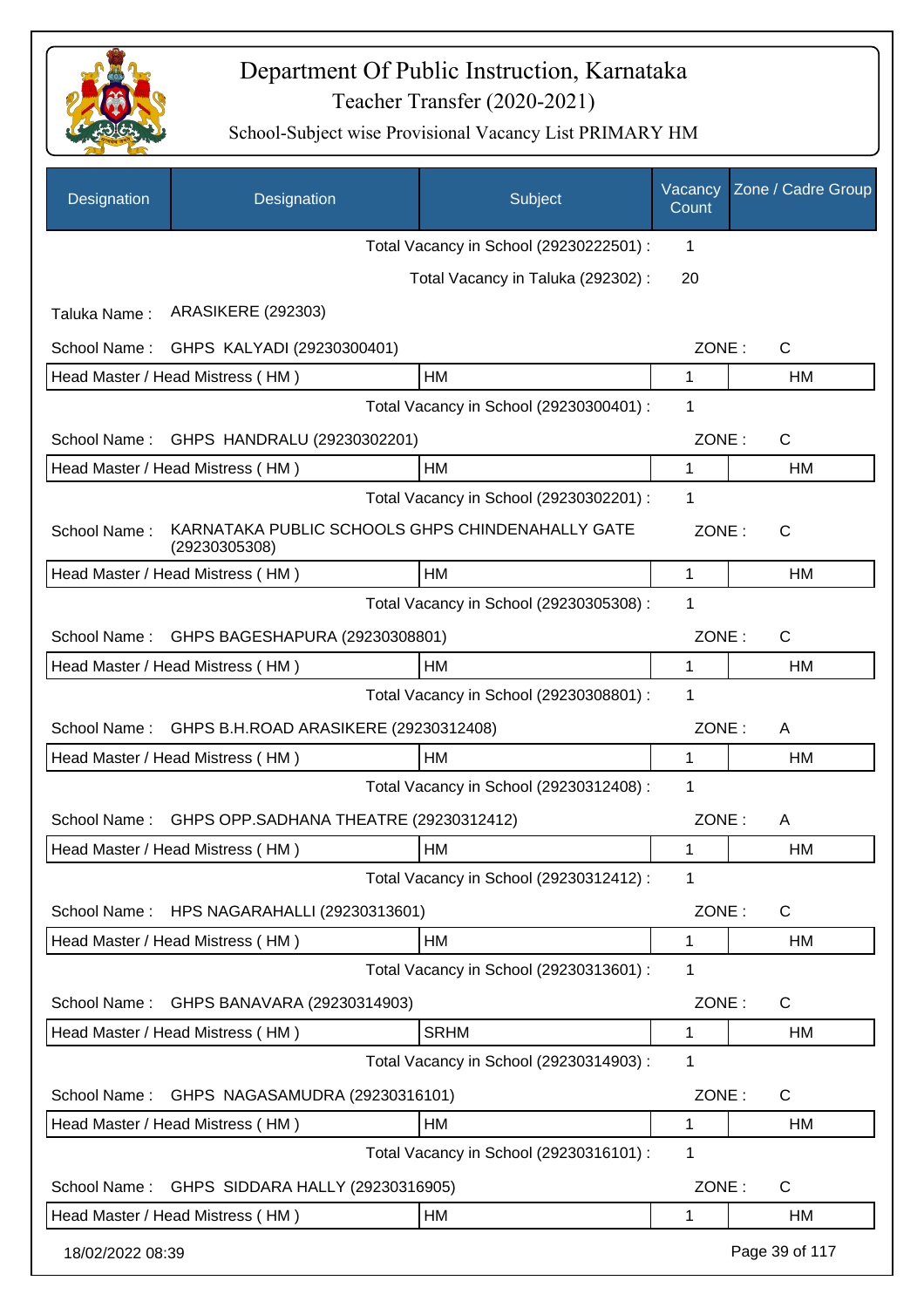

| Designation      | Designation                             | Subject                                 | Vacancy<br>Count | Zone / Cadre Group |
|------------------|-----------------------------------------|-----------------------------------------|------------------|--------------------|
|                  |                                         | Total Vacancy in School (29230316905) : | 1                |                    |
| School Name:     | GHPS G.SHANKARANA HALLY (29230317701)   |                                         | ZONE:            | C                  |
|                  | Head Master / Head Mistress (HM)        | HM                                      | $\mathbf 1$      | HM                 |
|                  |                                         | Total Vacancy in School (29230317701) : | 1                |                    |
| School Name:     | GHPS DUMMENA HALLY (29230317801)        |                                         | ZONE:            | $\mathsf C$        |
|                  | Head Master / Head Mistress (HM)        | HM                                      | $\mathbf 1$      | <b>HM</b>          |
|                  |                                         | Total Vacancy in School (29230317801) : | 1                |                    |
| School Name:     | GHPS DASIHALLY (29230318701)            |                                         | ZONE:            | C                  |
|                  | Head Master / Head Mistress (HM)        | HM                                      | 1                | HM                 |
|                  |                                         | Total Vacancy in School (29230318701) : | 1                |                    |
|                  | School Name: HPS TALALURU (29230324801) |                                         | ZONE:            | C                  |
|                  | Head Master / Head Mistress (HM)        | HM                                      | 1                | НM                 |
|                  |                                         | Total Vacancy in School (29230324801) : | 1                |                    |
| School Name:     | GHPS KALENAHALLY HATTY (29230325003)    |                                         | ZONE:            | C                  |
|                  | Head Master / Head Mistress (HM)        | НM                                      | 1                | НM                 |
|                  |                                         | Total Vacancy in School (29230325003) : | 1                |                    |
| School Name:     | GHPS KANNADA J.C.PURA (29230326801)     |                                         | ZONE:            | $\mathsf{C}$       |
|                  | Head Master / Head Mistress (HM)        | <b>HM</b>                               | 1                | <b>HM</b>          |
|                  |                                         | Total Vacancy in School (29230326801) : | 1                |                    |
| School Name:     | GHPS RAMPURA (29230327001)              |                                         | ZONE:            | C                  |
|                  | Head Master / Head Mistress (HM)        | HM                                      | 1                | HM                 |
|                  |                                         | Total Vacancy in School (29230327001) : | 1                |                    |
| School Name:     | GHPS D.M KURKE (29230327201)            |                                         | ZONE:            | C                  |
|                  | Head Master / Head Mistress (HM)        | HM                                      | 1                | HM                 |
|                  |                                         | Total Vacancy in School (29230327201) : | 1                |                    |
| School Name:     | GHPS KAMASAMUDRA (29230328101)          |                                         | ZONE:            | C                  |
|                  | Head Master / Head Mistress (HM)        | HM                                      | 1                | HM                 |
|                  |                                         | Total Vacancy in School (29230328101) : | 1                |                    |
| School Name:     | GHPS KALLUSADARAHALLY (29230330102)     |                                         | ZONE:            | C                  |
|                  | Head Master / Head Mistress (HM)        | HM                                      | 1                | НM                 |
|                  |                                         | Total Vacancy in School (29230330102) : | 1                |                    |
| School Name:     | GUHPS AHAMADPURA (29230330201)          |                                         | ZONE:            | C                  |
| 18/02/2022 08:39 |                                         |                                         |                  | Page 40 of 117     |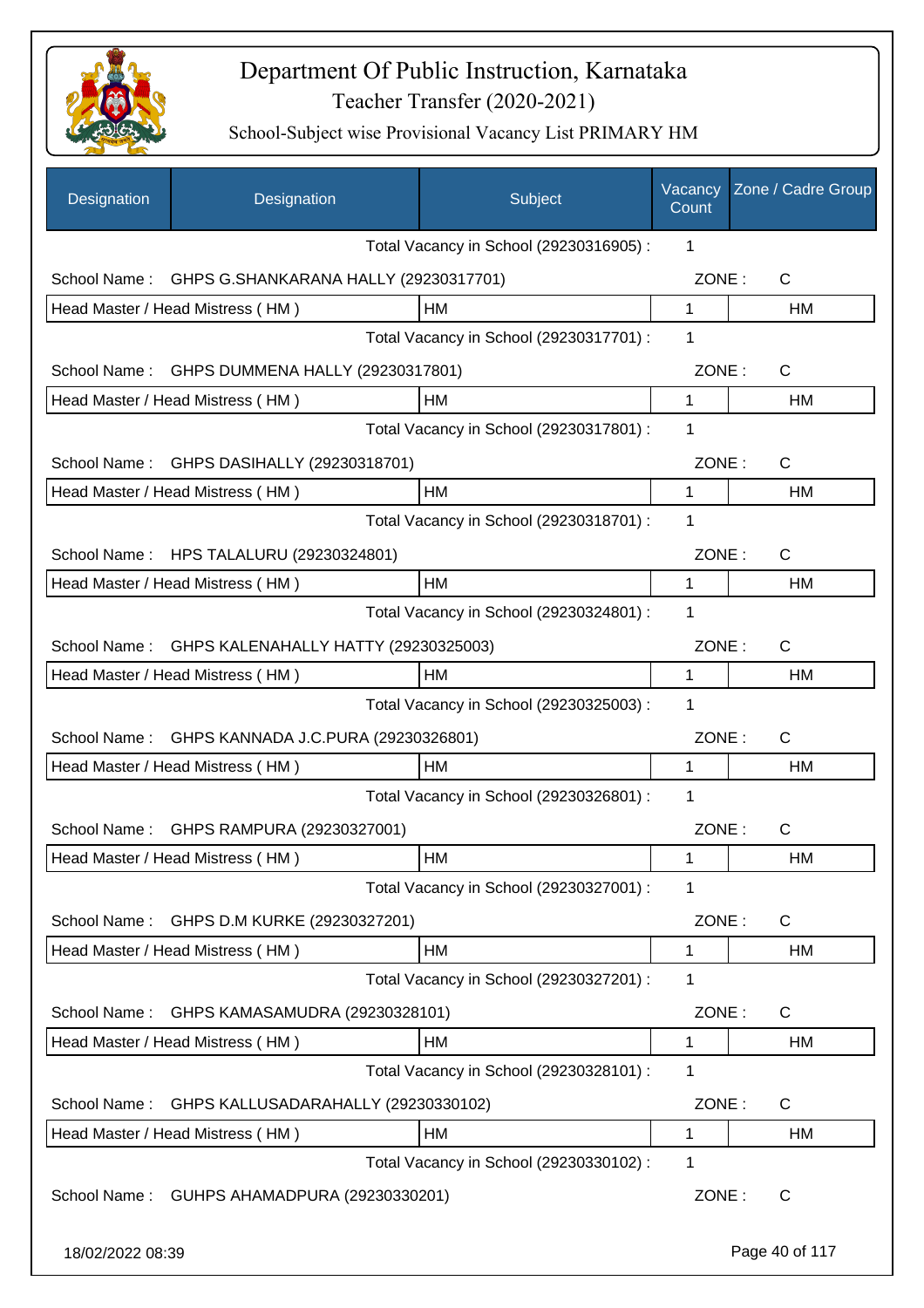

| Designation   | Designation                               | Subject                                             | Vacancy<br>Count | Zone / Cadre Group |
|---------------|-------------------------------------------|-----------------------------------------------------|------------------|--------------------|
|               | Head Master / Head Mistress (HM)          | HM                                                  | 1                | HM                 |
|               |                                           | Total Vacancy in School (29230330201) :             | 1                |                    |
| School Name:  | GHPS KANAKATTE (29230331201)              |                                                     | ZONE:            | $\mathsf{C}$       |
|               | Head Master / Head Mistress (HM)          | HM                                                  | 1                | HM                 |
|               |                                           | Total Vacancy in School (29230331201) :             | 1                |                    |
| School Name:  | GUHPS KHALANDAR NAGAR (29230333209)       |                                                     | ZONE:            | $\mathsf{C}$       |
|               | Head Master / Head Mistress (HM)          | HM                                                  | 1                | HM                 |
|               |                                           | Total Vacancy in School (29230333209) :             | 1                |                    |
|               | School Name: GHPS ARAKER (29230333302)    |                                                     | ZONE:            | $\mathsf{C}$       |
|               | Head Master / Head Mistress (HM)          | HM                                                  | 1                | HM                 |
|               |                                           | Total Vacancy in School (29230333302) :             | 1                |                    |
|               | School Name: GHPS KOLAGUNDA (29230333702) |                                                     | ZONE:            | $\mathsf{C}$       |
|               | Head Master / Head Mistress (HM)          | HM                                                  | 1                | HM                 |
|               |                                           | Total Vacancy in School (29230333702) :             | 1                |                    |
|               | School Name: GHPS BANDUR (29230335001)    |                                                     | ZONE:            | $\mathsf{C}$       |
|               | Head Master / Head Mistress (HM)          | HM                                                  | 1                | HM                 |
|               |                                           | Total Vacancy in School (29230335001) :             | 1                |                    |
| School Name:  | GHPS DHANNJAYA PURA (29230335101)         |                                                     | ZONE:            | $\mathsf{C}$       |
|               | Head Master / Head Mistress (HM)          | HM                                                  | $\mathbf 1$      | HM                 |
|               |                                           | Total Vacancy in School (29230335101) :             | 1                |                    |
| School Name : |                                           | HIGHER PRIMARY SCHOOL CHEELANAHALLY (29230335201)   | ZONE:            | C.                 |
|               | Head Master / Head Mistress (HM)          | HM                                                  | 1                | HM                 |
|               |                                           | Total Vacancy in School (29230335201) :             | 1                |                    |
| School Name:  | GHPS KONDAVAGILU (29230337601)            |                                                     | ZONE:            | $\mathsf{C}$       |
|               | Head Master / Head Mistress (HM)          | HM                                                  | 1                | HM                 |
|               |                                           | Total Vacancy in School (29230337601) :             | 1                |                    |
| School Name:  | GHPS KURUVANKA (29230339401)              |                                                     | ZONE:            | C                  |
|               | Head Master / Head Mistress (HM)          | HM                                                  | 1                | HM                 |
|               |                                           | Total Vacancy in School (29230339401) :             | 1                |                    |
| School Name:  |                                           | GOVT HIGER PRIMARY SCHOOL PURLE HALLY (29230339801) | ZONE:            | C                  |
|               | Head Master / Head Mistress (HM)          | HM                                                  | 1                | HM                 |
|               |                                           | Total Vacancy in School (29230339801) :             | 1                |                    |
|               |                                           |                                                     |                  |                    |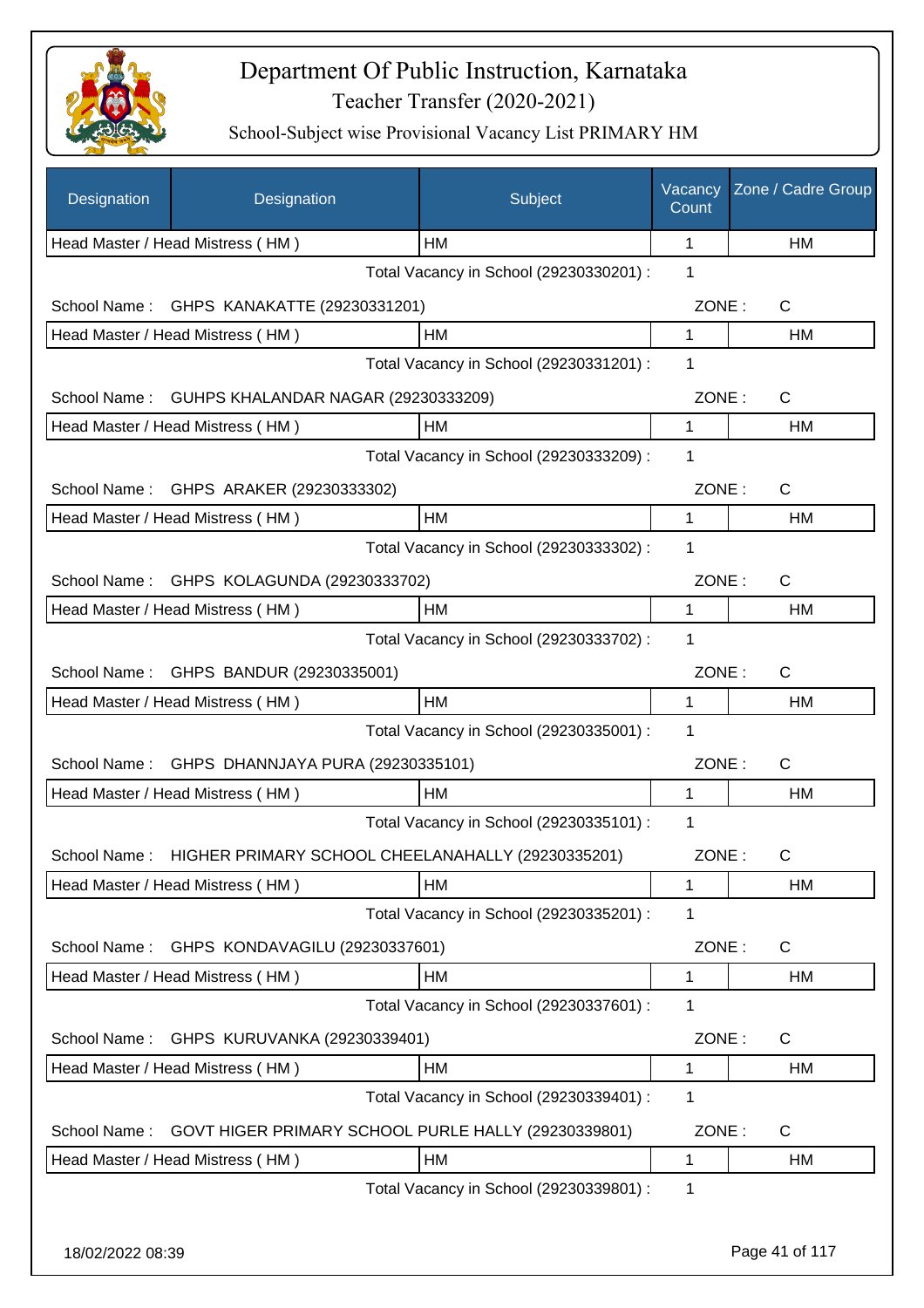

| Designation  | Designation                                   | Subject                                 | Vacancy<br>Count | Zone / Cadre Group |
|--------------|-----------------------------------------------|-----------------------------------------|------------------|--------------------|
|              | School Name: HPS B.G.HATTI (29230343401)      |                                         | ZONE:            | C                  |
|              | Head Master / Head Mistress (HM)              | HM                                      | 1                | HM                 |
|              |                                               | Total Vacancy in School (29230343401) : | 1                |                    |
|              |                                               | Total Vacancy in Taluka (292303):       | 32               |                    |
| Taluka Name: | BELUR (292304)                                |                                         |                  |                    |
|              | School Name: GHPS BIKKODU (TGT) (29230402802) |                                         | ZONE:            | C                  |
|              | Head Master / Head Mistress (HM)              | HM                                      | $\mathbf 1$      | HM                 |
|              |                                               | Total Vacancy in School (29230402802) : | 1                |                    |
| School Name: | GHPS GENDEHALLY (29230405603)                 |                                         | ZONE:            | $\mathsf{C}$       |
|              | Head Master / Head Mistress (HM)              | <b>HM</b>                               | 1                | HM                 |
|              |                                               | Total Vacancy in School (29230405603) : | 1                |                    |
| School Name: | GHPS THOLALU (29230409702)                    |                                         | ZONE:            | $\mathsf{C}$       |
|              | Head Master / Head Mistress (HM)              | <b>HM</b>                               | 1                | HM                 |
|              |                                               | Total Vacancy in School (29230409702) : | 1                |                    |
| School Name: | GHPS NORWAY (29230411401)                     |                                         | ZONE:            | $\mathsf{C}$       |
|              | Head Master / Head Mistress (HM)              | HM                                      | 1                | HM                 |
|              |                                               | Total Vacancy in School (29230411401) : | 1                |                    |
| School Name: | GHPS KACHIHALLY (29230413701)                 |                                         | ZONE:            | B                  |
|              | Head Master / Head Mistress (HM)              | HM                                      | 1                | HM                 |
|              |                                               | Total Vacancy in School (29230413701) : | 1                |                    |
| School Name: | GHPS HANIKE (29230416202)                     |                                         | ZONE:            | C                  |
|              | Head Master / Head Mistress (HM)              | HM                                      | 1                | HM                 |
|              |                                               | Total Vacancy in School (29230416202) : | 1                |                    |
| School Name: | GHPS KODIHALLY (TGT) (29230417401)            |                                         | ZONE:            | C                  |
|              | Head Master / Head Mistress (HM)              | HM                                      | 1                | HM                 |
|              |                                               | Total Vacancy in School (29230417401) : | 1                |                    |
| School Name: | GHPS ANDALE (29230420101)                     |                                         | ZONE:            | C                  |
|              | Head Master / Head Mistress (HM)              | HM                                      | 1                | HM                 |
|              |                                               | Total Vacancy in School (29230420101) : | 1                |                    |
| School Name: | GHPS RAJANA SIRIYURU (TGT) (29230423901)      |                                         | ZONE:            | C                  |
|              | Head Master / Head Mistress (HM)              | HM                                      | 1                | HM                 |
|              |                                               | Total Vacancy in School (29230423901) : | 1                |                    |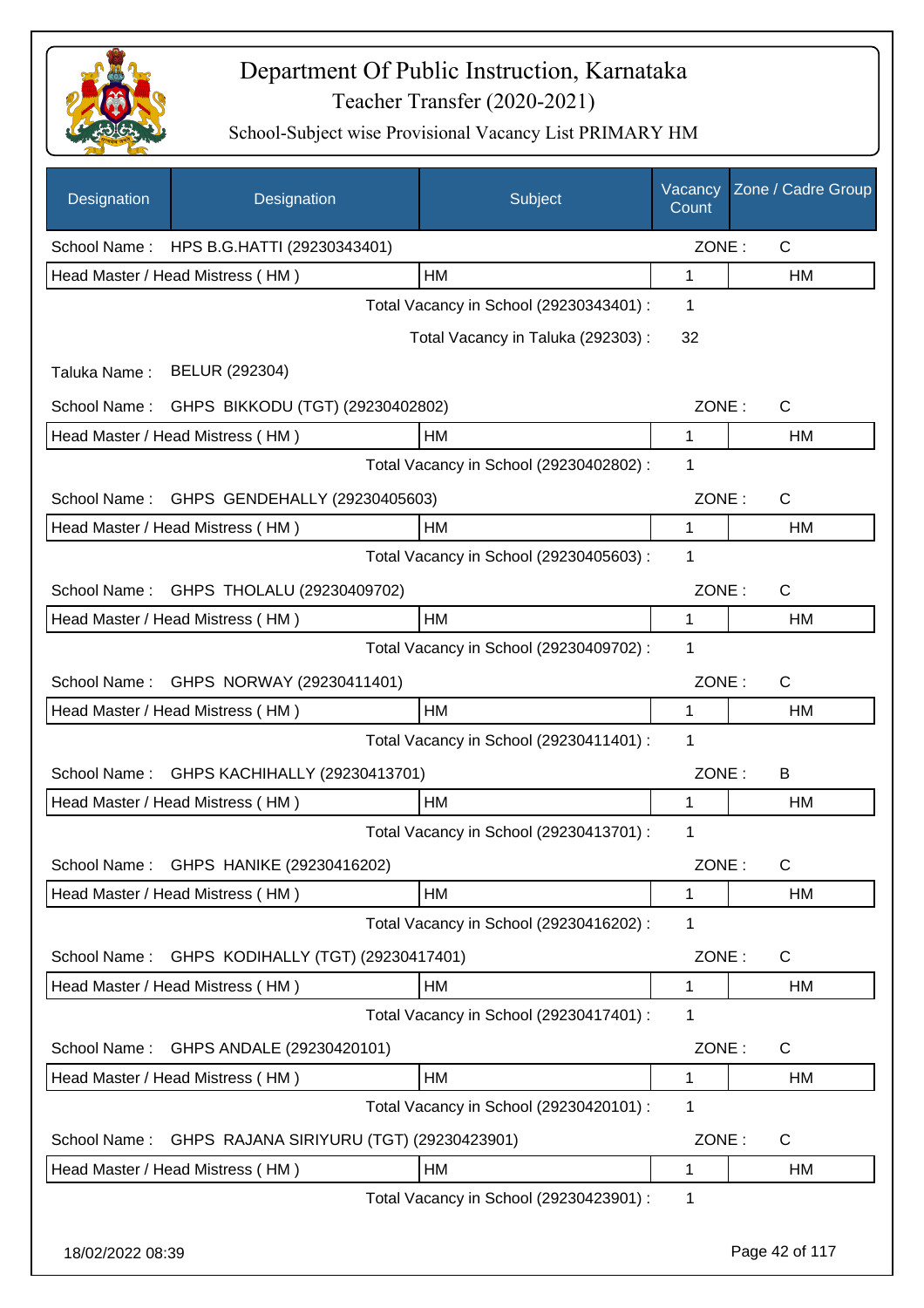

| Designation      | Designation                                                         | Subject                                 | Vacancy<br>Count | Zone / Cadre Group |
|------------------|---------------------------------------------------------------------|-----------------------------------------|------------------|--------------------|
| School Name:     | GOVT KANNADA HIGHER PRIMARY SCHOOL AREHALLY (8-UP)<br>(29230426402) |                                         | ZONE:            | C                  |
|                  | Head Master / Head Mistress (HM)                                    | HM                                      | 1                | HM                 |
|                  |                                                                     | Total Vacancy in School (29230426402) : | 1                |                    |
| School Name:     | GHPS NERALAKATTE (29230427103)                                      |                                         | ZONE:            | $\mathsf{C}$       |
|                  | Head Master / Head Mistress (HM)                                    | HM                                      | 1                | HM                 |
|                  |                                                                     | Total Vacancy in School (29230427103) : | 1                |                    |
|                  |                                                                     | Total Vacancy in Taluka (292304) :      | 11               |                    |
| Taluka Name:     | CHANNARAYAPATNA (292305)                                            |                                         |                  |                    |
| School Name:     | GOVT.HIGHER PRIMARY SCHOOL ANEKERE (29230502402)                    |                                         | ZONE:            | $\mathsf{C}$       |
|                  | Head Master / Head Mistress (HM)                                    | НM                                      | 1                | HM                 |
|                  |                                                                     | Total Vacancy in School (29230502402) : | 1                |                    |
| School Name:     | GOVT.HIGHER PRIMARY SCHOOL DAMMANINGALA (29230508003)               |                                         | ZONE:            | $\mathsf{C}$       |
|                  | Head Master / Head Mistress (HM)                                    | HM                                      | 1                | HM                 |
|                  |                                                                     | Total Vacancy in School (29230508003) : | 1                |                    |
| School Name:     | GOVT.HIGHER PRIMARY SCHOOL GOVINAKERE (29230511401)                 |                                         | ZONE:            | $\mathsf{C}$       |
|                  | Head Master / Head Mistress (HM)                                    | HM                                      | 1                | HM                 |
|                  |                                                                     | Total Vacancy in School (29230511401) : | 1                |                    |
| School Name:     | GOVT.HIGHER PRIMARY SCHOOL PETE(8-UP) (29230515405)                 |                                         | ZONE:            | A                  |
|                  | Head Master / Head Mistress (HM)                                    | <b>SRHM</b>                             | 1                | HM                 |
|                  |                                                                     | Total Vacancy in School (29230515405):  | 1                |                    |
| School Name:     | GOVT.HIGHER PRIMARY SCHOOL MEGALAKERE (29230515406)                 |                                         | ZONE:            | A                  |
|                  | Head Master / Head Mistress (HM)                                    | HM                                      | $\mathbf{1}$     | HM                 |
|                  |                                                                     | Total Vacancy in School (29230515406) : | 1                |                    |
| School Name:     | GOVT.GHPS URDU GIRLS CHANNARAYAPATNA (29230515412)                  |                                         | ZONE:            | A                  |
|                  | Head Master / Head Mistress (HM)                                    | HM                                      | 1                | HM                 |
|                  |                                                                     | Total Vacancy in School (29230515412) : | 1                |                    |
| School Name:     | GOVT.HIGHER PRIMARY SCHOOL NAVILE (29230521801)                     |                                         | ZONE:            | C                  |
|                  | Head Master / Head Mistress (HM)                                    | HM                                      | 1                | HM                 |
|                  |                                                                     | Total Vacancy in School (29230521801) : | 1                |                    |
| School Name:     | GOVT.HIGHER PRIMARY SCHOOL VALAGERAHALLY<br>(29230522001)           |                                         | ZONE:            | C                  |
|                  | Head Master / Head Mistress (HM)                                    | HM                                      | 1                | HM                 |
| 18/02/2022 08:39 |                                                                     |                                         |                  | Page 43 of 117     |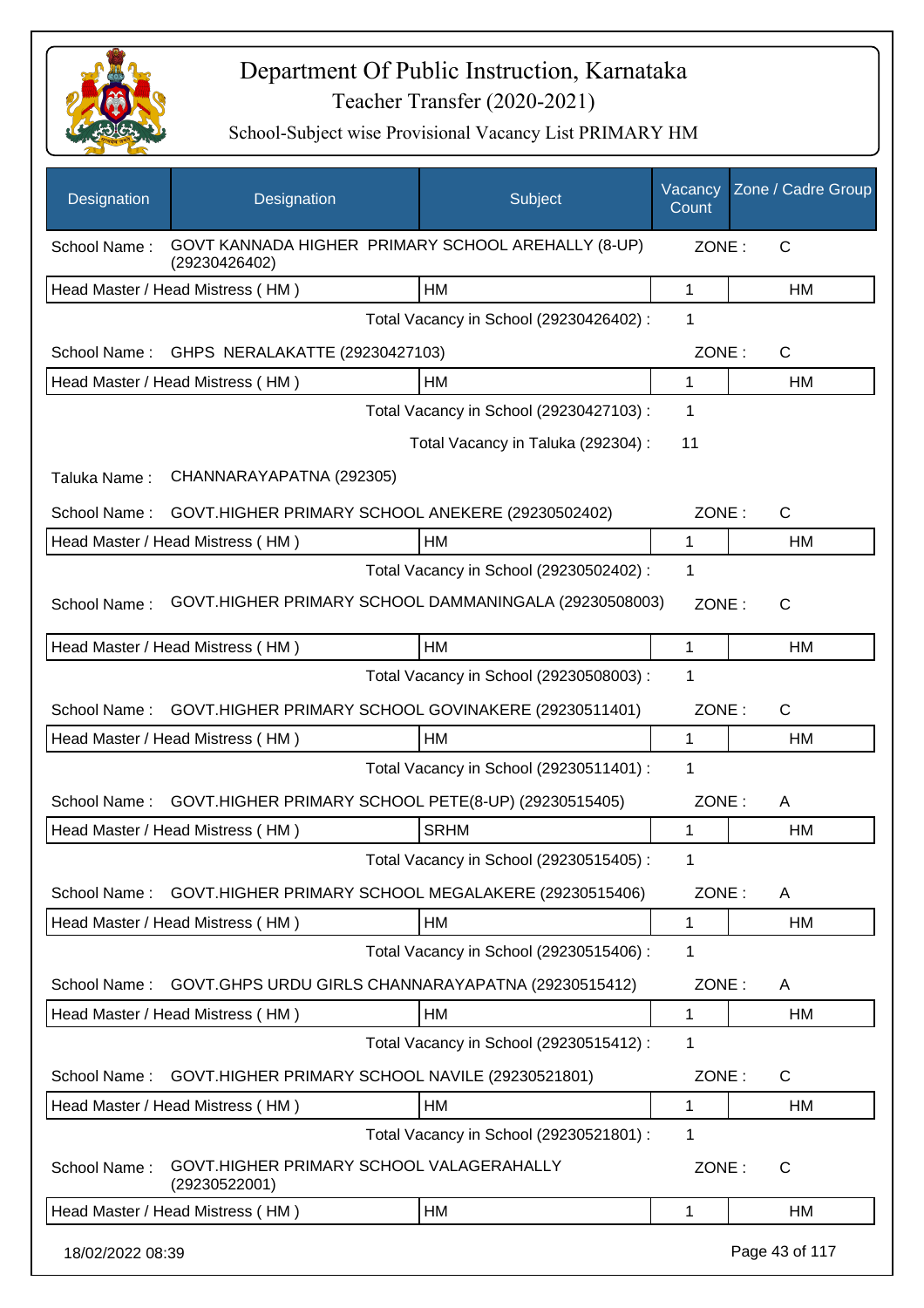

| Designation      | Designation                                                                           | Subject                                 | Vacancy<br>Count | Zone / Cadre Group |
|------------------|---------------------------------------------------------------------------------------|-----------------------------------------|------------------|--------------------|
|                  |                                                                                       | Total Vacancy in School (29230522001) : | 1                |                    |
| School Name:     | GOVT.HIGHER PRIMARY SCHOOL PADUVANAHALLY<br>(29230524401)                             |                                         | ZONE:            | С                  |
|                  | Head Master / Head Mistress (HM)                                                      | HM                                      | 1                | HМ                 |
|                  |                                                                                       | Total Vacancy in School (29230524401) : | 1                |                    |
| School Name:     | GOVT.HIGHER PRIMARY SCHOOL GOWDAGERE (29230528401)                                    |                                         | ZONE:            | C                  |
|                  | Head Master / Head Mistress (HM)                                                      | HМ                                      | 1                | HM                 |
|                  |                                                                                       | Total Vacancy in School (29230528401) : | 1                |                    |
| School Name:     | KARNATAKA PUBLIC SCHOOLS GOVT. HIGHER PRIMARY BOYS<br>SCHOOL NUGGEHALLY (29230532102) |                                         | ZONE:            | $\mathsf{C}$       |
|                  | Head Master / Head Mistress (HM)                                                      | НM                                      | 1                | НM                 |
|                  |                                                                                       | Total Vacancy in School (29230532102) : | 1                |                    |
| School Name:     | GOVT.HIGHER PRIMARY SCHOOL HAROSOMANAHALLY<br>(29230532601)                           |                                         | ZONE:            | C                  |
|                  | Head Master / Head Mistress (HM)                                                      | HM                                      | 1                | HM                 |
| School Name:     | GOVT.HIGHER PRIMARY BOYS SCHOOL HIRISAVE (29230534602)                                | Total Vacancy in School (29230532601) : | 1<br>ZONE:       | C                  |
|                  | Head Master / Head Mistress (HM)                                                      | HM                                      | 1                | HM                 |
|                  |                                                                                       | Total Vacancy in School (29230534602) : | 1                |                    |
| School Name:     | GOVT. HIGHER PRIMARY GIRLS SCHOOL HIRISAVE (29230534603)                              |                                         | ZONE:            | $\mathsf{C}$       |
|                  | Head Master / Head Mistress (HM)                                                      | <b>HM</b>                               | 1                | <b>HM</b>          |
|                  |                                                                                       | Total Vacancy in School (29230534603) : | 1                |                    |
| School Name:     | GOVT.HIGHER PRIMARY SCHOOL SRAVANABELAGOL<br>(29230535704)                            |                                         | ZONE:            | C                  |
|                  | Head Master / Head Mistress (HM)                                                      | HM                                      | 1                | НM                 |
|                  |                                                                                       | Total Vacancy in School (29230535704) : | 1                |                    |
|                  |                                                                                       | Total Vacancy in Taluka (292305):       | 15               |                    |
| Taluka Name:     | HOLENARASIPURA (292306)                                                               |                                         |                  |                    |
| School Name:     | GHPS RANGENAHALLY (29230600801)                                                       |                                         | ZONE:            | C                  |
|                  | Head Master / Head Mistress (HM)                                                      | <b>HM</b>                               | 1                | HM                 |
|                  |                                                                                       | Total Vacancy in School (29230600801) : | 1                |                    |
| School Name:     | GHPS MARAHALLY (29230601501)                                                          |                                         | ZONE:            | C                  |
|                  | Head Master / Head Mistress (HM)                                                      | HM                                      | 1                | НM                 |
| 18/02/2022 08:39 |                                                                                       |                                         |                  | Page 44 of 117     |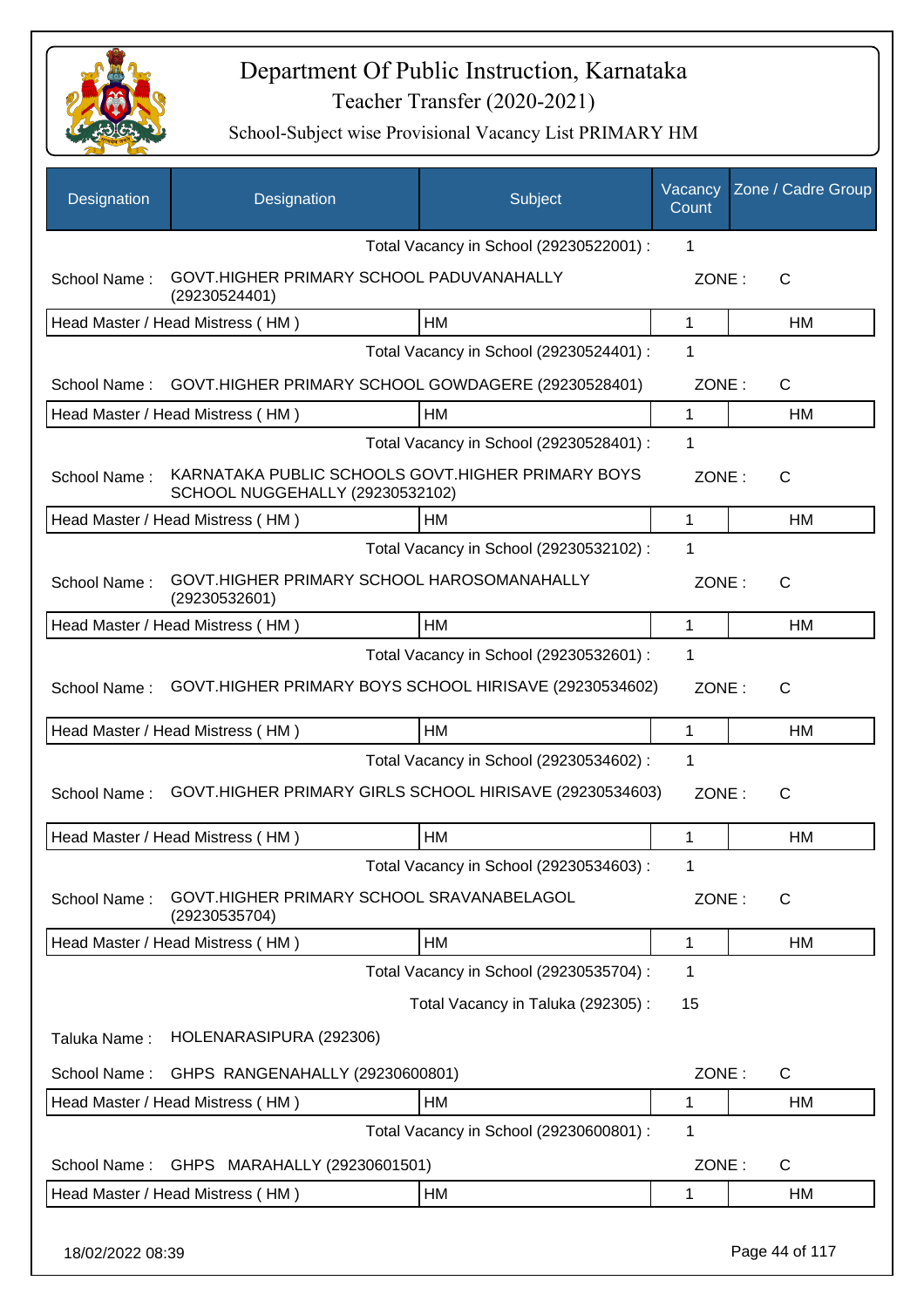

| Designation      | Designation                                                            | Subject                                 | Vacancy<br>Count | Zone / Cadre Group |
|------------------|------------------------------------------------------------------------|-----------------------------------------|------------------|--------------------|
|                  |                                                                        | Total Vacancy in School (29230601501) : | 1                |                    |
|                  | School Name: GHPS MALALI (29230603401)                                 |                                         | ZONE:            | C                  |
|                  | Head Master / Head Mistress (HM)                                       | HM                                      | 1                | HM                 |
|                  |                                                                        | Total Vacancy in School (29230603401) : | 1                |                    |
| School Name:     | GHPS SOMANAHALLY (29230604901)                                         |                                         | ZONE:            | C                  |
|                  | Head Master / Head Mistress (HM)                                       | HM                                      | 1                | HM                 |
|                  |                                                                        | Total Vacancy in School (29230604901) : | 1                |                    |
| School Name:     | GHPS BIDARAKKA (TGT) (29230605001)                                     |                                         | ZONE:            | $\mathsf{C}$       |
|                  | Head Master / Head Mistress (HM)                                       | <b>HM</b>                               | 1                | HM                 |
|                  |                                                                        | Total Vacancy in School (29230605001) : | 1                |                    |
|                  | School Name: GHPS NERALE (TGT) (29230605201)                           |                                         | ZONE:            | C                  |
|                  | Head Master / Head Mistress (HM)                                       | HM                                      | 1                | HM                 |
|                  |                                                                        | Total Vacancy in School (29230605201) : | 1                |                    |
|                  | School Name: GHPS SANKANAHALLY (29230609101)                           |                                         | ZONE:            | B                  |
|                  | Head Master / Head Mistress (HM)                                       | HM                                      | 1                | HM                 |
|                  |                                                                        | Total Vacancy in School (29230609101) : | 1                |                    |
| School Name:     | GHPS CHITTANAHALLY (29230610602)                                       |                                         | ZONE:            | B                  |
|                  | Head Master / Head Mistress (HM)                                       | НM                                      | 1                | HM                 |
|                  |                                                                        | Total Vacancy in School (29230610602) : | 1                |                    |
|                  | School Name: GHPS THATANAHALLY (29230610701)                           |                                         | ZONE:            | C                  |
|                  | Head Master / Head Mistress (HM)                                       | HM                                      | 1                | HM                 |
|                  |                                                                        | Total Vacancy in School (29230610701) : | 1                |                    |
| School Name:     | GHPS YELECHAGAHALLY (TGT) (29230611001)                                |                                         | ZONE:            | C                  |
|                  | Head Master / Head Mistress (HM)                                       | HM                                      | 1                | HM                 |
|                  |                                                                        | Total Vacancy in School (29230611001) : | 1                |                    |
| School Name:     | GOVT KARNATAKA BOYS MIDDLE SCHOOL PETE<br>HOLENARASIPURA (29230612107) |                                         | ZONE:            | A                  |
|                  | Head Master / Head Mistress (HM)                                       | НM                                      | 1                | HM                 |
|                  |                                                                        | Total Vacancy in School (29230612107) : | 1                |                    |
| School Name:     | GHPS KOTE HOLNARASIPURA (29230612110)                                  |                                         | ZONE:            | A                  |
|                  | Head Master / Head Mistress (HM)                                       | HM                                      | 1                | HM                 |
|                  |                                                                        | Total Vacancy in School (29230612110) : | 1                |                    |
|                  | School Name: GHPS BYADARAHALLY (29230612501)                           |                                         | ZONE:            | C                  |
| 18/02/2022 08:39 |                                                                        |                                         |                  | Page 45 of 117     |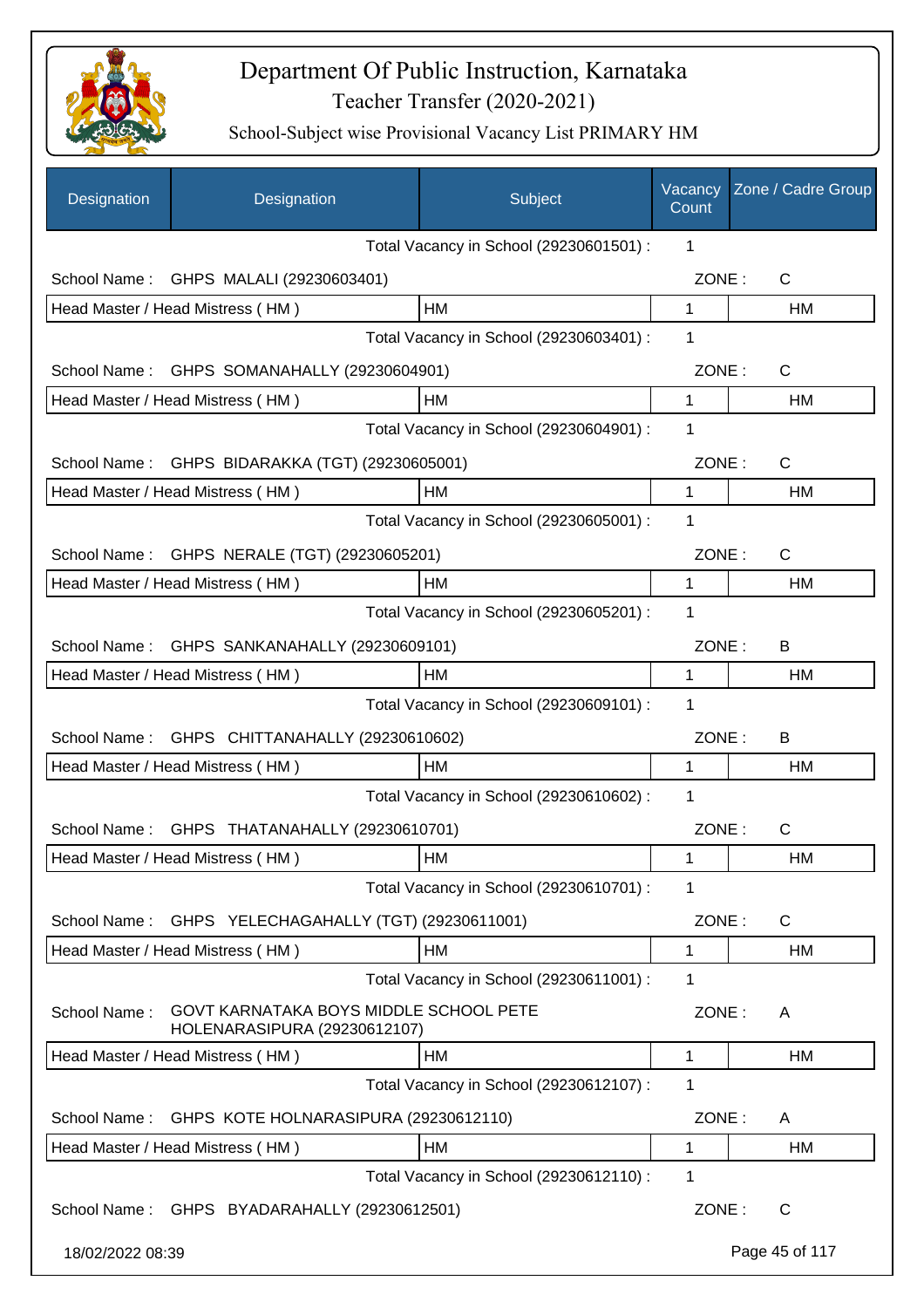

| Designation  | Designation                                        | Subject                                 | Vacancy<br>Count | Zone / Cadre Group |
|--------------|----------------------------------------------------|-----------------------------------------|------------------|--------------------|
|              | Head Master / Head Mistress (HM)                   | HM                                      | 1                | HM                 |
|              |                                                    | Total Vacancy in School (29230612501) : | 1                |                    |
| School Name: | GHPS KERAGODU (29230613401)                        |                                         | ZONE:            | C                  |
|              | Head Master / Head Mistress (HM)                   | HM                                      | 1                | HM                 |
|              |                                                    | Total Vacancy in School (29230613401) : | $\mathbf 1$      |                    |
| School Name: | GHPS U.HOSAHALLY (29230613501)                     |                                         | ZONE:            | C                  |
|              | Head Master / Head Mistress (HM)                   | HM                                      | 1                | HM                 |
|              |                                                    | Total Vacancy in School (29230613501) : | 1                |                    |
| School Name: | GHPS BOOVANAHALLY (29230613601)                    |                                         | ZONE:            | C                  |
|              | Head Master / Head Mistress (HM)                   | <b>HM</b>                               | 1                | HM                 |
|              |                                                    | Total Vacancy in School (29230613601) : | 1                |                    |
| School Name: | GHPS DODDAKUNCHE (TGT) (29230615301)               |                                         | ZONE:            | $\mathsf{C}$       |
|              | Head Master / Head Mistress (HM)                   | HM                                      | $\mathbf{1}$     | <b>HM</b>          |
|              |                                                    | Total Vacancy in School (29230615301) : | 1                |                    |
|              | School Name: GHPS THEVADAHALLY (29230618001)       |                                         | ZONE:            | C                  |
|              | Head Master / Head Mistress (HM)                   | HM                                      | $\mathbf{1}$     | HM                 |
|              |                                                    | Total Vacancy in School (29230618001) : | 1                |                    |
| School Name: | GHPS SHRAVANUR (29230620001)                       |                                         | ZONE:            | $\mathsf{C}$       |
|              | Head Master / Head Mistress (HM)                   | HM                                      | 1                | HM                 |
|              |                                                    | Total Vacancy in School (29230620001) : | 1                |                    |
|              | School Name: GHPS DEVARAMUDDANAHALLY (29230620201) |                                         | ZONE:            | C                  |
|              | Head Master / Head Mistress (HM)                   | HM                                      | 1                | HM                 |
|              |                                                    | Total Vacancy in School (29230620201) : | $\mathbf 1$      |                    |
| School Name: | GHPS ALAGOWDANAHALLY (29230620701)                 |                                         | ZONE:            | B                  |
|              | Head Master / Head Mistress (HM)                   | HM                                      | 1                | HM                 |
|              |                                                    | Total Vacancy in School (29230620701) : | 1                |                    |
| School Name: | GHPS ANNECHAKANAHALLY (29230620801)                |                                         | ZONE:            | $\mathsf{C}$       |
|              | Head Master / Head Mistress (HM)                   | HM                                      | 1                | HM                 |
|              |                                                    | Total Vacancy in School (29230620801) : | 1                |                    |
| School Name: | GHPS ANEKANNAMBADY (TGT) (29230621202)             |                                         | ZONE:            | $\mathsf{C}$       |
|              | Head Master / Head Mistress (HM)                   | HM                                      | 1                | HM                 |
|              |                                                    | Total Vacancy in School (29230621202) : | 1                |                    |
|              |                                                    |                                         |                  |                    |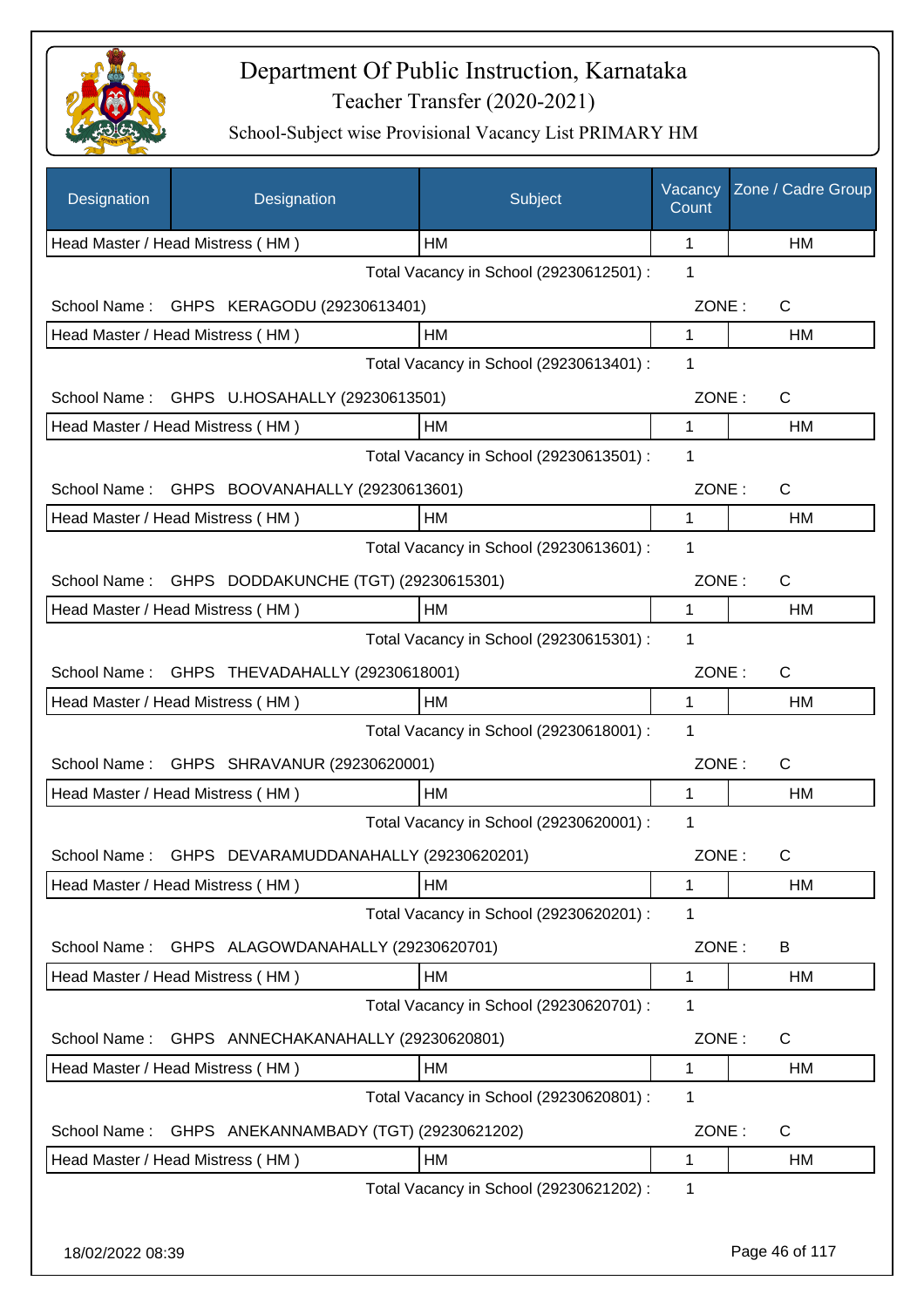

| Designation                              | Designation                                                           | Subject                                 | Vacancy<br>Count | Zone / Cadre Group |
|------------------------------------------|-----------------------------------------------------------------------|-----------------------------------------|------------------|--------------------|
| School Name:                             | GOVT MODERN HIGHER PRIMARY SCHOOL HALLYMYSORE (TGT)<br>(29230621601)  |                                         | ZONE:            | C                  |
|                                          | Head Master / Head Mistress (HM)                                      | <b>GHM</b>                              | $\mathbf{1}$     | <b>HM</b>          |
|                                          |                                                                       | Total Vacancy in School (29230621601) : | 1                |                    |
| School Name:                             | KASTURA GANDHI BALIK VIDYALAYA HALLIMYSORE<br>(29230621607)           |                                         | ZONE:            | C                  |
|                                          | Head Master / Head Mistress (HM)                                      | HM                                      | 1                | HM                 |
|                                          |                                                                       | Total Vacancy in School (29230621607) : | 1                |                    |
| School Name:                             | GHPS KALLAHALLY (29230621701)                                         |                                         | ZONE:            | $\mathsf{C}$       |
|                                          | Head Master / Head Mistress (HM)                                      | НM                                      | 1                | HM                 |
|                                          |                                                                       | Total Vacancy in School (29230621701) : | 1                |                    |
| School Name:                             | GHPS NIDUVANI (29230623502)                                           |                                         | ZONE:            | $\mathsf{C}$       |
|                                          | Head Master / Head Mistress (HM)                                      | HM                                      | 1                | HM                 |
|                                          |                                                                       | Total Vacancy in School (29230623502) : | 1                |                    |
| School Name:                             | GHPS JODIGUBBI (TGT) (29230623701)                                    |                                         | ZONE:            | $\mathsf{C}$       |
|                                          | Head Master / Head Mistress (HM)                                      | <b>HM</b>                               | $\mathbf{1}$     | HM                 |
|                                          |                                                                       | Total Vacancy in School (29230623701) : | 1                |                    |
| 28<br>Total Vacancy in Taluka (292306) : |                                                                       |                                         |                  |                    |
| Taluka Name:                             | HASSAN (292307)                                                       |                                         |                  |                    |
| School Name:                             | GOVT HIGHER PRIMARY SCHOOL M.HOSAHALLY (29230700101)                  |                                         | ZONE:            | C                  |
|                                          | Head Master / Head Mistress (HM)                                      | <b>SRHM</b>                             | 1                | HM                 |
|                                          |                                                                       | Total Vacancy in School (29230700101) : | 1                |                    |
| School Name:                             | GOVT HIGHER PRIMARY SCHOOL JAGARAVALLY (29230729301)                  |                                         | ZONE:            | $\mathsf{C}$       |
|                                          | Head Master / Head Mistress (HM)                                      | HM                                      | 1                | HM                 |
|                                          |                                                                       | Total Vacancy in School (29230729301) : | 1                |                    |
| School Name:                             | Govt Higher Primary School DODDAMANDIGANAHALLY (TGT)<br>(29230735701) |                                         | ZONE:            | B                  |
|                                          | Head Master / Head Mistress (HM)                                      | HM                                      | 1                | HM                 |
|                                          |                                                                       | Total Vacancy in School (29230735701) : | 1                |                    |
| School Name:                             | Govt Higher Primary School KATTAYA (TGT) (29230736401)                |                                         | ZONE:            | $\mathsf{C}$       |
|                                          | Head Master / Head Mistress (HM)                                      | HM                                      | 1                | HM                 |
|                                          |                                                                       | Total Vacancy in School (29230736401) : | 1                |                    |
| School Name:                             | Govt Urdu Higher Primary School PENSION MOHALLA                       |                                         | ZONE:            | A                  |
| 18/02/2022 08:39                         |                                                                       |                                         |                  | Page 47 of 117     |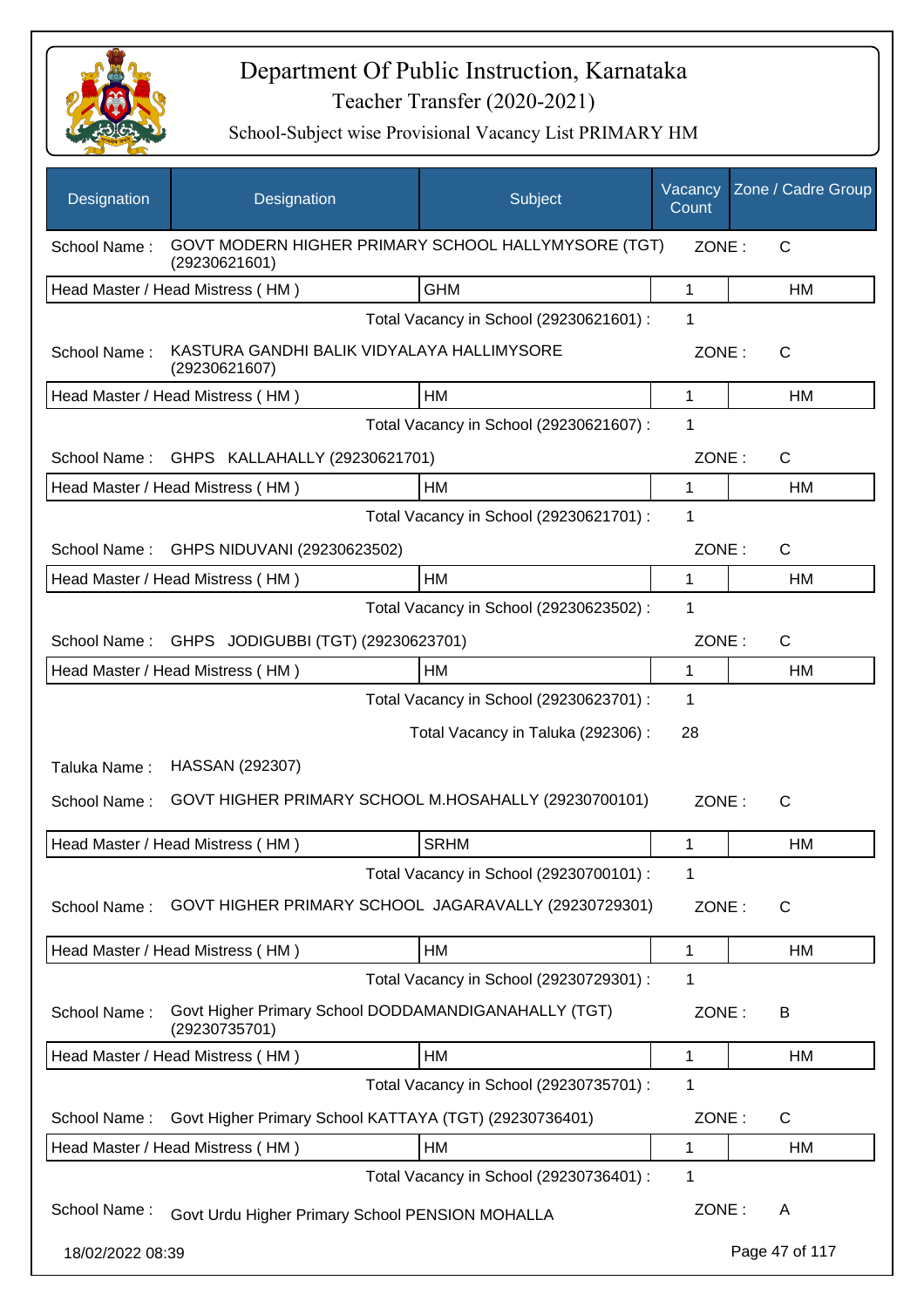

| Designation      | Designation                                                  | Subject                                 | Vacancy<br>Count | Zone / Cadre Group |
|------------------|--------------------------------------------------------------|-----------------------------------------|------------------|--------------------|
|                  | (29230743401)                                                |                                         |                  |                    |
|                  | Head Master / Head Mistress (HM)                             | HM                                      | $\mathbf 1$      | HM                 |
|                  |                                                              | Total Vacancy in School (29230743401) : | 1                |                    |
|                  |                                                              | Total Vacancy in Taluka (292307) :      | 5                |                    |
| Taluka Name:     | SAKALESHAPURA (292308)                                       |                                         |                  |                    |
| School Name:     | GHPS KELAGALALE (29230800101)                                |                                         | ZONE:            | C                  |
|                  | Head Master / Head Mistress (HM)                             | <b>HM</b>                               | $\mathbf{1}$     | HM                 |
|                  |                                                              | Total Vacancy in School (29230800101) : | 1                |                    |
| School Name:     | GHPS UDEVARA (TGT) (29230800201)                             |                                         | ZONE:            | $\mathsf{C}$       |
|                  | Head Master / Head Mistress (HM)                             | HM                                      | 1                | HM                 |
|                  |                                                              | Total Vacancy in School (29230800201) : | 1                |                    |
| School Name:     | GHPS HALSULIGE (TGT) (29230802201)                           |                                         | ZONE:            | $\mathsf{C}$       |
|                  | Head Master / Head Mistress (HM)                             | HM                                      | 1                | HM                 |
|                  |                                                              | Total Vacancy in School (29230802201) : | 1                |                    |
| School Name:     | GHPS GANADAHOLE (TGT) (29230802701)                          |                                         | ZONE:            | C                  |
|                  | Head Master / Head Mistress (HM)                             | HM                                      | $\mathbf{1}$     | HM                 |
|                  |                                                              | Total Vacancy in School (29230802701) : | 1                |                    |
| School Name:     | KARNATAKA PUBLIC SCHOOLS GHPS HANBALU (8UP)<br>(29230803604) |                                         | ZONE:            | C                  |
|                  | Head Master / Head Mistress (HM)                             | HM                                      | 1                | HM                 |
|                  |                                                              | Total Vacancy in School (29230803604) : | 1                |                    |
| School Name:     | GHPS ANEMAHAL (TGT) (29230805301)                            |                                         | ZONE:            | B                  |
|                  | Head Master / Head Mistress (HM)                             | HM                                      | 1                | HM                 |
|                  |                                                              | Total Vacancy in School (29230805301) : | 1                |                    |
| School Name:     | GHPS BELAGODU (TGT) (29230806305)                            |                                         | ZONE:            | C                  |
|                  | Head Master / Head Mistress (HM)                             | HM                                      | 1                | HM                 |
|                  |                                                              | Total Vacancy in School (29230806305) : | 1                |                    |
| School Name:     | SHOP SIDDEGOWDA GHPS SAKALESHPURA (29230806902)              |                                         | ZONE:            | A                  |
|                  | Head Master / Head Mistress (HM)                             | HM                                      | 1                | HM                 |
|                  |                                                              | Total Vacancy in School (29230806902) : | 1                |                    |
| School Name:     | GHPS ACHANGI SKP (TGT) (29230806903)                         |                                         | ZONE:            | A                  |
|                  | Head Master / Head Mistress (HM)                             | HM                                      | 1                | HM                 |
|                  |                                                              | Total Vacancy in School (29230806903) : | 1                |                    |
| 18/02/2022 08:39 |                                                              |                                         |                  | Page 48 of 117     |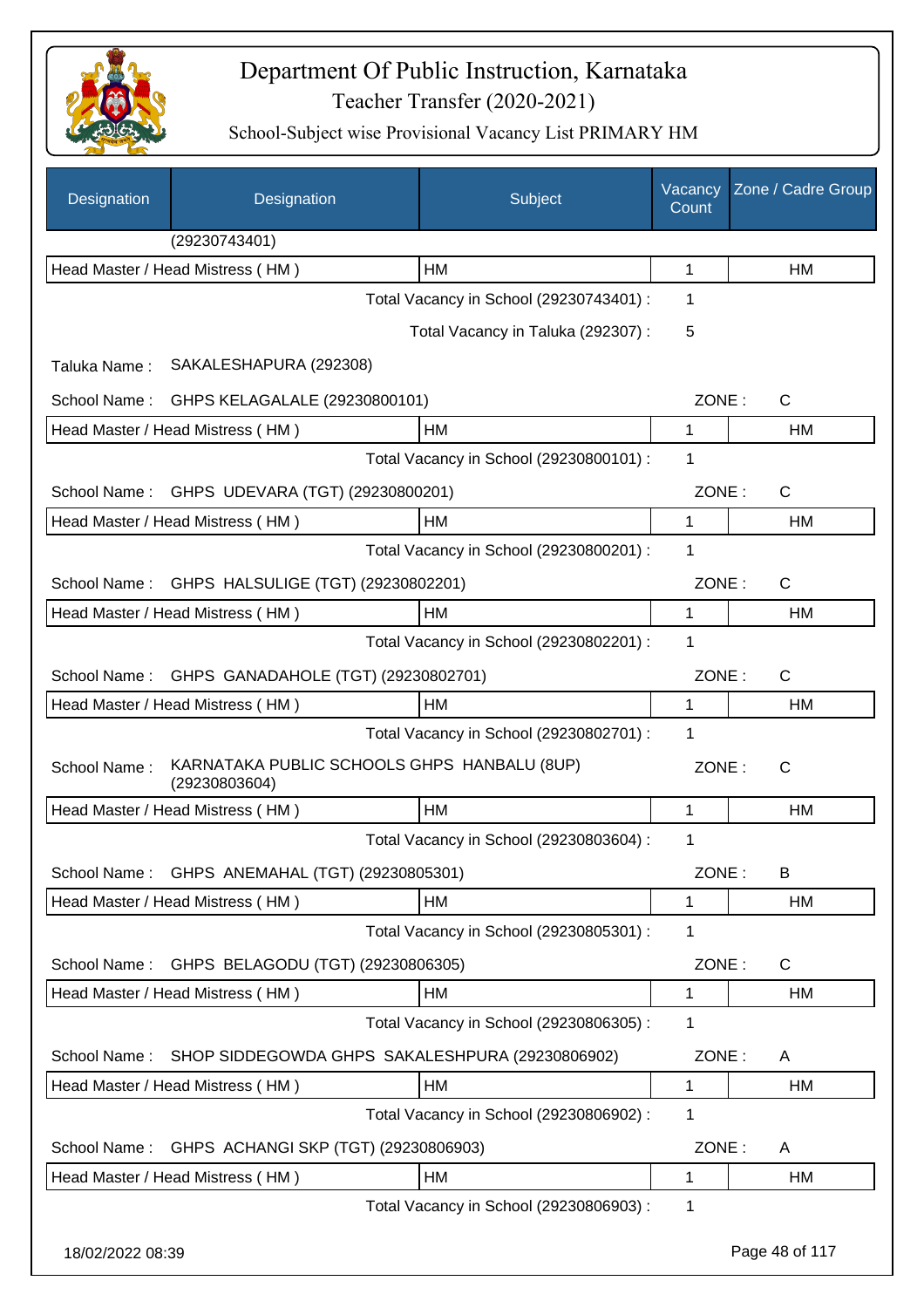

| Designation      | Designation                                                 | Subject                                 | Vacancy<br>Count | Zone / Cadre Group |
|------------------|-------------------------------------------------------------|-----------------------------------------|------------------|--------------------|
| School Name:     | GHPS AGRAHARA SKP (TGT) (29230806904)                       |                                         | ZONE:            | A                  |
|                  | Head Master / Head Mistress (HM)                            | HM                                      | 1                | HM                 |
|                  |                                                             | Total Vacancy in School (29230806904) : | 1                |                    |
| School Name:     | GHPS BALLUPET (8UP) (29230808002)                           |                                         | ZONE:            | $\mathsf{C}$       |
|                  | Head Master / Head Mistress (HM)                            | HM                                      | 1                | HM                 |
|                  |                                                             | Total Vacancy in School (29230808002) : | 1                |                    |
|                  | School Name: GHPS ADARAVALLI (TGT) (29230808101)            |                                         | ZONE:            | C                  |
|                  | Head Master / Head Mistress (HM)                            | HM                                      | 1                | HM                 |
|                  |                                                             | Total Vacancy in School (29230808101) : | 1                |                    |
|                  | School Name: GHPS CHIKKANAYAKANAHALLI(TGT) (29230808201)    |                                         | ZONE:            | $\mathsf{C}$       |
|                  | Head Master / Head Mistress (HM)                            | HM                                      | 1                | <b>HM</b>          |
|                  |                                                             | Total Vacancy in School (29230808201) : | 1                |                    |
| School Name:     | GHPS MALLEGADDE (29230811402)                               |                                         | ZONE:            | $\mathsf{C}$       |
|                  | Head Master / Head Mistress (HM)                            | HM                                      | 1                | <b>HM</b>          |
|                  |                                                             | Total Vacancy in School (29230811402) : | 1                |                    |
| School Name:     | KARNATAKA PUBLIC SCHOOLS GHPS HETHUR (TGT)<br>(29230813302) |                                         | ZONE:            | C                  |
|                  | Head Master / Head Mistress (HM)                            | HM                                      | 1                | HM                 |
|                  |                                                             | Total Vacancy in School (29230813302) : | 1                |                    |
|                  | School Name: GHPS YESLUR (TGT) (29230813703)                |                                         | ZONE:            | C                  |
|                  | Head Master / Head Mistress (HM)                            | HM                                      | 1                | HM                 |
|                  |                                                             | Total Vacancy in School (29230813703) : | 1                |                    |
| School Name:     | GHPS SHUKRAVARASANTHE (TGT) (29230818203)                   |                                         | ZONE:            | $\mathsf{C}$       |
|                  | Head Master / Head Mistress (HM)                            | HM                                      | 1                | <b>HM</b>          |
|                  |                                                             | Total Vacancy in School (29230818203) : | 1                |                    |
|                  |                                                             | Total Vacancy in Taluka (292308) :      | 17               |                    |
| District Name:   | DAKSHINA KANNADA (2924)                                     |                                         |                  |                    |
| Taluka Name:     | <b>BANTWAL (292401)</b>                                     |                                         |                  |                    |
| School Name:     | DKZP GOVT. HIGHER PRIMARY SCHOOL ANANTHADY<br>(29240100601) |                                         | ZONE:            | $\mathsf{C}$       |
|                  | Head Master / Head Mistress (HM)                            | HM                                      | 1                | HM                 |
|                  |                                                             | Total Vacancy in School (29240100601) : | 1                |                    |
| School Name:     | DKZP GOVT. HIGHER PRIMARY SCHOOL BALEPUNI (29240101002)     |                                         | ZONE:            | C                  |
| 18/02/2022 08:39 |                                                             |                                         |                  | Page 49 of 117     |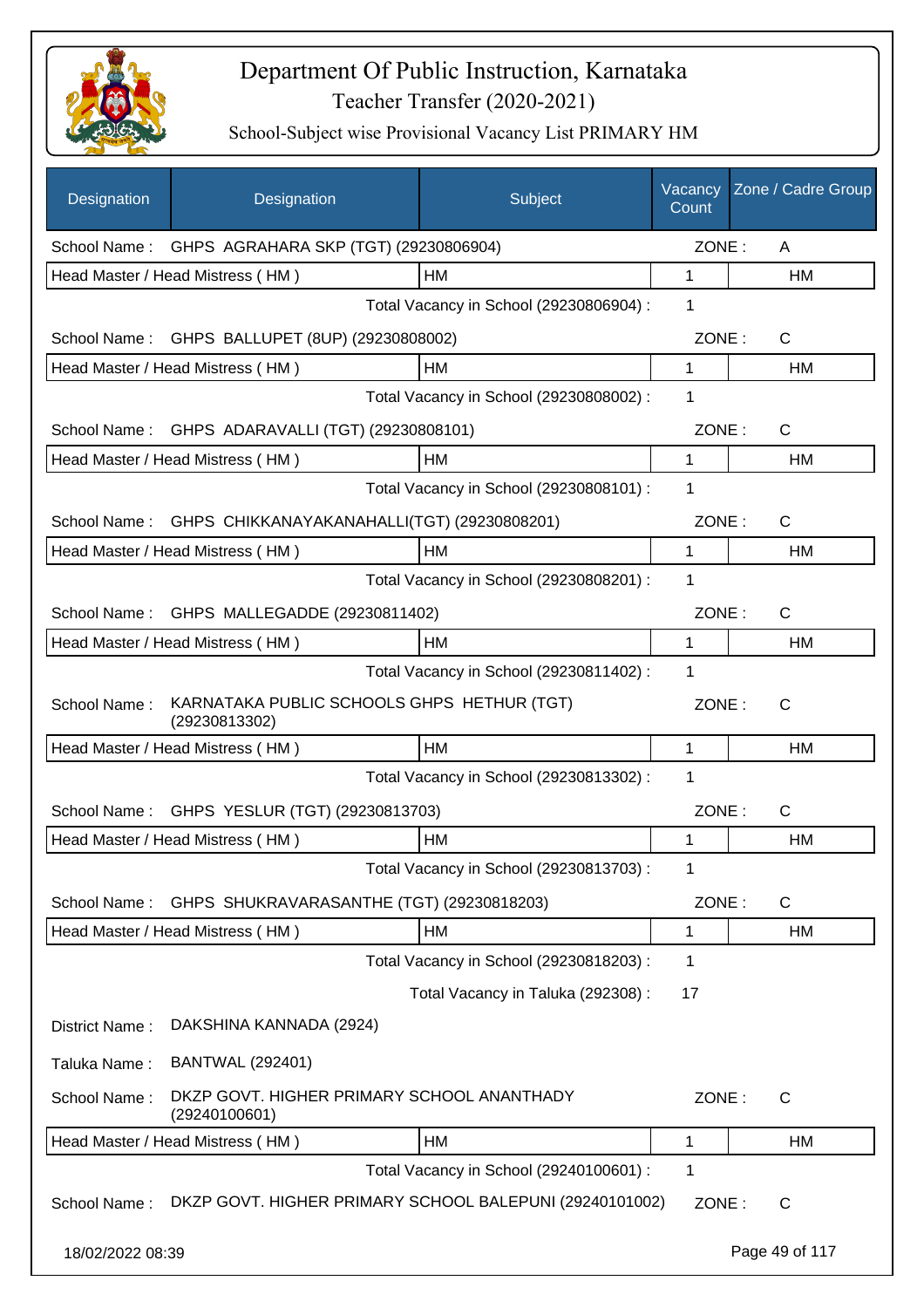

| Designation      | Designation                                                     | Subject                                 | Vacancy<br>Count | Zone / Cadre Group |
|------------------|-----------------------------------------------------------------|-----------------------------------------|------------------|--------------------|
|                  | Head Master / Head Mistress (HM)                                | HM                                      | 1                | <b>HM</b>          |
|                  |                                                                 | Total Vacancy in School (29240101002) : | 1                |                    |
| School Name:     | DKZP GOVT. HIGHER PRIMARY SCHOOL KARVELU (29240101302)          |                                         | ZONE:            | C                  |
|                  | Head Master / Head Mistress (HM)                                | HM                                      | $\mathbf{1}$     | HM                 |
|                  |                                                                 | Total Vacancy in School (29240101302) : | 1                |                    |
| School Name:     | DKZP MODEL HIGHER PRIMARY SCHOOL BOLANTHUR<br>(29240101401)     |                                         | ZONE:            | C                  |
|                  | Head Master / Head Mistress (HM)                                | HM                                      | 1                | HM                 |
|                  |                                                                 | Total Vacancy in School (29240101401) : | 1                |                    |
| School Name:     | DKZP GOVT. GHPS MODEL CHENNAITHODY (29240101701)                |                                         | ZONE:            | $\mathsf{C}$       |
|                  | Head Master / Head Mistress (HM)                                | <b>SRHM</b>                             | 1                | HM                 |
|                  |                                                                 | Total Vacancy in School (29240101701) : | 1                |                    |
| School Name:     | DKZP GOVT. HIGHER PRIMARY SCHOOL DEVASYAMUDUR<br>(29240101801)  |                                         | ZONE:            | $\mathsf{C}$       |
|                  | Head Master / Head Mistress (HM)                                | HM                                      | $\mathbf 1$      | HM                 |
|                  |                                                                 | Total Vacancy in School (29240101801) : | 1                |                    |
| School Name:     | DKZP GOVT. HIGHER PRIMARY SCHOOL SOORYA (29240102203)           |                                         | ZONE:            | C                  |
|                  | Head Master / Head Mistress (HM)                                | HM                                      | 1                | HM                 |
|                  |                                                                 | Total Vacancy in School (29240102203) : | 1                |                    |
| School Name:     | DKZP GOVT. HIGHER PRIMARY SCHOOL IRA (29240102302)              |                                         | ZONE:            | $\mathsf{C}$       |
|                  | Head Master / Head Mistress (HM)                                | HM                                      | 1                | HM                 |
|                  |                                                                 | Total Vacancy in School (29240102302) : | 1                |                    |
| School Name:     | DKZP GOVT. HIGHER PRIMARY SCHOOL IRA PARAPU<br>(29240102305)    |                                         | ZONE:            | C                  |
|                  | Head Master / Head Mistress (HM)                                | HM                                      | $\mathbf{1}$     | HM                 |
|                  |                                                                 | Total Vacancy in School (29240102305) : | 1                |                    |
| School Name:     | DKZP GOVT. HIGHER PRIMARY SCHOOL MOODUPADUKODI<br>(29240102403) |                                         | ZONE:            | C                  |
|                  | Head Master / Head Mistress (HM)                                | HM                                      | $\mathbf{1}$     | HM                 |
|                  |                                                                 | Total Vacancy in School (29240102403) : | 1                |                    |
| School Name:     | DKZP GOVT. GHPS MODEL KADESHWALYA (29240102602)                 |                                         | ZONE:            | $\mathsf{C}$       |
|                  | Head Master / Head Mistress (HM)                                | <b>SRHM</b>                             | 1                | HM                 |
|                  |                                                                 | Total Vacancy in School (29240102602) : | 1                |                    |
| School Name:     | DKZP GOVT. HIGHER PRIMARY SCHOOL KALLIGE                        |                                         | ZONE:            | C                  |
| 18/02/2022 08:39 |                                                                 |                                         |                  | Page 50 of 117     |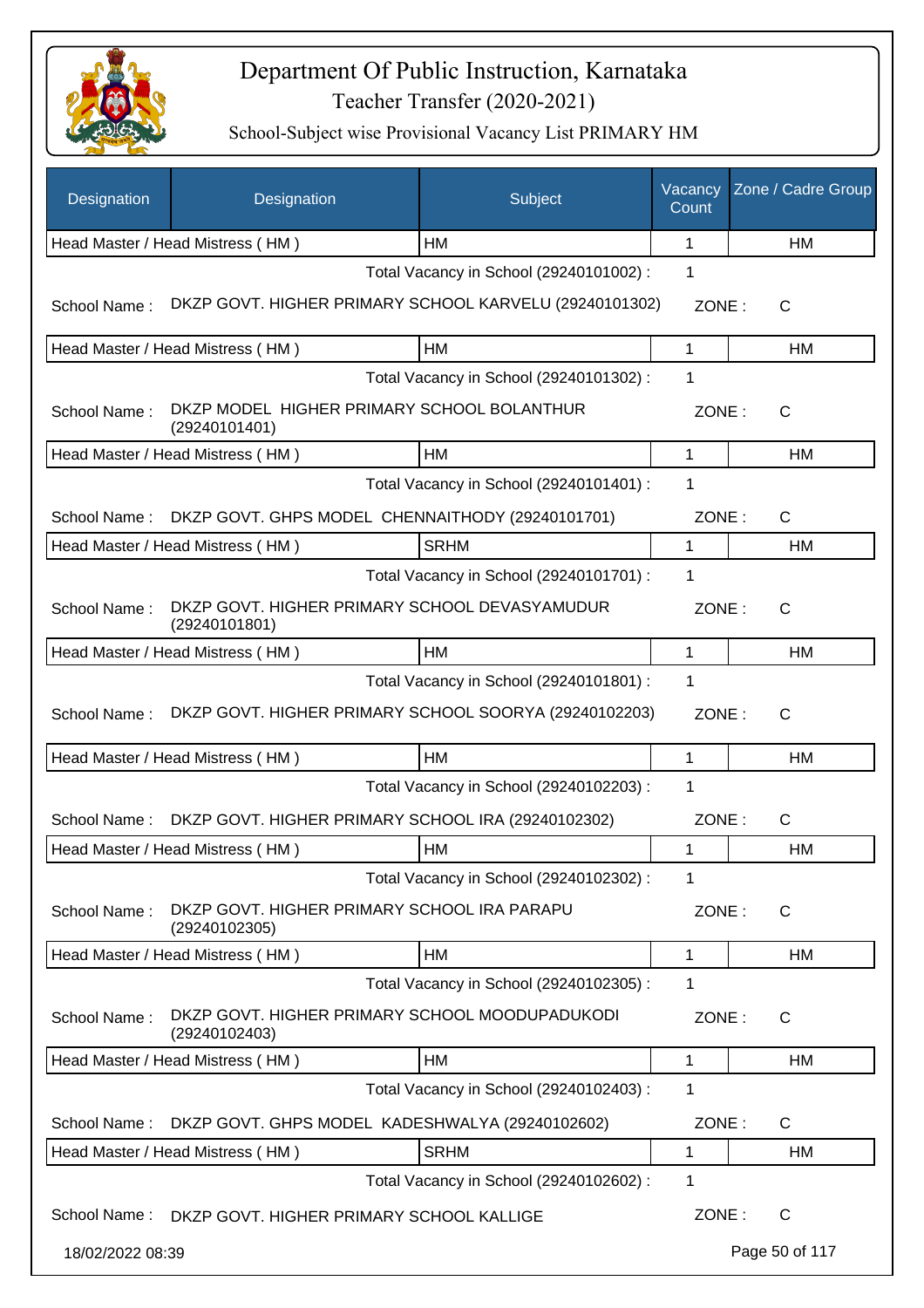

| Designation      | Designation                                                          | Subject                                 | Vacancy<br>Count | Zone / Cadre Group |
|------------------|----------------------------------------------------------------------|-----------------------------------------|------------------|--------------------|
|                  | (29240102802)                                                        |                                         |                  |                    |
|                  | Head Master / Head Mistress (HM)                                     | HM                                      | 1                | HM                 |
|                  |                                                                      | Total Vacancy in School (29240102802) : | 1                |                    |
| School Name:     | DKZP GOVT. HIGHER PRIMARY SCHOOL KAVALAKATTE (URDU)<br>(29240103301) |                                         | ZONE:            | C                  |
|                  | Head Master / Head Mistress (HM)                                     | HM                                      | 1                | НM                 |
|                  |                                                                      | Total Vacancy in School (29240103301) : | 1                |                    |
| School Name:     | DKZP GOVT. HIGHER PRIMARY SCHOOL SATHIKALLU<br>(29240103503)         |                                         | ZONE:            | C                  |
|                  | Head Master / Head Mistress (HM)                                     | HM                                      | 1                | HM                 |
|                  |                                                                      | Total Vacancy in School (29240103503) : | 1                |                    |
| School Name:     | DKZP GOVT. HIGHER PRIMARY SCHOOL NEERKAJE<br>(29240103605)           |                                         | ZONE:            | C                  |
|                  | Head Master / Head Mistress (HM)                                     | <b>HM</b>                               | 1                | HM                 |
|                  |                                                                      | Total Vacancy in School (29240103605) : | 1                |                    |
| School Name:     | DKZP GOVT. HIGHER PRIMARY SCHOOL MANKUDE (29240103905)               |                                         | ZONE:            | C                  |
|                  | Head Master / Head Mistress (HM)                                     | HM                                      | 1                | <b>HM</b>          |
|                  |                                                                      | Total Vacancy in School (29240103905) : | 1                |                    |
| School Name:     | DKZP GOVT. HIGHER PRIMARY SCHOOL MANCHI (29240104502)                |                                         | ZONE:            | $\mathsf{C}$       |
|                  | Head Master / Head Mistress (HM)                                     | HM                                      | 1                | HM                 |
|                  |                                                                      | Total Vacancy in School (29240104502) : | 1                |                    |
| School Name:     | DKZP GOVT. HIGHER PRIMARY SCHOOL MANINALKUR<br>(29240104803)         |                                         | ZONE:            | C                  |
|                  | Head Master / Head Mistress (HM)                                     | HM                                      | 1                | HM                 |
|                  |                                                                      | Total Vacancy in School (29240104803) : | 1                |                    |
| School Name:     | DKZP GOVT. HIGH SCHOOL DADDALAKADU (29240105001)                     |                                         | ZONE:            | B                  |
|                  | Head Master / Head Mistress (HM)                                     | HM                                      | 1                | HM                 |
|                  |                                                                      | Total Vacancy in School (29240105001) : | 1                |                    |
| School Name:     | DKZP GOVT. HIGHER PRIMARY SCHOOL NERALAKATTE<br>(29240105501)        |                                         | ZONE:            | C                  |
|                  | Head Master / Head Mistress (HM)                                     | HM                                      | 1                | HM                 |
|                  |                                                                      | Total Vacancy in School (29240105501) : | 1                |                    |
| School Name:     | DKZP GOVT. HIGHER PRIMARY SCHOOL ARKANA (29240105601)                |                                         | ZONE:            | C                  |
|                  | Head Master / Head Mistress (HM)                                     | HM                                      | 1                | HM                 |
| 18/02/2022 08:39 |                                                                      |                                         |                  | Page 51 of 117     |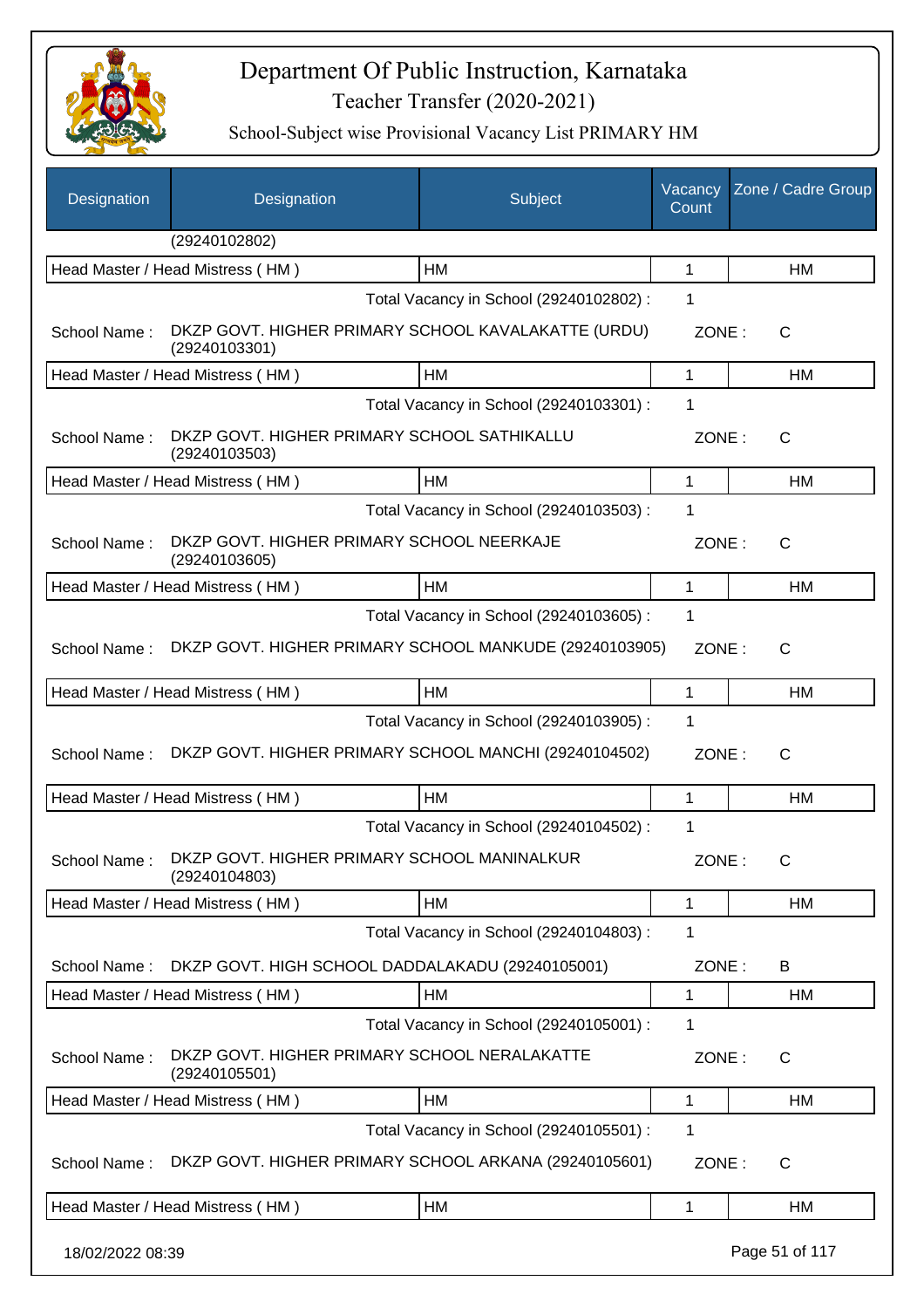

| Designation      | Designation                                                  | Subject                                 | Vacancy<br>Count | Zone / Cadre Group |
|------------------|--------------------------------------------------------------|-----------------------------------------|------------------|--------------------|
|                  |                                                              | Total Vacancy in School (29240105601) : | 1                |                    |
| School Name:     | DKZP GOVT. HIGHER PRIMARY SCHOOL KARLA (29240105901)         |                                         | ZONE:            | $\mathsf{C}$       |
|                  | Head Master / Head Mistress (HM)                             | HM                                      | 1                | НM                 |
|                  |                                                              | Total Vacancy in School (29240105901) : | 1                |                    |
| School Name:     | DKZP GOVT. HIGHER PRIMARY SCHOOL AMMEMAR<br>(29240106301)    |                                         | ZONE:            | В                  |
|                  | Head Master / Head Mistress (HM)                             | HM                                      | 1                | HM                 |
|                  |                                                              | Total Vacancy in School (29240106301) : | 1                |                    |
| School Name:     | DKZP GOVT. HIGHER PRIMARY SCHOOL NANDAVARA<br>(29240106701)  |                                         | ZONE:            | В                  |
|                  | Head Master / Head Mistress (HM)                             | <b>HM</b>                               | 1                | HM                 |
|                  |                                                              | Total Vacancy in School (29240106701) : | 1                |                    |
| School Name:     | DKZP GOVT. HIGHER PRIMARY SCHOOL SAJIPANADU<br>(29240106802) |                                         | ZONE:            | B                  |
|                  | Head Master / Head Mistress (HM)                             | <b>SRHM</b>                             | 1                | НM                 |
|                  |                                                              | Total Vacancy in School (29240106802) : | 1                |                    |
| School Name:     | DKZP GOVT. HIGHER PRIMARY SCHOOL BOLMAR (29240107001)        |                                         | ZONE:            | $\mathsf{C}$       |
|                  | Head Master / Head Mistress (HM)                             | HM                                      | 1                | HM                 |
|                  |                                                              | Total Vacancy in School (29240107001) : | 1                |                    |
|                  | School Name: DKZP GHPS SALETHUR (29240107002)                |                                         | ZONE:            | $\mathsf{C}$       |
|                  | Head Master / Head Mistress (HM)                             | HM                                      | 1                | HM                 |
|                  |                                                              | Total Vacancy in School (29240107002) : | 1                |                    |
| School Name:     | DKZP GOVT. HIGHER PRIMARY SCHOOL SARAPADY<br>(29240107203)   |                                         | ZONE:            | C                  |
|                  | Head Master / Head Mistress (HM)                             | HM                                      | 1                | HM                 |
|                  |                                                              | Total Vacancy in School (29240107203) : | 1                |                    |
| School Name:     | DKZP GOVT. HIGHER PRIMARY SCHOOL SHAMBHOOR<br>(29240107301)  |                                         | ZONE:            | В                  |
|                  | Head Master / Head Mistress (HM)                             | <b>HM</b>                               | 1                | НM                 |
|                  |                                                              | Total Vacancy in School (29240107301) : | 1                |                    |
| School Name:     | DKZP GOVT. GHPS MODEL OKKETHUR (29240108106)                 |                                         | ZONE:            | A                  |
|                  | Head Master / Head Mistress (HM)                             | <b>SRHM</b>                             | 1                | HM                 |
|                  |                                                              | Total Vacancy in School (29240108106) : | 1                |                    |
| School Name:     | DKZP GOVT. HIGH SCHOOL VITTAL - RMSA (29240108107)           |                                         | ZONE:            | A                  |
|                  |                                                              |                                         |                  |                    |
| 18/02/2022 08:39 |                                                              |                                         |                  | Page 52 of 117     |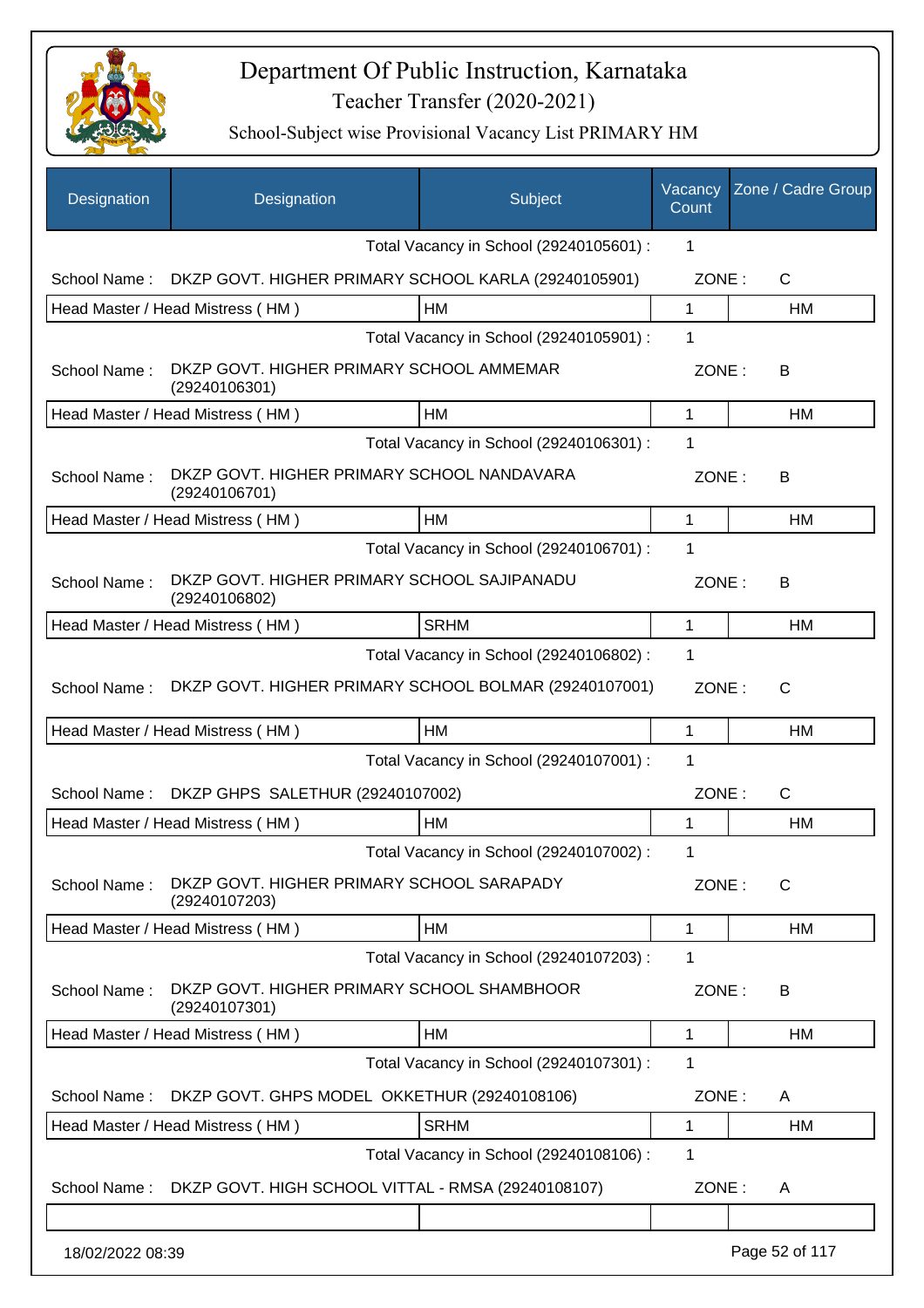

| Designation      | Designation                                                      | Subject                                 | Vacancy<br>Count | Zone / Cadre Group |
|------------------|------------------------------------------------------------------|-----------------------------------------|------------------|--------------------|
|                  | Head Master / Head Mistress (HM)                                 | <b>SRHM</b>                             | 1                | HM                 |
|                  |                                                                  | Total Vacancy in School (29240108107) : | 1                |                    |
| School Name:     | DKZP GOVT. HIGHER PRIMARY SCHOOL KODANGE (29240109301)           |                                         | ZONE:            | A                  |
|                  | Head Master / Head Mistress (HM)                                 | HM                                      | 1                | HM                 |
|                  |                                                                  | Total Vacancy in School (29240109301) : | 1                |                    |
|                  |                                                                  | Total Vacancy in Taluka (292401) :      | 32               |                    |
| Taluka Name:     | BELTHANGADY (292402)                                             |                                         |                  |                    |
| School Name:     | DKZP GOVT. HIGHER PRIMARY SCHOOL BADAGAKARANDUR<br>(29240200301) |                                         | ZONE:            | C                  |
|                  | Head Master / Head Mistress (HM)                                 | <b>HM</b>                               | 1                | <b>HM</b>          |
|                  |                                                                  | Total Vacancy in School (29240200301) : | 1                |                    |
| School Name:     | DKZP GOVT. HIGH SCHOOL BALENJA -RMSA (29240200602)               |                                         | ZONE:            | C                  |
|                  | Head Master / Head Mistress (HM)                                 | HM                                      | 1                | HM                 |
|                  |                                                                  | Total Vacancy in School (29240200602) : | 1                |                    |
| School Name:     | DKZP GOVT. HIGHER PRIMARY SCHOOL PERLA BAIPADY<br>(29240200706)  |                                         | ZONE:            | C                  |
|                  | Head Master / Head Mistress (HM)                                 | HM                                      | 1                | HM                 |
|                  |                                                                  | Total Vacancy in School (29240200706) : | 1                |                    |
| School Name:     | DKZP GOVT. HIGHER PRIMARY SCHOOL BARYA (29240200801)             |                                         | ZONE:            | C                  |
|                  | Head Master / Head Mistress (HM)                                 | HM                                      | 1                | HM                 |
|                  |                                                                  | Total Vacancy in School (29240200801) : | 1                |                    |
| School Name:     | DKZP GOVT. HIGHER PRIMARY SCHOOL PERIYOTTU<br>(29240200803)      |                                         | ZONE:            | C                  |
|                  | Head Master / Head Mistress (HM)                                 | HM                                      | 1                | <b>HM</b>          |
|                  |                                                                  | Total Vacancy in School (29240200803) : | 1                |                    |
| School Name:     | DKZP GOVT. HIGHER PRIMARY SCHOOL ANIYOOR (29240201002)           |                                         | ZONE:            | C                  |
|                  | Head Master / Head Mistress (HM)                                 | HM                                      | 1                | HM                 |
|                  |                                                                  | Total Vacancy in School (29240201002) : | 1                |                    |
| School Name:     | DKZP GOVT. HIGHER PRIMARY SCHOOL ILANTHILA<br>(29240201702)      |                                         | ZONE:            | C                  |
|                  | Head Master / Head Mistress (HM)                                 | HM                                      | 1                | <b>HM</b>          |
|                  |                                                                  | Total Vacancy in School (29240201702) : | 1                |                    |
| School Name:     | DKZP GOVT. HIGHER PRIMARY SCHOOL ANDETHADKA<br>(29240201703)     |                                         | ZONE:            | C                  |
| 18/02/2022 08:39 |                                                                  |                                         |                  | Page 53 of 117     |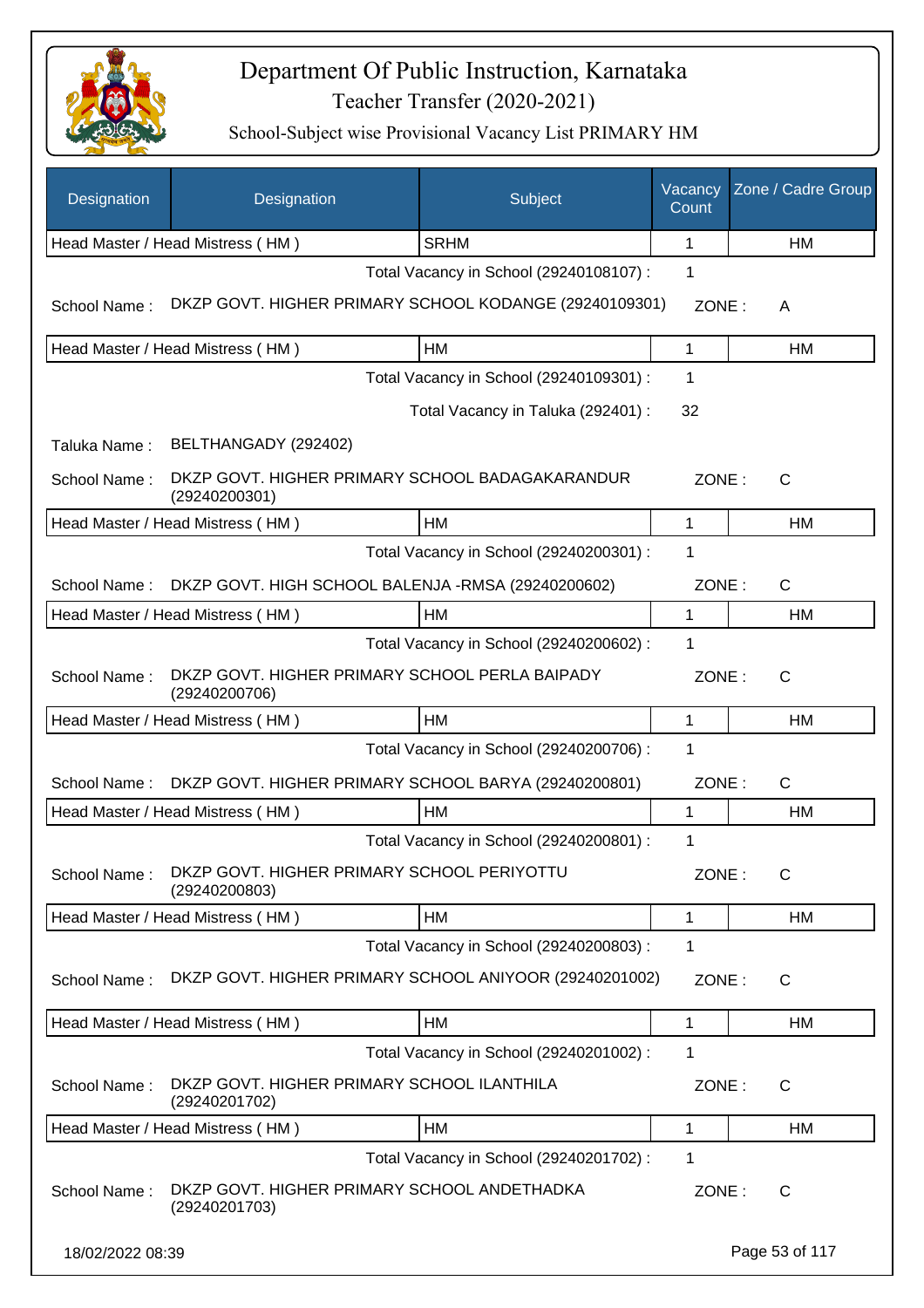

| Head Master / Head Mistress (HM)<br><b>HM</b><br>$\mathbf{1}$<br>HM<br>Total Vacancy in School (29240201703) :<br>1<br>DKZP GOVT. HIGHER PRIMARY SCHOOL DEVANAARI<br>School Name:<br>ZONE:<br>C<br>(29240201802)<br>HM<br>1<br>Head Master / Head Mistress (HM)<br>НM<br>Total Vacancy in School (29240201802) :<br>1<br>DKZP GOVT. HIGHER PRIMARY SCHOOL KADIRUDYAVARA<br>School Name:<br>ZONE:<br>C<br>(29240201902)<br>HM<br>Head Master / Head Mistress (HM)<br>1<br>НM<br>Total Vacancy in School (29240201902) :<br>1<br>DKZP GOVT. HIGHER PRIMARY SCHOOL KALENJA (29240202002)<br>School Name:<br>ZONE:<br>C<br><b>HM</b><br>Head Master / Head Mistress (HM)<br>$\mathbf{1}$<br>HM<br>Total Vacancy in School (29240202002) :<br>1<br>DKZP GOVT. HIGHER PRIMARY SCHOOL PADMUNJA<br>School Name:<br>ZONE:<br>C<br>(29240202301)<br>HM<br>1<br>Head Master / Head Mistress (HM)<br>НM<br>Total Vacancy in School (29240202301) :<br>1<br>DKZP GOVT. HIGHER PRIMARY SCHOOL KANIYOOR KASABA<br>School Name:<br>ZONE:<br>C<br>(29240202303)<br>HM<br>1<br>Head Master / Head Mistress (HM)<br>НM<br>Total Vacancy in School (29240202303) :<br>1<br>DKZP GOVT. HIGHER PRIMARY SCHOOL KANYADI-I (29240202401)<br>School Name:<br>ZONE:<br>С<br>Head Master / Head Mistress (HM)<br>HM<br>1<br>HM<br>Total Vacancy in School (29240202401) :<br>1<br>DKZP GOVT. HIGHER PRIMARY SCHOOL THURKALIKE<br>School Name:<br>ZONE:<br>C<br>(29240202604)<br>Head Master / Head Mistress (HM)<br>HM<br>1<br>HM<br>Total Vacancy in School (29240202604) :<br>1<br>DKZP GOVT. HIGHER PRIMARY SCHOOL KOKKADA (29240202903)<br>School Name:<br>ZONE:<br>C<br>Head Master / Head Mistress (HM)<br>HM<br>1<br>НM<br>Total Vacancy in School (29240202903) :<br>1<br>DKZP GOVT. HIGHER PRIMARY SCHOOL UPPARAPALIKE<br>School Name:<br>ZONE:<br>C<br>(29240202904)<br>HM<br>Head Master / Head Mistress (HM)<br>1<br>НM | Designation | Designation | Subject | Vacancy<br>Count | Zone / Cadre Group |
|---------------------------------------------------------------------------------------------------------------------------------------------------------------------------------------------------------------------------------------------------------------------------------------------------------------------------------------------------------------------------------------------------------------------------------------------------------------------------------------------------------------------------------------------------------------------------------------------------------------------------------------------------------------------------------------------------------------------------------------------------------------------------------------------------------------------------------------------------------------------------------------------------------------------------------------------------------------------------------------------------------------------------------------------------------------------------------------------------------------------------------------------------------------------------------------------------------------------------------------------------------------------------------------------------------------------------------------------------------------------------------------------------------------------------------------------------------------------------------------------------------------------------------------------------------------------------------------------------------------------------------------------------------------------------------------------------------------------------------------------------------------------------------------------------------------------------------------------------------------------------------------------------------|-------------|-------------|---------|------------------|--------------------|
|                                                                                                                                                                                                                                                                                                                                                                                                                                                                                                                                                                                                                                                                                                                                                                                                                                                                                                                                                                                                                                                                                                                                                                                                                                                                                                                                                                                                                                                                                                                                                                                                                                                                                                                                                                                                                                                                                                         |             |             |         |                  |                    |
|                                                                                                                                                                                                                                                                                                                                                                                                                                                                                                                                                                                                                                                                                                                                                                                                                                                                                                                                                                                                                                                                                                                                                                                                                                                                                                                                                                                                                                                                                                                                                                                                                                                                                                                                                                                                                                                                                                         |             |             |         |                  |                    |
|                                                                                                                                                                                                                                                                                                                                                                                                                                                                                                                                                                                                                                                                                                                                                                                                                                                                                                                                                                                                                                                                                                                                                                                                                                                                                                                                                                                                                                                                                                                                                                                                                                                                                                                                                                                                                                                                                                         |             |             |         |                  |                    |
|                                                                                                                                                                                                                                                                                                                                                                                                                                                                                                                                                                                                                                                                                                                                                                                                                                                                                                                                                                                                                                                                                                                                                                                                                                                                                                                                                                                                                                                                                                                                                                                                                                                                                                                                                                                                                                                                                                         |             |             |         |                  |                    |
|                                                                                                                                                                                                                                                                                                                                                                                                                                                                                                                                                                                                                                                                                                                                                                                                                                                                                                                                                                                                                                                                                                                                                                                                                                                                                                                                                                                                                                                                                                                                                                                                                                                                                                                                                                                                                                                                                                         |             |             |         |                  |                    |
|                                                                                                                                                                                                                                                                                                                                                                                                                                                                                                                                                                                                                                                                                                                                                                                                                                                                                                                                                                                                                                                                                                                                                                                                                                                                                                                                                                                                                                                                                                                                                                                                                                                                                                                                                                                                                                                                                                         |             |             |         |                  |                    |
|                                                                                                                                                                                                                                                                                                                                                                                                                                                                                                                                                                                                                                                                                                                                                                                                                                                                                                                                                                                                                                                                                                                                                                                                                                                                                                                                                                                                                                                                                                                                                                                                                                                                                                                                                                                                                                                                                                         |             |             |         |                  |                    |
|                                                                                                                                                                                                                                                                                                                                                                                                                                                                                                                                                                                                                                                                                                                                                                                                                                                                                                                                                                                                                                                                                                                                                                                                                                                                                                                                                                                                                                                                                                                                                                                                                                                                                                                                                                                                                                                                                                         |             |             |         |                  |                    |
|                                                                                                                                                                                                                                                                                                                                                                                                                                                                                                                                                                                                                                                                                                                                                                                                                                                                                                                                                                                                                                                                                                                                                                                                                                                                                                                                                                                                                                                                                                                                                                                                                                                                                                                                                                                                                                                                                                         |             |             |         |                  |                    |
|                                                                                                                                                                                                                                                                                                                                                                                                                                                                                                                                                                                                                                                                                                                                                                                                                                                                                                                                                                                                                                                                                                                                                                                                                                                                                                                                                                                                                                                                                                                                                                                                                                                                                                                                                                                                                                                                                                         |             |             |         |                  |                    |
|                                                                                                                                                                                                                                                                                                                                                                                                                                                                                                                                                                                                                                                                                                                                                                                                                                                                                                                                                                                                                                                                                                                                                                                                                                                                                                                                                                                                                                                                                                                                                                                                                                                                                                                                                                                                                                                                                                         |             |             |         |                  |                    |
|                                                                                                                                                                                                                                                                                                                                                                                                                                                                                                                                                                                                                                                                                                                                                                                                                                                                                                                                                                                                                                                                                                                                                                                                                                                                                                                                                                                                                                                                                                                                                                                                                                                                                                                                                                                                                                                                                                         |             |             |         |                  |                    |
|                                                                                                                                                                                                                                                                                                                                                                                                                                                                                                                                                                                                                                                                                                                                                                                                                                                                                                                                                                                                                                                                                                                                                                                                                                                                                                                                                                                                                                                                                                                                                                                                                                                                                                                                                                                                                                                                                                         |             |             |         |                  |                    |
|                                                                                                                                                                                                                                                                                                                                                                                                                                                                                                                                                                                                                                                                                                                                                                                                                                                                                                                                                                                                                                                                                                                                                                                                                                                                                                                                                                                                                                                                                                                                                                                                                                                                                                                                                                                                                                                                                                         |             |             |         |                  |                    |
|                                                                                                                                                                                                                                                                                                                                                                                                                                                                                                                                                                                                                                                                                                                                                                                                                                                                                                                                                                                                                                                                                                                                                                                                                                                                                                                                                                                                                                                                                                                                                                                                                                                                                                                                                                                                                                                                                                         |             |             |         |                  |                    |
|                                                                                                                                                                                                                                                                                                                                                                                                                                                                                                                                                                                                                                                                                                                                                                                                                                                                                                                                                                                                                                                                                                                                                                                                                                                                                                                                                                                                                                                                                                                                                                                                                                                                                                                                                                                                                                                                                                         |             |             |         |                  |                    |
|                                                                                                                                                                                                                                                                                                                                                                                                                                                                                                                                                                                                                                                                                                                                                                                                                                                                                                                                                                                                                                                                                                                                                                                                                                                                                                                                                                                                                                                                                                                                                                                                                                                                                                                                                                                                                                                                                                         |             |             |         |                  |                    |
|                                                                                                                                                                                                                                                                                                                                                                                                                                                                                                                                                                                                                                                                                                                                                                                                                                                                                                                                                                                                                                                                                                                                                                                                                                                                                                                                                                                                                                                                                                                                                                                                                                                                                                                                                                                                                                                                                                         |             |             |         |                  |                    |
|                                                                                                                                                                                                                                                                                                                                                                                                                                                                                                                                                                                                                                                                                                                                                                                                                                                                                                                                                                                                                                                                                                                                                                                                                                                                                                                                                                                                                                                                                                                                                                                                                                                                                                                                                                                                                                                                                                         |             |             |         |                  |                    |
|                                                                                                                                                                                                                                                                                                                                                                                                                                                                                                                                                                                                                                                                                                                                                                                                                                                                                                                                                                                                                                                                                                                                                                                                                                                                                                                                                                                                                                                                                                                                                                                                                                                                                                                                                                                                                                                                                                         |             |             |         |                  |                    |
|                                                                                                                                                                                                                                                                                                                                                                                                                                                                                                                                                                                                                                                                                                                                                                                                                                                                                                                                                                                                                                                                                                                                                                                                                                                                                                                                                                                                                                                                                                                                                                                                                                                                                                                                                                                                                                                                                                         |             |             |         |                  |                    |
|                                                                                                                                                                                                                                                                                                                                                                                                                                                                                                                                                                                                                                                                                                                                                                                                                                                                                                                                                                                                                                                                                                                                                                                                                                                                                                                                                                                                                                                                                                                                                                                                                                                                                                                                                                                                                                                                                                         |             |             |         |                  |                    |
|                                                                                                                                                                                                                                                                                                                                                                                                                                                                                                                                                                                                                                                                                                                                                                                                                                                                                                                                                                                                                                                                                                                                                                                                                                                                                                                                                                                                                                                                                                                                                                                                                                                                                                                                                                                                                                                                                                         |             |             |         |                  |                    |
|                                                                                                                                                                                                                                                                                                                                                                                                                                                                                                                                                                                                                                                                                                                                                                                                                                                                                                                                                                                                                                                                                                                                                                                                                                                                                                                                                                                                                                                                                                                                                                                                                                                                                                                                                                                                                                                                                                         |             |             |         |                  |                    |
|                                                                                                                                                                                                                                                                                                                                                                                                                                                                                                                                                                                                                                                                                                                                                                                                                                                                                                                                                                                                                                                                                                                                                                                                                                                                                                                                                                                                                                                                                                                                                                                                                                                                                                                                                                                                                                                                                                         |             |             |         |                  |                    |
|                                                                                                                                                                                                                                                                                                                                                                                                                                                                                                                                                                                                                                                                                                                                                                                                                                                                                                                                                                                                                                                                                                                                                                                                                                                                                                                                                                                                                                                                                                                                                                                                                                                                                                                                                                                                                                                                                                         |             |             |         |                  |                    |
|                                                                                                                                                                                                                                                                                                                                                                                                                                                                                                                                                                                                                                                                                                                                                                                                                                                                                                                                                                                                                                                                                                                                                                                                                                                                                                                                                                                                                                                                                                                                                                                                                                                                                                                                                                                                                                                                                                         |             |             |         |                  |                    |
|                                                                                                                                                                                                                                                                                                                                                                                                                                                                                                                                                                                                                                                                                                                                                                                                                                                                                                                                                                                                                                                                                                                                                                                                                                                                                                                                                                                                                                                                                                                                                                                                                                                                                                                                                                                                                                                                                                         |             |             |         |                  |                    |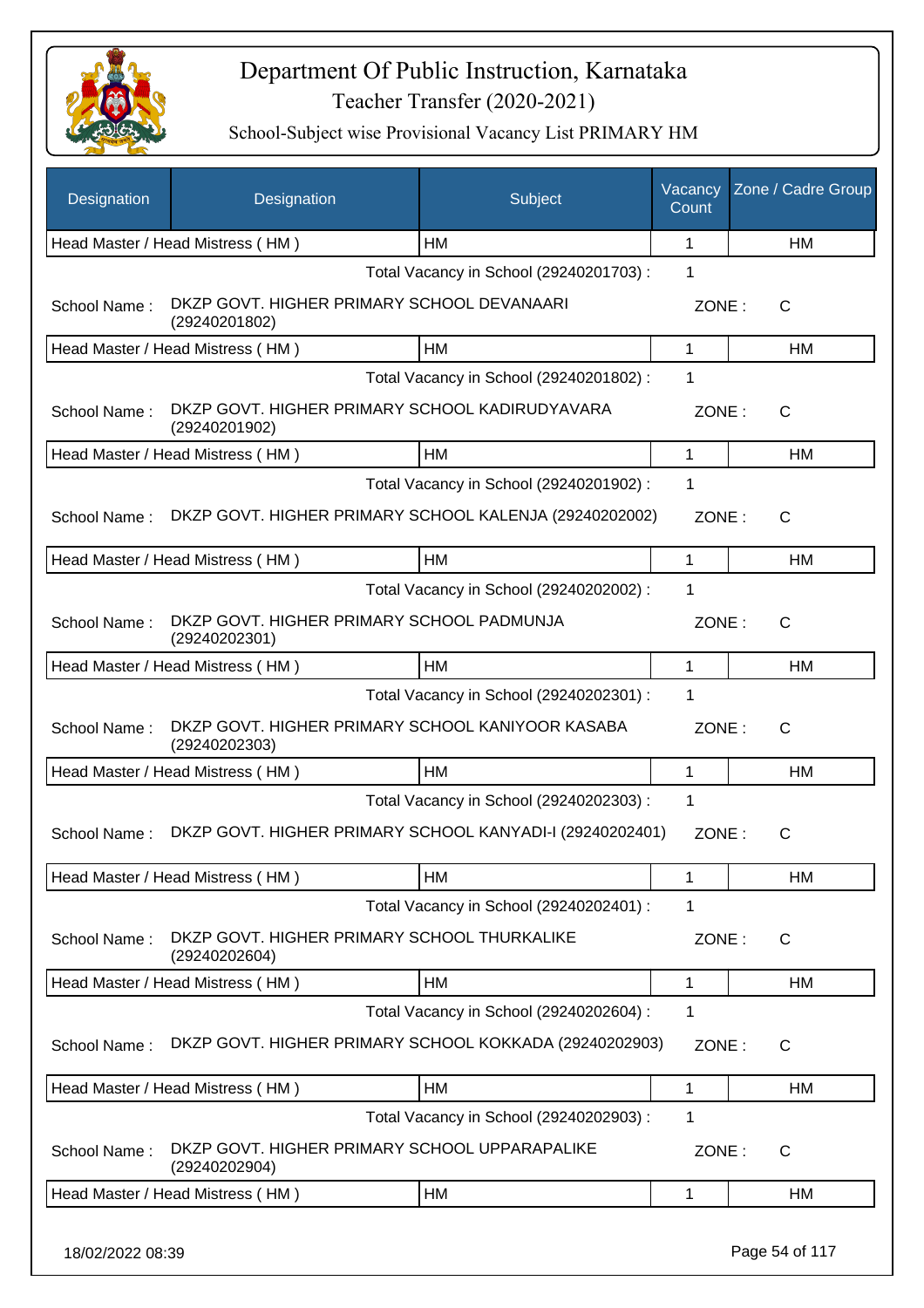

| Designation      | Designation                                                       | Subject                                 | Vacancy<br>Count | Zone / Cadre Group |
|------------------|-------------------------------------------------------------------|-----------------------------------------|------------------|--------------------|
|                  |                                                                   | Total Vacancy in School (29240202904) : | $\mathbf 1$      |                    |
| School Name:     | DKZP GOVT. HIGHER PRIMARY SCHOOL KOYYURU (29240203103)            |                                         | ZONE:            | C                  |
|                  | Head Master / Head Mistress (HM)                                  | <b>HM</b>                               | 1                | HM                 |
|                  |                                                                   | Total Vacancy in School (29240203103) : | 1                |                    |
| School Name:     | DKZP GOVT. HIGHER PRIMARY SCHOOL KUNJATHODY<br>(29240203301)      |                                         | ZONE:            | C                  |
|                  | Head Master / Head Mistress (HM)                                  | HM                                      | 1                | HM                 |
|                  |                                                                   | Total Vacancy in School (29240203301) : | 1                |                    |
| School Name:     | DKZP GOVT. HIGHER PRIMARY SCHOOL GURUVAINAKERE<br>(29240203601)   |                                         | ZONE:            | В                  |
|                  | Head Master / Head Mistress (HM)                                  | HM                                      | 1                | HM                 |
|                  |                                                                   | Total Vacancy in School (29240203601) : | 1                |                    |
| School Name:     | DKZP GOVT. HIGHER PRIMARY SCHOOL KUVETTU (29240203602)            |                                         | ZONE:            | $\mathsf{C}$       |
|                  | Head Master / Head Mistress (HM)                                  | HM                                      | $\mathbf{1}$     | HM                 |
|                  |                                                                   | Total Vacancy in School (29240203602) : | 1                |                    |
| School Name:     | DKZP GOVT. HIGHER PRIMARY SCHOOL PILICHANDIKALLU<br>(29240203603) |                                         | ZONE:            | $\mathsf{C}$       |
|                  | Head Master / Head Mistress (HM)                                  | HM                                      | $\mathbf 1$      | HM                 |
|                  |                                                                   | Total Vacancy in School (29240203603) : | 1                |                    |
| School Name:     | DKZP GOVT. HIGHER PRIMARY SCHOOL KUDRADKA<br>(29240203902)        |                                         | ZONE:            | C                  |
|                  | Head Master / Head Mistress (HM)                                  | HM                                      | 1                | HM                 |
|                  |                                                                   | Total Vacancy in School (29240203902) : | 1                |                    |
| School Name:     | DKZP GOVT. HIGHER PRIMARY SCHOOL MAVINAKATTE<br>(29240204102)     |                                         | ZONE:            | C                  |
|                  | Head Master / Head Mistress (HM)                                  | HM                                      | $\mathbf 1$      | HM                 |
|                  |                                                                   | Total Vacancy in School (29240204102) : | 1                |                    |
| School Name:     | DKZP GOVT. HIGHER PRIMARY SCHOOL KILLOOR (29240204301)            |                                         | ZONE:            | C                  |
|                  | Head Master / Head Mistress (HM)                                  | HM                                      | $\mathbf{1}$     | <b>HM</b>          |
|                  |                                                                   | Total Vacancy in School (29240204301) : | 1                |                    |
| School Name:     | DKZP GOVT. HIGHER PRIMARY SCHOOL MITTABAGILU<br>(29240204303)     |                                         | ZONE:            | C                  |
|                  | Head Master / Head Mistress (HM)                                  | HM                                      | 1                | HM                 |
|                  |                                                                   | Total Vacancy in School (29240204303) : | 1                |                    |
| 18/02/2022 08:39 |                                                                   |                                         |                  | Page 55 of 117     |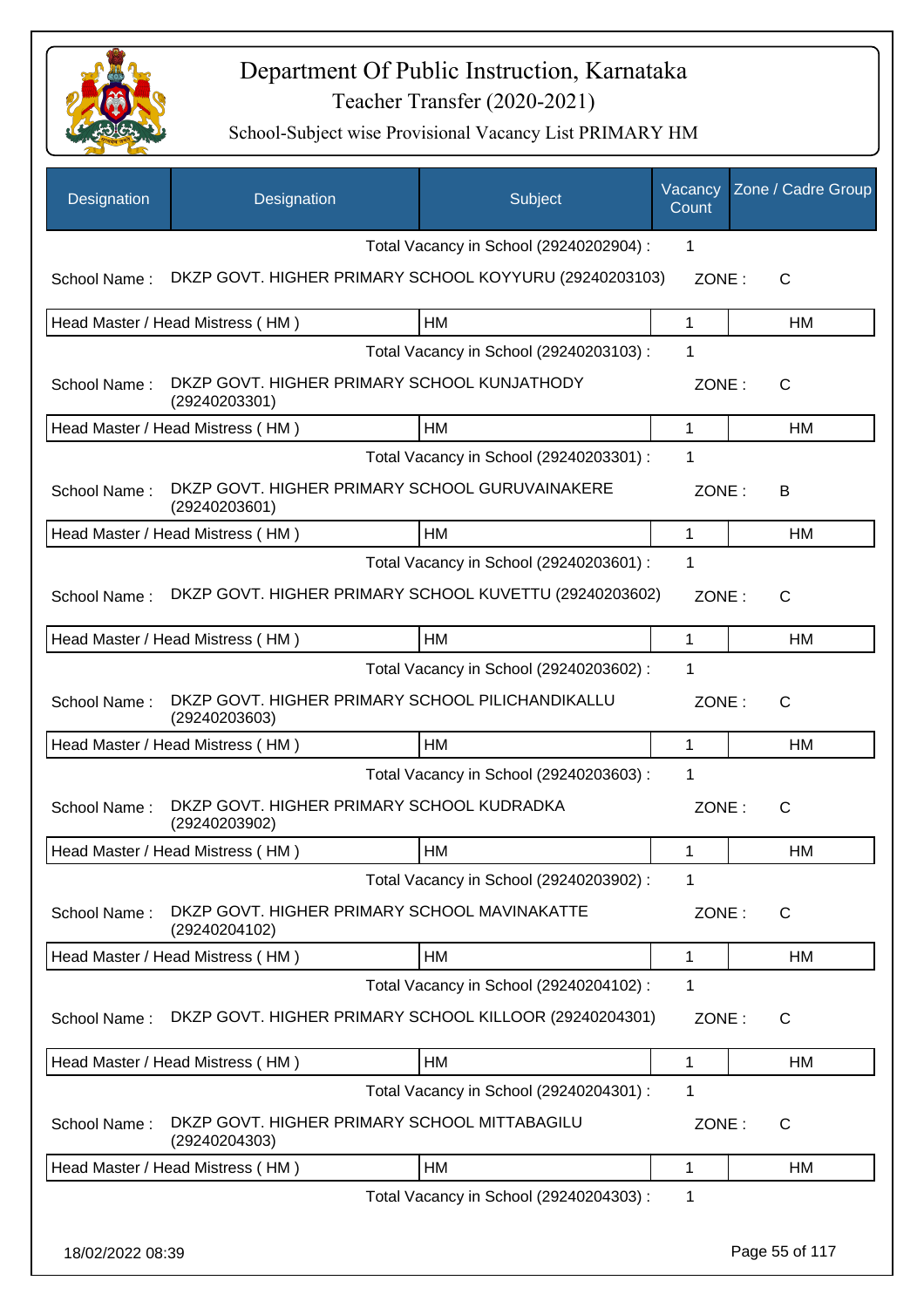

| Designation  | Designation                                                | Subject                                 | Vacancy<br>Count | Zone / Cadre Group |
|--------------|------------------------------------------------------------|-----------------------------------------|------------------|--------------------|
| School Name: | DKZP GOVT. HIGHER PRIMARY SCHOOL MUNDAJE (29240204603)     |                                         | ZONE:            | C                  |
|              | Head Master / Head Mistress (HM)                           | HM                                      | 1                | HM                 |
|              |                                                            | Total Vacancy in School (29240204603) : | 1                |                    |
| School Name: | DKZP GOVT. HIGH SCHOOL NARAVI - RMSA (29240205001)         |                                         | ZONE:            | C                  |
|              | Head Master / Head Mistress (HM)                           | HM                                      | 1                | HM                 |
|              |                                                            | Total Vacancy in School (29240205001) : | 1                |                    |
| School Name: | DKZP GOVT. HIGHER PRIMARY SCHOOL NAVOOR (29240205201)      |                                         | ZONE:            | C                  |
|              | Head Master / Head Mistress (HM)                           | HM                                      | 1                | HM                 |
|              |                                                            | Total Vacancy in School (29240205201) : | 1                |                    |
| School Name: | DKZP GOVT. HIGHER PRIMARY SCHOOL NERIA (29240205301)       |                                         | ZONE:            | $\mathsf{C}$       |
|              | Head Master / Head Mistress (HM)                           | HM                                      | 1                | HM                 |
|              |                                                            | Total Vacancy in School (29240205301) : | 1                |                    |
| School Name: | DKZP GOVT. HIGHER PRIMARY SCHOOL BAYALU (29240205302)      |                                         | ZONE:            | C                  |
|              | Head Master / Head Mistress (HM)                           | HM                                      | 1                | <b>HM</b>          |
|              |                                                            | Total Vacancy in School (29240205302) : | 1                |                    |
| School Name: | DKZP GOVT. HIGHER PRIMARY SCHOOL NITTADE (29240205501)     |                                         | ZONE:            | C                  |
|              | Head Master / Head Mistress (HM)                           | HM                                      | 1                | HM                 |
|              |                                                            | Total Vacancy in School (29240205501) : | 1                |                    |
| School Name: | DKZP GOVT. HIGHER PRIMARY SCHOOL MIYAAR (29240206203)      |                                         | ZONE:            | С                  |
|              | Head Master / Head Mistress (HM)                           | HM                                      | 1                | HM                 |
|              |                                                            | Total Vacancy in School (29240206203) : | 1                |                    |
| School Name: | DKZP GOVT. HIGHER PRIMARY SCHOOL PUTHILA (29240206301)     |                                         | ZONE:            | C                  |
|              | Head Master / Head Mistress (HM)                           | HM                                      | 1                | HM                 |
|              |                                                            | Total Vacancy in School (29240206301) : | 1                |                    |
| School Name: | DKZP GOVT. HIGHER PRIMARY SCHOOL NELYADKA<br>(29240206401) |                                         | ZONE:            | C                  |
|              | Head Master / Head Mistress (HM)                           | HM                                      | 1                | HM                 |
|              |                                                            | Total Vacancy in School (29240206401) : | 1                |                    |
| School Name: | DKZP GOVT. HIGHER PRIMARY SCHOOL SAVYA (29240206601)       |                                         | ZONE:            | $\mathsf C$        |
|              | Head Master / Head Mistress (HM)                           | HM                                      | 1                | HM                 |
|              |                                                            |                                         |                  |                    |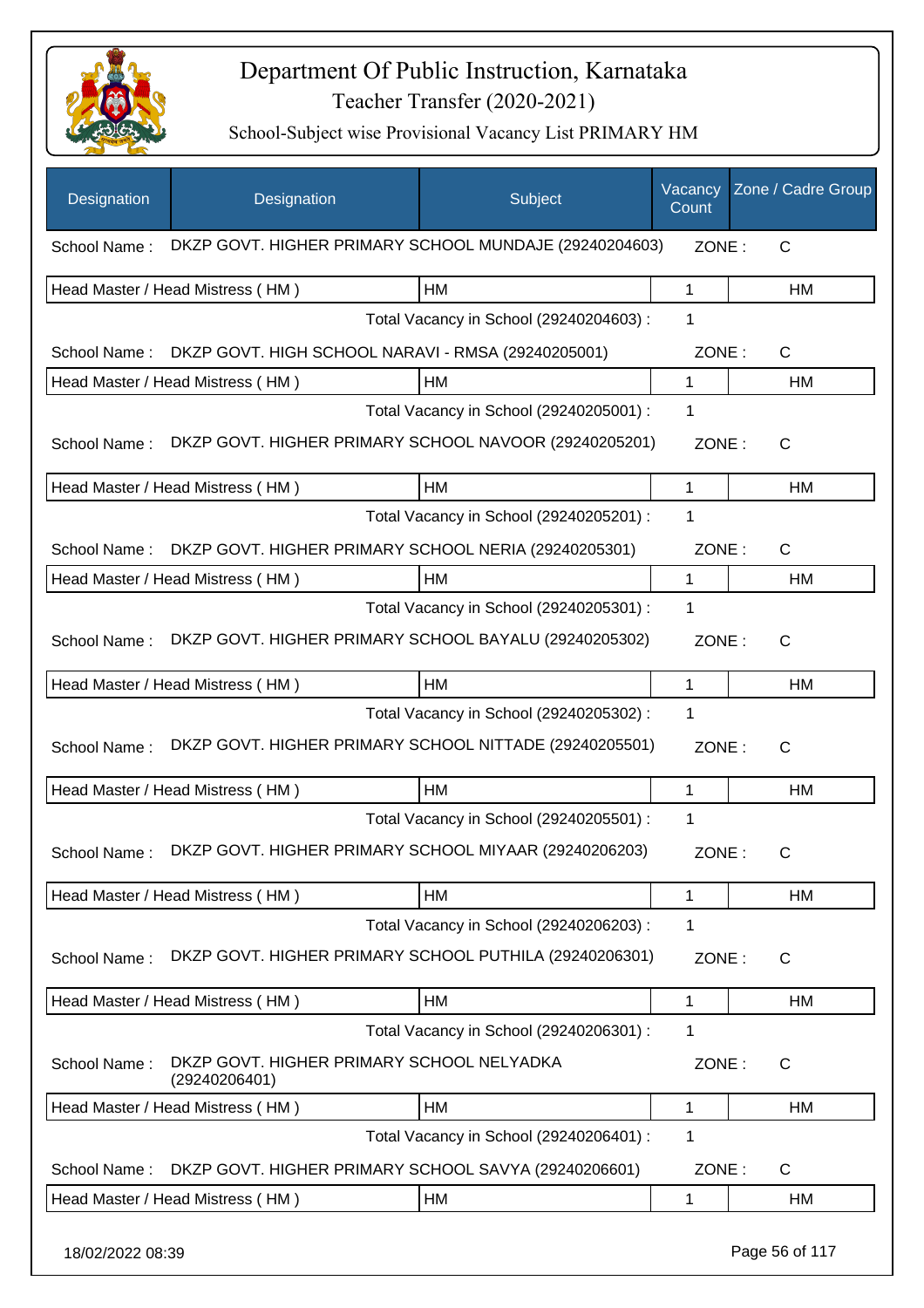

| Designation      | Designation                                                            | Subject                                 | Vacancy<br>Count | Zone / Cadre Group |
|------------------|------------------------------------------------------------------------|-----------------------------------------|------------------|--------------------|
|                  |                                                                        | Total Vacancy in School (29240206601) : | 1                |                    |
| School Name:     | DKZP GOVT. HIGHER PRIMARY SCHOOL PERLA (29240206702)                   |                                         | ZONE:            | C                  |
|                  | Head Master / Head Mistress (HM)                                       | НM                                      | 1                | HM                 |
|                  |                                                                        | Total Vacancy in School (29240206702) : | 1                |                    |
| School Name:     | DKZP GOVT. HIGHER PRIMARY SCHOOL SHIRLALU (29240206801)                |                                         | ZONE:            | C                  |
|                  | Head Master / Head Mistress (HM)                                       | HM                                      | 1                | HM                 |
|                  |                                                                        | Total Vacancy in School (29240206801) : | 1                |                    |
|                  | School Name: DKZP GOVT. HIGHER PRIMARY SCHOOL SHISHILA (29240206903)   |                                         | ZONE:            | C                  |
|                  | Head Master / Head Mistress (HM)                                       | HM                                      | 1                | HM                 |
|                  |                                                                        | Total Vacancy in School (29240206903) : | 1                |                    |
| School Name:     | DKZP GOVT. HIGHER PRIMARY SCHOOL THANNIRUPANTHA<br>(29240207301)       |                                         | ZONE:            | C                  |
|                  | Head Master / Head Mistress (HM)                                       | <b>HM</b>                               | 1                | <b>HM</b>          |
|                  |                                                                        | Total Vacancy in School (29240207301) : | 1                |                    |
| School Name:     | DKZP GOVT. HIGHER PRIMARY SCHOOL THOTATHADI<br>(29240207601)           |                                         | ZONE:            | C                  |
|                  | Head Master / Head Mistress (HM)                                       | HM                                      | 1                | <b>HM</b>          |
|                  |                                                                        | Total Vacancy in School (29240207601) : | 1                |                    |
| School Name:     | DKZP GOVT. HIGHER PRIMARY SCHOOL HALEPETE UJIRE<br>(29240207705)       |                                         | ZONE:            | $\mathsf{C}$       |
|                  | Head Master / Head Mistress (HM)                                       | <b>HM</b>                               | 1                | <b>HM</b>          |
|                  |                                                                        | Total Vacancy in School (29240207705) : | 1                |                    |
|                  |                                                                        | Total Vacancy in Taluka (292402) :      | 42               |                    |
| Taluka Name:     | MANGALURU NORTH (292403)                                               |                                         |                  |                    |
| School Name:     | DKZP GOVT. HIGHER PRIMARY SCHOOL KAPIKAD (29240301901)                 |                                         | ZONE:            | A                  |
|                  | Head Master / Head Mistress (HM)                                       | HM                                      | 1                | HM                 |
|                  |                                                                        | Total Vacancy in School (29240301901) : | 1                |                    |
| School Name:     | DKZP GOVT. HIGHER PRIMARY SCHOOL KANDATHAPALLI (URDU)<br>(29240303101) |                                         | ZONE:            | A                  |
|                  | Head Master / Head Mistress (HM)                                       | <b>HM</b>                               | 1                | HM                 |
|                  |                                                                        | Total Vacancy in School (29240303101) : | 1                |                    |
| School Name:     | DKZP GOVT. HIGHER PRIMARY SCHOOL KUDROLI (URDU)<br>(29240303114)       |                                         | ZONE:            | A                  |
|                  |                                                                        |                                         |                  |                    |
| 18/02/2022 08:39 |                                                                        |                                         |                  | Page 57 of 117     |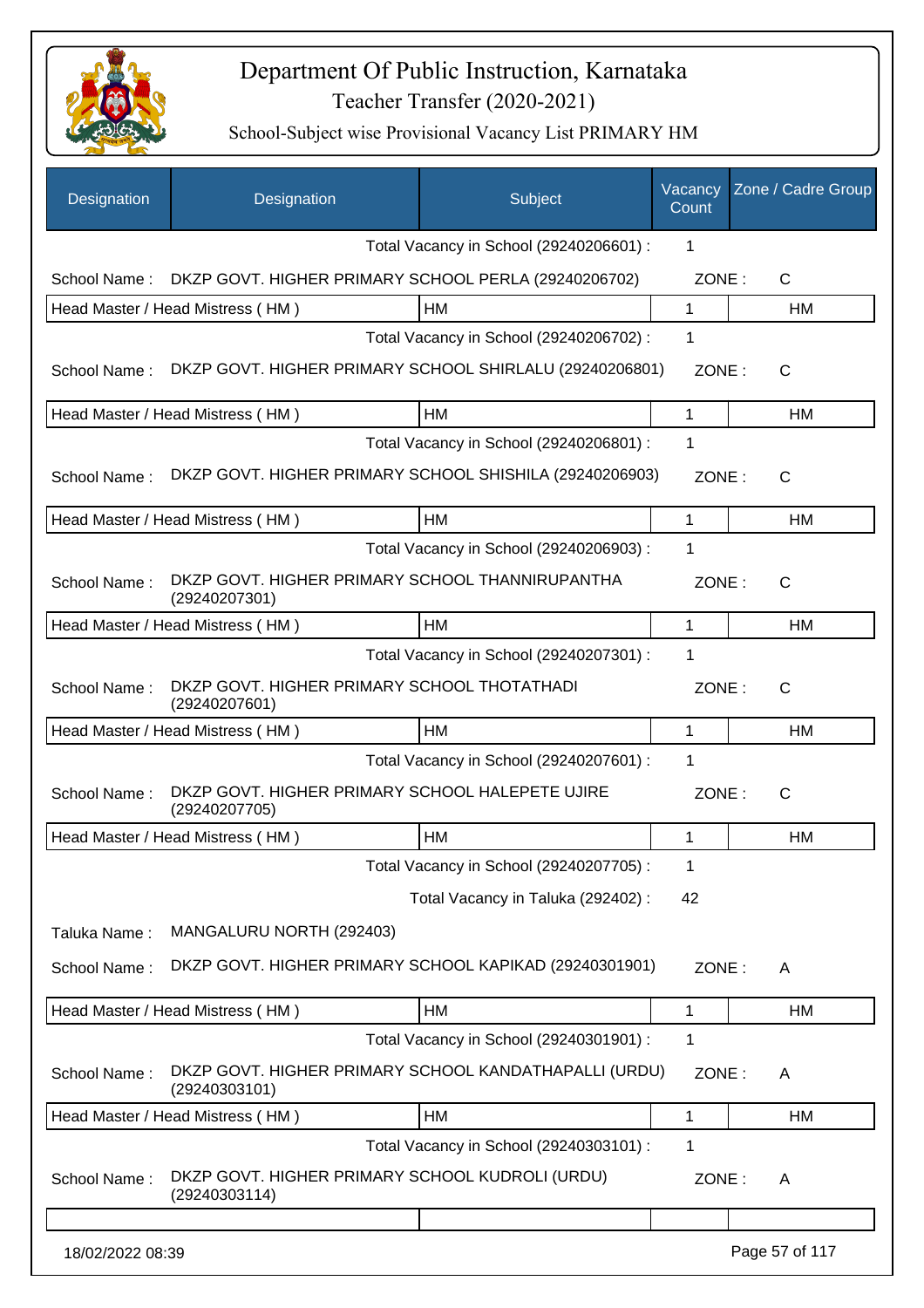

| Designation      | Designation                                                           | Subject                                 | Vacancy<br>Count | Zone / Cadre Group |
|------------------|-----------------------------------------------------------------------|-----------------------------------------|------------------|--------------------|
|                  | Head Master / Head Mistress (HM)                                      | HM                                      | 1                | <b>HM</b>          |
|                  |                                                                       | Total Vacancy in School (29240303114) : | 1                |                    |
| School Name:     | DKZP GOVT. HIGHER PRIMARY SCHOOL KARNIRE (29240304701)                |                                         | ZONE:            | С                  |
|                  | Head Master / Head Mistress (HM)                                      | HM                                      | 1                | НM                 |
|                  |                                                                       | Total Vacancy in School (29240304701) : | 1                |                    |
| School Name:     | DKZP GOVT. HIGHER PRIMARY SCHOOL KOIKUDE (29240306201)                |                                         | ZONE:            | С                  |
|                  | Head Master / Head Mistress (HM)                                      | HM                                      | 1                | НM                 |
|                  |                                                                       | Total Vacancy in School (29240306201) : | 1                |                    |
| School Name:     | DKZP GOVT. HIGHER PRIMARY SCHOOL GUTHAKADU<br>(29240306602)           |                                         | ZONE:            | С                  |
|                  | Head Master / Head Mistress (HM)                                      | HM                                      | 1                | <b>HM</b>          |
|                  |                                                                       | Total Vacancy in School (29240306602) : | 1                |                    |
| School Name:     | DKZP GOVT. HIGHER PRIMARY SCHOOL MADHYA (29240307301)                 |                                         | ZONE:            | В                  |
|                  | Head Master / Head Mistress (HM)                                      | HM                                      | 1                | HM                 |
|                  |                                                                       | Total Vacancy in School (29240307301) : | 1                |                    |
| School Name:     | DKZP GOVT. GHPS MODEL THOKUR JOKATTE (29240307401)                    |                                         | ZONE:            | B                  |
|                  | Head Master / Head Mistress (HM)                                      | HM                                      | $\mathbf{1}$     | НM                 |
|                  |                                                                       | Total Vacancy in School (29240307401) : | 1                |                    |
| School Name:     | DKZP GOVT. HIGHER PRIMARY SCHOOL KENJAR (29240308101)                 |                                         | ZONE:            | B                  |
|                  | Head Master / Head Mistress (HM)                                      | <b>HM</b>                               | 1                | HM                 |
|                  |                                                                       | Total Vacancy in School (29240308101) : | 1                |                    |
| School Name:     | DKZP GOVT. HIGHER PRIMARY SCHOOL SANDSPIT (29240308703)               |                                         | ZONE:            | A                  |
|                  | Head Master / Head Mistress (HM)                                      | HM                                      | 1                | HM                 |
|                  |                                                                       | Total Vacancy in School (29240308703) : | 1                |                    |
| School Name:     | DKZP GOVT. HIGHER PRIMARY SCHOOL BENGRE KASABA<br>(29240308704)       |                                         | ZONE:            | Α                  |
|                  | Head Master / Head Mistress (HM)                                      | HM                                      | 1                | HM                 |
|                  |                                                                       | Total Vacancy in School (29240308704) : | 1                |                    |
| School Name:     | DKZP GOVT. HIGHER PRIMARY SCHOOL KATIPALLA-3RD BLOCK<br>(29240309002) |                                         | ZONE:            | Α                  |
|                  | Head Master / Head Mistress (HM)                                      | HM                                      | 1                | HM                 |
|                  |                                                                       | Total Vacancy in School (29240309002) : | 1                |                    |
| 18/02/2022 08:39 |                                                                       |                                         |                  | Page 58 of 117     |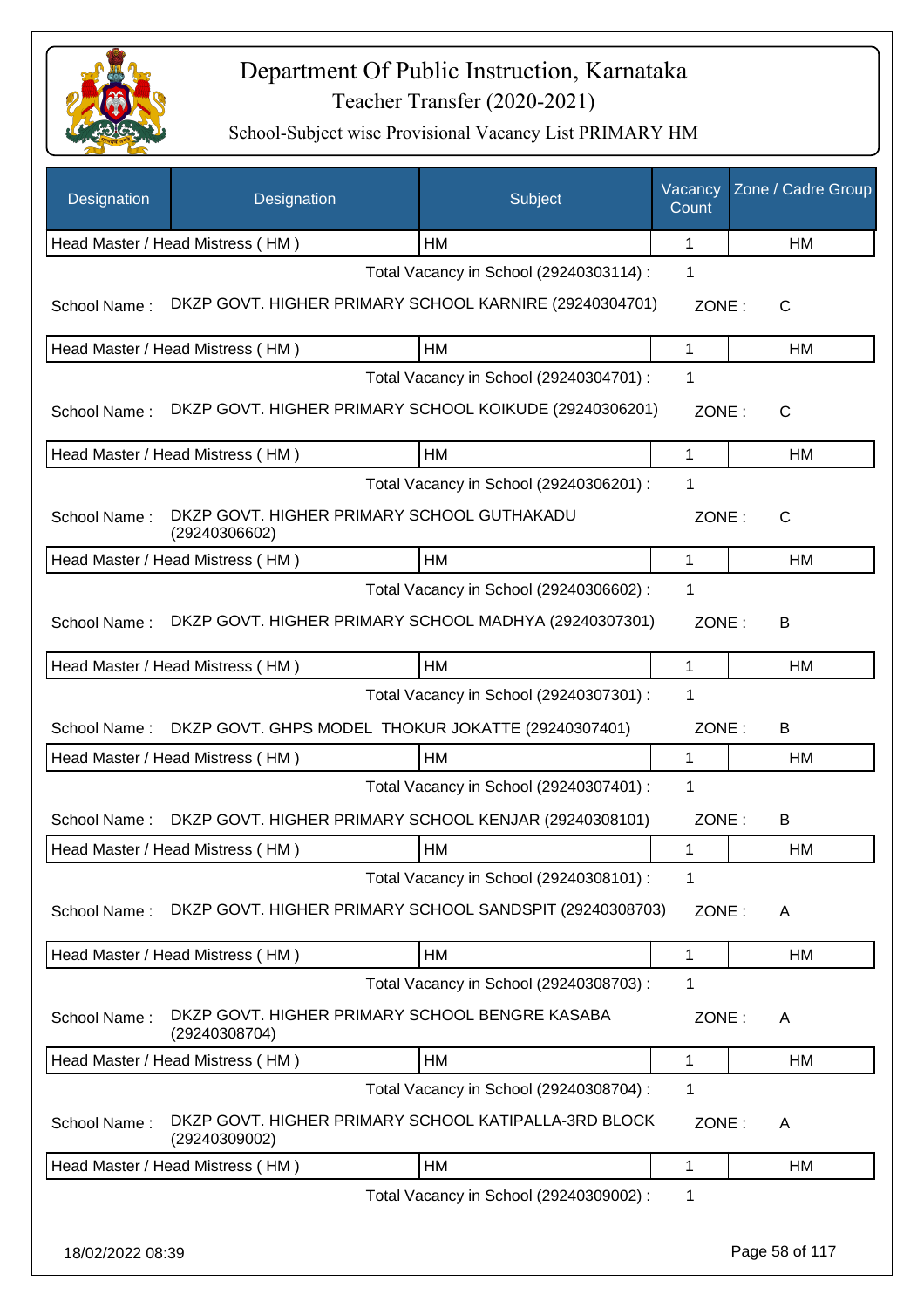

| Designation  | Designation                                                           | Subject                                 | Vacancy<br>Count | Zone / Cadre Group |
|--------------|-----------------------------------------------------------------------|-----------------------------------------|------------------|--------------------|
| School Name: | DKZP GOVT. HIGHER PRIMARY SCHOOL KATIPALLA-5TH BLOCK<br>(29240309101) |                                         | ZONE:            | A                  |
|              | Head Master / Head Mistress (HM)                                      | HM                                      | 1                | HM                 |
|              |                                                                       | Total Vacancy in School (29240309101) : | 1                |                    |
| School Name: | DKZP GOVT. GHPS MODEL KATIPALLA-7TH BLOCK (29240309201)               |                                         | ZONE:            | A                  |
|              | Head Master / Head Mistress (HM)                                      | HM                                      | $\mathbf{1}$     | HM                 |
|              |                                                                       | Total Vacancy in School (29240309201) : | 1                |                    |
| School Name: | DKZP GOVT. HIGHER PRIMARY SCHOOL MANAMPADY<br>(29240309902)           |                                         | ZONE:            | A                  |
|              | Head Master / Head Mistress (HM)                                      | HM                                      | $\mathbf 1$      | HM                 |
|              |                                                                       | Total Vacancy in School (29240309902) : | 1                |                    |
|              |                                                                       | Total Vacancy in Taluka (292403) :      | 15               |                    |
| Taluka Name: | <b>PUTTUR (292404)</b>                                                |                                         |                  |                    |
| School Name: | DKZP GOVT. HIGHER PRIMARY SCHOOL NEKKILADY-34<br>(29240400201)        |                                         | ZONE:            | $\mathsf{C}$       |
|              | Head Master / Head Mistress (HM)                                      | HM                                      | $\mathbf{1}$     | HM                 |
|              |                                                                       | Total Vacancy in School (29240400201) : | 1                |                    |
| School Name: | DKZP GOVT. HIGHER PRIMARY SCHOOL BALNAD (29240401001)                 |                                         | ZONE:            | B                  |
|              | Head Master / Head Mistress (HM)                                      | HM                                      | $\mathbf 1$      | HM                 |
|              |                                                                       | Total Vacancy in School (29240401001) : | 1                |                    |
| School Name: | DKZP GOVT. HIGHER PRIMARY SCHOOL BILINELE KAIKAMBA<br>(29240401702)   |                                         | ZONE:            | C                  |
|              | Head Master / Head Mistress (HM)                                      | HM                                      | 1                | HM                 |
|              |                                                                       | Total Vacancy in School (29240401702) : | 1                |                    |
| School Name: | DKZP GOVT. HIGHER PRIMARY SCHOOL JIDEKALLU<br>(29240401902)           |                                         | ZONE:            | A                  |
|              | Head Master / Head Mistress (HM)                                      | HM                                      | 1                | <b>HM</b>          |
|              |                                                                       | Total Vacancy in School (29240401902) : | 1                |                    |
| School Name: | DKZP GOVT. HIGHER PRIMARY SCHOOL NERLA (29240402402)                  |                                         | ZONE:            | C                  |
|              | Head Master / Head Mistress (HM)                                      | HM                                      | 1                | HM                 |
|              |                                                                       | Total Vacancy in School (29240402402) : | 1                |                    |
| School Name: | DKZP GOVT. HIGHER PRIMARY SCHOOL PERALTHADKA<br>(29240402502)         |                                         | ZONE:            | $\mathsf{C}$       |
|              | Head Master / Head Mistress (HM)                                      | HM                                      | 1                | HM                 |
|              |                                                                       |                                         |                  |                    |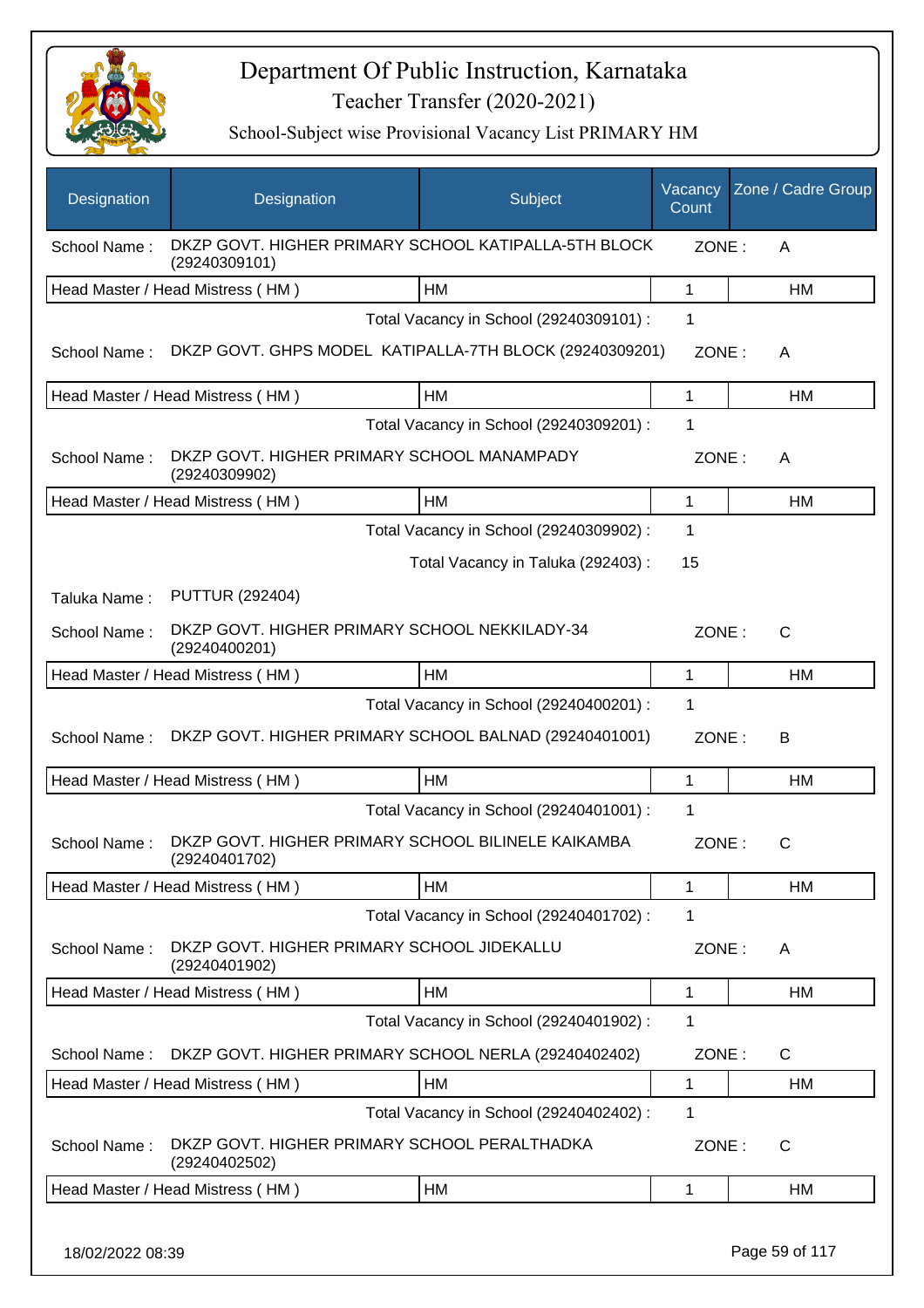

| Designation      | Designation                                                   | Subject                                 | Vacancy<br>Count | Zone / Cadre Group |
|------------------|---------------------------------------------------------------|-----------------------------------------|------------------|--------------------|
|                  |                                                               | Total Vacancy in School (29240402502) : | 1                |                    |
| School Name:     | DKZP GOVT. HIGHER PRIMARY SCHOOL BOBBEKERI<br>(29240402902)   |                                         | ZONE:            | C                  |
|                  | Head Master / Head Mistress (HM)                              | HM                                      | 1                | НM                 |
|                  |                                                               | Total Vacancy in School (29240402902) : | 1                |                    |
| School Name:     | DKZP GOVT. HIGHER PRIMARY SCHOOL KEMMINJE<br>(29240403201)    |                                         | ZONE:            | A                  |
|                  | Head Master / Head Mistress (HM)                              | HM                                      | 1                | HM                 |
|                  |                                                               | Total Vacancy in School (29240403201) : | 1                |                    |
| School Name:     | DKZP GOVT. HIGHER PRIMARY SCHOOL GANDIBAGILU<br>(29240403602) |                                         | ZONE:            | $\mathsf{C}$       |
|                  | Head Master / Head Mistress (HM)                              | <b>HM</b>                               | 1                | HM                 |
|                  |                                                               | Total Vacancy in School (29240403602) : | 1                |                    |
| School Name:     | DKZP GOVT. HIGHER PRIMARY SCHOOL KUDIPADY<br>(29240404101)    |                                         | ZONE:            | $\mathsf{C}$       |
|                  | Head Master / Head Mistress (HM)                              | HM                                      | 1                | НM                 |
|                  |                                                               | Total Vacancy in School (29240404101) : | 1                |                    |
| School Name:     | DKZP GOVT. HIGHER PRIMARY SCHOOL KUNTHUR (29240404301)        |                                         | ZONE:            | $\mathsf{C}$       |
|                  | Head Master / Head Mistress (HM)                              | HM                                      | 1                | HM                 |
|                  |                                                               | Total Vacancy in School (29240404301) : | 1                |                    |
| School Name:     | DKZP GOVT. HIGHER PRIMARY SCHOOL MUNDURU<br>(29240404701)     |                                         | ZONE:            | $\mathsf{C}$       |
|                  | Head Master / Head Mistress (HM)                              | <b>HM</b>                               | 1                | HM                 |
|                  |                                                               | Total Vacancy in School (29240404701) : | 1                |                    |
| School Name:     | DKZP GOVT. HIGHER PRIMARY SCHOOL NARIMOGRU<br>(29240404802)   |                                         | ZONE:            | B                  |
|                  | Head Master / Head Mistress (HM)                              | HM                                      | 1                | HM                 |
|                  |                                                               | Total Vacancy in School (29240404802) : | 1                |                    |
| School Name:     | DKZP GOVT. HIGHER PRIMARY SCHOOL PADUBETTU<br>(29240404902)   |                                         | ZONE:            | C                  |
|                  | Head Master / Head Mistress (HM)                              | HM                                      | 1                | HM                 |
|                  |                                                               | Total Vacancy in School (29240404902) : | 1                |                    |
| School Name:     | DKZP GOVT. HIGHER PRIMARY SCHOOL ALANTHADKA<br>(29240405001)  |                                         | ZONE:            | C                  |
|                  | Head Master / Head Mistress (HM)                              | HM                                      | 1                | НM                 |
|                  |                                                               | Total Vacancy in School (29240405001) : | 1                |                    |
| 18/02/2022 08:39 |                                                               |                                         |                  | Page 60 of 117     |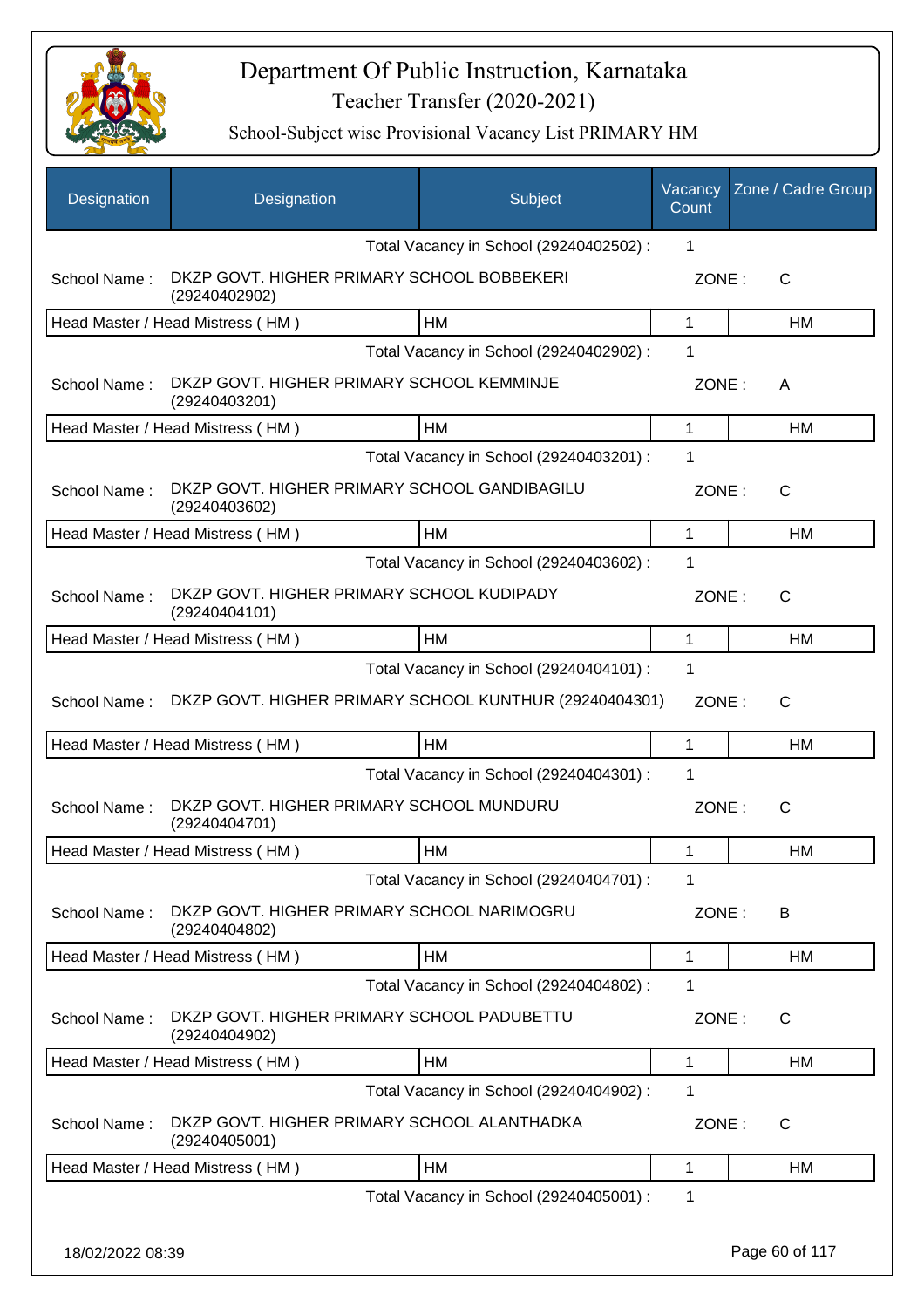

| Designation      | Designation                                                        | Subject                                 | Vacancy<br>Count | Zone / Cadre Group |
|------------------|--------------------------------------------------------------------|-----------------------------------------|------------------|--------------------|
| School Name:     | DKZP GOVT. HIGHER PRIMARY SCHOOL MENALA (29240405003)              |                                         | ZONE:            | C                  |
|                  | Head Master / Head Mistress (HM)                                   | HM                                      | 1                | HM                 |
|                  |                                                                    | Total Vacancy in School (29240405003) : | 1                |                    |
| School Name:     | DKZP GOVT. HIGHER PRIMARY SCHOOL GOLIDADI (29240405004)            |                                         | ZONE:            | $\mathsf{C}$       |
|                  | Head Master / Head Mistress (HM)                                   | HM                                      | 1                | НM                 |
|                  |                                                                    | Total Vacancy in School (29240405004) : | 1                |                    |
| School Name:     | DKZP GOVT. HIGHER PRIMARY SCHOOL NETTANIGE MUDNUR<br>(29240405005) |                                         | ZONE:            | C                  |
|                  | Head Master / Head Mistress (HM)                                   | <b>HM</b>                               | 1                | HM                 |
|                  |                                                                    | Total Vacancy in School (29240405005) : | 1                |                    |
| School Name:     | DKZP GOVT. HIGHER PRIMARY SCHOOL PADNUR (29240405301)              |                                         | ZONE:            | C                  |
|                  | Head Master / Head Mistress (HM)                                   | HM                                      | 1                | HM                 |
|                  |                                                                    | Total Vacancy in School (29240405301) : | 1                |                    |
| School Name:     | DKZP GOVT. HIGHER PRIMARY SCHOOL MANJUNATHA NAGAR<br>(29240405501) |                                         | ZONE:            | $\mathsf{C}$       |
|                  | Head Master / Head Mistress (HM)                                   | HM                                      | 1                | НM                 |
|                  |                                                                    | Total Vacancy in School (29240405501) : | 1                |                    |
| School Name:     | DKZP GOVT. HIGHER PRIMARY SCHOOL PUNCHAPPADY<br>(29240405802)      |                                         | ZONE:            | C                  |
|                  | Head Master / Head Mistress (HM)                                   | <b>HM</b>                               | 1                | <b>HM</b>          |
|                  |                                                                    | Total Vacancy in School (29240405802) : | 1                |                    |
| School Name:     | DKZP GOVT. HIGHER PRIMARY SCHOOL SARVE (29240406101)               |                                         | ZONE:            | C                  |
|                  | Head Master / Head Mistress (HM)                                   | HM                                      | 1                | HM                 |
|                  |                                                                    | Total Vacancy in School (29240406101) : | 1                |                    |
| School Name:     | DKZP GOVT. HIGHER PRIMARY SCHOOL SAVANUR (29240406201)             |                                         | ZONE:            | C                  |
|                  | Head Master / Head Mistress (HM)                                   | HM                                      | 1                | HM                 |
|                  |                                                                    | Total Vacancy in School (29240406201) : | 1                |                    |
| School Name:     | DKZP GOVT. HIGHER PRIMARY SCHOOL VEERAMANGALA<br>(29240406302)     |                                         | ZONE:            | C                  |
|                  | Head Master / Head Mistress (HM)                                   | HM                                      | 1                | HM                 |
|                  |                                                                    | Total Vacancy in School (29240406302) : | 1                |                    |
| School Name:     | DKZP GOVT. HIGHER PRIMARY SCHOOL EKATHADKA<br>(29240406704)        |                                         | ZONE:            | C                  |
| 18/02/2022 08:39 |                                                                    |                                         |                  | Page 61 of 117     |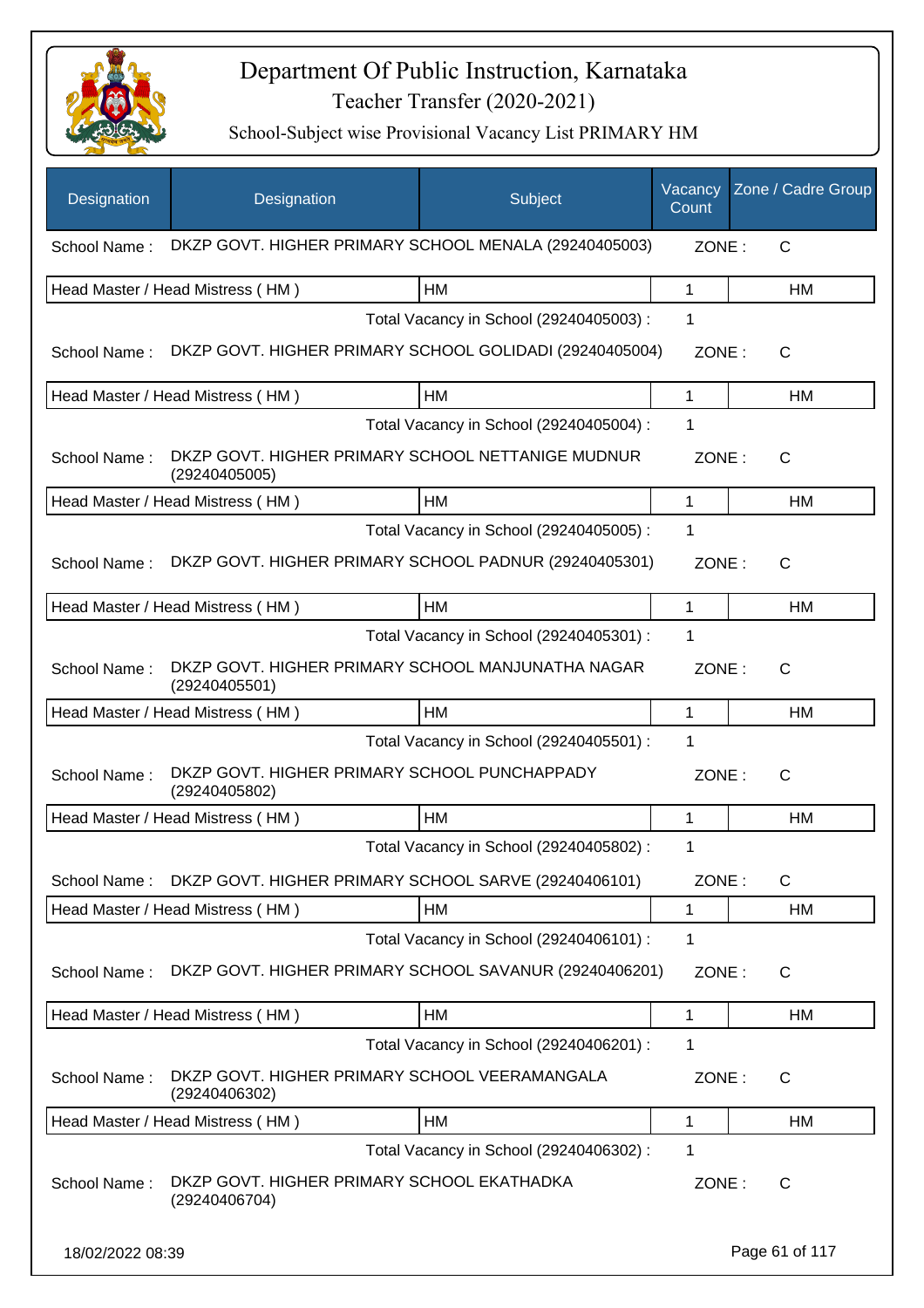

| Designation      | Designation                                                     | Subject                                 | Vacancy<br>Count | Zone / Cadre Group |
|------------------|-----------------------------------------------------------------|-----------------------------------------|------------------|--------------------|
|                  | Head Master / Head Mistress (HM)                                | HM                                      | $\mathbf 1$      | HM                 |
|                  |                                                                 | Total Vacancy in School (29240406704) : | 1                |                    |
| School Name:     | DKZP GOVT. HIGHER PRIMARY SCHOOL SALMARA (29240407401)          |                                         | ZONE:            | A                  |
|                  | Head Master / Head Mistress (HM)                                | HM                                      | 1                | HM                 |
|                  |                                                                 | Total Vacancy in School (29240407401) : | 1                |                    |
| School Name:     | DKZP GOVT. GHPS MODEL PUTTUR (29240408401)                      |                                         | ZONE:            | A                  |
|                  | Head Master / Head Mistress (HM)                                | HM                                      | 1                | <b>HM</b>          |
|                  |                                                                 | Total Vacancy in School (29240408401) : | 1                |                    |
|                  |                                                                 | Total Vacancy in Taluka (292404) :      | 27               |                    |
| Taluka Name:     | <b>SULLIA (292405)</b>                                          |                                         |                  |                    |
| School Name:     | DKZP GOVT. HIGHER PRIMARY SCHOOL KANTHAMANGALA<br>(29240500403) |                                         | ZONE:            | В                  |
|                  | Head Master / Head Mistress (HM)                                | HM                                      | 1                | HM                 |
|                  |                                                                 | Total Vacancy in School (29240500403) : | 1                |                    |
| School Name:     | DKZP GOVT. HIGHER PRIMARY SCHOOL ADPANGAYA<br>(29240500406)     |                                         | ZONE:            | $\mathsf{C}$       |
|                  | Head Master / Head Mistress (HM)                                | HM                                      | 1                | <b>HM</b>          |
|                  |                                                                 | Total Vacancy in School (29240500406) : | 1                |                    |
| School Name:     | DKZP GOVT. HIGHER PRIMARY SCHOOL KUKKUJADKA<br>(29240500603)    |                                         | ZONE:            | $\mathsf{C}$       |
|                  | Head Master / Head Mistress (HM)                                | HM                                      | 1                | НM                 |
|                  |                                                                 | Total Vacancy in School (29240500603) : | 1                |                    |
| School Name:     | DKZP GOVT. MODEL HPS ARANTHODU (29240500804)                    |                                         | ZONE:            | C                  |
|                  | Head Master / Head Mistress (HM)                                | HM                                      | 1                | НM                 |
|                  |                                                                 | Total Vacancy in School (29240500804) : | 1                |                    |
| School Name:     | DKZP GOVT. HIGHER PRIMARY SCHOOL BALUGODU<br>(29240501101)      |                                         | ZONE:            | $\mathsf{C}$       |
|                  | Head Master / Head Mistress (HM)                                | HM                                      | 1                | HM                 |
|                  |                                                                 | Total Vacancy in School (29240501101) : | 1                |                    |
| School Name:     | DKZP GOVT. HIGHER PRIMARY SCHOOL NETTARU (29240501205)          |                                         | ZONE:            | C                  |
|                  | Head Master / Head Mistress (HM)                                | HM                                      | 1                | HM                 |
|                  |                                                                 | Total Vacancy in School (29240501205) : | 1                |                    |
| School Name:     | DKZP GOVT. HIGHER PRIMARY SCHOOL JALSOOR (29240501603)          |                                         | ZONE:            | В                  |
| 18/02/2022 08:39 |                                                                 |                                         |                  | Page 62 of 117     |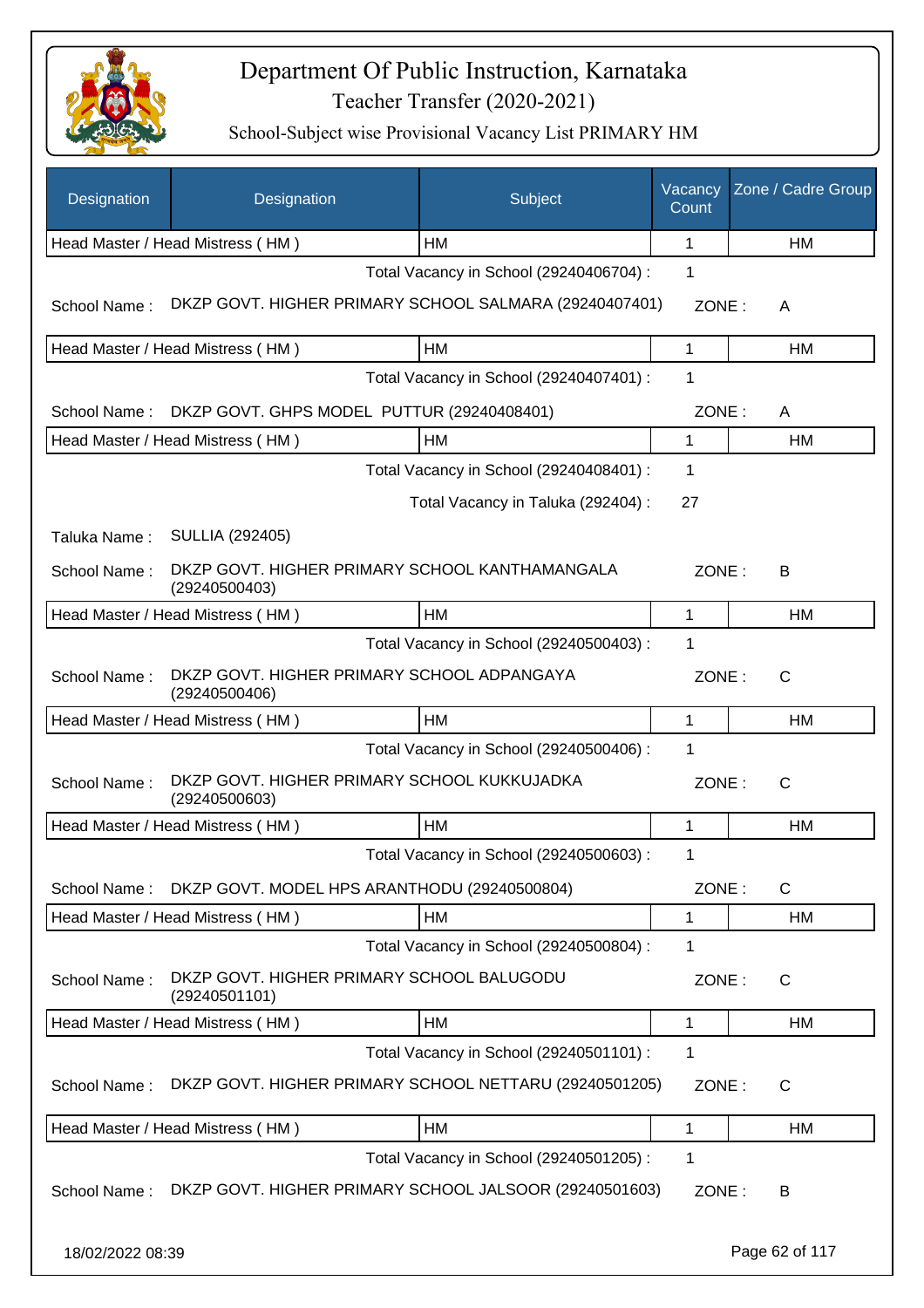

| Designation      | Designation                                                        | Subject                                 | Vacancy<br>Count | Zone / Cadre Group |
|------------------|--------------------------------------------------------------------|-----------------------------------------|------------------|--------------------|
|                  | Head Master / Head Mistress (HM)                                   | HM                                      | 1                | HM                 |
|                  |                                                                    | Total Vacancy in School (29240501603) : | 1                |                    |
| School Name:     | DKZP GOVT. HIGHER PRIMARY SCHOOL KALMADKA<br>(29240501801)         |                                         | ZONE:            | С                  |
|                  | Head Master / Head Mistress (HM)                                   | HM                                      | $\mathbf{1}$     | HM                 |
|                  |                                                                    | Total Vacancy in School (29240501801) : | 1                |                    |
| School Name:     | DKZP GOVT. HIGHER PRIMARY SCHOOL PADPINANGADY<br>(29240501802)     |                                         | ZONE:            | C                  |
|                  | Head Master / Head Mistress (HM)                                   | <b>HM</b>                               | 1                | HM                 |
|                  |                                                                    | Total Vacancy in School (29240501802) : | 1                |                    |
| School Name:     | DKZP GOVT. HIGHER PRIMARY SCHOOL KALMAKAR<br>(29240501901)         |                                         | ZONE:            | C                  |
|                  | Head Master / Head Mistress (HM)                                   | HM                                      | 1                | HM                 |
|                  |                                                                    | Total Vacancy in School (29240501901) : | 1                |                    |
| School Name:     | DKZP GOVT. HIGHER PRIMARY SCHOOL MANDEKOLU<br>(29240502609)        |                                         | ZONE:            | С                  |
|                  | Head Master / Head Mistress (HM)                                   | HM                                      | $\mathbf{1}$     | HM                 |
|                  |                                                                    | Total Vacancy in School (29240502609) : | 1                |                    |
| School Name:     | DKZP GOVT. HIGHER PRIMARY SCHOOL MUDNOOR MARKANJA<br>(29240502703) |                                         | ZONE:            | $\mathsf{C}$       |
|                  | Head Master / Head Mistress (HM)                                   | <b>HM</b>                               | 1                | HM                 |
|                  |                                                                    | Total Vacancy in School (29240502703) : | 1                |                    |
| School Name:     | DKZP GOVT. HIGHER PRIMARY SCHOOL MURULYA (29240502901)             |                                         | ZONE:            | С                  |
|                  | Head Master / Head Mistress (HM)                                   | HM                                      | 1                | HM                 |
|                  |                                                                    | Total Vacancy in School (29240502901) : | 1                |                    |
| School Name:     | DKZP GOVT. HIGHER PRIMARY SCHOOL NADUGALLU<br>(29240503003)        |                                         | ZONE:            | C                  |
|                  | Head Master / Head Mistress (HM)                                   | HM                                      | $\mathbf{1}$     | HM                 |
|                  |                                                                    | Total Vacancy in School (29240503003) : | 1                |                    |
| School Name:     | DKZP GOVT. HIGHER PRIMARY SCHOOL PERUVAJE<br>(29240503302)         |                                         | ZONE:            | C                  |
|                  | Head Master / Head Mistress (HM)                                   | HM                                      | 1                | HM                 |
|                  |                                                                    | Total Vacancy in School (29240503302) : | 1                |                    |
| School Name:     | DKZP GOVT. HIGH SCHOOL SAMPAJE - RMSA (29240503402)                |                                         | ZONE:            | $\mathsf C$        |
|                  | Head Master / Head Mistress (HM)                                   | HM                                      | 1                | HM                 |
|                  |                                                                    | Total Vacancy in School (29240503402) : | 1                |                    |
| 18/02/2022 08:39 |                                                                    |                                         |                  | Page 63 of 117     |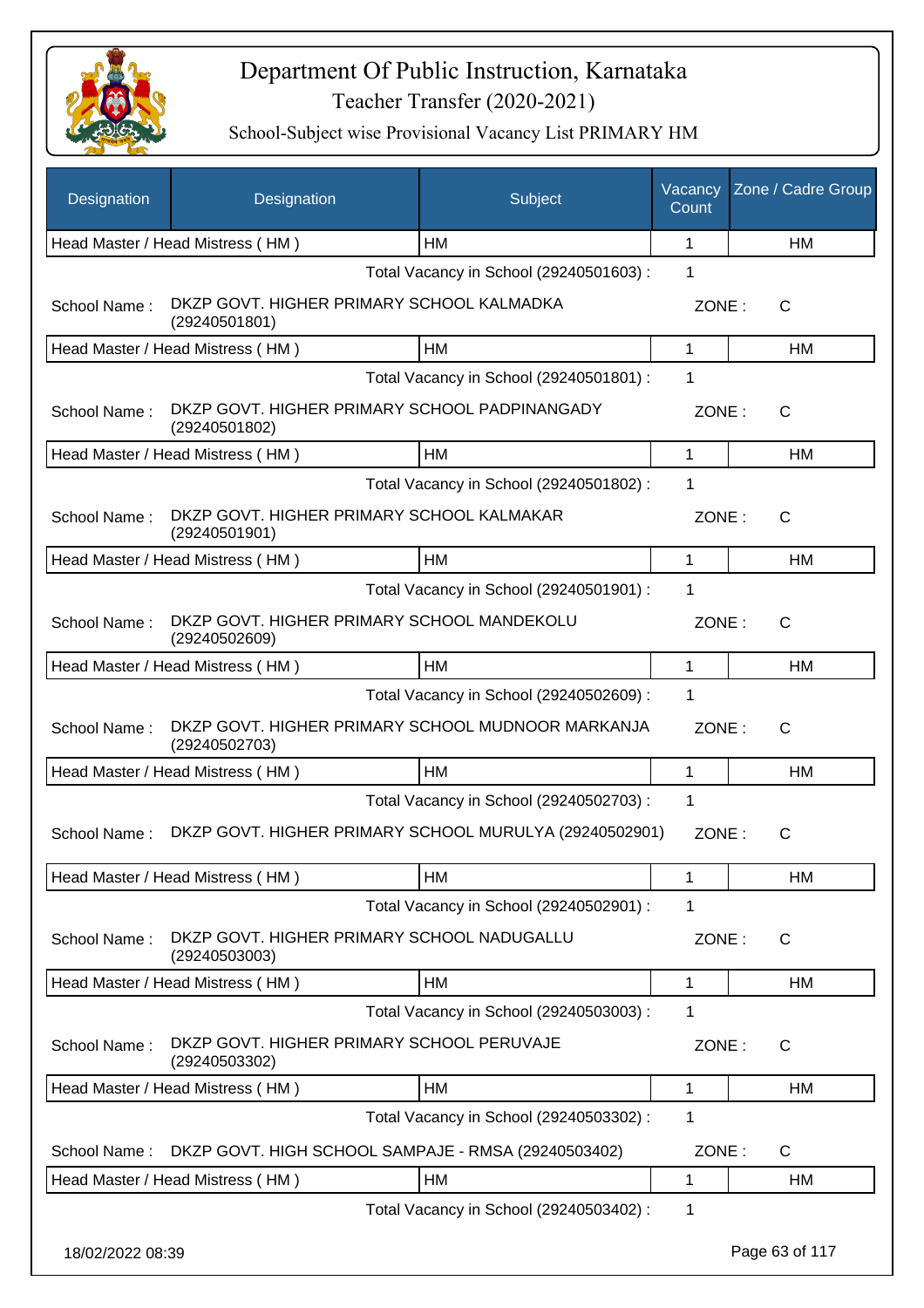

School-Subject wise Provisional Vacancy List PRIMARY HM

| Designation  | Designation                                                       | Subject                                 | Vacancy<br>Count | Zone / Cadre Group |
|--------------|-------------------------------------------------------------------|-----------------------------------------|------------------|--------------------|
| School Name: | DKZP GOVT. HIGHER PRIMARY SCHOOL THODIKANA<br>(29240503602)       |                                         | ZONE:            | $\mathsf{C}$       |
|              | Head Master / Head Mistress (HM)                                  | <b>HM</b>                               | 1                | HM                 |
|              |                                                                   | Total Vacancy in School (29240503602) : | 1                |                    |
| School Name: | DKZP GOVT. HIGHER PRIMARY SCHOOL UBARADKA MITHUR<br>(29240503702) |                                         | ZONE:            | В                  |
|              | Head Master / Head Mistress (HM)                                  | <b>HM</b>                               | 1                | HM                 |
|              |                                                                   | Total Vacancy in School (29240503702) : | 1                |                    |
| School Name: | DKZP GOVT. HIGHER PRIMARY SCHOOL YENMOOR<br>(29240504002)         |                                         | ZONE:            | C                  |
|              | Head Master / Head Mistress (HM)                                  | HM                                      | 1                | НM                 |
|              |                                                                   | Total Vacancy in School (29240504002) : | 1                |                    |
| School Name: | DKZP GOVT. HIGHER PRIMARY SCHOOL JAYANAGARA<br>(29240504304)      |                                         | ZONE:            | A                  |
|              | Head Master / Head Mistress (HM)                                  | <b>HM</b>                               | 1                | <b>HM</b>          |
|              |                                                                   | Total Vacancy in School (29240504304) : | 1                |                    |
| School Name: | KARNATAKA PUBLIC SCHOOL GANDHINAGARA - PRIMARY<br>(29240505502)   |                                         | ZONE:            | A                  |
|              | Head Master / Head Mistress (HM)                                  | <b>GHM</b>                              | 1                | HM                 |
|              |                                                                   | Total Vacancy in School (29240505502) : | 1                |                    |
|              |                                                                   | Total Vacancy in Taluka (292405) :      | 21               |                    |
| Taluka Name: | MANGALURU SOUTH (292406)                                          |                                         |                  |                    |
| School Name: | DKZP GOVT. HIGHER PRIMARY SCHOOL VALACHIL (29240600202)           |                                         | ZONE:            | B                  |
|              | Head Master / Head Mistress (HM)                                  | <b>HM</b>                               | 1                | НM                 |
|              |                                                                   | Total Vacancy in School (29240600202) : | 1                |                    |
| School Name: | DKZP GOVT. HIGHER PRIMARY SCHOOL ADDUR (29240600301)              |                                         | ZONE:            | C                  |
|              | Head Master / Head Mistress (HM)                                  | HM                                      | 1                | НM                 |
|              |                                                                   | Total Vacancy in School (29240600301) : | 1                |                    |
| School Name: | DKZP GOVT. HIGHER PRIMARY SCHOOL ADYAPADY<br>(29240600401)        |                                         | ZONE:            | C                  |
|              | Head Master / Head Mistress (HM)                                  | HM                                      | 1                | НM                 |
|              |                                                                   | Total Vacancy in School (29240600401) : | 1                |                    |
| School Name: | DKZP GOVT. HIGHER PRIMARY SCHOOL KALLADI (29240601102)            |                                         | ZONE:            | C                  |
|              | Head Master / Head Mistress (HM)                                  | <b>HM</b>                               | 1                | НM                 |
|              |                                                                   |                                         |                  |                    |

18/02/2022 08:39 Page 64 of 117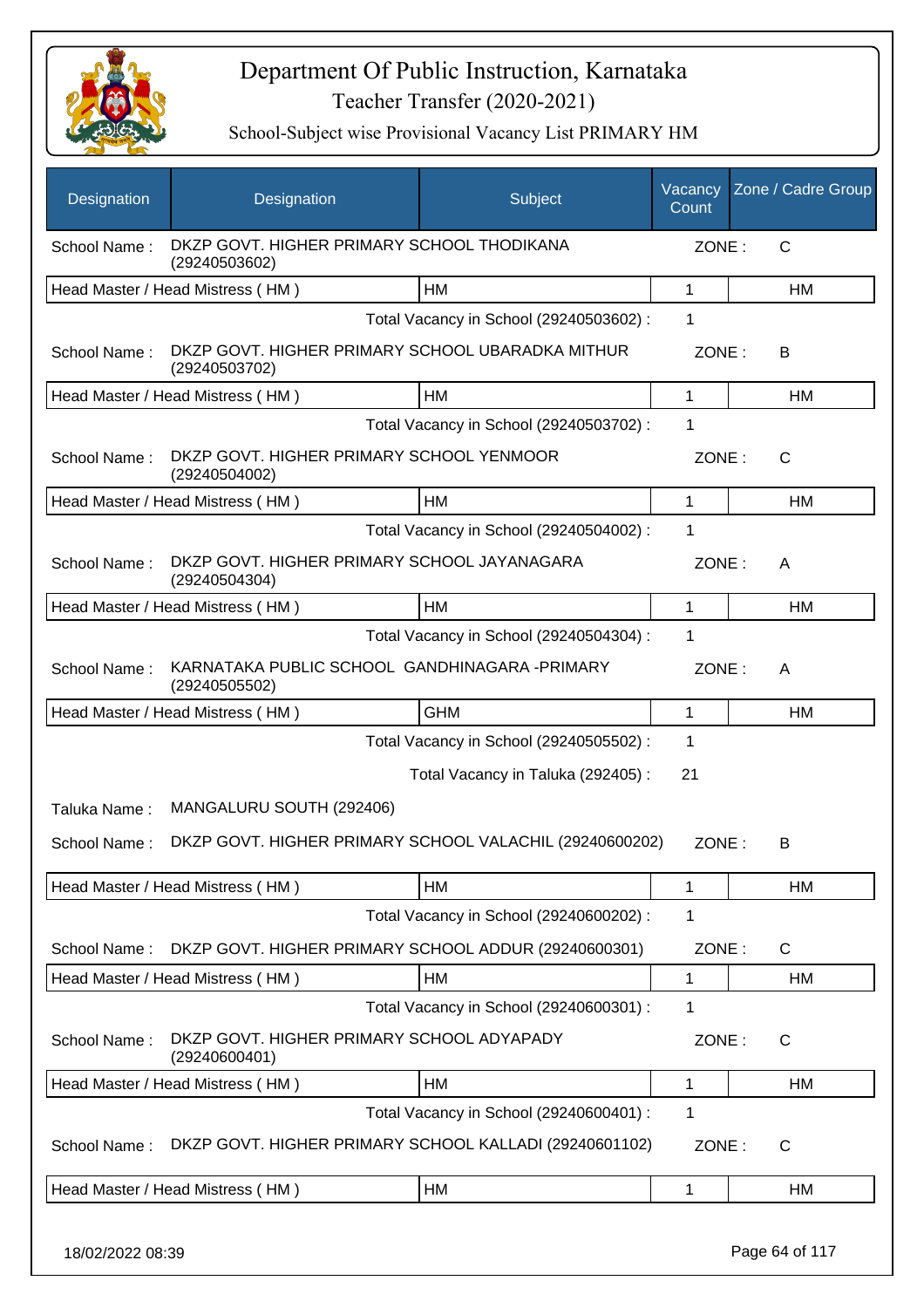

| Designation      | Designation                                                            | Subject                                 | Vacancy<br>Count | Zone / Cadre Group |
|------------------|------------------------------------------------------------------------|-----------------------------------------|------------------|--------------------|
|                  |                                                                        | Total Vacancy in School (29240601102) : | 1                |                    |
| School Name:     | DKZP GOVT. HIGHER PRIMARY SCHOOL BOLIYAR (29240602402)                 |                                         | ZONE:            | C                  |
|                  | Head Master / Head Mistress (HM)                                       | HM                                      | 1                | HM                 |
|                  |                                                                        | Total Vacancy in School (29240602402) : | 1                |                    |
| School Name:     | DKZP GOVT. HIGHER PRIMARY SCHOOL BOLIYAR MASEEDI BALI<br>(29240602403) |                                         | ZONE:            | C                  |
|                  | Head Master / Head Mistress (HM)                                       | HM                                      | 1                | HM                 |
|                  |                                                                        | Total Vacancy in School (29240602403) : | 1                |                    |
| School Name:     | DKZP GOVT. HIGHER PRIMARY SCHOOL RAJAGUDDE<br>(29240603101)            |                                         | ZONE:            | C                  |
|                  | Head Master / Head Mistress (HM)                                       | <b>HM</b>                               | 1                | HM                 |
|                  |                                                                        | Total Vacancy in School (29240603101) : | 1                |                    |
| School Name:     | DKZP GOVT. HIGHER PRIMARY SCHOOL NEWPADPU<br>(29240603102)             |                                         | ZONE:            | C                  |
|                  | Head Master / Head Mistress (HM)                                       | HM                                      | 1                | HM                 |
|                  |                                                                        | Total Vacancy in School (29240603102) : | 1                |                    |
| School Name:     | DKZP GOVT. HIGHER PRIMARY SCHOOL KINYA (29240603901)                   |                                         | ZONE:            | $\mathsf{C}$       |
|                  | Head Master / Head Mistress (HM)                                       | HM                                      | 1                | <b>HM</b>          |
|                  |                                                                        | Total Vacancy in School (29240603901) : | 1                |                    |
| School Name:     | DKZP GOVT. MODEL HIGHER PRIMARY SCHOOL MANJANADY<br>(29240605003)      |                                         | ZONE:            | $\mathsf{C}$       |
|                  | Head Master / Head Mistress (HM)                                       | HМ                                      | 1                | HM                 |
|                  |                                                                        | Total Vacancy in School (29240605003) : | 1                |                    |
| School Name:     | DKZP GOVT. HIGHER PRIMARY SCHOOL ASAIMADAKA<br>(29240605007)           |                                         | ZONE:            | C                  |
|                  | Head Master / Head Mistress (HM)                                       | HM                                      | 1                | HM                 |
|                  |                                                                        | Total Vacancy in School (29240605007) : | 1                |                    |
| School Name:     | DKZP GOVT. HIGHER PRIMARY SCHOOL MUCHUR (29240605401)                  |                                         | ZONE:            | C                  |
|                  | Head Master / Head Mistress (HM)                                       | HM                                      | 1                | HM                 |
|                  |                                                                        | Total Vacancy in School (29240605401) : | 1                |                    |
| School Name:     | DKZP GOVT. HIGHER PRIMARY SCHOOL INOLI (29240606101)                   |                                         | ZONE:            | C                  |
|                  | Head Master / Head Mistress (HM)                                       | HM                                      | 1                | HM                 |
|                  |                                                                        | Total Vacancy in School (29240606101) : | 1                |                    |
| School Name:     | DKZP GOVT. HIGHER PRIMARY SCHOOL TALAPADY PATNA<br>(29240606704)       |                                         | ZONE:            | B                  |
| 18/02/2022 08:39 |                                                                        |                                         |                  | Page 65 of 117     |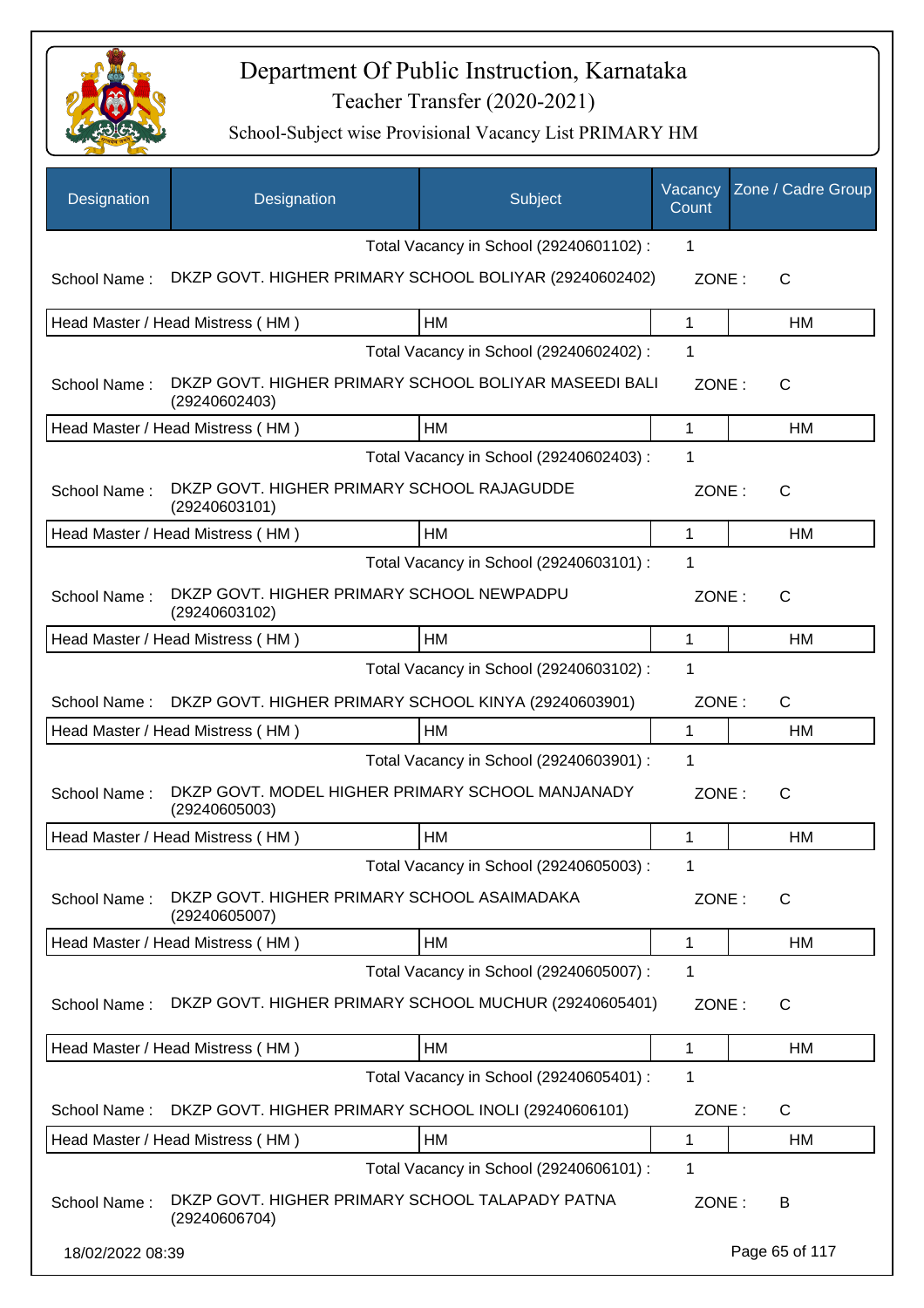

| Designation      | Designation                                                            | Subject                                 | Vacancy<br>Count | Zone / Cadre Group |
|------------------|------------------------------------------------------------------------|-----------------------------------------|------------------|--------------------|
|                  | Head Master / Head Mistress (HM)                                       | HM                                      | 1                | HM                 |
|                  |                                                                        | Total Vacancy in School (29240606704) : | 1                |                    |
| School Name:     | DKZP GOVT. MODEL HIGHER PRIMARY SCHOOL ULAIBETTU<br>(29240607103)      |                                         | ZONE:            | В                  |
|                  | Head Master / Head Mistress (HM)                                       | HM                                      | 1                | HM                 |
|                  |                                                                        | Total Vacancy in School (29240607103) : | 1                |                    |
| School Name:     | DKZP GOVT. MODEL HIGHER PRIMARY SCHOOL BAJAL<br>NANTHOOR (29240609002) |                                         | ZONE:            | A                  |
|                  | Head Master / Head Mistress (HM)                                       | HM                                      | 1                | HM                 |
|                  |                                                                        | Total Vacancy in School (29240609002) : | $\mathbf 1$      |                    |
|                  |                                                                        | Total Vacancy in Taluka (292406):       | 16               |                    |
| Taluka Name:     | MOODABIDRE (292407)                                                    |                                         |                  |                    |
| School Name:     | DKZP GOVT. HIGHER PRIMARY SCHOOL DAREGUDDE<br>(29240700301)            |                                         | ZONE:            | C                  |
|                  | Head Master / Head Mistress (HM)                                       | HM                                      | 1                | HM                 |
|                  |                                                                        | Total Vacancy in School (29240700301) : | 1                |                    |
| School Name:     | DKZP GOVT. HIGHER PRIMARY SCHOOL THANDRAKERE<br>(29240701102)          |                                         | ZONE:            | C                  |
|                  | Head Master / Head Mistress (HM)                                       | HM                                      | 1                | HM                 |
|                  |                                                                        | Total Vacancy in School (29240701102) : | 1                |                    |
| School Name:     | DKZP GOVT. HIGHER PRIMARY SCHOOL NELLIKARU<br>(29240701201)            |                                         | ZONE:            | $\mathsf{C}$       |
|                  | Head Master / Head Mistress (HM)                                       | HM                                      | 1                | HM                 |
|                  |                                                                        | Total Vacancy in School (29240701201) : | 1                |                    |
| School Name:     | DKZP GOVT. HIGHER PRIMARY SCHOOL BORUGUDDE<br>(29240701202)            |                                         | ZONE:            | C                  |
|                  | Head Master / Head Mistress (HM)                                       | HM                                      | 1                | HM                 |
|                  |                                                                        | Total Vacancy in School (29240701202) : | 1                |                    |
| School Name:     | DKZP GOVT. HIGHER PRIMARY SCHOOL ALIYOOR (29240702301)                 |                                         | ZONE:            | C                  |
|                  | Head Master / Head Mistress (HM)                                       | HM                                      | 1                | HM                 |
|                  |                                                                        | Total Vacancy in School (29240702301) : | $\mathbf 1$      |                    |
| School Name:     | DKZP GOVT. GHPS MODEL JYOTHI NAGAR (29240703803)                       |                                         | ZONE:            | A                  |
|                  | Head Master / Head Mistress (HM)                                       | HM                                      | 1                | HM                 |
|                  |                                                                        | Total Vacancy in School (29240703803) : | $\mathbf 1$      |                    |
| School Name:     | DKZP GOVT. HIGHER PRIMARY SCHOOL KALLABETTU                            |                                         | ZONE:            | A                  |
| 18/02/2022 08:39 |                                                                        |                                         |                  | Page 66 of 117     |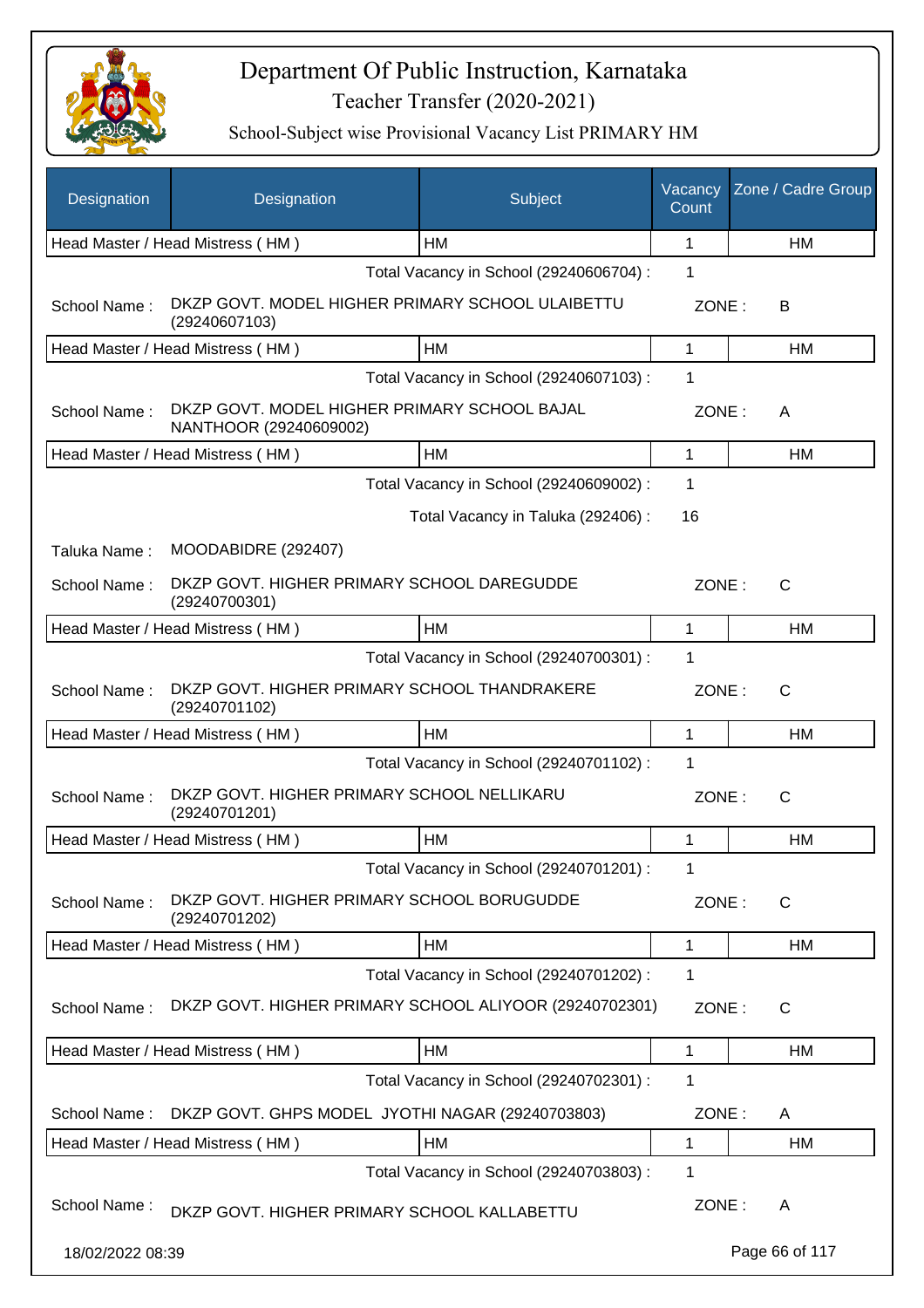

| Designation      | Designation                                                         | Subject                                 | Vacancy<br>Count | Zone / Cadre Group |
|------------------|---------------------------------------------------------------------|-----------------------------------------|------------------|--------------------|
|                  | (29240704001)                                                       |                                         |                  |                    |
|                  | Head Master / Head Mistress (HM)                                    | <b>HM</b>                               | 1                | HM                 |
|                  |                                                                     | Total Vacancy in School (29240704001) : | 1                |                    |
| School Name:     | DKZP GOVT. HIGHER PRIMARY SCHOOL MAROORU HOSANGADY<br>(29240704206) |                                         | ZONE:            | A                  |
|                  | Head Master / Head Mistress (HM)                                    | HM                                      | 1                | <b>HM</b>          |
|                  |                                                                     | Total Vacancy in School (29240704206) : | 1                |                    |
|                  |                                                                     | Total Vacancy in Taluka (292407) :      | 8                |                    |
| District Name:   | <b>KODAGU (2925)</b>                                                |                                         |                  |                    |
| Taluka Name:     | <b>MADIKERI (292501)</b>                                            |                                         |                  |                    |
| School Name:     | GHPS CHOOL KADAGADALU (29250100301)                                 |                                         | ZONE:            | B                  |
|                  | Head Master / Head Mistress (HM)                                    | HM                                      | 1                | <b>HM</b>          |
|                  |                                                                     | Total Vacancy in School (29250100301) : | 1                |                    |
| School Name:     | GHPS CHOOL AREKADU (29250100601)                                    |                                         | ZONE:            | $\mathsf{C}$       |
|                  | Head Master / Head Mistress (HM)                                    | <b>HM</b>                               | 1                | <b>HM</b>          |
|                  |                                                                     | Total Vacancy in School (29250100601) : | 1                |                    |
| School Name:     | RMSA UPGRADED SCHOOL HODAVADA(Govt 1-10) (29250101201)              |                                         | ZONE:            | $\mathsf{C}$       |
|                  | Head Master / Head Mistress (HM)                                    | HM                                      | 1                | HM                 |
|                  |                                                                     | Total Vacancy in School (29250101201) : | 1                |                    |
|                  | School Name: G.H.P.SCHOOL KOTTAMUDI (29250101202)                   |                                         | ZONE:            | $\mathsf{C}$       |
|                  | Head Master / Head Mistress (HM)                                    | HM                                      | 1                | HM                 |
|                  |                                                                     | Total Vacancy in School (29250101202) : | 1                |                    |
| School Name:     | KARNATAKA PUBLIC SCHOOLS GHPS MODEL NAPOKLU<br>(29250102301)        |                                         | ZONE:            | C                  |
|                  | Head Master / Head Mistress (HM)                                    | HM                                      | 1                | HM                 |
|                  |                                                                     | Total Vacancy in School (29250102301) : | 1                |                    |
| School Name:     | GHPS CHOOL CHERIYA PARAMBU (29250102304)                            |                                         | ZONE:            | $\mathsf{C}$       |
|                  | Head Master / Head Mistress (HM)                                    | HM                                      | 1                | HM                 |
|                  |                                                                     | Total Vacancy in School (29250102304) : | 1                |                    |
| School Name:     | GHPS MODEL CHEYYANDANE (29250102801)                                |                                         | ZONE:            | C                  |
|                  | Head Master / Head Mistress (HM)                                    | HM                                      | 1                | <b>HM</b>          |
|                  |                                                                     | Total Vacancy in School (29250102801) : | 1                |                    |
|                  | School Name: GHP SCHOOL YEDAPALA (29250102802)                      |                                         | ZONE:            | C                  |
| 18/02/2022 08:39 |                                                                     |                                         |                  | Page 67 of 117     |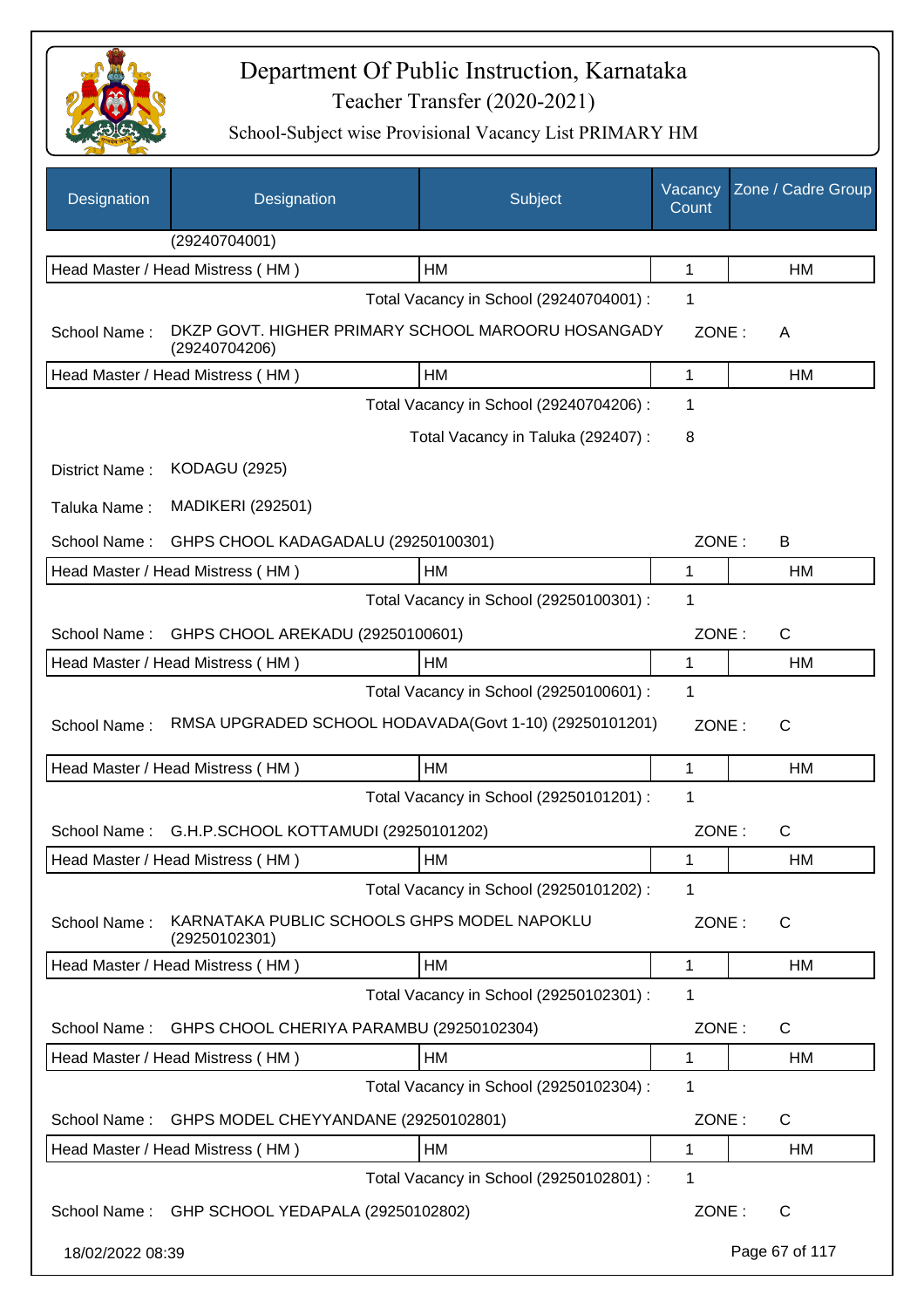

| Designation      | Designation                                     | Subject                                 | Vacancy<br>Count | Zone / Cadre Group |
|------------------|-------------------------------------------------|-----------------------------------------|------------------|--------------------|
|                  | Head Master / Head Mistress (HM)                | HM                                      | 1                | HM                 |
|                  |                                                 | Total Vacancy in School (29250102802) : | 1                |                    |
| School Name:     | GHPS CHOOL KADANGA (29250102901)                |                                         | ZONE:            | C                  |
|                  | Head Master / Head Mistress (HM)                | HM                                      | 1                | HM                 |
|                  |                                                 | Total Vacancy in School (29250102901) : | 1                |                    |
| School Name:     | GHPS CHOOL BHAGAMANDALA (29250104201)           |                                         | ZONE:            | $\mathsf{C}$       |
|                  | Head Master / Head Mistress (HM)                | HM                                      | $\mathbf{1}$     | HM                 |
|                  |                                                 | Total Vacancy in School (29250104201) : | 1                |                    |
|                  | School Name: GHPS MODEL BETTAGERI (29250104701) |                                         | ZONE:            | $\mathsf{C}$       |
|                  | Head Master / Head Mistress (HM)                | HM                                      | $\mathbf{1}$     | <b>HM</b>          |
|                  |                                                 | Total Vacancy in School (29250104701) : | 1                |                    |
| School Name:     | G.H.P.SCHOOL CHERAMBANE (29250104901)           |                                         | ZONE:            | C                  |
|                  | Head Master / Head Mistress (HM)                | HM                                      | 1                | HM                 |
|                  |                                                 | Total Vacancy in School (29250104901) : | 1                |                    |
| School Name:     | GHPS CHOOL AIYANGERI (29250105201)              |                                         | ZONE:            | $\mathsf{C}$       |
|                  | Head Master / Head Mistress (HM)                | HM                                      | 1                | HM                 |
|                  |                                                 | Total Vacancy in School (29250105201) : | 1                |                    |
| School Name:     | GHPS CHOOL KARIKE (29250105501)                 |                                         | ZONE:            | $\mathsf{C}$       |
|                  | Head Master / Head Mistress (HM)                | HM                                      | $\mathbf{1}$     | HM                 |
|                  |                                                 | Total Vacancy in School (29250105501) : | 1                |                    |
| School Name:     | GHPS CHOOL KARIKE COLONY (29250105502)          |                                         | ZONE:            | C                  |
|                  | Head Master / Head Mistress (HM)                | HM                                      | 1                | HM                 |
|                  |                                                 | Total Vacancy in School (29250105502) : | 1                |                    |
| School Name:     | GHPS MODEL SAMPAJE (29250105701)                |                                         | ZONE:            | C                  |
|                  | Head Master / Head Mistress (HM)                | HM                                      | 1                | HM                 |
|                  |                                                 | Total Vacancy in School (29250105701) : | 1                |                    |
| School Name:     | GHPS KANNADA PERAJE (29250109401)               |                                         | ZONE:            | $\mathsf{C}$       |
|                  | Head Master / Head Mistress (HM)                | HM                                      | 1                | <b>HM</b>          |
|                  |                                                 | Total Vacancy in School (29250109401) : | 1                |                    |
| School Name:     | GHPS MODEL PERAJE (29250109402)                 |                                         | ZONE:            | $\mathsf{C}$       |
|                  | Head Master / Head Mistress (HM)                | HM                                      | 1                | HM                 |
|                  |                                                 | Total Vacancy in School (29250109402) : | 1                |                    |
|                  |                                                 |                                         |                  |                    |
| 18/02/2022 08:39 |                                                 |                                         |                  | Page 68 of 117     |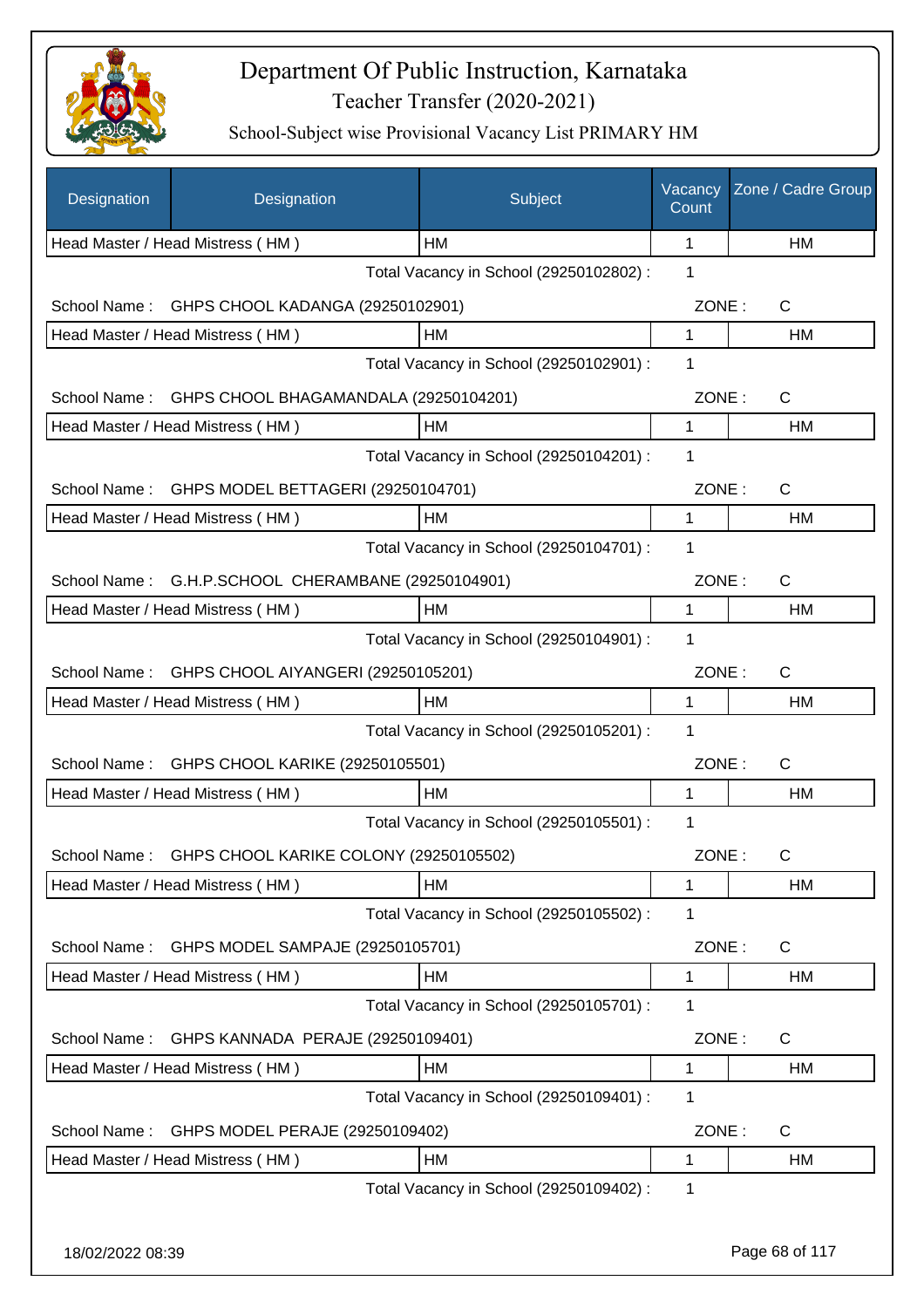

| Designation  | Designation                                       | Subject                                 | Vacancy<br>Count | Zone / Cadre Group |
|--------------|---------------------------------------------------|-----------------------------------------|------------------|--------------------|
| School Name: | GHPS CHOOL R S CHETTALLI (29250109502)            |                                         | ZONE:            | C                  |
|              | Head Master / Head Mistress (HM)                  | HM                                      | 1                | HM                 |
|              |                                                   | Total Vacancy in School (29250109502) : | 1                |                    |
| School Name: | GHPS CHOOL CHETTALLI (29250109504)                |                                         | ZONE:            | $\mathsf{C}$       |
|              | Head Master / Head Mistress (HM)                  | HM                                      | 1                | HM                 |
|              |                                                   | Total Vacancy in School (29250109504) : | 1                |                    |
| School Name: | GHPS MODEL MADIKERI (29250111901)                 |                                         | ZONE:            | A                  |
|              | Head Master / Head Mistress (HM)                  | HM                                      | 1                | HM                 |
|              |                                                   | Total Vacancy in School (29250111901) : | 1                |                    |
|              |                                                   | Total Vacancy in Taluka (292501) :      | 21               |                    |
| Taluka Name: | SOMAVARPET (292502)                               |                                         |                  |                    |
| School Name: | GOVT MODEL PRIMARY SCHOOL KODLLIPET (29250203403) |                                         | ZONE:            | $\mathsf{C}$       |
|              | Head Master / Head Mistress (HM)                  | HM                                      | 1                | HM                 |
|              |                                                   | Total Vacancy in School (29250203403) : | 1                |                    |
| School Name: | GMPS SHANIVARASANTHE (29250206301)                |                                         | ZONE:            | $\mathsf{C}$       |
|              | Head Master / Head Mistress (HM)                  | <b>HM</b>                               | 1                | <b>HM</b>          |
|              |                                                   | Total Vacancy in School (29250206301) : | 1                |                    |
| School Name: | GHPS MODEL ALUR SIDDPURA (29250207401)            |                                         | ZONE:            | $\mathsf{C}$       |
|              | Head Master / Head Mistress (HM)                  | <b>SRHM</b>                             | 1                | HM                 |
|              |                                                   | Total Vacancy in School (29250207401) : | 1                |                    |
| School Name: | GHP SCHOOL KAJUR (29250208801)                    |                                         | ZONE:            | C                  |
|              | Head Master / Head Mistress (HM)                  | HM                                      | 1                | HM                 |
|              |                                                   | Total Vacancy in School (29250208801) : | 1                |                    |
| School Name: | GHPS CHOOL MULLUSOGE (29250208901)                |                                         | ZONE:            | B                  |
|              | Head Master / Head Mistress (HM)                  | HM                                      | 1                | HM                 |
|              |                                                   | Total Vacancy in School (29250208901) : | 1                |                    |
| School Name: | GHP SCHOOL GUMMANAKOLLY (29250208902)             |                                         | ZONE:            | B                  |
|              | Head Master / Head Mistress (HM)                  | HM                                      | 1                | HM                 |
|              |                                                   | Total Vacancy in School (29250208902) : | 1                |                    |
| School Name: | GHPS MODEL NANJARAYAPATNA (29250209401)           |                                         | ZONE:            | C                  |
|              | Head Master / Head Mistress (HM)                  | HM                                      | 1                | HM                 |
|              |                                                   | Total Vacancy in School (29250209401) : | 1                |                    |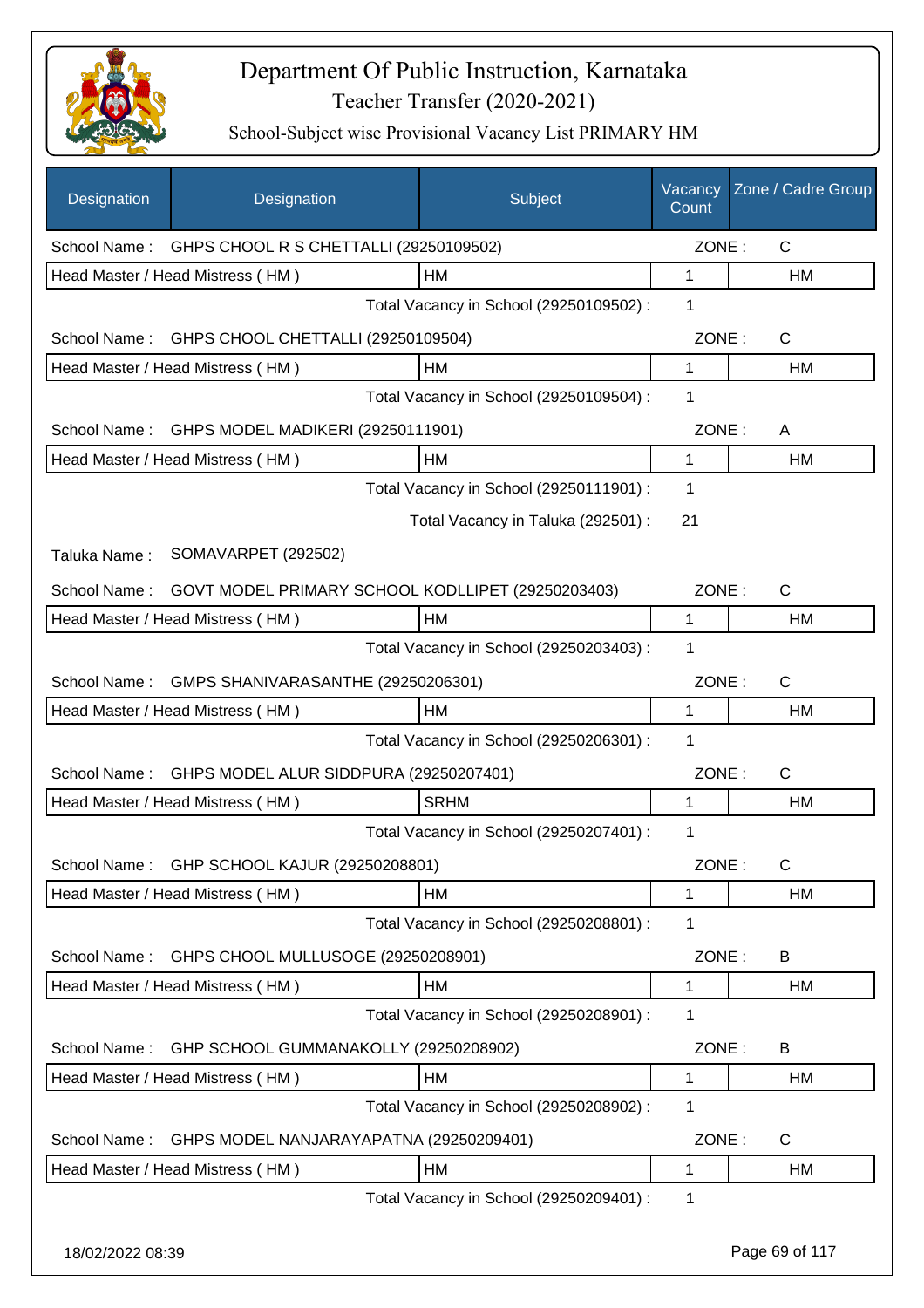

| Designation      | Designation                                                          | Subject                                 | Vacancy<br>Count | Zone / Cadre Group |
|------------------|----------------------------------------------------------------------|-----------------------------------------|------------------|--------------------|
| School Name:     | KARNATAKA PUBLIC SCHOOLS GHP SCHOOL NELLIYAHAUDKERI<br>(29250209601) |                                         | ZONE:            | C                  |
|                  | Head Master / Head Mistress (HM)                                     | <b>HM</b>                               | $\mathbf{1}$     | HM                 |
|                  |                                                                      | Total Vacancy in School (29250209601) : | 1                |                    |
| School Name:     | GHPS HALEKOTE (29250210602)                                          |                                         | ZONE:            | C                  |
|                  | Head Master / Head Mistress (HM)                                     | <b>HM</b>                               | 1                | HM                 |
|                  |                                                                      | Total Vacancy in School (29250210602) : | 1                |                    |
| School Name:     | GHP SCHOOL MADALAPURA (29250210905)                                  |                                         | ZONE:            | C                  |
|                  | Head Master / Head Mistress (HM)                                     | <b>HM</b>                               | 1                | HM                 |
|                  |                                                                      | Total Vacancy in School (29250210905) : | 1                |                    |
| School Name:     | GHPS CHOOL HULUGUNDA (29250211104)                                   |                                         | ZONE:            | C                  |
|                  | Head Master / Head Mistress (HM)                                     | HM                                      | 1                | HM                 |
|                  |                                                                      | Total Vacancy in School (29250211104) : | 1                |                    |
| School Name:     | GHPS CHOOL ATTURU NALLURU (29250211801)                              |                                         | ZONE:            | C                  |
|                  | Head Master / Head Mistress (HM)                                     | HM                                      | 1                | HM                 |
|                  |                                                                      | Total Vacancy in School (29250211801) : | 1                |                    |
| School Name:     | GHPS MODEL MADAPURA (29250212803)                                    |                                         | ZONE:            | C                  |
|                  | Head Master / Head Mistress (HM)                                     | <b>HM</b>                               | $\mathbf{1}$     | HM                 |
|                  |                                                                      | Total Vacancy in School (29250212803) : | 1                |                    |
|                  |                                                                      | Total Vacancy in Taluka (292502):       | 13               |                    |
| Taluka Name:     | <b>VIRAJPET (292503)</b>                                             |                                         |                  |                    |
| School Name:     | GHPS CHOOL HEGGALA (29250300901)                                     |                                         | ZONE:            | $\mathsf C$        |
|                  | Head Master / Head Mistress (HM)                                     | HM                                      | $\mathbf 1$      | HM                 |
|                  |                                                                      | Total Vacancy in School (29250300901) : | 1                |                    |
| School Name:     | G M P SCHOOL KAKOTU PARAMBU (29250301903)                            |                                         | ZONE:            | C                  |
|                  | Head Master / Head Mistress (HM)                                     | HM                                      | 1                | HM                 |
|                  |                                                                      | Total Vacancy in School (29250301903) : | 1                |                    |
| School Name:     | GHPS MODEL DEVANAGERI (29250302101)                                  |                                         | ZONE:            | $\mathsf C$        |
|                  | Head Master / Head Mistress (HM)                                     | HM                                      | 1                | HM                 |
|                  |                                                                      | Total Vacancy in School (29250302101) : | 1                |                    |
| School Name:     | GHPS MODEL POLIBETTA (29250302501)                                   |                                         | ZONE:            | C                  |
|                  | Head Master / Head Mistress (HM)                                     | <b>SRHM</b>                             | 1                | HM                 |
|                  |                                                                      | Total Vacancy in School (29250302501) : | 1                |                    |
| 18/02/2022 08:39 |                                                                      |                                         |                  | Page 70 of 117     |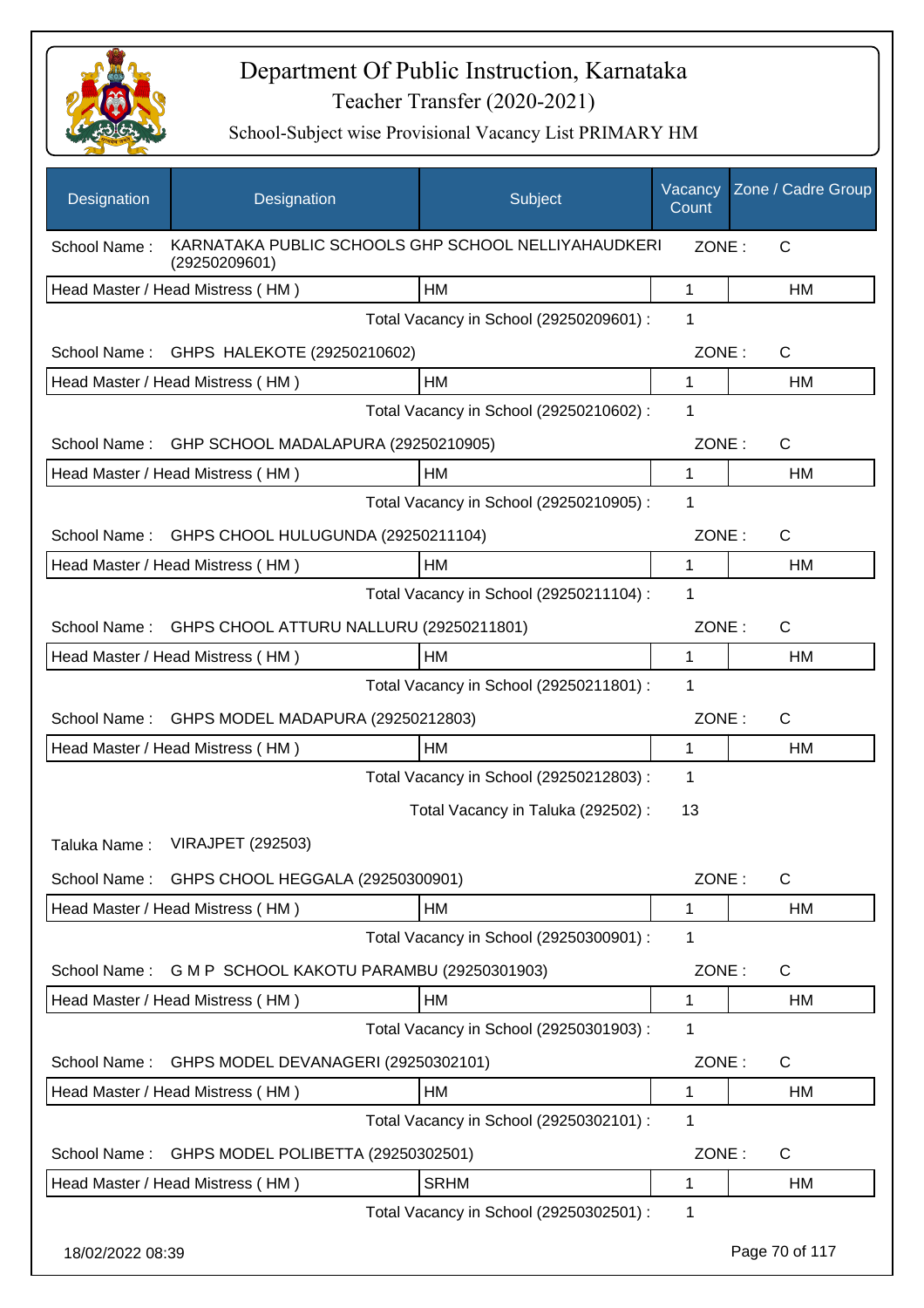

| Designation      | Designation                                 | Subject                                 | Vacancy<br>Count | Zone / Cadre Group |
|------------------|---------------------------------------------|-----------------------------------------|------------------|--------------------|
| School Name:     | G H P SCHOOL BILUGUNDA (29250303101)        |                                         | ZONE:            | $\mathsf{C}$       |
|                  | Head Master / Head Mistress (HM)            | HM                                      | 1                | HM                 |
|                  |                                             | Total Vacancy in School (29250303101) : | 1                |                    |
| School Name:     | GHPS CHOOL CHENNAYANA KOTE (29250304301)    |                                         | ZONE:            | $\mathsf{C}$       |
|                  | Head Master / Head Mistress (HM)            | HM                                      | 1                | HM                 |
|                  |                                             | Total Vacancy in School (29250304301) : | 1                |                    |
|                  | School Name: GHPS CHOOL HUDUR (29250304714) |                                         | ZONE:            | $\mathsf{C}$       |
|                  | Head Master / Head Mistress (HM)            | HM                                      | 1                | HM                 |
|                  |                                             | Total Vacancy in School (29250304714) : | 1                |                    |
| School Name:     | GHPS MODEL BEKKE SODLUR (29250305001)       |                                         | ZONE:            | $\mathsf{C}$       |
|                  | Head Master / Head Mistress (HM)            | <b>SRHM</b>                             | 1                | <b>HM</b>          |
|                  |                                             | Total Vacancy in School (29250305001) : | 1                |                    |
| School Name:     | G H P. SCHOOL DEVARAPURA (29250305702)      |                                         | ZONE:            | $\mathsf{C}$       |
|                  | Head Master / Head Mistress (HM)            | HM                                      | 1                | HM                 |
|                  |                                             | Total Vacancy in School (29250305702) : | 1                |                    |
| School Name:     | GHPS CHOOL DEVANOOR (29250306601)           |                                         | ZONE:            | $\mathsf{C}$       |
|                  | Head Master / Head Mistress (HM)            | HM                                      | 1                | HM                 |
|                  |                                             | Total Vacancy in School (29250306601) : | 1                |                    |
| School Name:     | GHPS SRIMANGALA (29250307403)               |                                         | ZONE:            | $\mathsf{C}$       |
|                  | Head Master / Head Mistress (HM)            | HM                                      | 1                | HM                 |
|                  |                                             | Total Vacancy in School (29250307403) : | 1                |                    |
| School Name:     | GHPS CHOOL NALKERI (29250307505)            |                                         | ZONE:            | C                  |
|                  | Head Master / Head Mistress (HM)            | HM                                      | 1                | HM                 |
|                  |                                             | Total Vacancy in School (29250307505) : | 1                |                    |
| School Name:     | GHPS CHOOL MANCHALLI (29250307801)          |                                         | ZONE:            | C                  |
|                  | Head Master / Head Mistress (HM)            | HM                                      | 1                | HM                 |
|                  |                                             | Total Vacancy in School (29250307801) : | 1                |                    |
| School Name:     | GHPS MODEL T SHETTIGERI (29250308101)       |                                         | ZONE:            | C                  |
|                  | Head Master / Head Mistress (HM)            | HM                                      | 1                | HM                 |
|                  |                                             | Total Vacancy in School (29250308101) : | 1                |                    |
| School Name:     | GHPS LAKKAUNDA (29250308301)                |                                         | ZONE:            | C                  |
|                  | Head Master / Head Mistress (HM)            | HM                                      | 1                | HM                 |
| 18/02/2022 08:39 |                                             |                                         |                  | Page 71 of 117     |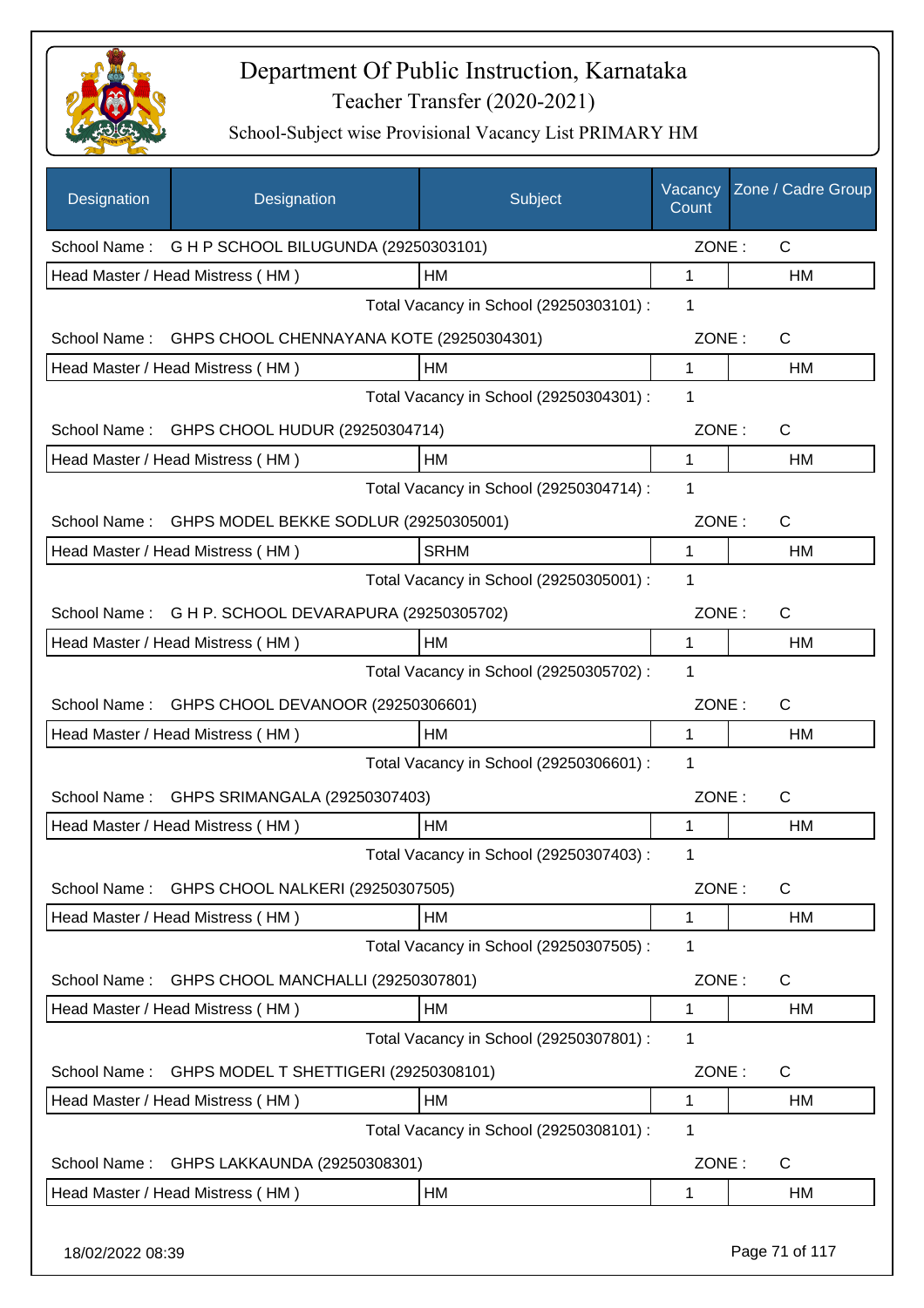

| Designation      | Designation                               | Subject                                 | Vacancy<br>Count | Zone / Cadre Group |
|------------------|-------------------------------------------|-----------------------------------------|------------------|--------------------|
|                  |                                           | Total Vacancy in School (29250308301) : | 1                |                    |
| School Name:     | G.H.P.SCHOOL CHENIVADA. (29250309302)     |                                         | ZONE:            | $\mathsf{C}$       |
|                  | Head Master / Head Mistress (HM)          | HM                                      | 1                | HM                 |
|                  |                                           | Total Vacancy in School (29250309302) : | 1                |                    |
| School Name:     | GMPSAMMATHIONTIANGADI (29250309602)       |                                         | ZONE:            | $\mathsf{C}$       |
|                  | Head Master / Head Mistress (HM)          | HM                                      | 1                | HM                 |
|                  |                                           | Total Vacancy in School (29250309602) : | 1                |                    |
| School Name:     | GHPS CHOOL ATHURU (29250310004)           |                                         | ZONE:            | $\mathsf{C}$       |
|                  | Head Master / Head Mistress (HM)          | <b>HM</b>                               | 1                | HM                 |
|                  |                                           | Total Vacancy in School (29250310004) : | 1                |                    |
| School Name:     | GMPS MODEL SCHOOL VIRAJPETE (29250313801) |                                         | ZONE:            | A                  |
|                  | Head Master / Head Mistress (HM)          | HM                                      | 1                | HM                 |
|                  |                                           | Total Vacancy in School (29250313801) : | 1                |                    |
| School Name:     | G.M.P.SCHOOL GONIKOPPALU (29250314501)    |                                         | ZONE:            | C                  |
|                  | Head Master / Head Mistress (HM)          | <b>SRHM</b>                             | 1                | HM                 |
|                  |                                           | Total Vacancy in School (29250314501) : | 1                |                    |
|                  |                                           | Total Vacancy in Taluka (292503) :      | 20               |                    |
| District Name:   | <b>MYSURU (2926)</b>                      |                                         |                  |                    |
| Taluka Name:     | H.D.KOTE (292603)                         |                                         |                  |                    |
| School Name:     | GHPS MAGUDILU (29260301001)               |                                         | ZONE:            | C                  |
|                  | Head Master / Head Mistress (HM)          | HM                                      | 1                | HM                 |
|                  |                                           | Total Vacancy in School (29260301001) : | 1                |                    |
| School Name:     | GHPS K YEDATHORE (29260303201)            |                                         | ZONE:            | $\mathsf{C}$       |
|                  | Head Master / Head Mistress (HM)          | НM                                      | 1                | HM                 |
|                  |                                           | Total Vacancy in School (29260303201) : | 1                |                    |
| School Name:     | GHPS SHINDENAHALLI (29260303705)          |                                         | ZONE:            | $\mathsf{C}$       |
|                  | Head Master / Head Mistress (HM)          | HM                                      | 1                | HM                 |
|                  |                                           | Total Vacancy in School (29260303705) : | 1                |                    |
| School Name:     | GHPS ADAHALLI (29260304201)               |                                         | ZONE:            | C                  |
|                  | Head Master / Head Mistress (HM)          | HM                                      | 1                | HM                 |
|                  |                                           | Total Vacancy in School (29260304201) : | 1                |                    |
| School Name:     | GOVT UPGRADED HIGHER PRIMARY SCHOOL LANKE |                                         | ZONE:            | C                  |
| 18/02/2022 08:39 |                                           |                                         |                  | Page 72 of 117     |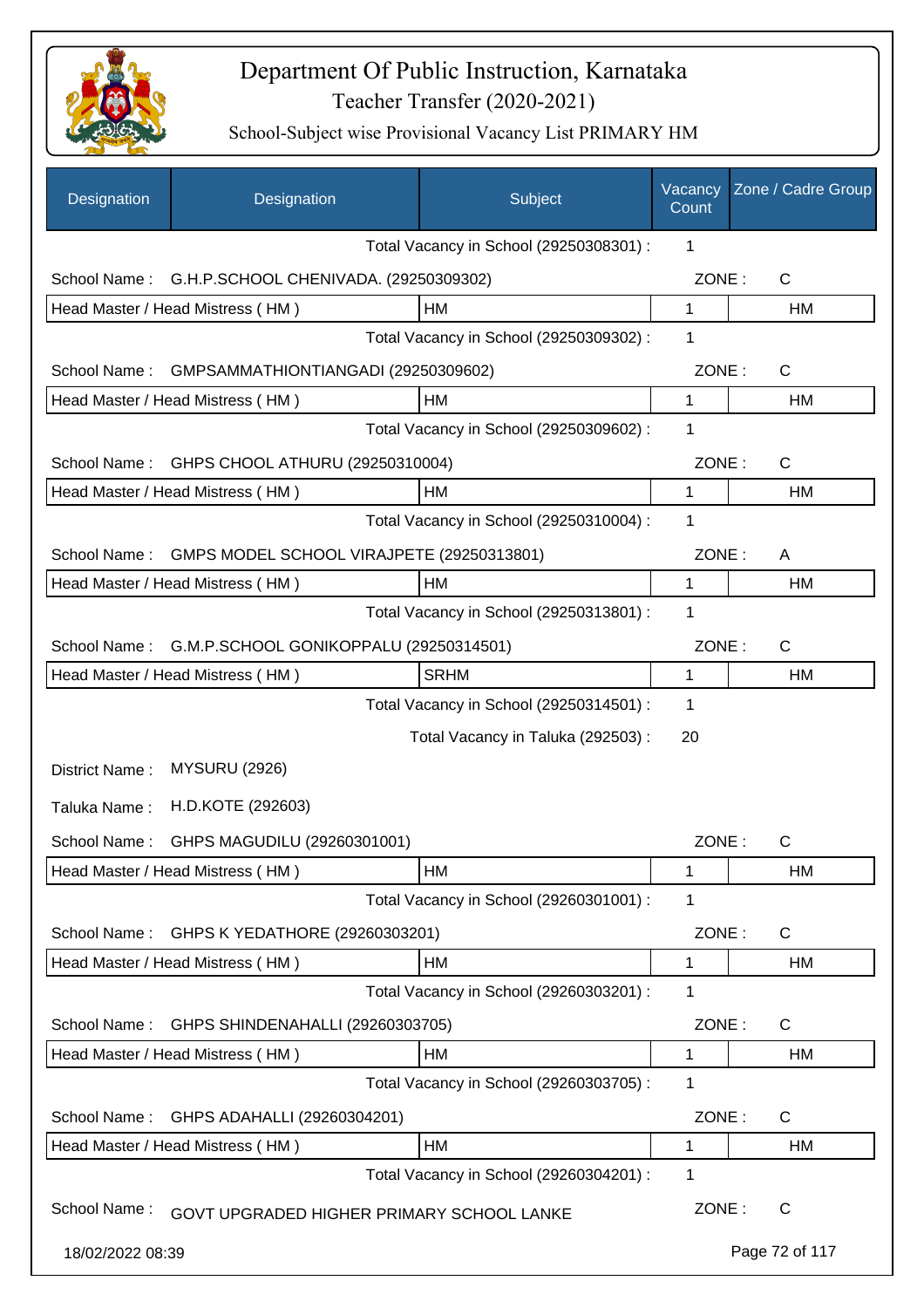

| Designation  | Designation                          | Subject                                 | Vacancy<br>Count | Zone / Cadre Group |
|--------------|--------------------------------------|-----------------------------------------|------------------|--------------------|
|              | (29260304301)                        |                                         |                  |                    |
|              | Head Master / Head Mistress (HM)     | HM                                      | 1                | HM                 |
|              |                                      | Total Vacancy in School (29260304301) : | 1                |                    |
| School Name: | GHPS SHANTHIPURA (29260304601)       |                                         | ZONE:            | $\mathsf{C}$       |
|              | Head Master / Head Mistress (HM)     | HM                                      | 1                | HM                 |
|              |                                      | Total Vacancy in School (29260304601) : | 1                |                    |
| School Name: | GHPS MOTHA (29260304901)             |                                         | ZONE:            | $\mathsf{C}$       |
|              | Head Master / Head Mistress (HM)     | HM                                      | 1                | HM                 |
|              |                                      | Total Vacancy in School (29260304901) : | 1                |                    |
| School Name: | GHPS NAYAKANA HUNDI (29260305704)    |                                         | ZONE:            | $\mathsf{C}$       |
|              | Head Master / Head Mistress (HM)     | HM                                      | 1                | HM                 |
|              |                                      | Total Vacancy in School (29260305704) : | 1                |                    |
| School Name: | GHPS KALIHUNDI (29260306401)         |                                         | ZONE:            | $\mathsf{C}$       |
|              | Head Master / Head Mistress (HM)     | <b>HM</b>                               | 1                | HM                 |
|              |                                      | Total Vacancy in School (29260306401) : | 1                |                    |
| School Name: | GHPS KULYA (29260306601)             |                                         | ZONE:            | $\mathsf{C}$       |
|              | Head Master / Head Mistress (HM)     | HM                                      | 1                | HM                 |
|              |                                      | Total Vacancy in School (29260306601) : | 1                |                    |
| School Name: | GHPS HOMMARAGALLI (29260307001)      |                                         | ZONE:            | C                  |
|              | Head Master / Head Mistress (HM)     | HM                                      | 1                | HM                 |
|              |                                      | Total Vacancy in School (29260307001) : | 1                |                    |
| School Name: | GHPS ALANAHALLI (29260307601)        |                                         | ZONE:            | C                  |
|              | Head Master / Head Mistress (HM)     | <b>HM</b>                               | 1                | HM                 |
|              |                                      | Total Vacancy in School (29260307601) : | 1                |                    |
| School Name: | GHPS GANGADA HOSAHALLI (29260307702) |                                         | ZONE:            | C                  |
|              | Head Master / Head Mistress (HM)     | HM                                      | 1                | HM                 |
|              |                                      | Total Vacancy in School (29260307702) : | 1                |                    |
| School Name: | GHPS H M HALLI (29260307802)         |                                         | ZONE:            | $\mathsf{C}$       |
|              | Head Master / Head Mistress (HM)     | <b>HM</b>                               | 1                | HM                 |
|              |                                      | Total Vacancy in School (29260307802) : | 1                |                    |
| School Name: | GHPS BETTADABEEDU (29260308702)      |                                         | ZONE:            | C                  |
|              | Head Master / Head Mistress (HM)     | HM                                      | 1                | HM                 |
|              |                                      |                                         |                  |                    |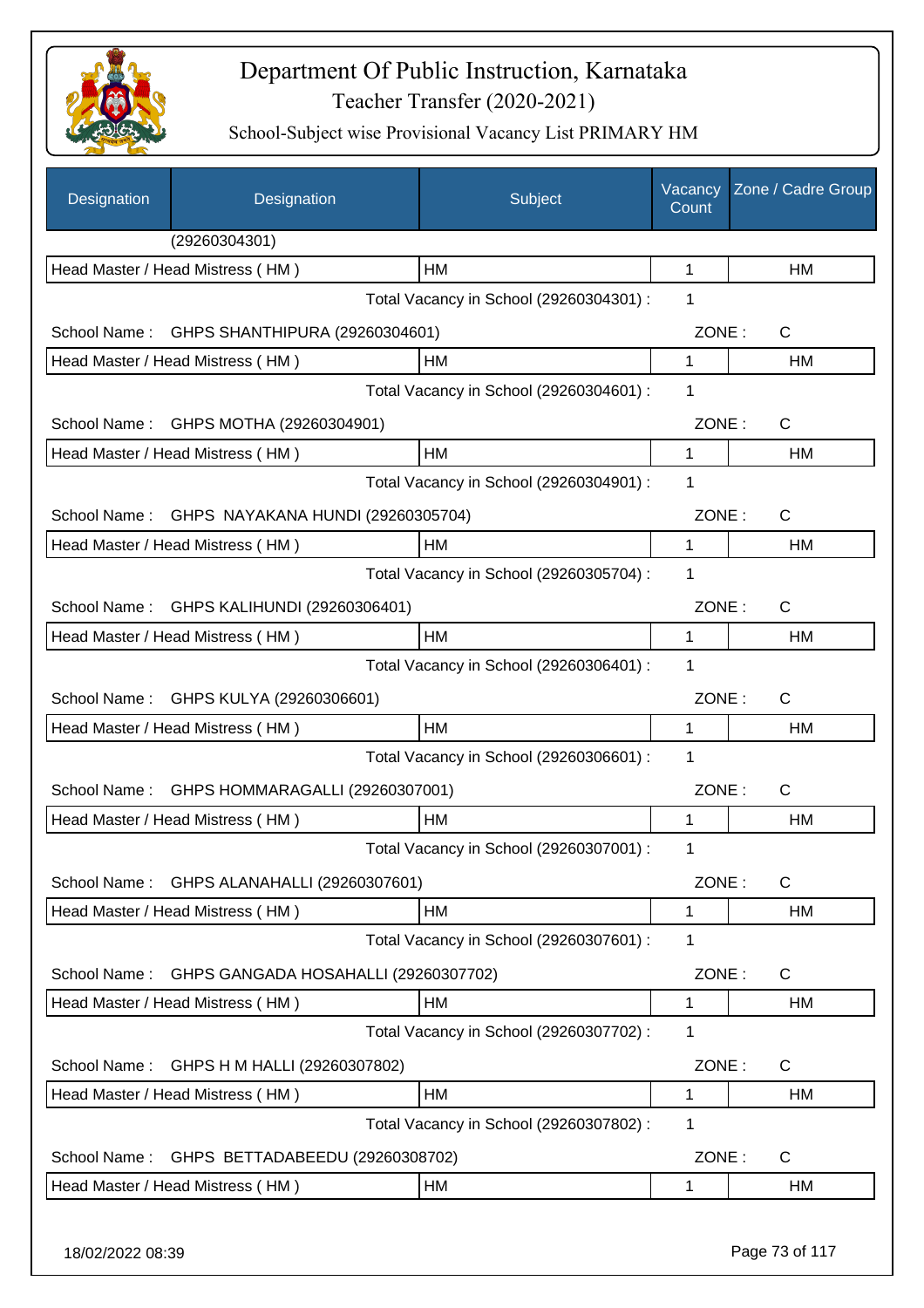

| Designation      | Designation                          | Subject                                 | Vacancy<br>Count | Zone / Cadre Group |
|------------------|--------------------------------------|-----------------------------------------|------------------|--------------------|
|                  |                                      | Total Vacancy in School (29260308702) : | 1                |                    |
| School Name:     | GHPS KANIYANAHUNDI (29260308802)     |                                         | ZONE:            | $\mathsf{C}$       |
|                  | Head Master / Head Mistress (HM)     | HM                                      | $\mathbf{1}$     | HM                 |
|                  |                                      | Total Vacancy in School (29260308802) : | 1                |                    |
| School Name:     | GHPS ANTHARASANTHE (29260309104)     |                                         | ZONE:            | C                  |
|                  | Head Master / Head Mistress (HM)     | HM                                      | $\mathbf 1$      | <b>HM</b>          |
|                  |                                      | Total Vacancy in School (29260309104) : | 1                |                    |
| School Name:     | GHPS HOSA HOLALU (29260309201)       |                                         | ZONE:            | C                  |
|                  | Head Master / Head Mistress (HM)     | HM                                      | 1                | HM                 |
|                  |                                      | Total Vacancy in School (29260309201) : | 1                |                    |
| School Name:     | GHPS SOGAHALLI (29260309301)         |                                         | ZONE:            | C                  |
|                  | Head Master / Head Mistress (HM)     | HM                                      | 1                | HM                 |
|                  |                                      | Total Vacancy in School (29260309301) : | 1                |                    |
| School Name:     | GHPS HUNASE KUPPE (29260309601)      |                                         | ZONE:            | C                  |
|                  | Head Master / Head Mistress (HM)     | HM                                      | 1                | НM                 |
|                  |                                      | Total Vacancy in School (29260309601) : | 1                |                    |
| School Name:     | GHPS N BEGURU (29260310501)          |                                         | ZONE:            | C                  |
|                  | Head Master / Head Mistress (HM)     | HM                                      | 1                | <b>HM</b>          |
|                  |                                      | Total Vacancy in School (29260310501) : | 1                |                    |
| School Name:     | GHPS N BELTHUR (29260311201)         |                                         | ZONE:            | C                  |
|                  | Head Master / Head Mistress (HM)     | HM                                      | 1                | HM                 |
|                  |                                      | Total Vacancy in School (29260311201) : | 1                |                    |
| School Name:     | GHPS GANDATHURU (29260311607)        |                                         | ZONE:            | C                  |
|                  | Head Master / Head Mistress (HM)     | HM                                      | 1                | HM                 |
|                  |                                      | Total Vacancy in School (29260311607) : | 1                |                    |
| School Name:     | GHPS SAGARE (29260312401)            |                                         | ZONE:            | B                  |
|                  | Head Master / Head Mistress (HM)     | HM                                      | 1                | HM                 |
|                  |                                      | Total Vacancy in School (29260312401) : | 1                |                    |
| School Name:     | GHPS SAGARE HOSACOLONY (29260312402) |                                         | ZONE:            | C                  |
|                  | Head Master / Head Mistress (HM)     | HM                                      | 1                | HM                 |
|                  |                                      | Total Vacancy in School (29260312402) : | 1                |                    |
| School Name:     | GHPS METIKUPPE (29260312901)         |                                         | ZONE:            | C                  |
| 18/02/2022 08:39 |                                      |                                         |                  | Page 74 of 117     |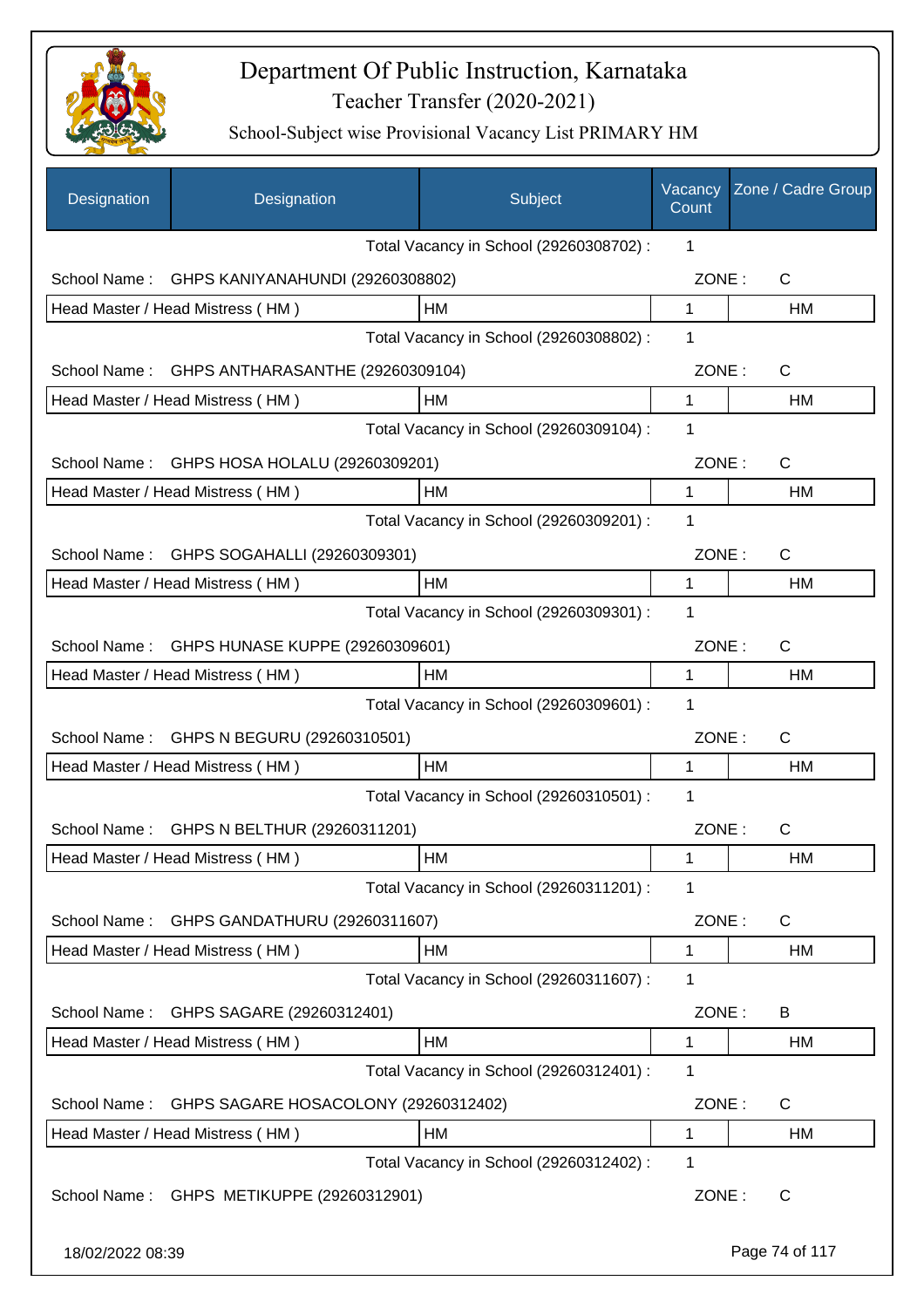

| Designation      | Designation                                   | Subject                                 | Vacancy<br>Count | Zone / Cadre Group |
|------------------|-----------------------------------------------|-----------------------------------------|------------------|--------------------|
|                  | Head Master / Head Mistress (HM)              | HM                                      | 1                | HM                 |
|                  |                                               | Total Vacancy in School (29260312901) : | 1                |                    |
| School Name:     | GHPS HYRIGE (29260313801)                     |                                         | ZONE:            | C                  |
|                  | Head Master / Head Mistress (HM)              | HM                                      | 1                | HM                 |
|                  |                                               | Total Vacancy in School (29260313801) : | 1                |                    |
| School Name:     | GHPS YARAHALLI (29260313901)                  |                                         | ZONE:            | B                  |
|                  | Head Master / Head Mistress (HM)              | <b>HM</b>                               | 1                | HM.                |
|                  |                                               | Total Vacancy in School (29260313901) : | 1                |                    |
| School Name:     | GHPS MATAKERE (29260314001)                   |                                         | ZONE:            | C                  |
|                  | Head Master / Head Mistress (HM)              | <b>HM</b>                               | 1                | HM                 |
|                  |                                               | Total Vacancy in School (29260314001) : | 1                |                    |
| School Name:     | GHPS SAVVE (29260314801)                      |                                         | ZONE:            | C                  |
|                  | Head Master / Head Mistress (HM)              | HM                                      | 1                | HM                 |
|                  |                                               | Total Vacancy in School (29260314801) : | 1                |                    |
| School Name:     | GHPS G G COLONY (29260314802)                 |                                         | ZONE:            | C                  |
|                  | Head Master / Head Mistress (HM)              | HM                                      | 1                | HM                 |
|                  |                                               | Total Vacancy in School (29260314802) : | 1                |                    |
| School Name:     | GHPS ITNA COLONY (29260314804)                |                                         | ZONE:            | C                  |
|                  | Head Master / Head Mistress (HM)              | <b>HM</b>                               | 1                | HM                 |
|                  |                                               | Total Vacancy in School (29260314804) : | 1                |                    |
|                  | School Name: GHPS KENCHANAHALLI (29260318301) |                                         | ZONE:            | C                  |
|                  | Head Master / Head Mistress (HM)              | HM                                      | 1                | HM                 |
|                  |                                               | Total Vacancy in School (29260318301) : | 1                |                    |
| School Name:     | GHPS GANDHINAGARA (29260319402)               |                                         | ZONE:            | C                  |
|                  | Head Master / Head Mistress (HM)              | <b>HM</b>                               | 1                | HM                 |
|                  |                                               | Total Vacancy in School (29260319402) : | 1                |                    |
| School Name:     | GHPS KANCHAMALLI (29260319501)                |                                         | ZONE:            | C                  |
|                  | Head Master / Head Mistress (HM)              | HM                                      | 1                | HM                 |
|                  |                                               | Total Vacancy in School (29260319501) : | 1                |                    |
| School Name:     | GHPS MULLURU (29260320501)                    |                                         | ZONE:            | C                  |
|                  | Head Master / Head Mistress (HM)              | HM                                      | 1                | HM                 |
|                  |                                               | Total Vacancy in School (29260320501) : | 1                |                    |
|                  |                                               |                                         |                  |                    |
| 18/02/2022 08:39 |                                               |                                         |                  | Page 75 of 117     |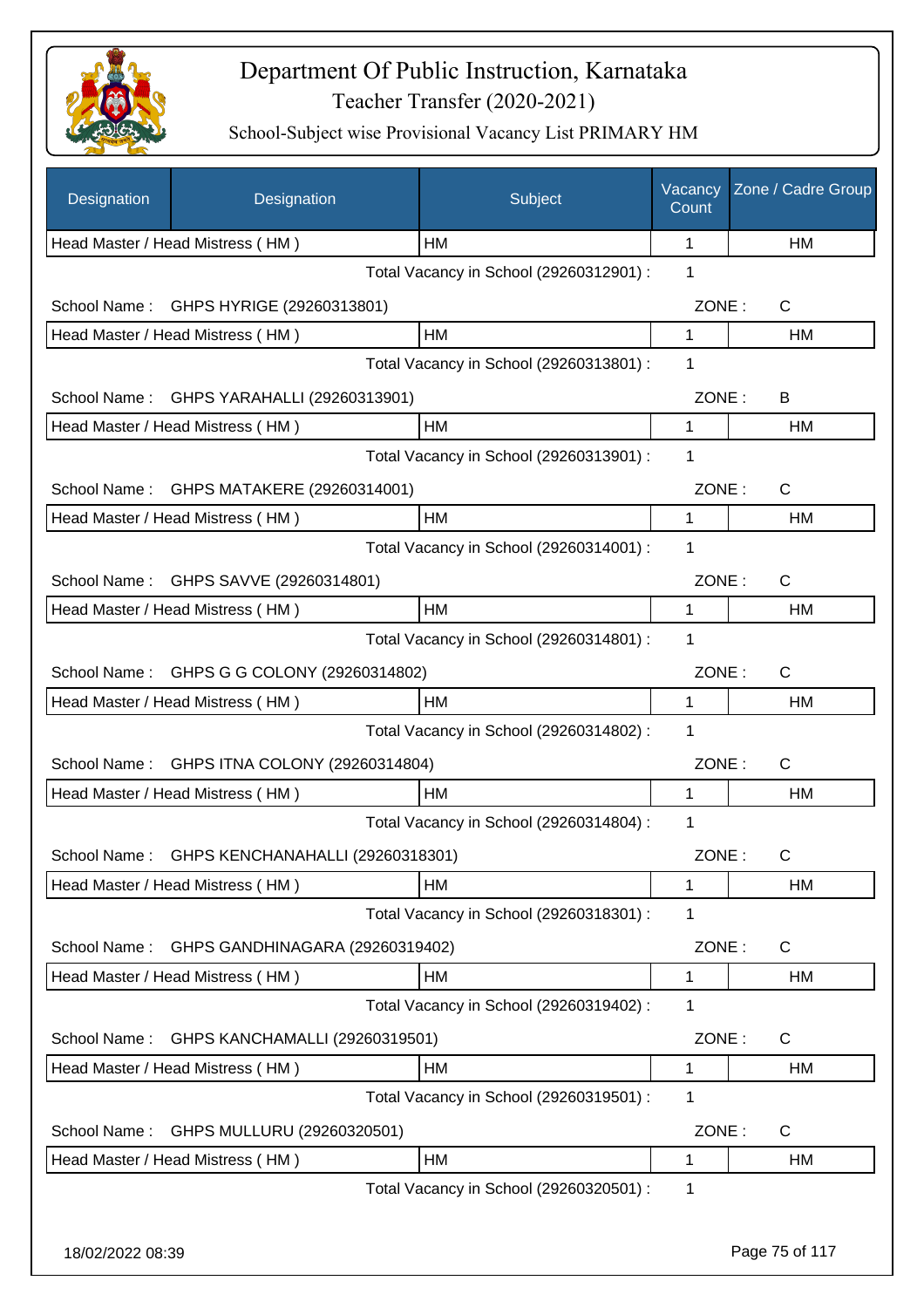

| Designation      | Designation                                                  | Subject                                 | Vacancy<br>Count | Zone / Cadre Group |
|------------------|--------------------------------------------------------------|-----------------------------------------|------------------|--------------------|
| School Name:     | GHPS BADAGALAPURA (29260321602)                              |                                         | ZONE:            | $\mathsf{C}$       |
|                  | Head Master / Head Mistress (HM)                             | HM                                      | 1                | HM                 |
|                  |                                                              | Total Vacancy in School (29260321602) : | 1                |                    |
| School Name:     | GHPS HADANURU (29260321603)                                  |                                         | ZONE:            | C                  |
|                  | Head Master / Head Mistress (HM)                             | <b>HM</b>                               | 1                | HM                 |
|                  |                                                              | Total Vacancy in School (29260321603) : | 1                |                    |
|                  | School Name: GHPS M C THALALU (29260325401)                  |                                         | ZONE:            | $\mathsf{C}$       |
|                  | Head Master / Head Mistress (HM)                             | HM                                      | 1                | HM                 |
|                  |                                                              | Total Vacancy in School (29260325401) : | 1                |                    |
| School Name:     | GHPS MACHHURU (29260325601)                                  |                                         | ZONE:            | $\mathsf{C}$       |
|                  | Head Master / Head Mistress (HM)                             | HM                                      | $\mathbf{1}$     | HM                 |
|                  |                                                              | Total Vacancy in School (29260325601) : | 1                |                    |
| School Name:     | GHPS GIRLS, SARAGUR WARD-4 (29260334801)                     |                                         | ZONE:            | A                  |
|                  | Head Master / Head Mistress (HM)                             | HM                                      | 1                | HM                 |
|                  |                                                              | Total Vacancy in School (29260334801) : | 1                |                    |
| School Name:     | GHPS BOYS, SARAGUR WARD-4 (29260334802)                      |                                         | ZONE:            | A                  |
|                  | Head Master / Head Mistress (HM)                             | HM                                      | 1                | HM                 |
|                  |                                                              | Total Vacancy in School (29260334802) : | 1                |                    |
| School Name:     | GHPS BEERAMBALLI (29260337101)                               |                                         | ZONE:            | $\mathsf{C}$       |
|                  | Head Master / Head Mistress (HM)                             | HM                                      | 1                | HM                 |
|                  |                                                              | Total Vacancy in School (29260337101) : | 1                |                    |
| School Name:     | GHPS CHATAREHUNDI (29260337201)                              |                                         | ZONE:            | C                  |
|                  | Head Master / Head Mistress (HM)                             | HM                                      | 1                | HM                 |
|                  |                                                              | Total Vacancy in School (29260337201) : | 1                |                    |
|                  |                                                              | Total Vacancy in Taluka (292603) :      | 44               |                    |
| Taluka Name:     | <b>HUNSUR (292604)</b>                                       |                                         |                  |                    |
| School Name:     | GOVERNMENT HIGHER PRIMARY SCHOOL NILAVAGILU<br>(29260400101) |                                         | ZONE:            | $\mathsf C$        |
|                  | Head Master / Head Mistress (HM)                             | HM                                      | 1                | HM                 |
|                  |                                                              | Total Vacancy in School (29260400101) : | 1                |                    |
| School Name:     | GOVERNMENT HIGHER PRIMARY SCHOOL CHANNASOGE<br>(29260400401) |                                         | ZONE:            | C                  |
|                  | Head Master / Head Mistress (HM)                             | HM                                      | 1                | HM                 |
| 18/02/2022 08:39 |                                                              |                                         |                  | Page 76 of 117     |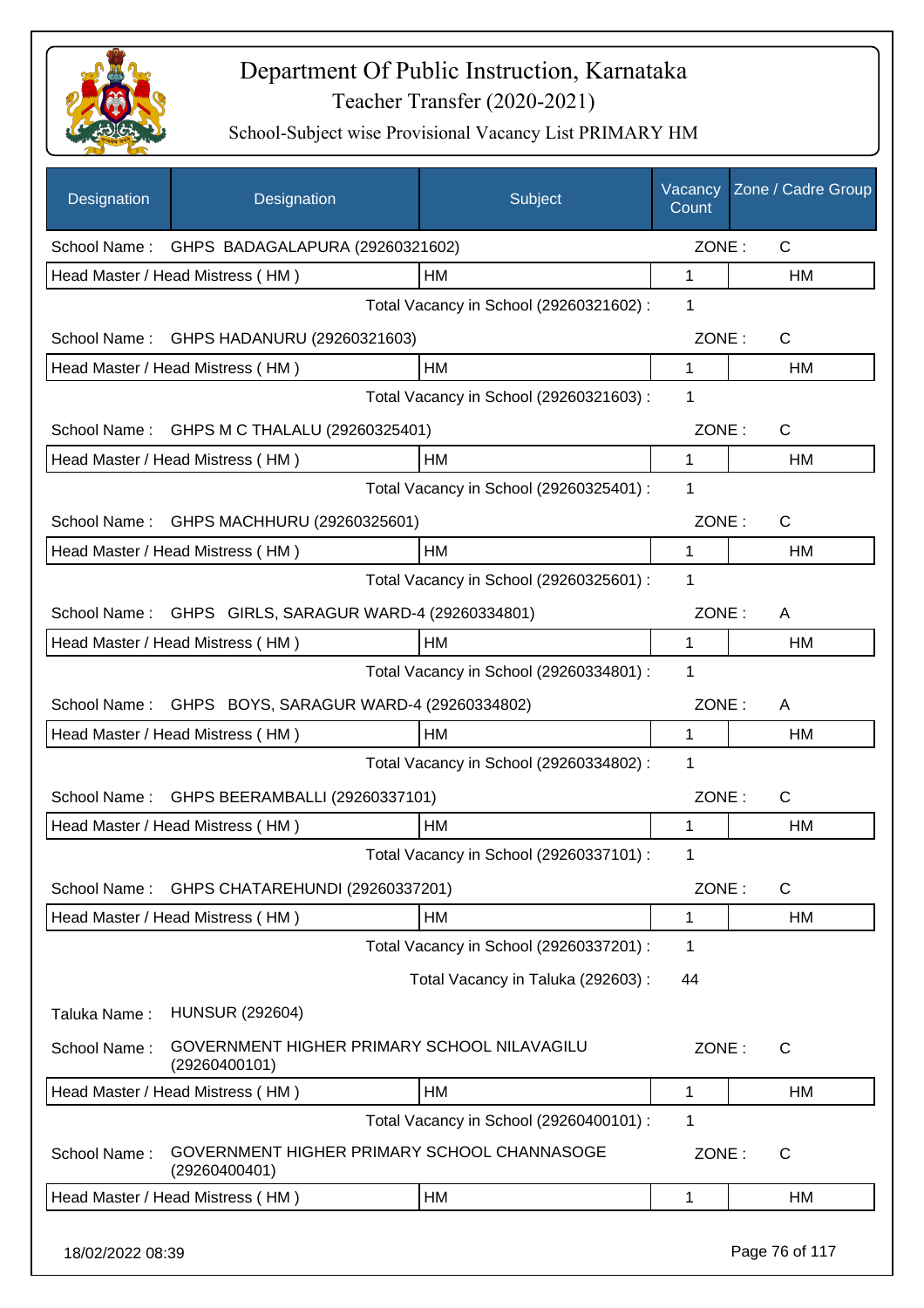

| Designation      | Designation                                                        | Subject                                 | Vacancy<br>Count | Zone / Cadre Group |
|------------------|--------------------------------------------------------------------|-----------------------------------------|------------------|--------------------|
|                  |                                                                    | Total Vacancy in School (29260400401) : | 1                |                    |
| School Name:     | GOVERNMENT HIGHER PRIMARY SCHOOL HYRIGE, HYRIGE<br>(29260401302)   |                                         | ZONE:            | $\mathsf{C}$       |
|                  | Head Master / Head Mistress (HM)                                   | HM                                      | 1                | НM                 |
|                  |                                                                    | Total Vacancy in School (29260401302) : | 1                |                    |
| School Name:     | GOVERNMENT HIGHER PRIMARY SCHOOL KAMAGOWDANAHALLI<br>(29260401401) |                                         | ZONE:            | C                  |
|                  | Head Master / Head Mistress (HM)                                   | HM                                      | $\mathbf{1}$     | HM                 |
|                  |                                                                    | Total Vacancy in School (29260401401) : | 1                |                    |
| School Name:     | GOVERNMENT HIGHER PRIMARY SCHOOL HEMMIGE, HEMMEGE<br>(29260401501) |                                         | ZONE:            | C                  |
|                  | Head Master / Head Mistress (HM)                                   | HM                                      | $\mathbf{1}$     | <b>HM</b>          |
|                  |                                                                    | Total Vacancy in School (29260401501) : | 1                |                    |
| School Name:     | GOVERNMENT HIGHER PRIMARY SCHOOL HANAGODU<br>(29260401801)         |                                         | ZONE:            | $\mathsf{C}$       |
|                  | Head Master / Head Mistress (HM)                                   | HM                                      | 1                | HM                 |
|                  |                                                                    | Total Vacancy in School (29260401801) : | 1                |                    |
| School Name:     | GOVERNMENT HIGHER PRIMARY SCHOOL B R KAVALU<br>(29260401901)       |                                         | ZONE:            | $\mathsf{C}$       |
|                  | Head Master / Head Mistress (HM)                                   | HM                                      | $\mathbf{1}$     | HM                 |
|                  |                                                                    | Total Vacancy in School (29260401901) : | 1                |                    |
| School Name:     | GOVERNMENT HIGHER PRIMARY SCHOOL KIRANGURU<br>(29260402001)        |                                         | ZONE:            | $\mathsf{C}$       |
|                  | Head Master / Head Mistress (HM)                                   | HM                                      | 1                | HM                 |
|                  |                                                                    | Total Vacancy in School (29260402001) : | 1                |                    |
| School Name:     | GOVERNMENT HIGHER PRIMARY SCHOOL HARALAHALLI<br>(29260402101)      |                                         | ZONE:            | C                  |
|                  | Head Master / Head Mistress (HM)                                   | HM                                      | 1                | НM                 |
|                  |                                                                    | Total Vacancy in School (29260402101) : | 1                |                    |
| School Name:     | GOVERNMENT HIGHER PRIMARY SCHOOL HINDAGUDLU<br>(29260402401)       |                                         | ZONE:            | C                  |
|                  | Head Master / Head Mistress (HM)                                   | HM                                      | 1                | HM                 |
|                  |                                                                    | Total Vacancy in School (29260402401) : | 1                |                    |
| School Name:     | GOVERNMENT HIGHER PRIMARY SCHOOL BHARATHVADI<br>(29260402701)      |                                         | ZONE:            | C                  |
|                  | Head Master / Head Mistress (HM)                                   | HM                                      | 1                | НM                 |
|                  |                                                                    | Total Vacancy in School (29260402701) : | 1                |                    |
| 18/02/2022 08:39 |                                                                    |                                         |                  | Page 77 of 117     |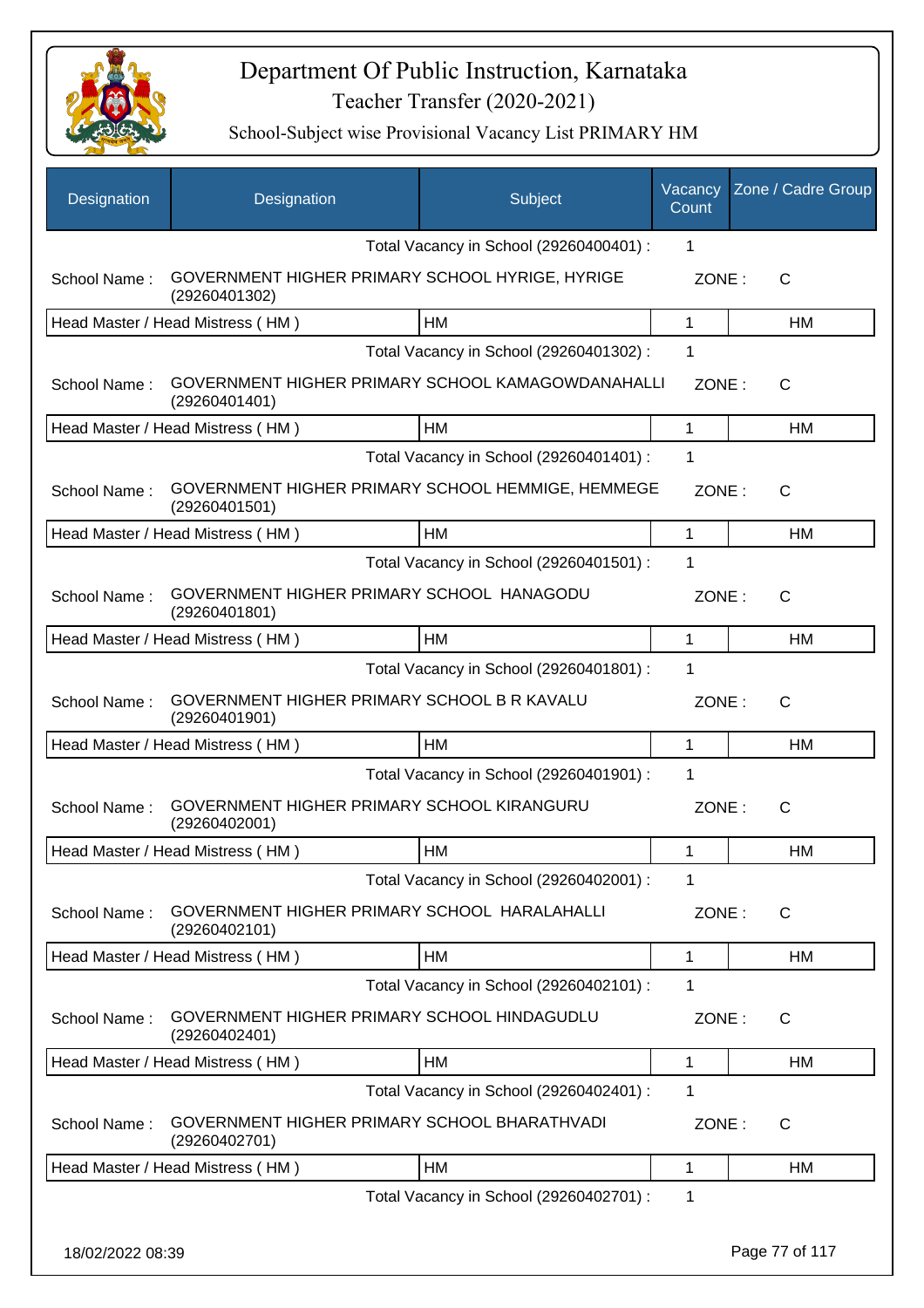

| Designation      | Designation                                                                | Subject                                 | Vacancy<br>Count | Zone / Cadre Group |
|------------------|----------------------------------------------------------------------------|-----------------------------------------|------------------|--------------------|
| School Name:     | <b>GOVERNMENT HIGHER PRIMARY SCHOOL</b><br>KADEMANUGANAHALLI (29260404101) |                                         | ZONE:            | $\mathsf{C}$       |
|                  | Head Master / Head Mistress (HM)                                           | HМ                                      | $\mathbf 1$      | HM                 |
|                  |                                                                            | Total Vacancy in School (29260404101) : | 1                |                    |
| School Name:     | GOVERNMENT HIGHER PRIMARY SCHOOL KARNAKUPPE<br>(29260404301)               |                                         | ZONE:            | $\mathsf{C}$       |
|                  | Head Master / Head Mistress (HM)                                           | <b>HM</b>                               | 1                | HM                 |
|                  |                                                                            | Total Vacancy in School (29260404301) : | 1                |                    |
| School Name:     | GOVERNMENT HIGHER PRIMARY SCHOOL BIJAPURA COLONY<br>(29260404601)          |                                         | ZONE:            | $\mathsf{C}$       |
|                  | Head Master / Head Mistress (HM)                                           | <b>HM</b>                               | 1                | <b>HM</b>          |
|                  |                                                                            | Total Vacancy in School (29260404601) : | 1                |                    |
| School Name:     | GOVERNMENT HIGHER PRIAMARY SCHOOL CHILKUNDA<br>(29260404901)               |                                         | ZONE:            | $\mathsf{C}$       |
|                  | Head Master / Head Mistress (HM)                                           | HM                                      | 1                | HM                 |
|                  |                                                                            | Total Vacancy in School (29260404901) : | 1                |                    |
| School Name:     | GOVERNMENT HIGHER PRIMARY SCHOOL KANAGALU<br>(29260405401)                 |                                         | ZONE:            | $\mathsf{C}$       |
|                  | Head Master / Head Mistress (HM)                                           | <b>HM</b>                               | 1                | <b>HM</b>          |
|                  |                                                                            | Total Vacancy in School (29260405401) : | 1                |                    |
| School Name:     | GOVERNMENT HIGHER PRIMARY SCHOOL YAMAGUMBA<br>(29260405601)                |                                         | ZONE:            | $\mathsf{C}$       |
|                  | Head Master / Head Mistress (HM)                                           | <b>HM</b>                               | 1                | HM                 |
|                  |                                                                            | Total Vacancy in School (29260405601) : | 1                |                    |
| School Name:     | GOVERNMENT HIGHER PRIMARY SCHOOL YASHODHARAPURA<br>(29260406101)           |                                         | ZONE:            | $\mathsf{C}$       |
|                  | Head Master / Head Mistress (HM)                                           | HM                                      | 1                | HM                 |
|                  |                                                                            | Total Vacancy in School (29260406101) : | 1                |                    |
| School Name:     | GOVERNMENT HIGHER PRIMARY SCHOOL BELEGERE<br>(29260406601)                 |                                         | ZONE:            | C                  |
|                  | Head Master / Head Mistress (HM)                                           | НM                                      | 1                | HM                 |
|                  |                                                                            | Total Vacancy in School (29260406601) : | 1                |                    |
| School Name:     | GOVERNMENT HIGHER PRIMARY SCHOOL HIRIKYATHANAHALLI<br>(29260406801)        |                                         | ZONE:            | $\mathsf{C}$       |
|                  | Head Master / Head Mistress (HM)                                           | HM                                      | 1                | НM                 |
|                  |                                                                            | Total Vacancy in School (29260406801) : | 1                |                    |
| School Name:     | GOVERNMENT HIGHER PRIMARY SCHOOL MAROOR<br>(29260407201)                   |                                         | ZONE:            | $\mathsf{C}$       |
| 18/02/2022 08:39 |                                                                            |                                         |                  | Page 78 of 117     |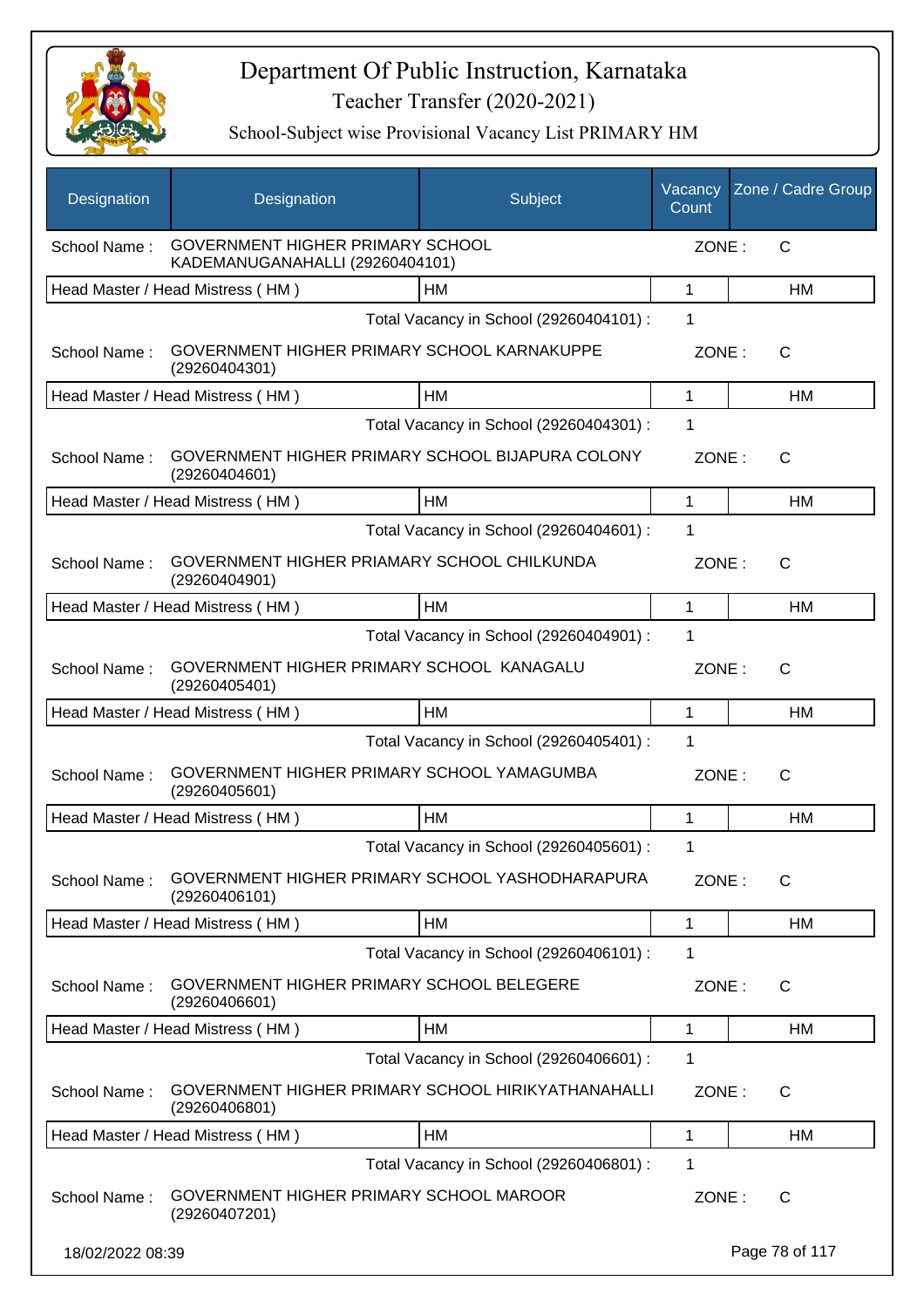

| Designation      | Designation                                                            | Subject                                 | Vacancy<br>Count | Zone / Cadre Group |
|------------------|------------------------------------------------------------------------|-----------------------------------------|------------------|--------------------|
|                  | Head Master / Head Mistress (HM)                                       | HM                                      | 1                | <b>HM</b>          |
|                  |                                                                        | Total Vacancy in School (29260407201) : | 1                |                    |
| School Name:     | GOVERNMENT HIGHER PRIMARY SCHOOL CHITTIKYATHANA<br>HALLI (29260407501) |                                         | ZONE:            | C                  |
|                  | Head Master / Head Mistress (HM)                                       | HM                                      | 1                | HM                 |
|                  |                                                                        | Total Vacancy in School (29260407501) : | 1                |                    |
| School Name:     | GOVERNMENT HIGHER PRIMARY SCHOOL HARAVE<br>(29260407601)               |                                         | ZONE:            | $\mathsf{C}$       |
|                  | Head Master / Head Mistress (HM)                                       | HM                                      | 1                | НM                 |
|                  |                                                                        | Total Vacancy in School (29260407601) : | 1                |                    |
| School Name:     | GOVERNMENT HIGHER PRIMARY SCHOOL HARAVE<br>RAMENAHALLI (29260407801)   |                                         | ZONE:            | $\mathsf{C}$       |
|                  | Head Master / Head Mistress (HM)                                       | HM                                      | 1                | <b>HM</b>          |
|                  |                                                                        | Total Vacancy in School (29260407801) : | 1                |                    |
| School Name:     | GOVERNMENT HIGHER PRIMARY SCHOOL HULLENAHALLI<br>(29260409301)         |                                         | ZONE:            | $\mathsf{C}$       |
|                  | Head Master / Head Mistress (HM)                                       | HM                                      | 1                | HM                 |
|                  |                                                                        | Total Vacancy in School (29260409301) : | 1                |                    |
| School Name:     | GOVERNMENT HIGHER PRIMARY SCHOOL GAGENA HALLI<br>(29260409401)         |                                         | ZONE:            | $\mathsf{C}$       |
|                  | Head Master / Head Mistress (HM)                                       | HM                                      | 1                | HM                 |
|                  |                                                                        | Total Vacancy in School (29260409401) : | $\mathbf 1$      |                    |
| School Name:     | GOVERNMENT HIGHER PRIMARY SCHOOL CHALLAHALLI<br>(29260410302)          |                                         | ZONE:            | C                  |
|                  | Head Master / Head Mistress (HM)                                       | HM                                      | 1                | HM                 |
|                  |                                                                        | Total Vacancy in School (29260410302) : | 1                |                    |
| School Name:     | GHPS BENKIPURA (29260410401)                                           |                                         | ZONE:            | $\mathsf{C}$       |
|                  | Head Master / Head Mistress (HM)                                       | HM                                      | 1                | HM                 |
|                  |                                                                        | Total Vacancy in School (29260410401) : | 1                |                    |
| School Name:     | GOVERNMENT HIGHER PRIMARY SCHOOL<br>CHIKKABEECHANAHALLI (29260410601)  |                                         | ZONE:            | C                  |
|                  | Head Master / Head Mistress (HM)                                       | HM                                      | 1                | HM                 |
|                  |                                                                        | Total Vacancy in School (29260410601) : | 1                |                    |
| School Name:     | GOVERNMENT HIGHER PRIMARY SCHOOL THIPPUR<br>(29260410701)              |                                         | ZONE:            | C                  |
|                  | Head Master / Head Mistress (HM)                                       | HM                                      | 1                | HM                 |
|                  |                                                                        | Total Vacancy in School (29260410701) : | 1                |                    |
| 18/02/2022 08:39 |                                                                        |                                         |                  | Page 79 of 117     |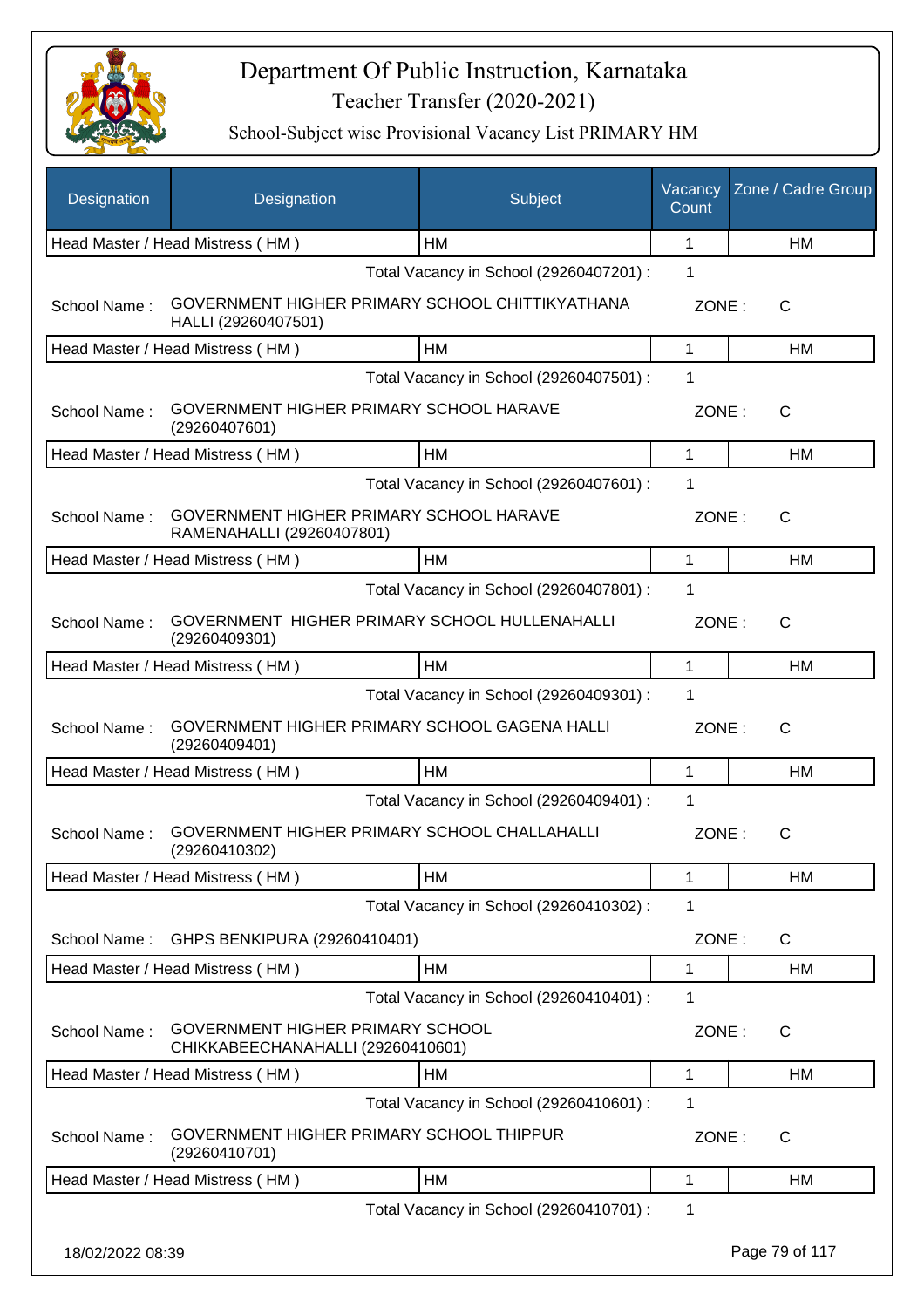

| Designation      | Designation                                                          | Subject                                 | Vacancy<br>Count | Zone / Cadre Group |
|------------------|----------------------------------------------------------------------|-----------------------------------------|------------------|--------------------|
| School Name:     | GOVERNMENT HIGHER PRIMARY SCHOOL CHOLENAHALLI<br>(29260410901)       |                                         | ZONE:            | $\mathsf{C}$       |
|                  | Head Master / Head Mistress (HM)                                     | HM                                      | 1                | HM                 |
|                  |                                                                      | Total Vacancy in School (29260410901) : | 1                |                    |
| School Name:     | GOVERNMENT HIGHER PRIMARY SCHOOL RANGAIAHNA<br>KOPPALU (29260411002) |                                         | ZONE:            | C                  |
|                  | Head Master / Head Mistress (HM)                                     | HM                                      | 1                | HM                 |
|                  |                                                                      | Total Vacancy in School (29260411002) : | 1                |                    |
| School Name:     | GOVERNMENT HIGHER PRIMARY SCHOOL THONADALU<br>(29260413801)          |                                         | ZONE:            | $\mathsf{C}$       |
|                  | Head Master / Head Mistress (HM)                                     | <b>HM</b>                               | 1                | HM                 |
|                  |                                                                      | Total Vacancy in School (29260413801) : | 1                |                    |
| School Name:     | GOVERNMENT HIGHER PRIMARY SCHOOL KIRIJAJI (29260415401)              |                                         | ZONE:            | B                  |
|                  | Head Master / Head Mistress (HM)                                     | HM                                      | 1                | HM                 |
|                  |                                                                      | Total Vacancy in School (29260415401) : | 1                |                    |
| School Name:     | GOVERNMENT HIGHER PRIMARY SCHOOL SIDDANAKOPPALU<br>(29260415501)     |                                         | ZONE:            | В                  |
|                  | Head Master / Head Mistress (HM)                                     | HM                                      | 1                | <b>HM</b>          |
|                  |                                                                      | Total Vacancy in School (29260415501) : | 1                |                    |
| School Name:     | GOVERNMENT HIGHER PRIMARY SCHOOL HUNDIMALA<br>(29260416901)          |                                         | ZONE:            | $\mathsf{C}$       |
|                  | Head Master / Head Mistress (HM)                                     | <b>HM</b>                               | 1                | HM                 |
|                  |                                                                      | Total Vacancy in School (29260416901) : | 1                |                    |
| School Name:     | GOVERNMENT HIGHER PRIMARY SCHOOL C B T COLONY<br>(29260417501)       |                                         | ZONE:            | С                  |
|                  | Head Master / Head Mistress (HM)                                     | HM                                      | 1                | <b>HM</b>          |
|                  |                                                                      | Total Vacancy in School (29260417501) : | 1                |                    |
| School Name:     | GOVERNMENT HIGHER PRIMARY SCHOOL VINOBHA COLONY<br>(29260417601)     |                                         | ZONE:            | B                  |
|                  | Head Master / Head Mistress (HM)                                     | HM                                      | 1                | <b>HM</b>          |
|                  |                                                                      | Total Vacancy in School (29260417601) : | 1                |                    |
| School Name:     | GOVERNMENT HIGHER PRIMARY SCHOOL HONNI KOPPALU<br>(29260417801)      |                                         | ZONE:            | $\mathsf{C}$       |
|                  | Head Master / Head Mistress (HM)                                     | HM                                      | 1                | HM                 |
|                  |                                                                      | Total Vacancy in School (29260417801) : | 1                |                    |
| School Name:     | GOVERNMENT HIGHER PRIMARY SCHOOL KARIMUDDANAHALLI<br>(29260418001)   |                                         | ZONE:            | C                  |
| 18/02/2022 08:39 |                                                                      |                                         |                  | Page 80 of 117     |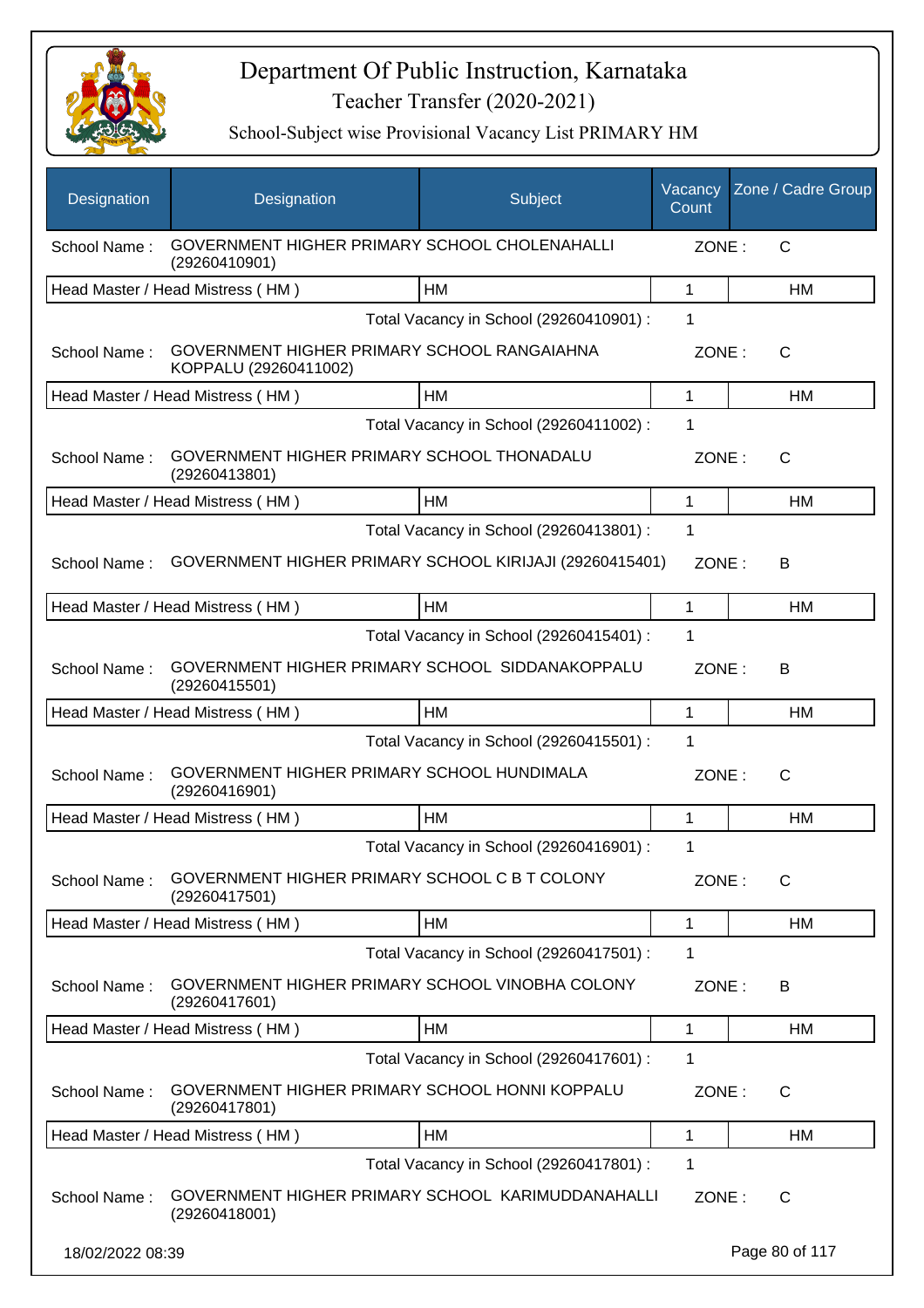

| Designation  | Designation                                                           | Subject                                 | Vacancy<br>Count | Zone / Cadre Group |
|--------------|-----------------------------------------------------------------------|-----------------------------------------|------------------|--------------------|
|              | Head Master / Head Mistress (HM)                                      | <b>HM</b>                               | 1                | <b>HM</b>          |
|              |                                                                       | Total Vacancy in School (29260418001) : | 1                |                    |
| School Name: | GOVERNMENT HIGHER PRIMARY SCHOOL ASVALU<br>(29260418201)              |                                         | ZONE:            | С                  |
|              | Head Master / Head Mistress (HM)                                      | HM                                      | 1                | HM                 |
|              |                                                                       | Total Vacancy in School (29260418201) : | 1                |                    |
| School Name: | GOVERNMENT HIGHER PRIMARY SCHOOL UMMATHUR<br>(29260419201)            |                                         | ZONE:            | С                  |
|              | Head Master / Head Mistress (HM)                                      | <b>HM</b>                               | $\mathbf{1}$     | HM                 |
|              |                                                                       | Total Vacancy in School (29260419201) : | 1                |                    |
| School Name: | GOVERNMENT HIGHER PRIMARY SCHOOL HOSUR<br>KODAGUCOLONY (29260419501)  |                                         | ZONE:            | C                  |
|              | Head Master / Head Mistress (HM)                                      | <b>HM</b>                               | $\mathbf{1}$     | <b>HM</b>          |
|              |                                                                       | Total Vacancy in School (29260419501) : | 1                |                    |
| School Name: | GOVERNMENT HIGHER PRIMARY SCHOOL BEEJAGANAHALLI<br>(29260419601)      |                                         | ZONE:            | В                  |
|              | Head Master / Head Mistress (HM)                                      | HM                                      | 1                | HM                 |
|              |                                                                       | Total Vacancy in School (29260419601) : | 1                |                    |
| School Name: | GOVERNMENT HIGHER PRIMARY SCHOOL UDDURU<br>(29260419701)              |                                         | ZONE:            | С                  |
|              | Head Master / Head Mistress (HM)                                      | HM                                      | 1                | HM                 |
|              |                                                                       | Total Vacancy in School (29260419701) : | 1                |                    |
| School Name: | GOVERNMENT HIGHER PRIMARY SCHOOL RAMAPATTANA<br>(29260420001)         |                                         | ZONE:            | С                  |
|              | Head Master / Head Mistress (HM)                                      | ${\sf HM}$                              | 1                | HM                 |
|              |                                                                       | Total Vacancy in School (29260420001) : | 1                |                    |
| School Name: | GOVERNMENT HIGHER PRIMARY SCHOOL BANNIKUPPE<br>(29260420301)          |                                         | ZONE:            | С                  |
|              | Head Master / Head Mistress (HM)                                      | HM                                      | 1                | HM                 |
|              |                                                                       | Total Vacancy in School (29260420301) : | 1                |                    |
| School Name: | GOVERNMENT HIGHER PRIMARY SCHOOL HAGARANAHALLI<br>(29260421101)       |                                         | ZONE:            | C                  |
|              | Head Master / Head Mistress (HM)                                      | <b>HM</b>                               | $\mathbf{1}$     | HM                 |
|              |                                                                       | Total Vacancy in School (29260421101) : | 1                |                    |
| School Name: | GOVERNMENT HIGHER PRIMARY SCHOOL 1998<br>PAKSHIRAJAPURA (29260423701) |                                         | ZONE:            | C                  |
|              | Head Master / Head Mistress (HM)                                      | HM                                      | 1                | HM                 |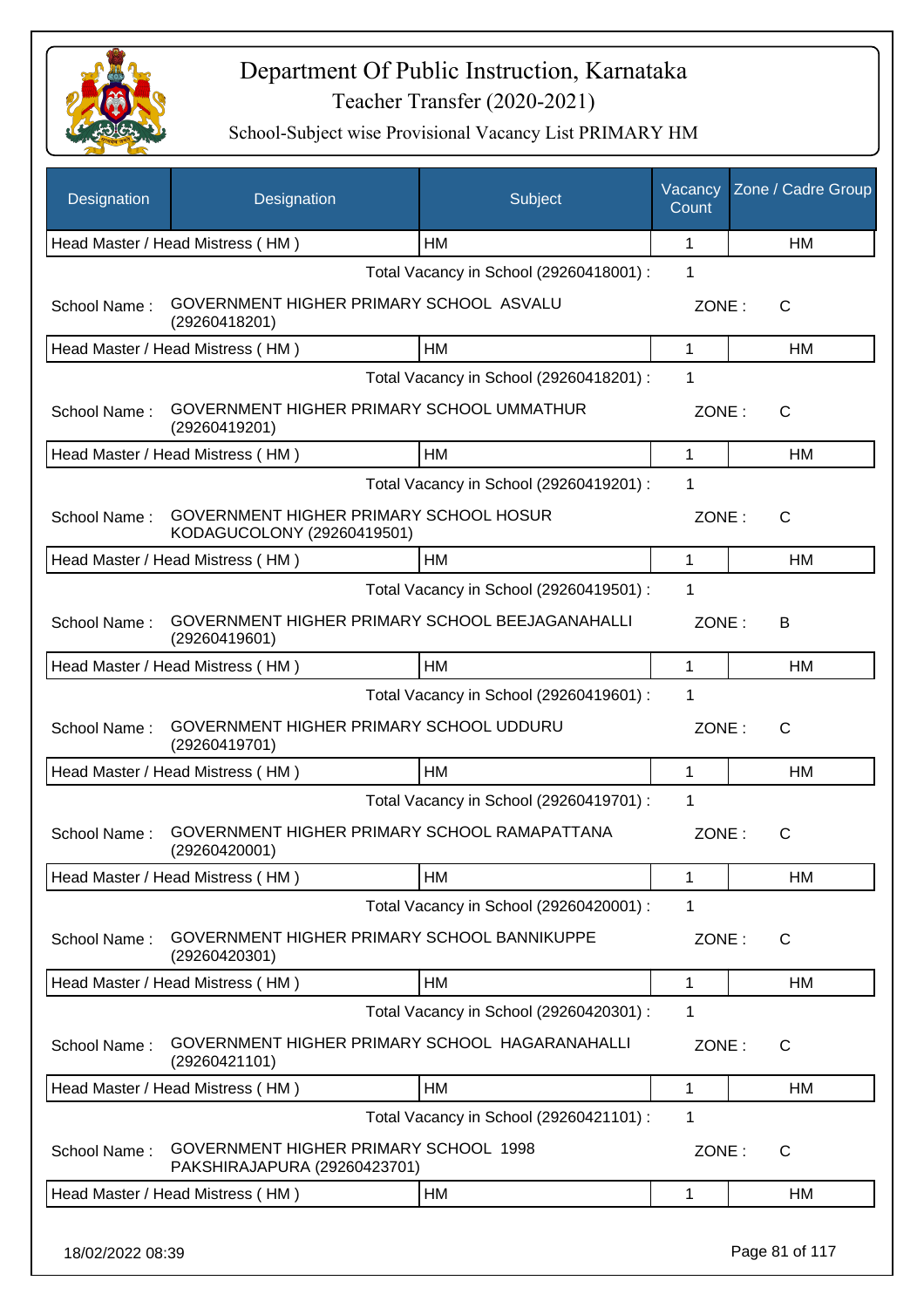

| Designation      | Designation                                                           | Subject                                 | Vacancy<br>Count | Zone / Cadre Group |
|------------------|-----------------------------------------------------------------------|-----------------------------------------|------------------|--------------------|
|                  |                                                                       | Total Vacancy in School (29260423701) : | 1                |                    |
| School Name:     | GOVERNMENT HIGHER PRIMARY SCHOOL MODURU<br>(29260423801)              |                                         | ZONE:            | C                  |
|                  | Head Master / Head Mistress (HM)                                      | <b>HM</b>                               | 1                | HM                 |
|                  |                                                                       | Total Vacancy in School (29260423801) : | 1                |                    |
| School Name:     | GOVERNMENT HIGHER PRIMARY SCHOOL SETHUVE<br>(29260426920)             |                                         | ZONE:            | A                  |
|                  | Head Master / Head Mistress (HM)                                      | HM                                      | 1                | HM                 |
|                  |                                                                       | Total Vacancy in School (29260426920) : | 1                |                    |
| School Name:     | GOVERNMENT HIGHER PRIMARY SCHOOL RANGANATHA<br>BADAVANE (29260428204) |                                         | ZONE:            | A                  |
|                  | Head Master / Head Mistress (HM)                                      | <b>HM</b>                               | $\mathbf{1}$     | HM                 |
|                  |                                                                       | Total Vacancy in School (29260428204) : | 1                |                    |
| School Name:     | GOVERNMENT HIGHER PRIMARY SCHOOL BALLENAHALLI<br>(29260428901)        |                                         | ZONE:            | C                  |
|                  | Head Master / Head Mistress (HM)                                      | <b>HM</b>                               | 1                | HM                 |
|                  |                                                                       | Total Vacancy in School (29260428901) : | 1                |                    |
| School Name:     | KASTHURABA GANDHI GIRLS SCHOOL (29260429305)                          |                                         | ZONE:            | C                  |
|                  | Head Master / Head Mistress (HM)                                      | <b>GHM</b>                              | 1                | HM                 |
|                  |                                                                       | Total Vacancy in School (29260429305) : | $\mathbf{1}$     |                    |
| School Name:     | GOVERNMENT HIGHER PRIMARY SCHOOL KALKUNIKE<br>(29260429307)           |                                         | ZONE:            | A                  |
|                  | Head Master / Head Mistress (HM)                                      | <b>HM</b>                               | 1                | HM                 |
|                  |                                                                       | Total Vacancy in School (29260429307) : | 1                |                    |
|                  |                                                                       | Total Vacancy in Taluka (292604) :      | 55               |                    |
| Taluka Name:     | K.R.NAGARA (292606)                                                   |                                         |                  |                    |
| School Name:     | GHPS, HARADANAHALLI (29260600901)                                     |                                         | ZONE:            | $\mathsf{C}$       |
|                  | Head Master / Head Mistress (HM)                                      | HM                                      | 1                | HM                 |
|                  |                                                                       | Total Vacancy in School (29260600901) : | 1                |                    |
| School Name:     | GHPS, SHEEGAVALU (29260601001)                                        |                                         | ZONE:            | C                  |
|                  | Head Master / Head Mistress (HM)                                      | <b>HM</b>                               | 1                | HM                 |
|                  |                                                                       | Total Vacancy in School (29260601001) : | 1                |                    |
| School Name:     | GHPS, HEBSURU (29260601301)                                           |                                         | ZONE:            | C                  |
|                  | Head Master / Head Mistress (HM)                                      | HM                                      | 1                | HM                 |
|                  |                                                                       | Total Vacancy in School (29260601301) : | $\mathbf 1$      |                    |
| 18/02/2022 08:39 |                                                                       |                                         |                  | Page 82 of 117     |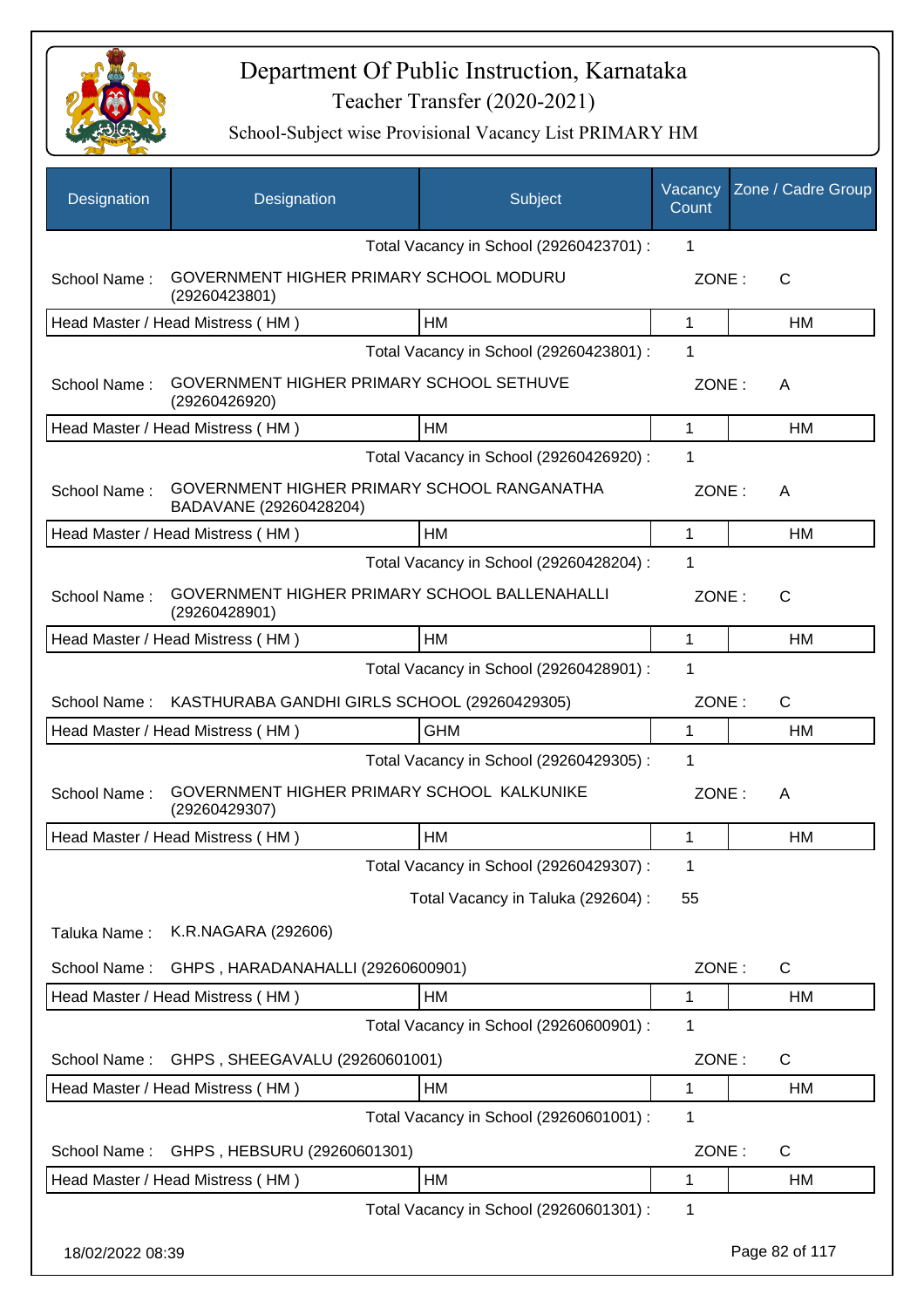

| Designation      | Designation                                 | Subject                                 | Vacancy<br>Count | Zone / Cadre Group |
|------------------|---------------------------------------------|-----------------------------------------|------------------|--------------------|
| School Name:     | GHPS, BALLURU (29260601501)                 |                                         | ZONE:            | $\mathsf{C}$       |
|                  | Head Master / Head Mistress (HM)            | HM                                      | 1                | HM                 |
|                  |                                             | Total Vacancy in School (29260601501) : | 1                |                    |
| School Name:     | GHPS, LAKSHMIPURA (29260601801)             |                                         | ZONE:            | C                  |
|                  | Head Master / Head Mistress (HM)            | HM                                      | 1                | HM                 |
|                  |                                             | Total Vacancy in School (29260601801) : | 1                |                    |
|                  | School Name: GHPS, MUDUGUPPE (29260602601)  |                                         | ZONE:            | $\mathsf{C}$       |
|                  | Head Master / Head Mistress (HM)            | HM                                      | 1                | HM                 |
|                  |                                             | Total Vacancy in School (29260602601) : | 1                |                    |
|                  | School Name: GHPS, KUPPAHALLI (29260602701) |                                         | ZONE:            | C                  |
|                  | Head Master / Head Mistress (HM)            | HM                                      | 1                | HM                 |
|                  |                                             | Total Vacancy in School (29260602701) : | 1                |                    |
| School Name:     | GHPS, BHERYA (29260603001)                  |                                         | ZONE:            | $\mathsf{C}$       |
|                  | Head Master / Head Mistress (HM)            | <b>HM</b>                               | 1                | HM                 |
|                  |                                             | Total Vacancy in School (29260603001) : | 1                |                    |
| School Name:     | GHPS, KALLAHALLI (29260604301)              |                                         | ZONE:            | $\mathsf{C}$       |
|                  | Head Master / Head Mistress (HM)            | HM                                      | 1                | HM                 |
|                  |                                             | Total Vacancy in School (29260604301) : | 1                |                    |
| School Name:     | GHPS, HOSURU (29260605701)                  |                                         | ZONE:            | $\mathsf{C}$       |
|                  | Head Master / Head Mistress (HM)            | HM                                      | 1                | HM                 |
|                  |                                             | Total Vacancy in School (29260605701) : | 1                |                    |
| School Name:     | GHPS, CHIKKAKOPPALU (29260605901)           |                                         | ZONE:            | C                  |
|                  | Head Master / Head Mistress (HM)            | HM                                      | 1                | HM                 |
|                  |                                             | Total Vacancy in School (29260605901) : | 1                |                    |
| School Name:     | GHPS, MUDDANAHALLI (29260606001)            |                                         | ZONE:            | C                  |
|                  | Head Master / Head Mistress (HM)            | HM                                      | 1                | HM                 |
|                  |                                             | Total Vacancy in School (29260606001) : | 1                |                    |
| School Name:     | GHPS, HOSAKOTE (29260606401)                |                                         | ZONE:            | C                  |
|                  | Head Master / Head Mistress (HM)            | HM                                      | 1                | HM                 |
|                  |                                             | Total Vacancy in School (29260606401) : | 1                |                    |
| School Name:     | GHPS, KOLURU (29260606701)                  |                                         | ZONE:            | C                  |
|                  | Head Master / Head Mistress (HM)            | HM                                      | 1                | HM                 |
| 18/02/2022 08:39 |                                             |                                         |                  | Page 83 of 117     |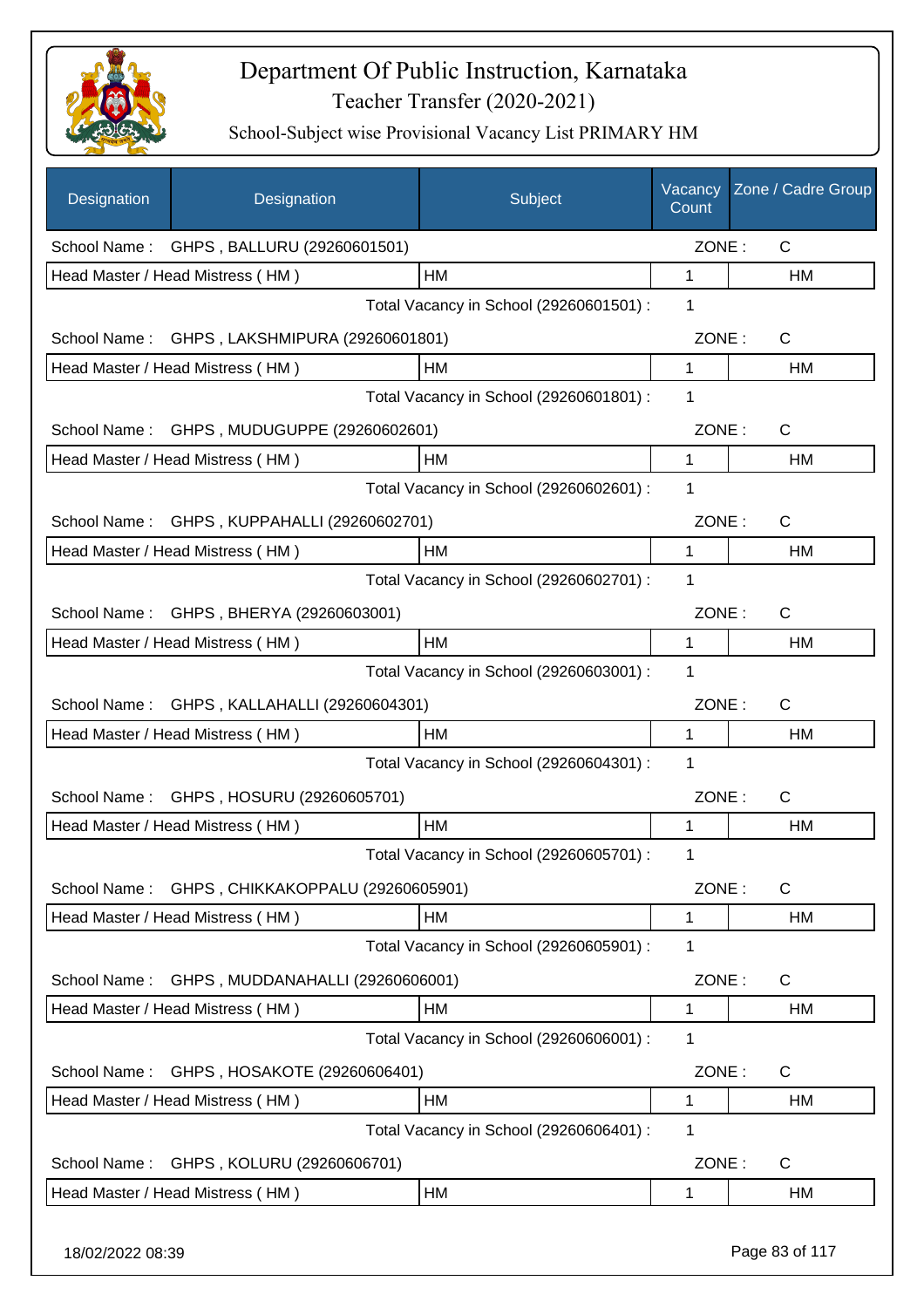

| Designation      | Designation                                                        | Subject                                 | Vacancy<br>Count | Zone / Cadre Group |
|------------------|--------------------------------------------------------------------|-----------------------------------------|------------------|--------------------|
|                  |                                                                    | Total Vacancy in School (29260606701) : | 1                |                    |
| School Name:     | GHPS CHANNAMGERE (29260606901)                                     |                                         | ZONE:            | $\mathsf C$        |
|                  | Head Master / Head Mistress (HM)                                   | HM                                      | $\mathbf{1}$     | <b>HM</b>          |
|                  |                                                                    | Total Vacancy in School (29260606901) : | $\mathbf 1$      |                    |
|                  | School Name: GHPS, KEDAGA (29260609101)                            |                                         | ZONE:            | C                  |
|                  | Head Master / Head Mistress (HM)                                   | HM                                      | 1                | HM                 |
|                  |                                                                    | Total Vacancy in School (29260609101) : | 1                |                    |
| School Name:     | GHPS MAVATHURU (29260618101)                                       |                                         | ZONE:            | C                  |
|                  | Head Master / Head Mistress (HM)                                   | НM                                      | 1                | HM                 |
|                  |                                                                    | Total Vacancy in School (29260618101) : | 1                |                    |
| School Name:     | GHPS, SOMANAHALLI (29260618601)                                    |                                         | ZONE:            | C                  |
|                  | Head Master / Head Mistress (HM)                                   | HM                                      | 1                | НM                 |
|                  |                                                                    | Total Vacancy in School (29260618601) : | 1                |                    |
|                  | School Name: GHPS, KULUMEHOSURU (29260621001)                      |                                         | ZONE:            | C                  |
|                  | Head Master / Head Mistress (HM)                                   | HM                                      | 1                | HM                 |
|                  |                                                                    | Total Vacancy in School (29260621001) : | 1                |                    |
| School Name:     | KGBV, K R NAGARA-WARD-17 (29260623005)                             |                                         | ZONE:            | A                  |
|                  | Head Master / Head Mistress (HM)                                   | <b>GHM</b>                              | 1                | HM                 |
|                  |                                                                    | Total Vacancy in School (29260623005) : | 1                |                    |
|                  |                                                                    | Total Vacancy in Taluka (292606) :      | 20               |                    |
| Taluka Name:     | MYSORE NORTH (292607)                                              |                                         |                  |                    |
| School Name:     | GOVERNMENT HIGHER PRIMARY SCHOOL VINAYAKA NAGAR<br>(29260702906)   |                                         | ZONE:            | A                  |
|                  | Head Master / Head Mistress (HM)                                   | <b>HM</b>                               | 1                | <b>HM</b>          |
|                  |                                                                    | Total Vacancy in School (29260702906) : | 1                |                    |
| School Name:     | GOVERNMENT HIGHER PRIMARY SCHOOL HEBBALU, WARD-28<br>(29260703303) |                                         | ZONE:            | A                  |
|                  | Head Master / Head Mistress (HM)                                   | <b>SRHM</b>                             | 1                | <b>HM</b>          |
|                  |                                                                    | Total Vacancy in School (29260703303) : | 1                |                    |
| School Name:     | GOVERNMENT HIGHER PRIMARY SCHOOL YADAVA GIRI<br>(29260703702)      |                                         | ZONE:            | A                  |
|                  | Head Master / Head Mistress (HM)                                   | HM                                      | 1                | НM                 |
|                  |                                                                    | Total Vacancy in School (29260703702) : | 1                |                    |
| School Name:     | GOVERNMENT HIGHER PRIMARY SCHOOL MEDAR'S BLOCK                     |                                         | ZONE:            | A                  |
| 18/02/2022 08:39 |                                                                    |                                         |                  | Page 84 of 117     |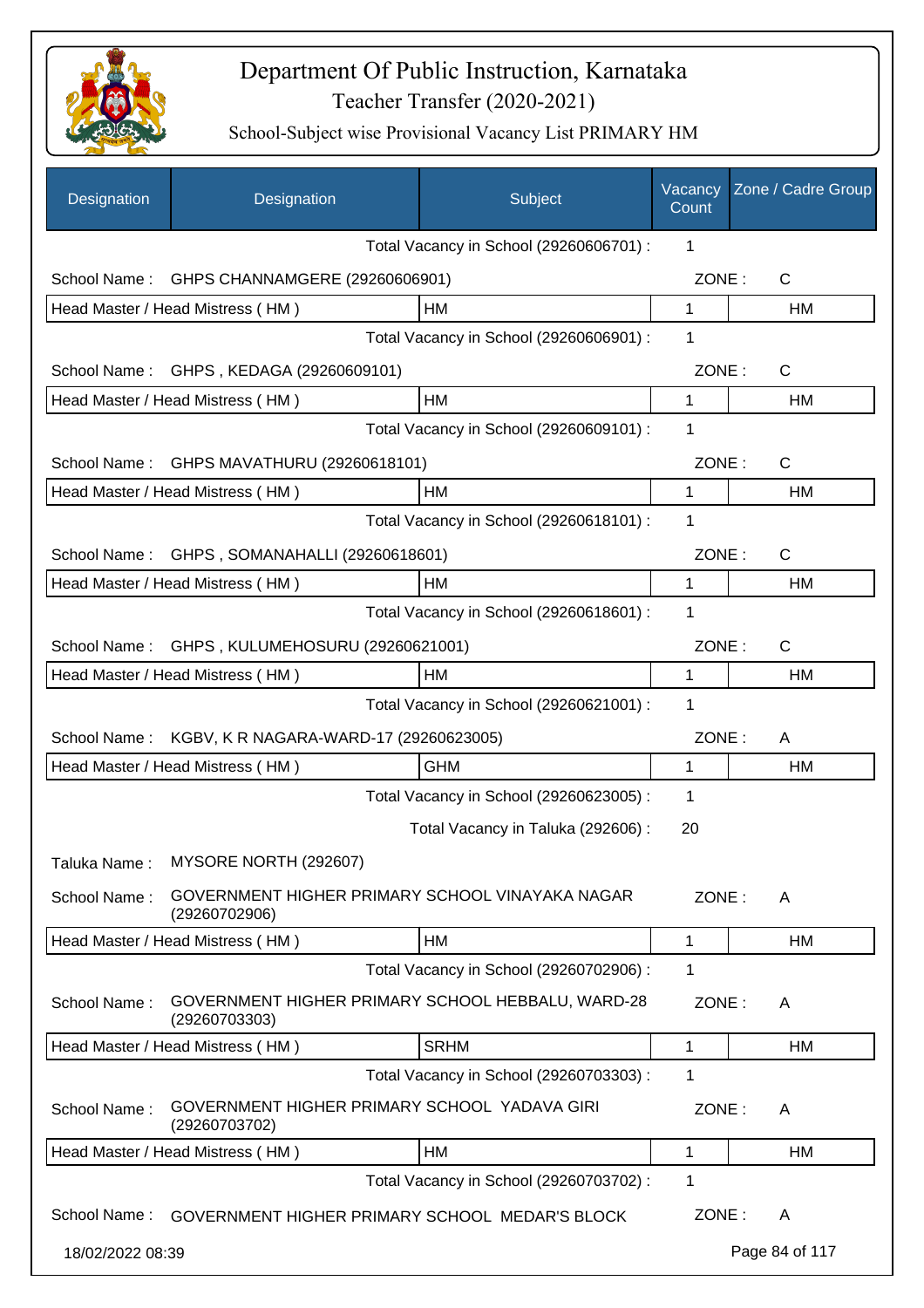

| Designation      | Designation                                                                  | Subject                                 | Vacancy<br>Count | Zone / Cadre Group |
|------------------|------------------------------------------------------------------------------|-----------------------------------------|------------------|--------------------|
|                  | (29260703908)                                                                |                                         |                  |                    |
|                  | Head Master / Head Mistress (HM)                                             | HM                                      | 1                | HM                 |
|                  |                                                                              | Total Vacancy in School (29260703908) : | 1                |                    |
| School Name:     | GOVERNMENT HIGHER PRIMARY SCHOOL DODDAPETE, WARD-<br>37 (29260704102)        |                                         | ZONE:            | A                  |
|                  | Head Master / Head Mistress (HM)                                             | HM                                      | 1                | HM                 |
|                  |                                                                              | Total Vacancy in School (29260704102) : | 1                |                    |
| School Name:     | GOVERNMENT GHPS URDU MANDI AHAMADIA (29260704303)                            |                                         | ZONE:            | A                  |
|                  | Head Master / Head Mistress (HM)                                             | HM                                      | 1                | HM                 |
|                  |                                                                              | Total Vacancy in School (29260704303) : | 1                |                    |
| School Name:     | GOVERNMENT GHPS URDU BOYS NIZAMIA (29260704403)                              |                                         | ZONE:            | A                  |
|                  | Head Master / Head Mistress (HM)                                             | HM                                      | 1                | HM                 |
|                  |                                                                              | Total Vacancy in School (29260704403) : | 1                |                    |
| School Name:     | GOVERNMENT HIGHER PRIMARY SCHOOL RABBANI SCHOOL N R<br>MOHALLA (29260704513) |                                         | ZONE:            | A                  |
|                  | Head Master / Head Mistress (HM)                                             | <b>HM</b>                               | 1                | HM                 |
|                  |                                                                              | Total Vacancy in School (29260704513) : | 1                |                    |
| School Name:     | GHPS URDU BADAMAKAN (29260704607)                                            |                                         | ZONE:            | A                  |
|                  | Head Master / Head Mistress (HM)                                             | HM                                      | 1                | HM                 |
|                  |                                                                              | Total Vacancy in School (29260704607) : | 1                |                    |
|                  | School Name: GHPS URDU HALEEM NAGAR (29260704802)                            |                                         | ZONE:            | A                  |
|                  | Head Master / Head Mistress (HM)                                             | <b>HM</b>                               | 1                | HM                 |
|                  |                                                                              | Total Vacancy in School (29260704802) : | 1                |                    |
| School Name:     | GHPS URDU HUDCO BANNIMANTAP (29260704910)                                    |                                         | ZONE:            | A                  |
|                  | Head Master / Head Mistress (HM)                                             | HM                                      | 1                | HM                 |
|                  |                                                                              | Total Vacancy in School (29260704910) : | 1                |                    |
| School Name:     | GHPS URDU KESARE (29260705004)                                               |                                         | ZONE:            | A                  |
|                  | Head Master / Head Mistress (HM)                                             | <b>SRHM</b>                             | 1                | HM                 |
|                  |                                                                              | Total Vacancy in School (29260705004) : | 1                |                    |
| School Name:     | GOVERNMENT HIGHER PRIMARY SCHOOL ADI JAMBAVA<br>(29260705514)                |                                         | ZONE:            | A                  |
|                  | Head Master / Head Mistress (HM)                                             | <b>SRHM</b>                             | 1                | HM                 |
|                  |                                                                              | Total Vacancy in School (29260705514) : | 1                |                    |
|                  | School Name: GHPS URDU SATHYA NAGAR (29260705515)                            |                                         | ZONE:            | A                  |
| 18/02/2022 08:39 |                                                                              |                                         |                  | Page 85 of 117     |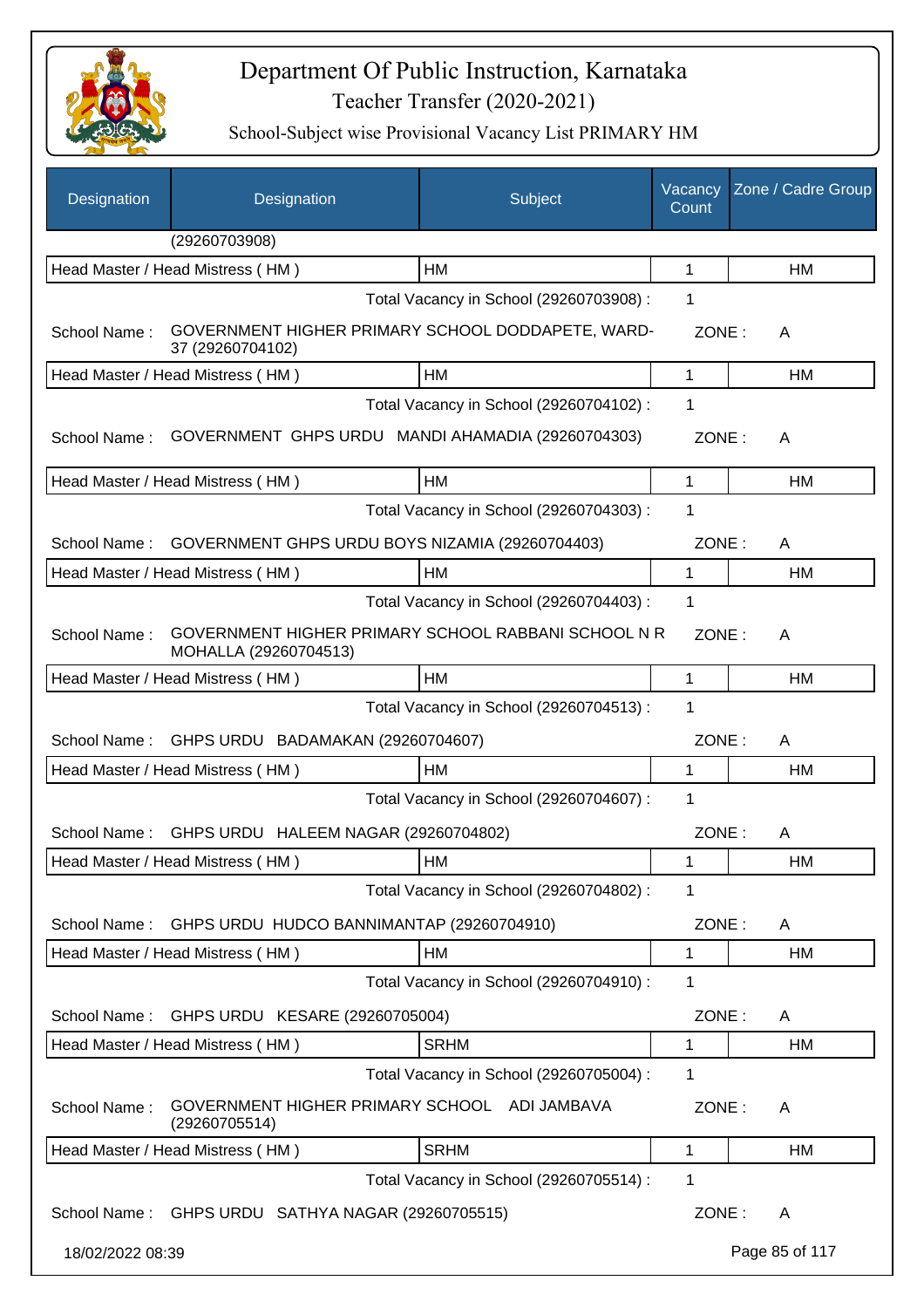

| Designation      | Designation                                                                  | Subject                                 | Vacancy<br>Count | Zone / Cadre Group |
|------------------|------------------------------------------------------------------------------|-----------------------------------------|------------------|--------------------|
|                  | Head Master / Head Mistress (HM)                                             | <b>HM</b>                               | 1                | <b>HM</b>          |
|                  |                                                                              | Total Vacancy in School (29260705515) : | 1                |                    |
| School Name:     | GOVERMENT GHPS URDU UDAYAGERI (29260705606)                                  |                                         | ZONE:            | A                  |
|                  | Head Master / Head Mistress (HM)                                             | HM                                      | 1                | HM                 |
|                  |                                                                              | Total Vacancy in School (29260705606) : | 1                |                    |
| School Name:     | GHPS URDU 3rd INFANTRY SHANTHI NAGAR (29260705807)                           |                                         | ZONE:            | A                  |
|                  | Head Master / Head Mistress (HM)                                             | <b>SRHM</b>                             | 1                | HM                 |
|                  |                                                                              | Total Vacancy in School (29260705807) : | 1                |                    |
| School Name:     | GHPS URDU AZEEZ SAIT NAGAR (29260705903)                                     |                                         | ZONE:            | A                  |
|                  | Head Master / Head Mistress (HM)                                             | HM                                      | 1                | <b>HM</b>          |
|                  |                                                                              | Total Vacancy in School (29260705903) : | 1                |                    |
| School Name:     | GHPS URDU KALYANAGIRI (29260705904)                                          |                                         | ZONE:            | A                  |
|                  | Head Master / Head Mistress (HM)                                             | HM                                      | 1                | <b>HM</b>          |
|                  |                                                                              | Total Vacancy in School (29260705904) : | 1                |                    |
| School Name:     | GOVERNMENT HIGHER PRIMARY SCHOOL, KAN C BLOCK<br>GOUSIYA NAGAR (29260706401) |                                         | ZONE:            | A                  |
|                  | Head Master / Head Mistress (HM)                                             | HM                                      | 1                | HM                 |
|                  |                                                                              | Total Vacancy in School (29260706401) : | 1                |                    |
| School Name:     | GOVRNMENT HIGHER PRIMARY SCHOOL KYATHAMARANAHALLI<br>(29260706502)           |                                         | ZONE:            | A                  |
|                  | Head Master / Head Mistress (HM)                                             | <b>HM</b>                               | 1                | HM                 |
|                  |                                                                              | Total Vacancy in School (29260706502) : | 1                |                    |
| School Name:     | <b>GOVERNMENT HIGHER PRIMARY SCHOOL HHMOI JALAPURI</b><br>(29260706603)      |                                         | ZONE:            | A                  |
|                  | Head Master / Head Mistress (HM)                                             | HM                                      | 1                | HM                 |
|                  |                                                                              | Total Vacancy in School (29260706603) : | 1                |                    |
|                  |                                                                              | Total Vacancy in Taluka (292607) :      | 21               |                    |
| Taluka Name:     | MYSORE RURAL (292608)                                                        |                                         |                  |                    |
| School Name:     | GOVERNMENT HIGHER PRIMARY SCHOOL BHOMMENA HALLI<br>(29260800501)             |                                         | ZONE:            | C                  |
|                  | Head Master / Head Mistress (HM)                                             | HM                                      | 1                | HM                 |
|                  |                                                                              | Total Vacancy in School (29260800501) : | 1                |                    |
| School Name:     | GOVERNMENT HIGHER PRIMARY SCHOOL KALLURA NAGANA<br>HALLI (29260801501)       |                                         | ZONE:            | C                  |
|                  | Head Master / Head Mistress (HM)                                             | HM                                      | 1                | HM                 |
| 18/02/2022 08:39 |                                                                              |                                         |                  | Page 86 of 117     |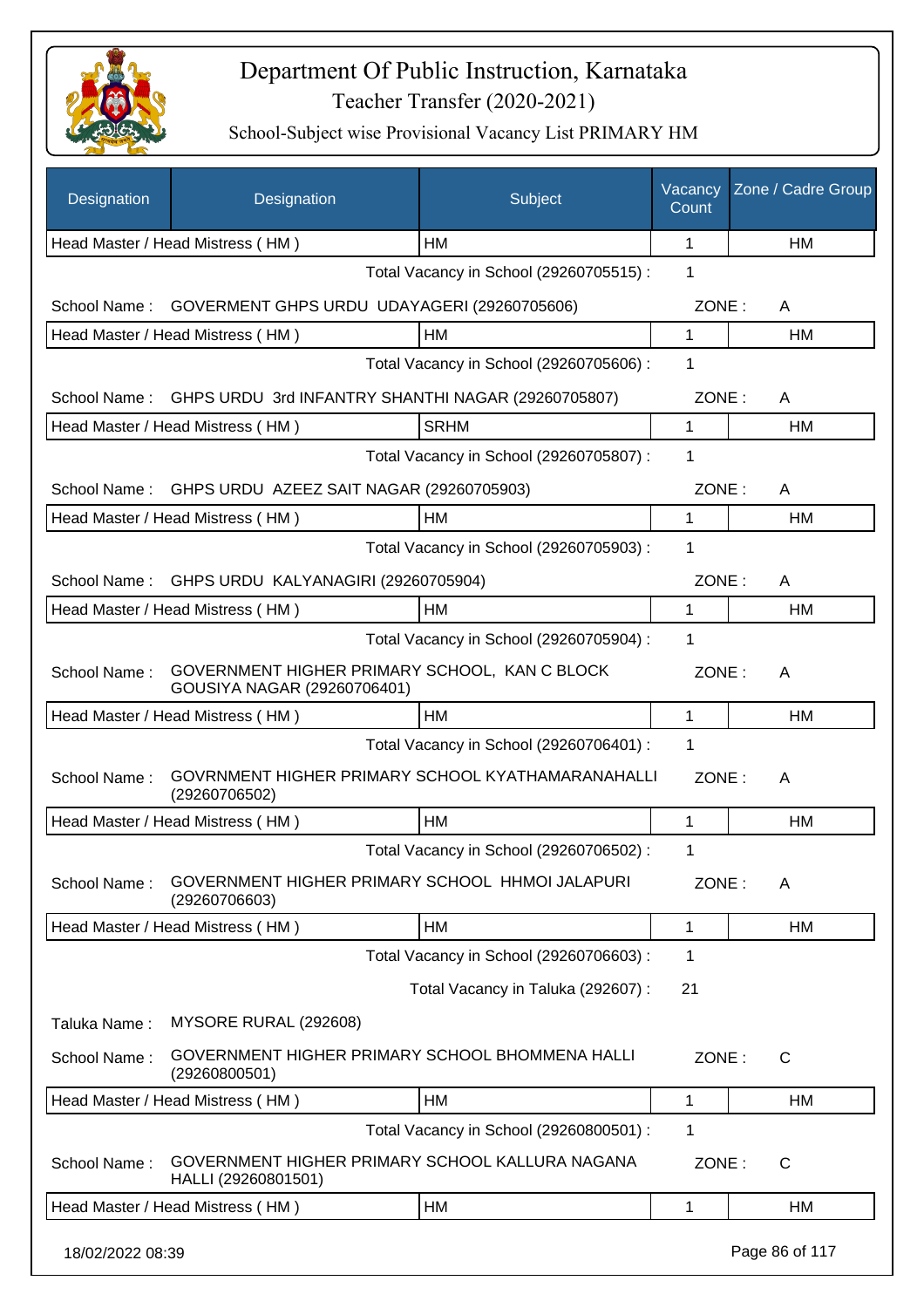

| Designation      | Designation                                                                                | Subject                                 | Vacancy<br>Count | Zone / Cadre Group |
|------------------|--------------------------------------------------------------------------------------------|-----------------------------------------|------------------|--------------------|
|                  |                                                                                            | Total Vacancy in School (29260801501) : | 1                |                    |
| School Name:     | GOVERNMENT HIGHER PRIMARY SCHOOL GUNGRALA CHATHRA<br>(29260801901)                         |                                         | ZONE:            | $\mathsf{C}$       |
|                  | Head Master / Head Mistress (HM)                                                           | HM                                      | 1                | HM                 |
|                  |                                                                                            | Total Vacancy in School (29260801901) : | 1                |                    |
| School Name:     | GOVERNMENT HIGHER PRIMARY SCHOOL DADADA KALLA HALLI<br>(29260802001)                       |                                         | ZONE:            | C                  |
|                  | Head Master / Head Mistress (HM)                                                           | HM                                      | $\mathbf 1$      | <b>HM</b>          |
|                  |                                                                                            | Total Vacancy in School (29260802001) : | 1                |                    |
| School Name:     | GOVERNMENT HIGHER PRIMARY SCHOOL DODDA MARA<br>GOWADANA HALLI(RMSA UPGRADED) (29260802801) |                                         | ZONE:            | C                  |
|                  | Head Master / Head Mistress (HM)                                                           | HM                                      | 1                | HM                 |
|                  |                                                                                            | Total Vacancy in School (29260802801) : | 1                |                    |
| School Name:     | GOVERNMENT HIGHER PRIMARY SCHOOL KAMARA VALLI<br>(29260802901)                             |                                         | ZONE:            | $\mathsf{C}$       |
|                  | Head Master / Head Mistress (HM)                                                           | <b>HM</b>                               | $\mathbf{1}$     | HM                 |
|                  |                                                                                            | Total Vacancy in School (29260802901) : | 1                |                    |
| School Name:     | GOVERNMENT HIGHER PRIMARY SCHOOL MADAHALLI<br>(29260803401)                                |                                         | ZONE:            | В                  |
|                  | Head Master / Head Mistress (HM)                                                           | HM                                      | $\mathbf 1$      | HM                 |
|                  |                                                                                            | Total Vacancy in School (29260803401) : | 1                |                    |
| School Name:     | GOVERNMENT HIGHER PRIMARY SCHOOL JAYA DEVANAGARA<br>(29260805301)                          |                                         | ZONE:            | A                  |
|                  | Head Master / Head Mistress (HM)                                                           | HM                                      | 1                | HM                 |
|                  |                                                                                            | Total Vacancy in School (29260805301) : | 1                |                    |
| School Name:     | GOVERNMENT HIGHER PRIMARY SCHOOL HALE KESARE<br>(29260806401)                              |                                         | ZONE:            | A                  |
|                  | Head Master / Head Mistress (HM)                                                           | HM                                      | $\mathbf 1$      | HM                 |
|                  |                                                                                            | Total Vacancy in School (29260806401) : | 1                |                    |
| School Name:     | GOVERNMENT HIGHER PRIMARY SCHOOL VAJAMANGALA<br>(29260807401)                              |                                         | ZONE:            | A                  |
|                  | Head Master / Head Mistress (HM)                                                           | HM                                      | $\mathbf{1}$     | HM                 |
|                  |                                                                                            | Total Vacancy in School (29260807401) : | 1                |                    |
| School Name:     | GOVERNMENT HIGHER PRIMARY SCHOOL BHAKTHARA HALLI<br>(29260807501)                          |                                         | ZONE:            | A                  |
|                  | Head Master / Head Mistress (HM)                                                           | HM                                      | 1                | HM                 |
|                  |                                                                                            | Total Vacancy in School (29260807501) : | 1                |                    |
| 18/02/2022 08:39 |                                                                                            |                                         |                  | Page 87 of 117     |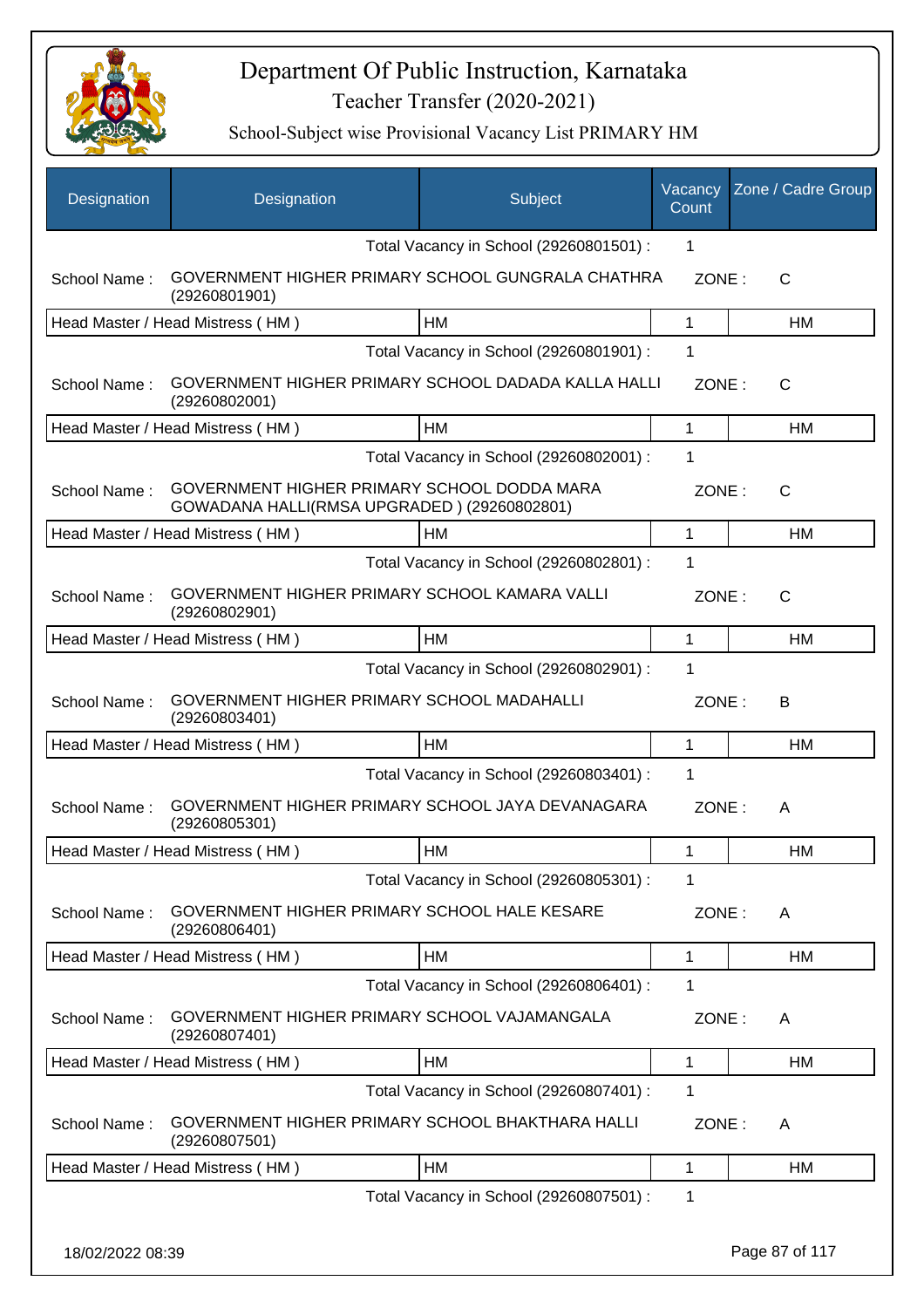

| Designation      | Designation                                                       | Subject                                 | Vacancy<br>Count | Zone / Cadre Group |
|------------------|-------------------------------------------------------------------|-----------------------------------------|------------------|--------------------|
| School Name:     | GOVERNMENT HIGHER PRIMARY SCHOOL HOSA HUNDI<br>(29260808101)      |                                         | ZONE:            | A                  |
|                  | Head Master / Head Mistress (HM)                                  | HM                                      | 1                | <b>HM</b>          |
|                  |                                                                   | Total Vacancy in School (29260808101) : | 1                |                    |
| School Name:     | GOVERNMENT HIGHER PRIMARY SCHOOL MELLAHALLI<br>(29260808801)      |                                         | ZONE:            | В                  |
|                  | Head Master / Head Mistress (HM)                                  | HM                                      | 1                | HM                 |
|                  |                                                                   | Total Vacancy in School (29260808801) : | 1                |                    |
| School Name:     | GOVERNMENT HIGHER PRIMARY SCHOOL HALLIKERE HUNDI<br>(29260809101) |                                         | ZONE:            | В                  |
|                  | Head Master / Head Mistress (HM)                                  | <b>HM</b>                               | 1                | HM                 |
|                  |                                                                   | Total Vacancy in School (29260809101) : | 1                |                    |
| School Name:     | GOVERNMENT HIGHER PRIMARY SCHOOL HARO HALLI<br>(29260809202)      |                                         | ZONE:            | C                  |
|                  | Head Master / Head Mistress (HM)                                  | HM                                      | $\mathbf 1$      | HM                 |
|                  |                                                                   | Total Vacancy in School (29260809202) : | 1                |                    |
| School Name:     | GOVERNMENT HIGHER PRIMARY SCHOOL KUPPE GALA<br>(29260810101)      |                                         | ZONE:            | C                  |
|                  | Head Master / Head Mistress (HM)                                  | HM                                      | 1                | HM                 |
|                  |                                                                   | Total Vacancy in School (29260810101) : | 1                |                    |
| School Name:     | GOVERNMENT HIGHER PRIMARY SCHOOL DEVALAPURA<br>(29260810601)      |                                         | ZONE:            | A                  |
|                  | Head Master / Head Mistress (HM)                                  | <b>HM</b>                               | 1                | HM                 |
|                  |                                                                   | Total Vacancy in School (29260810601) : | 1                |                    |
| School Name:     | GOVERNMENT HIGHER PRIMARY SCHOOL KOODANA HALLI<br>(29260810801)   |                                         | ZONE:            | A                  |
|                  | Head Master / Head Mistress (HM)                                  | HM                                      | 1                | HM                 |
|                  |                                                                   | Total Vacancy in School (29260810801) : | 1                |                    |
| School Name:     | GOVERNMENT HIGHER PRIMARY SCHOOL VARUNA<br>(29260811601)          |                                         | ZONE:            | B                  |
|                  | Head Master / Head Mistress (HM)                                  | HM                                      | 1                | <b>HM</b>          |
|                  |                                                                   | Total Vacancy in School (29260811601) : | 1                |                    |
| School Name:     | GOVERNMENT HIGHER PRIMARY SCHOOL DUDDAGERE<br>(29260811701)       |                                         | ZONE:            | B                  |
|                  | Head Master / Head Mistress (HM)                                  | HM                                      | 1                | HM                 |
|                  |                                                                   | Total Vacancy in School (29260811701) : | 1                |                    |
| School Name:     | GOVERNMENT HIGHER PRIMARY SCHOOL CHORANA HALLI<br>(29260812401)   |                                         | ZONE:            | A                  |
| 18/02/2022 08:39 |                                                                   |                                         |                  | Page 88 of 117     |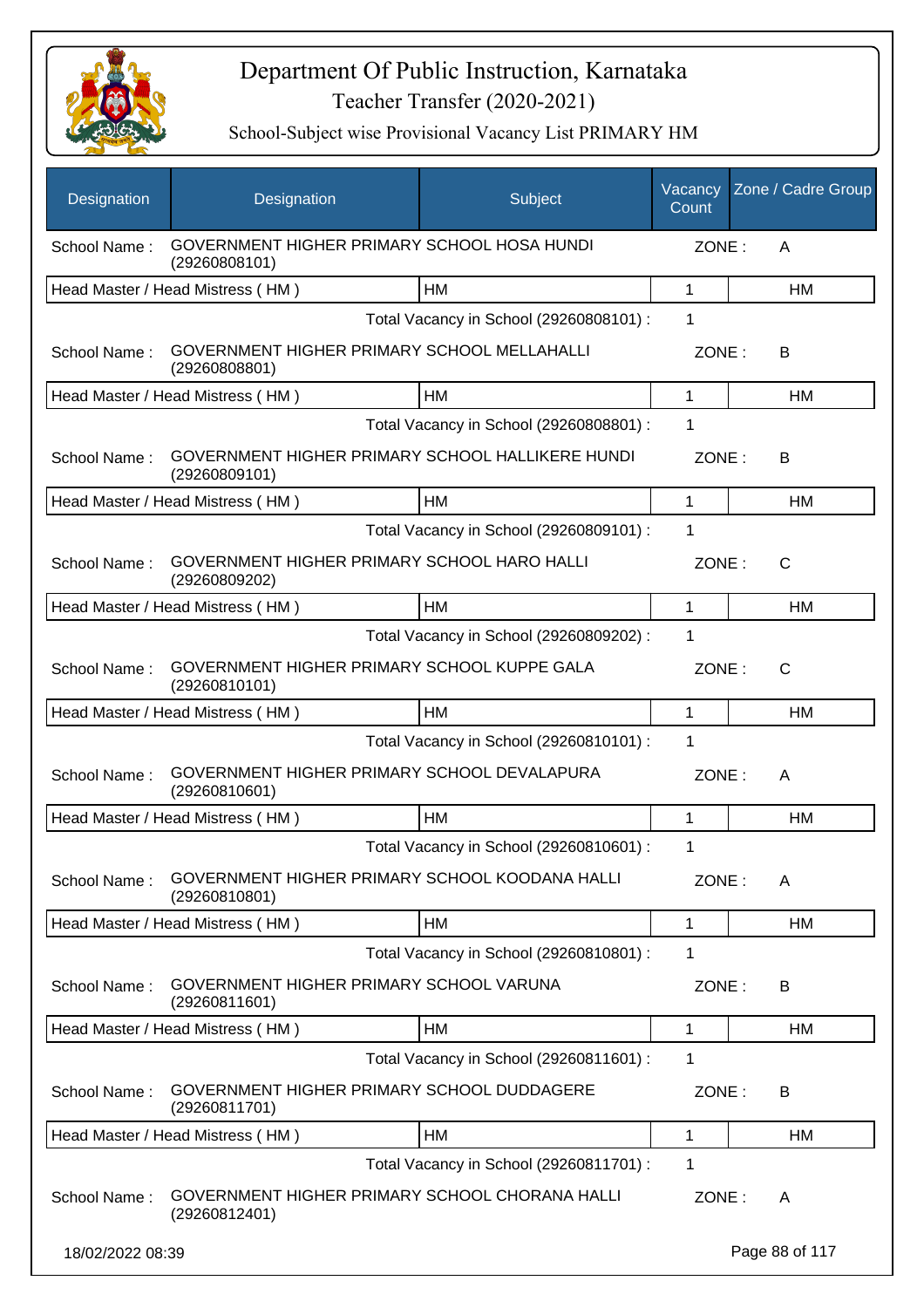

| HM<br>1<br><b>HM</b><br>Head Master / Head Mistress (HM)<br>Total Vacancy in School (29260812401) :<br>1<br>GOVERNMENT HIGHER PRIMARY SCHOOL PILLA HALLI<br>School Name:<br>ZONE:<br>В<br>(29260812601)<br>$\mathbf{1}$<br>Head Master / Head Mistress (HM)<br>HM<br>HM<br>Total Vacancy in School (29260812601) :<br>1<br>GOVERNMENT HIGHER PRIMARY SCHOOL KERAGALLI, BEERI<br>School Name:<br>ZONE:<br>Α<br>HUNDI (29260812904)<br>HM<br>Head Master / Head Mistress (HM)<br>1<br>HM<br>Total Vacancy in School (29260812904) :<br>1<br>GOVERNMENT HIGHER PRIMARY SCHOOL BADAGALAHUNDI<br>School Name:<br>ZONE:<br>В<br>(29260813802)<br>HM<br>Head Master / Head Mistress (HM)<br>$\mathbf{1}$<br><b>HM</b><br>1<br>Total Vacancy in School (29260813802) :<br>GOVERNMENT HIGHER PRIMARY SCHOOL GUMACHA HALLI<br>School Name:<br>ZONE:<br>C<br>(29260814301)<br>$\mathbf{1}$<br>Head Master / Head Mistress (HM)<br>HM<br>HM<br>Total Vacancy in School (29260814301) :<br>1<br>GOVERNMENT HIGHER PRIMARY SCHOOL SAGARA KATTE<br>School Name:<br>ZONE:<br>$\mathsf{C}$<br>KALLA HALLI (29260814401)<br><b>HM</b><br>1<br>Head Master / Head Mistress (HM)<br>HM<br>Total Vacancy in School (29260814401) :<br>1<br>GOVERNMENT HIGHER PRIMARY SCHOOL GUJJE GOWDANA<br>School Name:<br>ZONE:<br>$\mathsf{C}$<br>PURA (29260815001) |  |
|-------------------------------------------------------------------------------------------------------------------------------------------------------------------------------------------------------------------------------------------------------------------------------------------------------------------------------------------------------------------------------------------------------------------------------------------------------------------------------------------------------------------------------------------------------------------------------------------------------------------------------------------------------------------------------------------------------------------------------------------------------------------------------------------------------------------------------------------------------------------------------------------------------------------------------------------------------------------------------------------------------------------------------------------------------------------------------------------------------------------------------------------------------------------------------------------------------------------------------------------------------------------------------------------------------------------------------------|--|
|                                                                                                                                                                                                                                                                                                                                                                                                                                                                                                                                                                                                                                                                                                                                                                                                                                                                                                                                                                                                                                                                                                                                                                                                                                                                                                                                     |  |
|                                                                                                                                                                                                                                                                                                                                                                                                                                                                                                                                                                                                                                                                                                                                                                                                                                                                                                                                                                                                                                                                                                                                                                                                                                                                                                                                     |  |
|                                                                                                                                                                                                                                                                                                                                                                                                                                                                                                                                                                                                                                                                                                                                                                                                                                                                                                                                                                                                                                                                                                                                                                                                                                                                                                                                     |  |
|                                                                                                                                                                                                                                                                                                                                                                                                                                                                                                                                                                                                                                                                                                                                                                                                                                                                                                                                                                                                                                                                                                                                                                                                                                                                                                                                     |  |
|                                                                                                                                                                                                                                                                                                                                                                                                                                                                                                                                                                                                                                                                                                                                                                                                                                                                                                                                                                                                                                                                                                                                                                                                                                                                                                                                     |  |
|                                                                                                                                                                                                                                                                                                                                                                                                                                                                                                                                                                                                                                                                                                                                                                                                                                                                                                                                                                                                                                                                                                                                                                                                                                                                                                                                     |  |
|                                                                                                                                                                                                                                                                                                                                                                                                                                                                                                                                                                                                                                                                                                                                                                                                                                                                                                                                                                                                                                                                                                                                                                                                                                                                                                                                     |  |
|                                                                                                                                                                                                                                                                                                                                                                                                                                                                                                                                                                                                                                                                                                                                                                                                                                                                                                                                                                                                                                                                                                                                                                                                                                                                                                                                     |  |
|                                                                                                                                                                                                                                                                                                                                                                                                                                                                                                                                                                                                                                                                                                                                                                                                                                                                                                                                                                                                                                                                                                                                                                                                                                                                                                                                     |  |
|                                                                                                                                                                                                                                                                                                                                                                                                                                                                                                                                                                                                                                                                                                                                                                                                                                                                                                                                                                                                                                                                                                                                                                                                                                                                                                                                     |  |
|                                                                                                                                                                                                                                                                                                                                                                                                                                                                                                                                                                                                                                                                                                                                                                                                                                                                                                                                                                                                                                                                                                                                                                                                                                                                                                                                     |  |
|                                                                                                                                                                                                                                                                                                                                                                                                                                                                                                                                                                                                                                                                                                                                                                                                                                                                                                                                                                                                                                                                                                                                                                                                                                                                                                                                     |  |
|                                                                                                                                                                                                                                                                                                                                                                                                                                                                                                                                                                                                                                                                                                                                                                                                                                                                                                                                                                                                                                                                                                                                                                                                                                                                                                                                     |  |
|                                                                                                                                                                                                                                                                                                                                                                                                                                                                                                                                                                                                                                                                                                                                                                                                                                                                                                                                                                                                                                                                                                                                                                                                                                                                                                                                     |  |
|                                                                                                                                                                                                                                                                                                                                                                                                                                                                                                                                                                                                                                                                                                                                                                                                                                                                                                                                                                                                                                                                                                                                                                                                                                                                                                                                     |  |
|                                                                                                                                                                                                                                                                                                                                                                                                                                                                                                                                                                                                                                                                                                                                                                                                                                                                                                                                                                                                                                                                                                                                                                                                                                                                                                                                     |  |
|                                                                                                                                                                                                                                                                                                                                                                                                                                                                                                                                                                                                                                                                                                                                                                                                                                                                                                                                                                                                                                                                                                                                                                                                                                                                                                                                     |  |
|                                                                                                                                                                                                                                                                                                                                                                                                                                                                                                                                                                                                                                                                                                                                                                                                                                                                                                                                                                                                                                                                                                                                                                                                                                                                                                                                     |  |
| HM<br>Head Master / Head Mistress (HM)<br>1<br>HM                                                                                                                                                                                                                                                                                                                                                                                                                                                                                                                                                                                                                                                                                                                                                                                                                                                                                                                                                                                                                                                                                                                                                                                                                                                                                   |  |
| Total Vacancy in School (29260815001) :<br>1                                                                                                                                                                                                                                                                                                                                                                                                                                                                                                                                                                                                                                                                                                                                                                                                                                                                                                                                                                                                                                                                                                                                                                                                                                                                                        |  |
| GOVERNMENT HIGHER PRIMARY SCHOOL DOORA (29260815201)<br>School Name:<br>ZONE:<br>В                                                                                                                                                                                                                                                                                                                                                                                                                                                                                                                                                                                                                                                                                                                                                                                                                                                                                                                                                                                                                                                                                                                                                                                                                                                  |  |
| Head Master / Head Mistress (HM)<br>HM<br>1<br>HM                                                                                                                                                                                                                                                                                                                                                                                                                                                                                                                                                                                                                                                                                                                                                                                                                                                                                                                                                                                                                                                                                                                                                                                                                                                                                   |  |
| Total Vacancy in School (29260815201) :<br>1                                                                                                                                                                                                                                                                                                                                                                                                                                                                                                                                                                                                                                                                                                                                                                                                                                                                                                                                                                                                                                                                                                                                                                                                                                                                                        |  |
| GOVERNMENT HIGHER PRIMARY SCHOOL MURUDA GALLI<br>School Name:<br>ZONE:<br>В<br>(29260815701)                                                                                                                                                                                                                                                                                                                                                                                                                                                                                                                                                                                                                                                                                                                                                                                                                                                                                                                                                                                                                                                                                                                                                                                                                                        |  |
| Head Master / Head Mistress (HM)<br>HM<br>HM<br>1                                                                                                                                                                                                                                                                                                                                                                                                                                                                                                                                                                                                                                                                                                                                                                                                                                                                                                                                                                                                                                                                                                                                                                                                                                                                                   |  |
| Total Vacancy in School (29260815701) :<br>1                                                                                                                                                                                                                                                                                                                                                                                                                                                                                                                                                                                                                                                                                                                                                                                                                                                                                                                                                                                                                                                                                                                                                                                                                                                                                        |  |
| GOVERNMENT HIGHER PRIMARY SCHOOL KELLA HALLI<br>School Name:<br>ZONE:<br>B<br>(29260815901)                                                                                                                                                                                                                                                                                                                                                                                                                                                                                                                                                                                                                                                                                                                                                                                                                                                                                                                                                                                                                                                                                                                                                                                                                                         |  |
| Head Master / Head Mistress (HM)<br>HM<br>1<br>HM                                                                                                                                                                                                                                                                                                                                                                                                                                                                                                                                                                                                                                                                                                                                                                                                                                                                                                                                                                                                                                                                                                                                                                                                                                                                                   |  |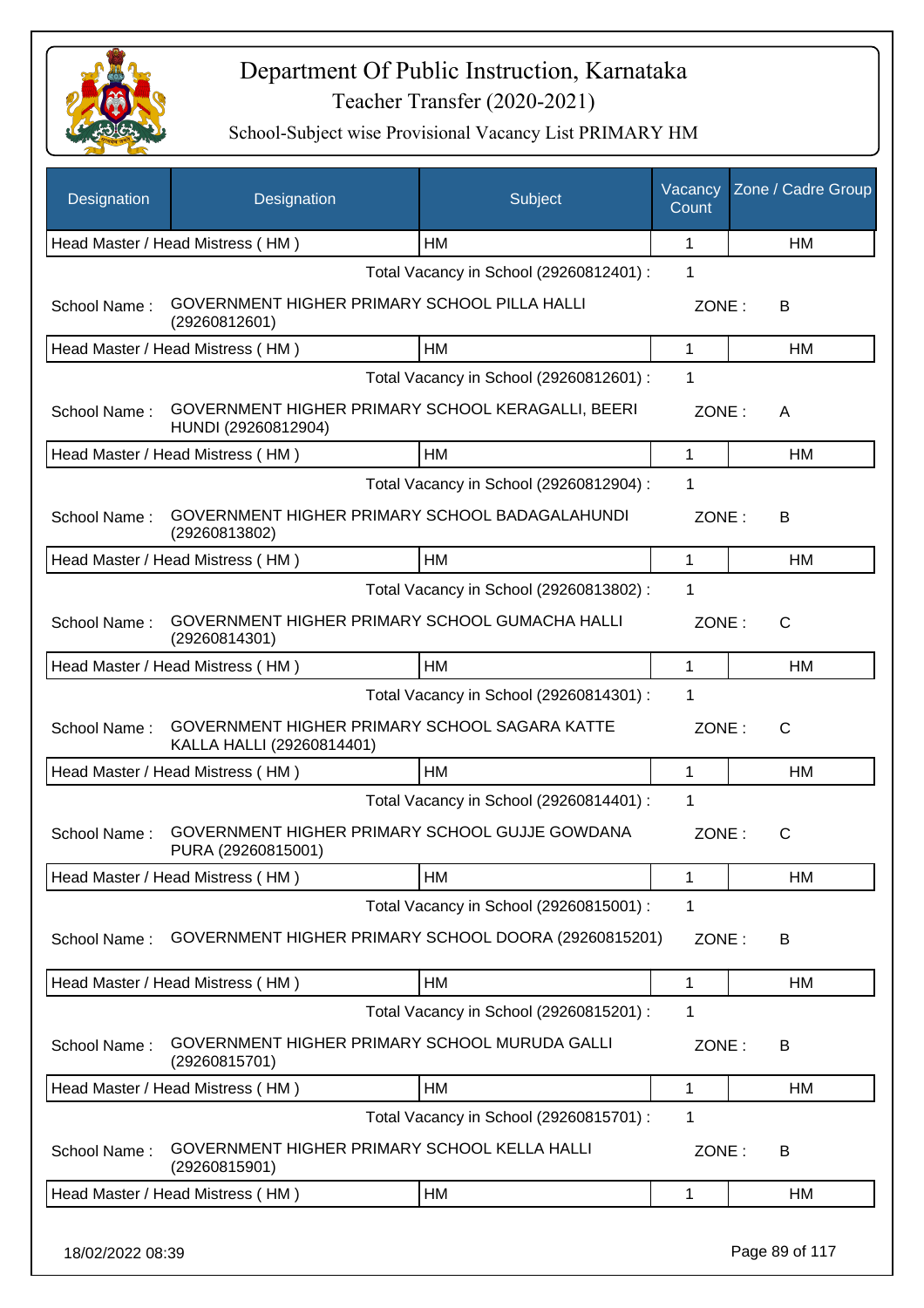

| <b>Designation</b> | Designation                                                    | Subject                                 | Vacancy<br>Count | Zone / Cadre Group |
|--------------------|----------------------------------------------------------------|-----------------------------------------|------------------|--------------------|
|                    |                                                                | Total Vacancy in School (29260815901) : | 1                |                    |
| School Name:       | GOVERNMENT HIGHER PRIMARY SCHOOL DADADA HALLI<br>(29260816701) |                                         | ZONE:            | A                  |
|                    | Head Master / Head Mistress (HM)                               | <b>HM</b>                               | 1                | <b>HM</b>          |
|                    |                                                                | Total Vacancy in School (29260816701) : | 1                |                    |
| School Name:       | GOVERNMENT HIGHER PRIMARY SCHOOL DANAGALLI<br>(29260817101)    |                                         | ZONE:            | B                  |
|                    | Head Master / Head Mistress (HM)                               | HM                                      | 1                | HM                 |
|                    |                                                                | Total Vacancy in School (29260817101) : | 1                |                    |
| School Name:       | GOVERNMENT HIGHER PRIMARY SCHOOL KADANA HALLI<br>(29260818001) |                                         | ZONE:            | C                  |
|                    | Head Master / Head Mistress (HM)                               | HM                                      | $\mathbf{1}$     | <b>HM</b>          |
|                    |                                                                | Total Vacancy in School (29260818001) : | 1                |                    |
| School Name:       | GOVERNMENT HIGHER PRIMARY SCHOOL KIRALU (29260818301)          |                                         | ZONE:            | $\mathsf{C}$       |
|                    | Head Master / Head Mistress (HM)                               | HM                                      | 1                | <b>HM</b>          |
|                    |                                                                | Total Vacancy in School (29260818301) : | 1                |                    |
| School Name:       | GOVERNMENT HIGHER PRIMARY SCHOOL HADAJANA<br>(29260818401)     |                                         | ZONE:            | A                  |
|                    | Head Master / Head Mistress (HM)                               | HM                                      | 1                | HM                 |
|                    |                                                                | Total Vacancy in School (29260818401) : | 1                |                    |
| School Name:       | GOVERNMENT HIGHER PRIMARY SCHOOL ARASANA KERE<br>(29260819001) |                                         | ZONE:            | C                  |
|                    | Head Master / Head Mistress (HM)                               | <b>HM</b>                               | 1                | HM                 |
|                    |                                                                | Total Vacancy in School (29260819001) : | 1                |                    |
| School Name:       | GHPS URDU NEHARUNAGARA (29260821902)                           |                                         | ZONE:            | A                  |
|                    | Head Master / Head Mistress (HM)                               | HM                                      | 1                | HM                 |
|                    |                                                                | Total Vacancy in School (29260821902) : | 1                |                    |
|                    |                                                                | Total Vacancy in Taluka (292608) :      | 37               |                    |
| Taluka Name:       | NANJANAGUD (292609)                                            |                                         |                  |                    |
| School Name:       | GOVERNMENT HIGHER PRIMARY SCHOOL DUGGAHALLI<br>(29260900101)   |                                         | ZONE:            | $\mathsf{C}$       |
|                    | Head Master / Head Mistress (HM)                               | HM                                      | 1                | НM                 |
|                    |                                                                | Total Vacancy in School (29260900101) : | 1                |                    |
| School Name:       | GOVERNMENT HIGHER PRIMARY SCHOOL MADAPURA<br>(29260900301)     |                                         | ZONE:            | C                  |
|                    |                                                                |                                         |                  |                    |
| 18/02/2022 08:39   |                                                                |                                         |                  | Page 90 of 117     |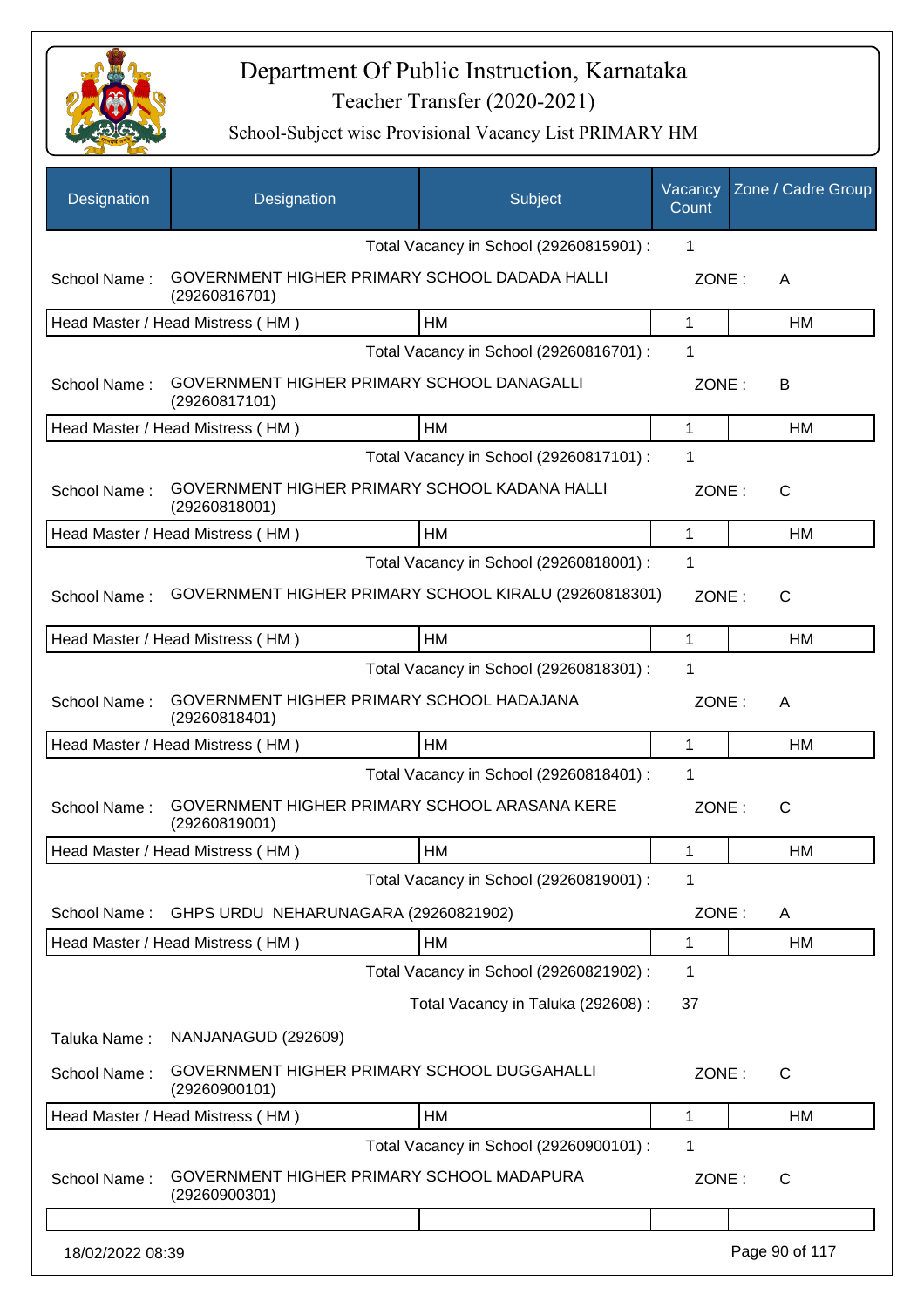

| Designation  | Designation                                                           | Subject                                 | Vacancy<br>Count | Zone / Cadre Group |
|--------------|-----------------------------------------------------------------------|-----------------------------------------|------------------|--------------------|
|              | Head Master / Head Mistress (HM)                                      | HM                                      | 1                | <b>HM</b>          |
|              |                                                                       | Total Vacancy in School (29260900301) : | 1                |                    |
| School Name: | GOVERNMENT HIGHER PRIMARY SCHOOL DEVARAYA SETTY<br>PURA (29260900601) |                                         | ZONE:            | C                  |
|              | Head Master / Head Mistress (HM)                                      | HM                                      | $\mathbf{1}$     | HM                 |
|              |                                                                       | Total Vacancy in School (29260900601) : | 1                |                    |
| School Name: | GOVERNMENT HIGHER PRIMARY SCHOOL HOSAVEEDU<br>(29260900801)           |                                         | ZONE:            | $\mathsf{C}$       |
|              | Head Master / Head Mistress (HM)                                      | HM                                      | 1                | HM                 |
|              |                                                                       | Total Vacancy in School (29260900801) : | 1                |                    |
| School Name: | GOVERNMENT HIGHER PRIMARY SCHOOL HULLAHALLI<br>(29260901301)          |                                         | ZONE:            | $\mathsf{C}$       |
|              | Head Master / Head Mistress (HM)                                      | <b>SRHM</b>                             | $\mathbf{1}$     | <b>HM</b>          |
|              |                                                                       | Total Vacancy in School (29260901301) : | 1                |                    |
| School Name: | GOVERNMENT HIGHER PRIMARY SCHOOL KATURU<br>(29260901901)              |                                         | ZONE:            | C                  |
|              | Head Master / Head Mistress (HM)                                      | HM                                      | $\mathbf{1}$     | HM                 |
|              |                                                                       | Total Vacancy in School (29260901901) : | 1                |                    |
| School Name: | GOVERNMENT HIGHER PRIMARY SCHOOL HAGINAVALU<br>(29260902001)          |                                         | ZONE:            | $\mathsf{C}$       |
|              | Head Master / Head Mistress (HM)                                      | <b>SRHM</b>                             | 1                | HM                 |
|              |                                                                       | Total Vacancy in School (29260902001) : | 1                |                    |
| School Name: | GOVERNMENT HIGHER PRIMARY SCHOOL HALLARE, HALLARE<br>(29260902301)    |                                         | ZONE:            | $\mathsf{C}$       |
|              | Head Master / Head Mistress (HM)                                      | HM                                      | 1                | HM                 |
|              |                                                                       | Total Vacancy in School (29260902301) : | 1                |                    |
| School Name: | GOVERNMENT HIGHER PRIMARY SCHOOL HADYA, HADYA<br>(29260903501)        |                                         | ZONE:            | C                  |
|              | Head Master / Head Mistress (HM)                                      | HM                                      | $\mathbf{1}$     | HM                 |
|              |                                                                       | Total Vacancy in School (29260903501) : | 1                |                    |
| School Name: | GOVERNMENT HIGHER PRIMARY SCHOOL HEDIYALA<br>(29260904101)            |                                         | ZONE:            | C                  |
|              | Head Master / Head Mistress (HM)                                      | <b>SRHM</b>                             | 1                | HM                 |
|              |                                                                       | Total Vacancy in School (29260904101) : | 1                |                    |
| School Name: | GOVERNMENT HIGHER PRIARY SCHOOL MADUVINAHALLI<br>(29260904201)        |                                         | ZONE:            | C                  |
|              | Head Master / Head Mistress (HM)                                      | HM                                      | $\mathbf 1$      | HM                 |
|              |                                                                       |                                         |                  |                    |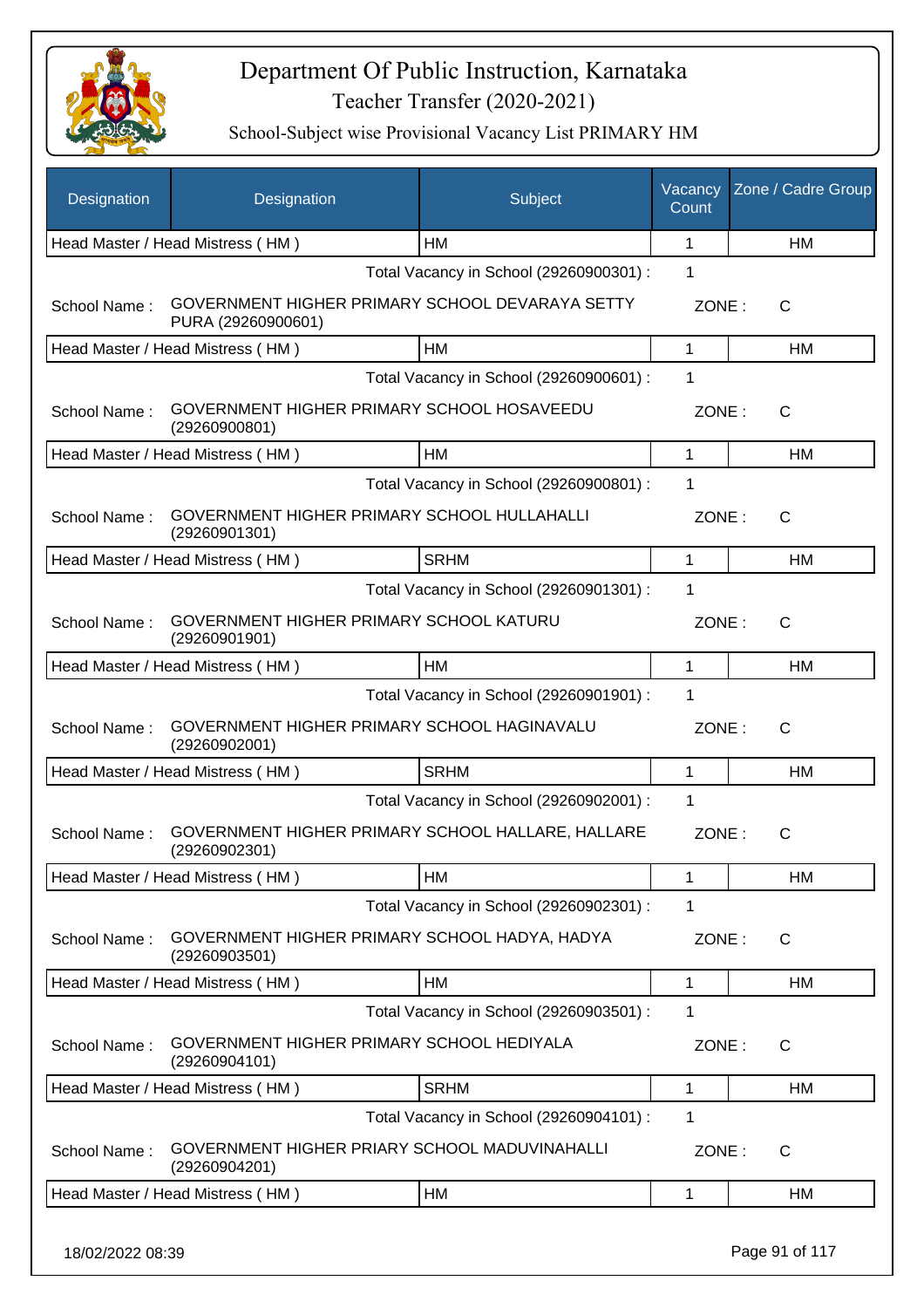

| <b>Designation</b> | Designation                                                           | Subject                                 | Vacancy<br>Count | Zone / Cadre Group |
|--------------------|-----------------------------------------------------------------------|-----------------------------------------|------------------|--------------------|
|                    |                                                                       | Total Vacancy in School (29260904201) : | 1                |                    |
| School Name:       | UPGRADED GOVERNMENT HIGHER PRIMARY SCHOOL<br>BANKAHALLI (29260904301) |                                         | ZONE:            | C                  |
|                    | Head Master / Head Mistress (HM)                                      | <b>HM</b>                               | 1                | HM                 |
|                    |                                                                       | Total Vacancy in School (29260904301) : | 1                |                    |
| School Name:       | GOVERNMENT HIGHER PRIMARY SCHOOL KAPPASOGE<br>(29260905201)           |                                         | ZONE:            | C                  |
|                    | Head Master / Head Mistress (HM)                                      | HM                                      | $\mathbf{1}$     | HM                 |
|                    |                                                                       | Total Vacancy in School (29260905201) : | 1                |                    |
| School Name:       | GOVERNMENT HIGHER PRIMARY SCHOOL KADABUR<br>(29260905301)             |                                         | ZONE:            | C                  |
|                    | Head Master / Head Mistress (HM)                                      | <b>HM</b>                               | $\mathbf{1}$     | HM                 |
|                    |                                                                       | Total Vacancy in School (29260905301) : | 1                |                    |
| School Name:       | GOVERNMENT HIGHER PRIMARY SCHOOL MADANA HALLI<br>(29260905601)        |                                         | ZONE:            | C                  |
|                    | Head Master / Head Mistress (HM)                                      | <b>HM</b>                               | $\mathbf{1}$     | HM                 |
|                    |                                                                       | Total Vacancy in School (29260905601) : | 1                |                    |
| School Name:       | GOVERNMENT HIGHER PRIMARY SCHOOL BELALE, BELALE<br>(29260906601)      |                                         | ZONE:            | C                  |
|                    | Head Master / Head Mistress (HM)                                      | HM                                      | $\mathbf{1}$     | HM                 |
|                    |                                                                       | Total Vacancy in School (29260906601) : | 1                |                    |
| School Name:       | GHPS HEGGADA HALLI (29260907301)                                      |                                         | ZONE:            | $\mathsf{C}$       |
|                    | Head Master / Head Mistress (HM)                                      | <b>SRHM</b>                             | 1                | HM                 |
|                    |                                                                       | Total Vacancy in School (29260907301) : | 1                |                    |
| School Name:       | GOVERNMENT HIGHER PRIMARY SCHOOL HEBBYA, HEBBYA<br>(29260908101)      |                                         | ZONE:            | $\mathsf{C}$       |
|                    | Head Master / Head Mistress (HM)                                      | HM                                      | $\mathbf{1}$     | <b>HM</b>          |
|                    |                                                                       | Total Vacancy in School (29260908101) : | 1                |                    |
| School Name:       | GOVERNMENT HIGHER PRIMARY SCHOOL ADAKANA HALLI<br>HUNDI (29260908301) |                                         | ZONE:            | C                  |
|                    | Head Master / Head Mistress (HM)                                      | HM                                      | 1                | HM                 |
|                    |                                                                       | Total Vacancy in School (29260908301) : | 1                |                    |
| School Name:       | GOVERNMENT HIGHER PRIMARY SCHOOL IMMAVU, IMMAVU<br>(29260908801)      |                                         | ZONE:            | $\mathsf{C}$       |
|                    | Head Master / Head Mistress (HM)                                      | HM                                      | 1                | HM                 |
|                    |                                                                       | Total Vacancy in School (29260908801) : | 1                |                    |
|                    |                                                                       |                                         |                  |                    |
| 18/02/2022 08:39   |                                                                       |                                         |                  | Page 92 of 117     |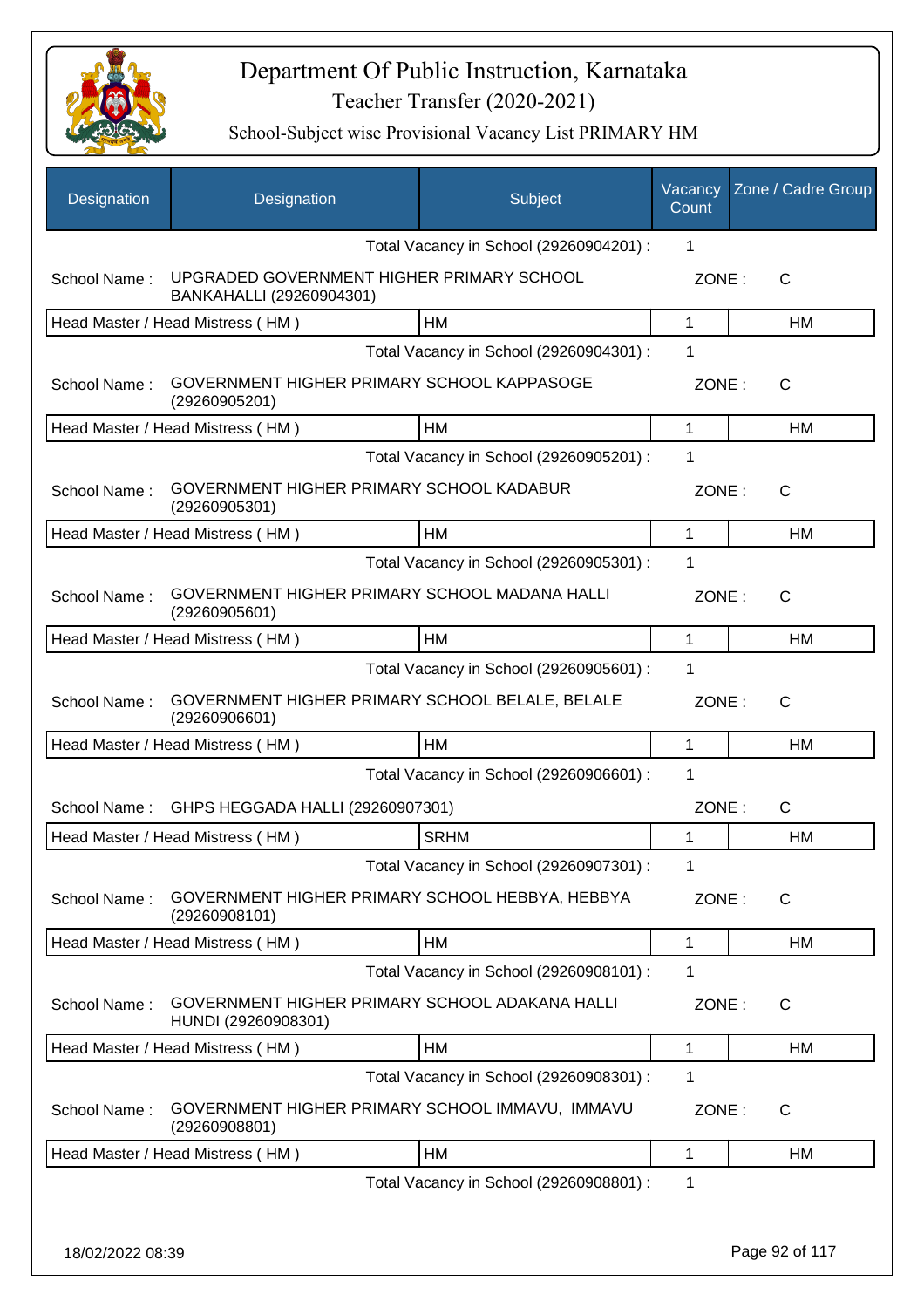

| Designation      | Designation                                                             | Subject                                 | Vacancy<br>Count | Zone / Cadre Group |
|------------------|-------------------------------------------------------------------------|-----------------------------------------|------------------|--------------------|
| School Name:     | <b>GOVERNMENT HIGHER PRIMARY SCHOOL BOKKAHALLI - 1</b><br>(29260908901) |                                         | ZONE:            | C                  |
|                  | Head Master / Head Mistress (HM)                                        | <b>HM</b>                               | 1                | HM                 |
|                  |                                                                         | Total Vacancy in School (29260908901) : | $\mathbf{1}$     |                    |
| School Name:     | GOVERNMENT HIGHER PRIMARY SCHOOL HADINARU<br>(29260909201)              |                                         | ZONE:            | $\mathsf{C}$       |
|                  | Head Master / Head Mistress (HM)                                        | HM                                      | 1                | HM                 |
|                  |                                                                         | Total Vacancy in School (29260909201) : | 1                |                    |
| School Name:     | GOVERNMENT HIGHER PRIMARY SCHOOL HOSAKOTE-1<br>(29260909501)            |                                         | ZONE:            | $\mathsf{C}$       |
|                  | Head Master / Head Mistress (HM)                                        | HM                                      | 1                | HM                 |
|                  |                                                                         | Total Vacancy in School (29260909501) : | 1                |                    |
| School Name:     | GOVERNMENT HIGHER PRIMARY SCHOOL ALATHURU<br>(29260909701)              |                                         | ZONE:            | C                  |
|                  | Head Master / Head Mistress (HM)                                        | HM                                      | 1                | HM                 |
|                  |                                                                         | Total Vacancy in School (29260909701) : | 1                |                    |
| School Name:     | GOVERNMENT HIGHER PRIMARY SCHOOL THUMNERALE<br>(29260909901)            |                                         | ZONE:            | $\mathsf{C}$       |
|                  | Head Master / Head Mistress (HM)                                        | HM                                      | 1                | <b>HM</b>          |
|                  |                                                                         | Total Vacancy in School (29260909901) : | 1                |                    |
| School Name:     | GOVERNMENT HIGHER PRIMARY SCHOOL THORAVALLI<br>(29260910701)            |                                         | ZONE:            | $\mathsf{C}$       |
|                  | Head Master / Head Mistress (HM)                                        | <b>HM</b>                               | 1                | НM                 |
|                  |                                                                         | Total Vacancy in School (29260910701) : | 1                |                    |
| School Name:     | GOVERNMENT HIGHER PRIMARY SCHOOL C.D.HOMMA<br>(29260910901)             |                                         | ZONE:            | C                  |
|                  | Head Master / Head Mistress (HM)                                        | HM                                      | 1                | HM                 |
|                  |                                                                         | Total Vacancy in School (29260910901) : | 1                |                    |
| School Name:     | GHPS KAREMOLE, KAREMOLE (29260911001)                                   |                                         | ZONE:            | C                  |
|                  | Head Master / Head Mistress (HM)                                        | HM                                      | 1                | HM                 |
|                  |                                                                         | Total Vacancy in School (29260911001) : | $\mathbf 1$      |                    |
| School Name:     | GOVERNMENT HIGHER PRIMARY SCHOOL DODDA KAVALANDE<br>(29260911201)       |                                         | ZONE:            | C                  |
|                  | Head Master / Head Mistress (HM)                                        | HM                                      | 1                | HM                 |
|                  |                                                                         | Total Vacancy in School (29260911201) : | 1                |                    |
| School Name:     | GHPS URDU, DODDA KAVALANDE (29260911202)                                |                                         | ZONE:            | $\mathsf{C}$       |
|                  | Head Master / Head Mistress (HM)                                        | HM                                      | 1                | HM                 |
| 18/02/2022 08:39 |                                                                         |                                         |                  | Page 93 of 117     |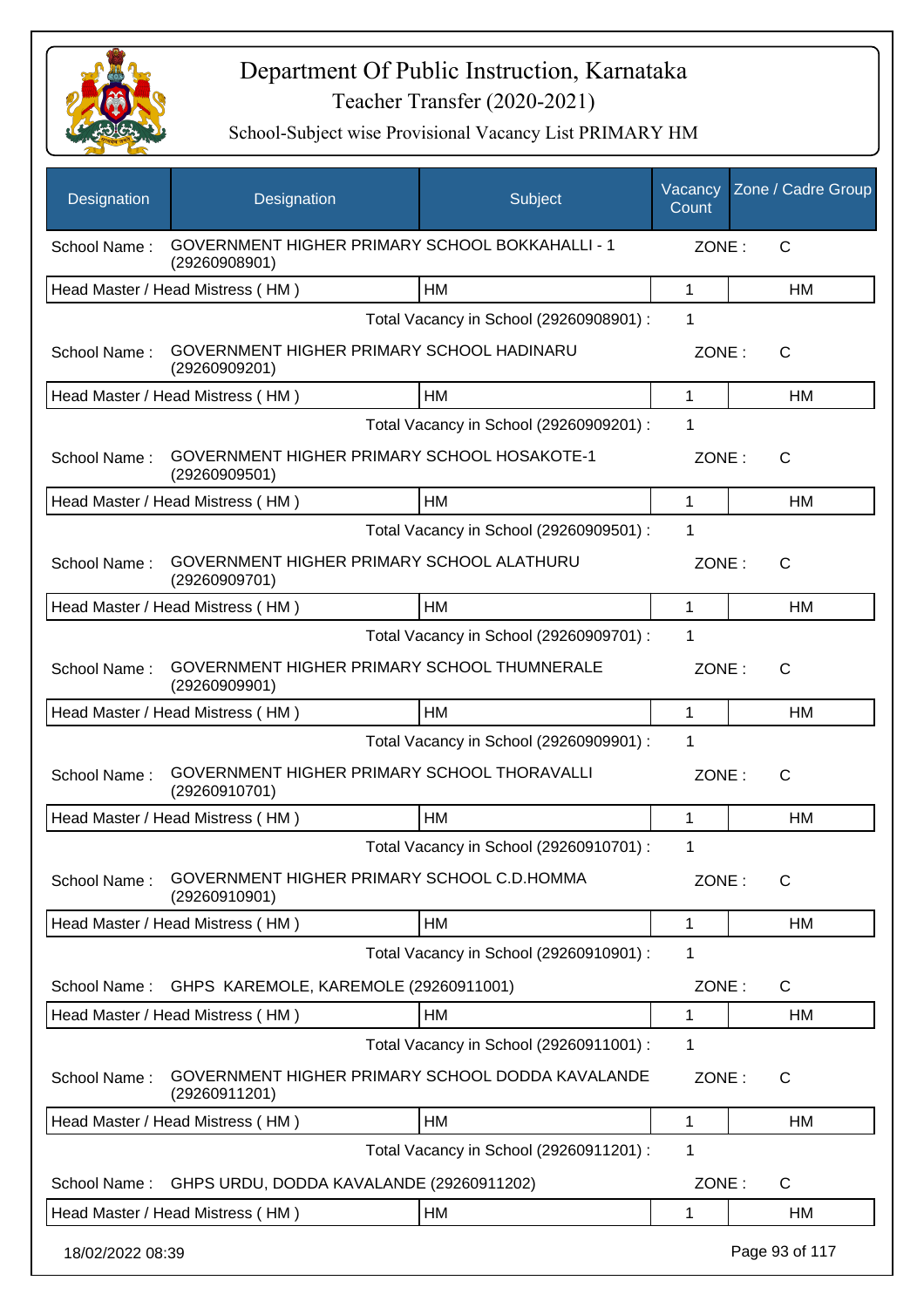

| Designation      | Designation                                                        | Subject                                 | Vacancy<br>Count | Zone / Cadre Group |
|------------------|--------------------------------------------------------------------|-----------------------------------------|------------------|--------------------|
|                  |                                                                    | Total Vacancy in School (29260911202) : | $\mathbf 1$      |                    |
| School Name:     | GOVERNMENT HIGHER PRIMARY SCHOOL GATTAVADI<br>(29260911301)        |                                         | ZONE:            | $\mathsf{C}$       |
|                  | Head Master / Head Mistress (HM)                                   | HM                                      | $\mathbf 1$      | HM                 |
|                  |                                                                    | Total Vacancy in School (29260911301) : | 1                |                    |
| School Name:     | GOVERNMENT HIGHER PRIMARY SCHOOL KRISHNARAJA PURA<br>(29260911501) |                                         | ZONE:            | C                  |
|                  | Head Master / Head Mistress (HM)                                   | HM                                      | $\mathbf{1}$     | <b>HM</b>          |
|                  |                                                                    | Total Vacancy in School (29260911501) : | $\mathbf 1$      |                    |
| School Name:     | GOVERNMENT HIGHER PRIMARY SCHOOL MASAGE, MASAGE<br>(29260912201)   |                                         | ZONE:            | $\mathsf{C}$       |
|                  | Head Master / Head Mistress (HM)                                   | HM                                      | 1                | HM                 |
|                  |                                                                    | Total Vacancy in School (29260912201) : | 1                |                    |
| School Name:     | GOVERNMENT HIGHER PRIMARY SCHOOL MALLA HALLI<br>(29260912501)      |                                         | ZONE:            | $\mathsf{C}$       |
|                  | Head Master / Head Mistress (HM)                                   | <b>HM</b>                               | 1                | HM                 |
|                  |                                                                    | Total Vacancy in School (29260912501) : | $\mathbf 1$      |                    |
| School Name:     | GOVERNMENT HIGHER PRMARY SCHOOL HEDATHALE<br>(29260912801)         |                                         | ZONE:            | $\mathsf{C}$       |
|                  | Head Master / Head Mistress (HM)                                   | HM                                      | $\mathbf 1$      | <b>HM</b>          |
|                  |                                                                    | Total Vacancy in School (29260912801) : | 1                |                    |
| School Name:     | GOVERNMENT HIGHER PRIMARY SCHOOL MADARAHALLI<br>(29260912803)      |                                         | ZONE:            | $\mathsf{C}$       |
|                  | Head Master / Head Mistress (HM)                                   | <b>HM</b>                               | 1                | HM                 |
|                  |                                                                    | Total Vacancy in School (29260912803) : | $\mathbf 1$      |                    |
| School Name:     | GOVERNMENT HIGHER PRIMARY SCHOOL KONANUR<br>(29260913301)          |                                         | ZONE:            | $\mathsf{C}$       |
|                  | Head Master / Head Mistress (HM)                                   | HM                                      | 1                | HM                 |
|                  |                                                                    | Total Vacancy in School (29260913301) : | 1                |                    |
| School Name:     | GOVERNMENT HIGHER PRIMARY SCHOOL PADUVALA MARALLI<br>(29260913401) |                                         | ZONE:            | C                  |
|                  | Head Master / Head Mistress (HM)                                   | HM                                      | 1                | <b>HM</b>          |
|                  |                                                                    | Total Vacancy in School (29260913401) : | 1                |                    |
| School Name:     | GOVERNMENT HIGHER PRIMARY SCHOOL HANUMANA PURA<br>(29260913601)    |                                         | ZONE:            | $\mathsf{C}$       |
|                  | Head Master / Head Mistress (HM)                                   | HM                                      | 1                | <b>HM</b>          |
|                  |                                                                    | Total Vacancy in School (29260913601) : | 1                |                    |
| 18/02/2022 08:39 |                                                                    |                                         |                  | Page 94 of 117     |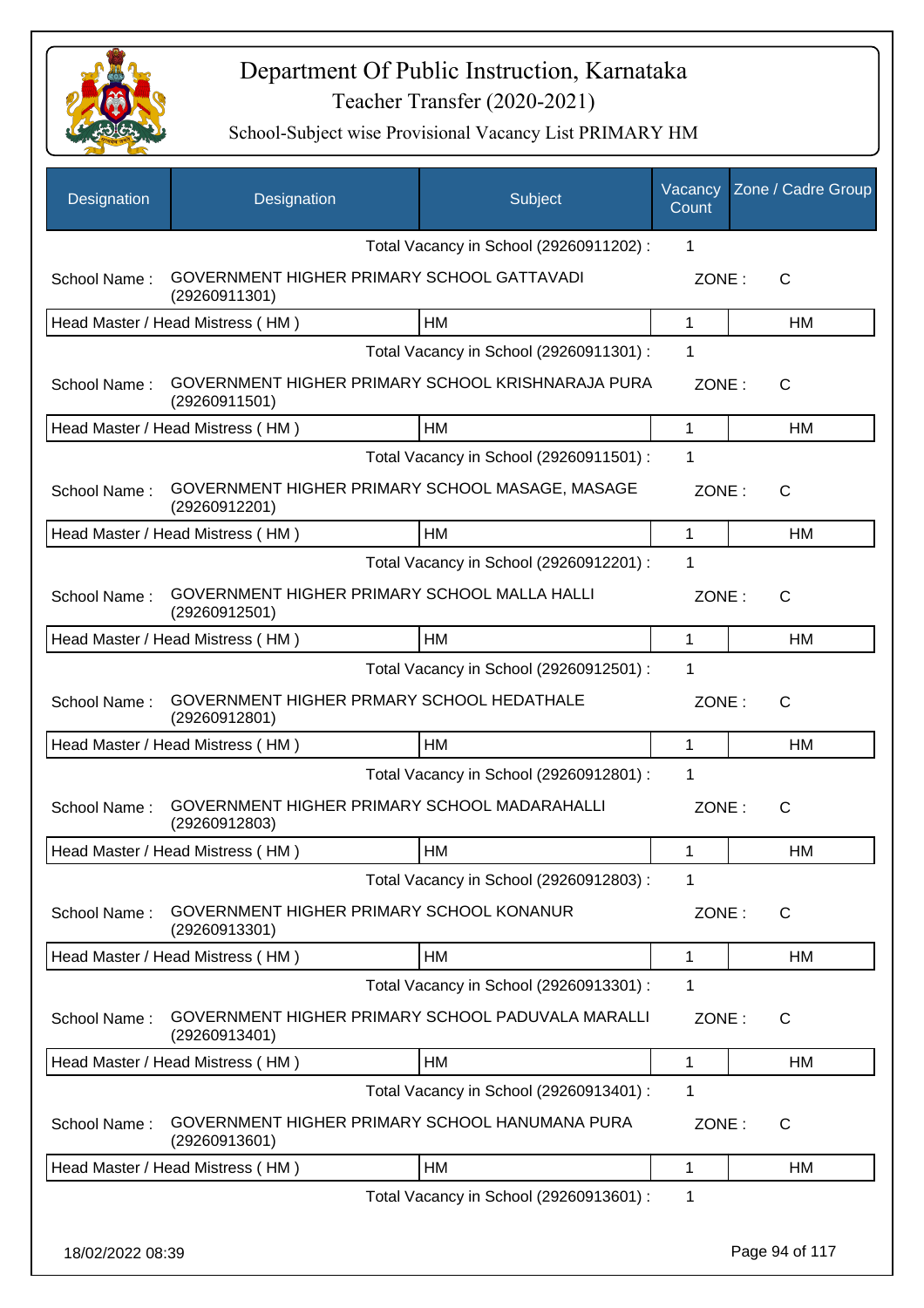

| Designation      | Designation                                                        | Subject                                 | Vacancy<br>Count | Zone / Cadre Group |
|------------------|--------------------------------------------------------------------|-----------------------------------------|------------------|--------------------|
| School Name:     | GOVERNMENT HIGHER PRIMARY SCHOOL THARADALE<br>(29260914001)        |                                         | ZONE:            | C                  |
|                  | Head Master / Head Mistress (HM)                                   | <b>HM</b>                               | 1                | HM                 |
|                  |                                                                    | Total Vacancy in School (29260914001) : | 1                |                    |
| School Name:     | GOVERNMENT HIGHER PRIMARY SCHOOL MAKANAPURA<br>(29260914601)       |                                         | ZONE:            | $\mathsf{C}$       |
|                  | Head Master / Head Mistress (HM)                                   | HM                                      | 1                | <b>HM</b>          |
|                  |                                                                    | Total Vacancy in School (29260914601) : | 1                |                    |
| School Name:     | GOVERNMENT HIGHER PRIMARY SCHOOL YELACHAGERE<br>(29260914901)      |                                         | ZONE:            | $\mathsf{C}$       |
|                  | Head Master / Head Mistress (HM)                                   | <b>HM</b>                               | 1                | HM                 |
|                  |                                                                    | Total Vacancy in School (29260914901) : | 1                |                    |
| School Name:     | GOVERNMENT HIGHER PRIMARY SCHOOL SOORAHALLI<br>(29260915401)       |                                         | ZONE:            | C                  |
|                  | Head Master / Head Mistress (HM)                                   | <b>HM</b>                               | 1                | HM                 |
|                  |                                                                    | Total Vacancy in School (29260915401) : | 1                |                    |
| School Name:     | GOVERNMENT HIGHER PRIMARY SCHOOL HALE PURA<br>(29260915801)        |                                         | ZONE:            | $\mathsf{C}$       |
|                  | Head Master / Head Mistress (HM)                                   | HM                                      | 1                | <b>HM</b>          |
|                  |                                                                    | Total Vacancy in School (29260915801) : | 1                |                    |
| School Name:     | GOVERNMENT HIGHER PRIMARY SCHOOL SINDUVALLI<br>(29260916001)       |                                         | ZONE:            | $\mathsf{C}$       |
|                  | Head Master / Head Mistress (HM)                                   | <b>HM</b>                               | 1                | НM                 |
|                  |                                                                    | Total Vacancy in School (29260916001) : | 1                |                    |
| School Name:     | GOVERNMENT HIGHER PRIMARY SCHOOL HORALA VADI<br>(29260916401)      |                                         | ZONE:            | $\mathsf{C}$       |
|                  | Head Master / Head Mistress (HM)                                   | HM                                      | 1                | HM                 |
|                  |                                                                    | Total Vacancy in School (29260916401) : | 1                |                    |
| School Name:     | GHPS MULLUR, MULLUR (29260916501)                                  |                                         | ZONE:            | $\mathsf{C}$       |
|                  | Head Master / Head Mistress (HM)                                   | HM                                      | 1                | HM                 |
|                  |                                                                    | Total Vacancy in School (29260916501) : | $\mathbf 1$      |                    |
| School Name:     | GOVERNMENT HIGHER PRIMARY SCHOOL ALAMBUR, ALAMBUR<br>(29260916701) |                                         | ZONE:            | C                  |
|                  | Head Master / Head Mistress (HM)                                   | HM                                      | 1                | HM                 |
|                  |                                                                    | Total Vacancy in School (29260916701) : | 1                |                    |
| School Name:     | GOVERNMENT HIGHER PRIMARY SCHOOL KALKUNDA<br>(29260917401)         |                                         | ZONE:            | C                  |
| 18/02/2022 08:39 |                                                                    |                                         |                  | Page 95 of 117     |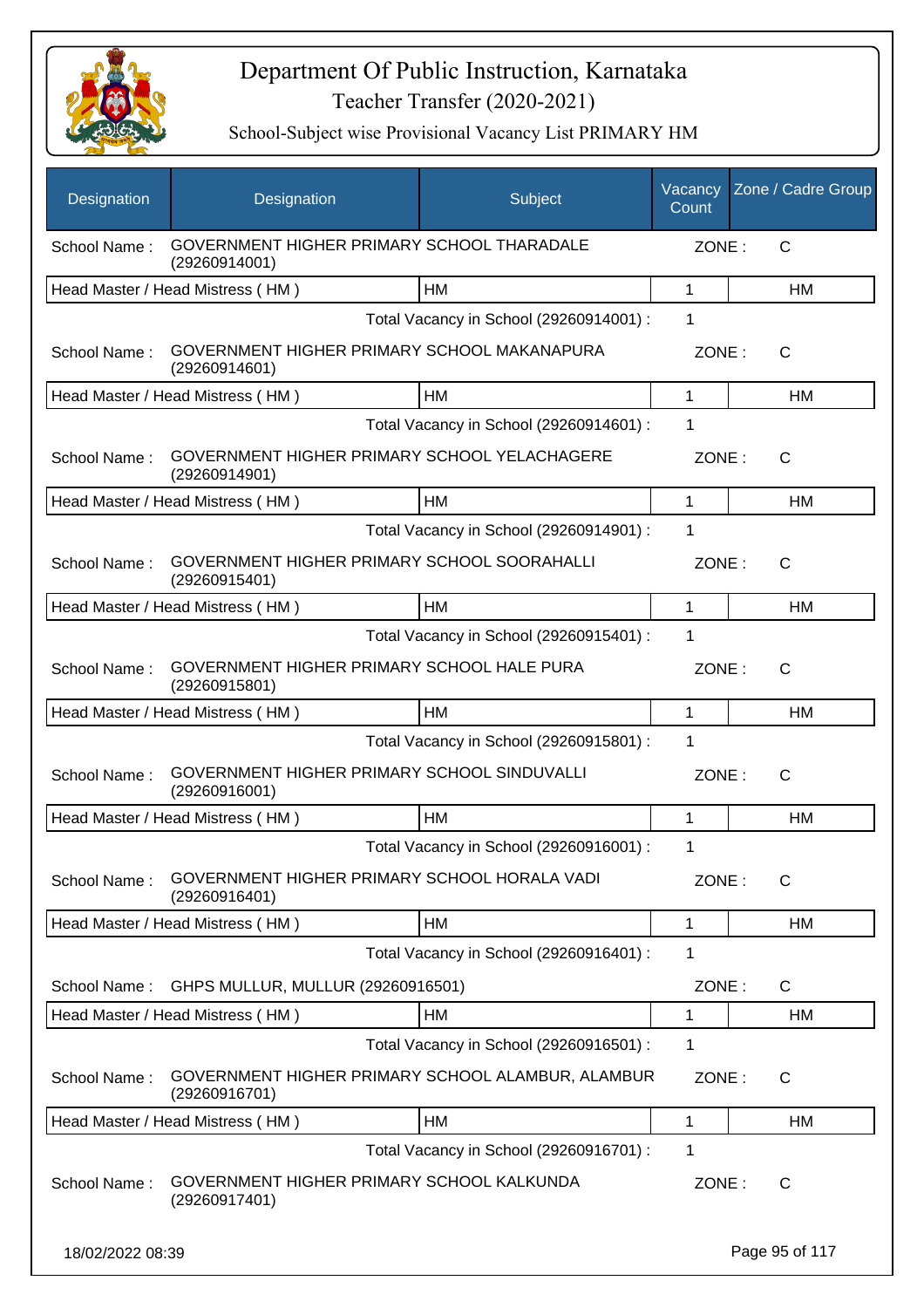

| Designation  | Designation                                                        | Subject                                 | Vacancy<br>Count | Zone / Cadre Group |
|--------------|--------------------------------------------------------------------|-----------------------------------------|------------------|--------------------|
|              | Head Master / Head Mistress (HM)                                   | HM                                      | 1                | HM                 |
|              |                                                                    | Total Vacancy in School (29260917401) : | 1                |                    |
| School Name: | GOVERNMENT HIGHER PRIMARY SCHOOL NAGARLE, NAGARLE<br>(29260917801) |                                         | ZONE:            | C                  |
|              | Head Master / Head Mistress (HM)                                   | HM                                      | $\mathbf{1}$     | <b>HM</b>          |
|              |                                                                    | Total Vacancy in School (29260917801) : | 1                |                    |
| School Name: | GOVERNMENT HIGHER PRIMARY SCHOOL, SARAGUR<br>(29260917901)         |                                         | ZONE:            | $\mathsf{C}$       |
|              | Head Master / Head Mistress (HM)                                   | HM                                      | 1                | HM                 |
|              |                                                                    | Total Vacancy in School (29260917901) : | 1                |                    |
| School Name: | GOVERMENT HIGHER PRIMARY SCHOOL KARYA, KARYA<br>(29260919103)      |                                         | ZONE:            | $\mathsf{C}$       |
|              | Head Master / Head Mistress (HM)                                   | HM                                      | 1                | HM                 |
|              |                                                                    | Total Vacancy in School (29260919103) : | 1                |                    |
| School Name: | GOVERNMENT HIGHER PRIMARY SCHOOL CHINNAMBALLI<br>(29260919201)     |                                         | ZONE:            | $\mathsf{C}$       |
|              | Head Master / Head Mistress (HM)                                   | HM                                      | $\mathbf{1}$     | <b>HM</b>          |
|              |                                                                    | Total Vacancy in School (29260919201) : | 1                |                    |
| School Name: | GOVERNMENT HIGHER PRIMARY SCHOOL BOYS, THAGADUR<br>(29260919501)   |                                         | ZONE:            | $\mathsf{C}$       |
|              | Head Master / Head Mistress (HM)                                   | <b>HM</b>                               | $\mathbf{1}$     | HM                 |
|              |                                                                    | Total Vacancy in School (29260919501) : | 1                |                    |
| School Name: | GOVERNMENT HIGHER PRIMARY SCHOOL MALLUPURA<br>(29260919702)        |                                         | ZONE:            | C                  |
|              | Head Master / Head Mistress (HM)                                   | HM                                      | $\mathbf 1$      | HM                 |
|              |                                                                    | Total Vacancy in School (29260919702) : | 1                |                    |
| School Name: | GOVERNMENT HIGHER PRIMARY SCHOOL KIRAGUNDA<br>(29260919901)        |                                         | ZONE:            | C                  |
|              | Head Master / Head Mistress (HM)                                   | HM                                      | $\mathbf{1}$     | HM                 |
|              |                                                                    | Total Vacancy in School (29260919901) : | 1                |                    |
| School Name: | GOVERNMENT HIGHER PRIMARY SCHOOL BADANA VALLU<br>(29260920501)     |                                         | ZONE:            | C                  |
|              | Head Master / Head Mistress (HM)                                   | HM                                      | 1                | HM                 |
|              |                                                                    | Total Vacancy in School (29260920501) : | 1                |                    |
| School Name: | GOVERNMENT HIGHER PRIMARY SCHOOL DEVARASANAHALLI<br>(29260921001)  |                                         | ZONE:            | B                  |
|              | Head Master / Head Mistress (HM)                                   | HM                                      | 1                | HM                 |
|              |                                                                    |                                         |                  |                    |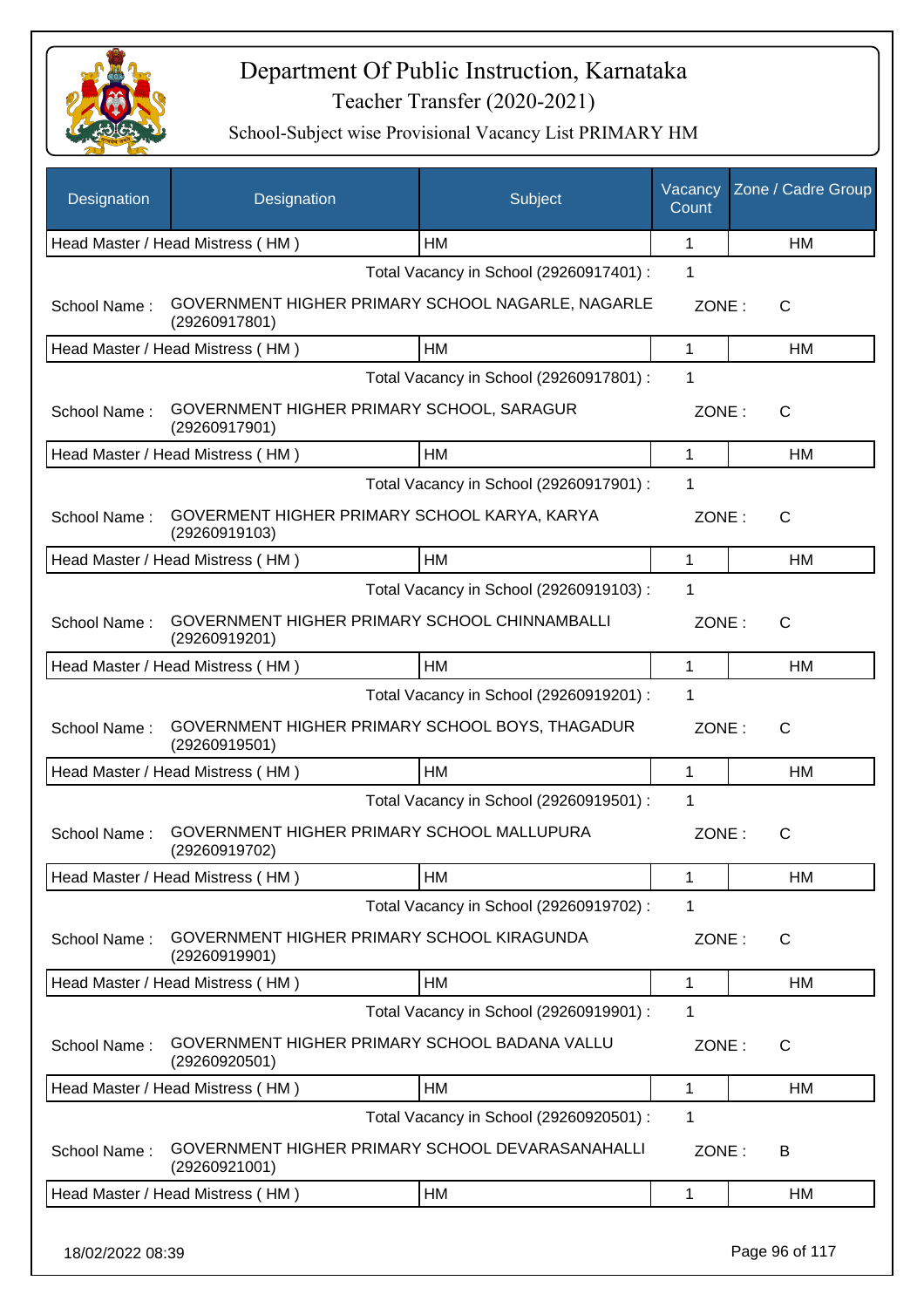

| Designation      | Designation                                                                  | Subject                                 | Vacancy<br>Count | Zone / Cadre Group |
|------------------|------------------------------------------------------------------------------|-----------------------------------------|------------------|--------------------|
|                  |                                                                              | Total Vacancy in School (29260921001) : | 1                |                    |
| School Name:     | GOVERNMENT HIGHER PRIMARY SCHOOL DEVANURU<br>(29260921701)                   |                                         | ZONE:            | $\mathsf{C}$       |
|                  | Head Master / Head Mistress (HM)                                             | HM                                      | 1                | HM                 |
|                  |                                                                              | Total Vacancy in School (29260921701) : | 1                |                    |
| School Name:     | GOVERNMENT HIGHER PRIMARY SCHOOL YECHAGALLI<br>(29260923101)                 |                                         | ZONE:            | C                  |
|                  | Head Master / Head Mistress (HM)                                             | HM                                      | $\mathbf 1$      | <b>HM</b>          |
|                  |                                                                              | Total Vacancy in School (29260923101) : | 1                |                    |
| School Name:     | GOVERNMENT HIGHER PRIMARY SCHOOL HALLIDIDDI<br>(29260923201)                 |                                         | ZONE:            | C                  |
|                  | Head Master / Head Mistress (HM)                                             | HM                                      | 1                | HM                 |
|                  |                                                                              | Total Vacancy in School (29260923201) : | 1                |                    |
| School Name:     | GOVERNMENT HIGHER PRIMARY SCHOOL SIDDAIAHNA HUNDI<br>(29260923401)           |                                         | ZONE:            | $\mathsf{C}$       |
|                  | Head Master / Head Mistress (HM)                                             | <b>HM</b>                               | $\mathbf{1}$     | <b>HM</b>          |
|                  |                                                                              | Total Vacancy in School (29260923401) : | 1                |                    |
| School Name:     | GOVERNMENT HIGHER PRIMARY SCHOOL MUDDA HALLI<br>(29260924901)                |                                         | ZONE:            | $\mathsf{C}$       |
|                  | Head Master / Head Mistress (HM)                                             | HM                                      | $\mathbf 1$      | <b>HM</b>          |
|                  |                                                                              | Total Vacancy in School (29260924901) : | 1                |                    |
| School Name:     | GOVERNMENT HIGHER PRIMARY SCHOOL DASANURU,<br>DASANURU (29260925601)         |                                         | ZONE:            | C                  |
|                  | Head Master / Head Mistress (HM)                                             | HM                                      | 1                | HM                 |
|                  |                                                                              | Total Vacancy in School (29260925601) : | 1                |                    |
| School Name:     | GOVERNMENT HIGHER PRIMARY SCHOOL THARAGANA HALLI<br>(29260926001)            |                                         | ZONE:            | C                  |
|                  | Head Master / Head Mistress (HM)                                             | HM                                      | $\mathbf 1$      | HM                 |
|                  |                                                                              | Total Vacancy in School (29260926001) : | 1                |                    |
| School Name:     | GOVERNMENT HIGHER PRIMARY SCHOOL DALAVAI,<br>NANJANAGUD WARD-5 (29260927301) |                                         | ZONE:            | A                  |
|                  | Head Master / Head Mistress (HM)                                             | <b>SRHM</b>                             | $\mathbf 1$      | <b>HM</b>          |
|                  |                                                                              | Total Vacancy in School (29260927301) : | 1                |                    |
| School Name:     | KGBV NANJANGUD (29260928710)                                                 |                                         | ZONE:            | A                  |
|                  | Head Master / Head Mistress (HM)                                             | <b>GHM</b>                              | 1                | HM                 |
|                  |                                                                              | Total Vacancy in School (29260928710) : | 1                |                    |
|                  |                                                                              |                                         |                  |                    |
| 18/02/2022 08:39 |                                                                              |                                         |                  | Page 97 of 117     |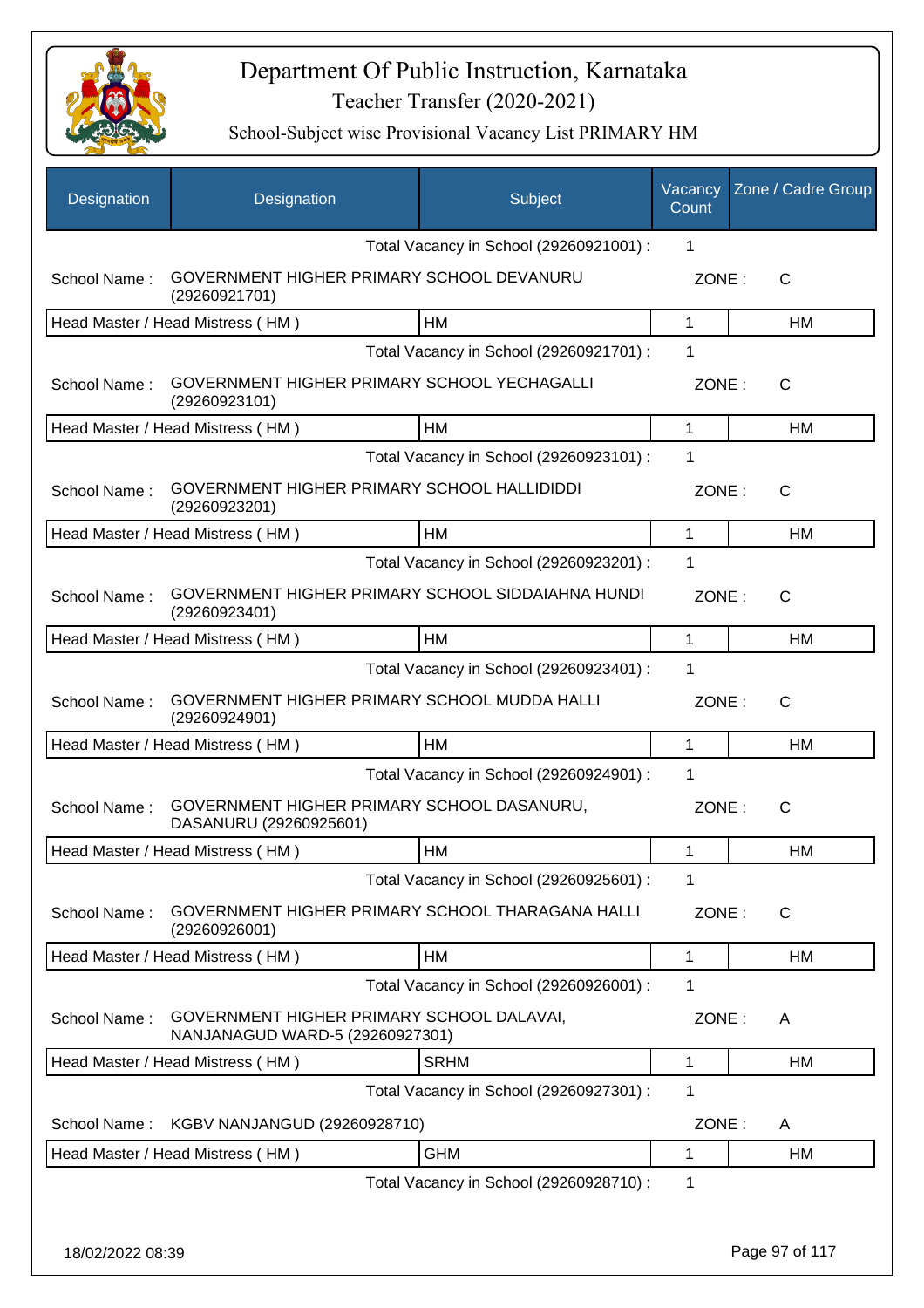

| Designation  | Designation                                                                   | Subject                                 | Vacancy<br>Count | Zone / Cadre Group |
|--------------|-------------------------------------------------------------------------------|-----------------------------------------|------------------|--------------------|
| School Name: | GOVERNMENT HIGHER PRIMARY SCHOOL, ASHOKAPURAM<br>(29260928802)                |                                         | ZONE:            | A                  |
|              | Head Master / Head Mistress (HM)                                              | HM                                      | 1                | HM                 |
|              |                                                                               | Total Vacancy in School (29260928802) : | 1                |                    |
| School Name: | GOVERNMENT HIGHER PRIMARY SCHOOL, CHAMALAPURADA<br>HUNDI (29260929002)        |                                         | ZONE:            | A                  |
|              | Head Master / Head Mistress (HM)                                              | HM                                      | 1                | НM                 |
|              |                                                                               | Total Vacancy in School (29260929002) : | 1                |                    |
| School Name: | GOVERNMENT HIGHER PRIMARY SCHOOL, RP ROAD,<br>NANJANAGUD WARD-5 (29260929201) |                                         | ZONE:            | A                  |
|              | Head Master / Head Mistress (HM)                                              | HM                                      | 1                | HM                 |
|              |                                                                               | Total Vacancy in School (29260929201) : | 1                |                    |
| School Name: | GOVERNMENT HIGHER PRIMARY SCHOOL, KARYA-THAGADUR<br>(29260930101)             |                                         | ZONE:            | C                  |
|              | Head Master / Head Mistress (HM)                                              | HM                                      | 1                | HM                 |
|              |                                                                               | Total Vacancy in School (29260930101) : | 1                |                    |
| School Name: | GOVERNMENT HIGHER PRIMARY SCHOOL, YECHAGUNDLA<br>(29260930201)                |                                         | ZONE:            | C                  |
|              | Head Master / Head Mistress (HM)                                              | HM                                      | 1                | HM                 |
|              |                                                                               | Total Vacancy in School (29260930201) : | 1                |                    |
| School Name: | GOVERNMENT HIGHER PRIMAY SCHOOL HALLADA KERE<br>(29260931301)                 |                                         | ZONE:            | A                  |
|              | Head Master / Head Mistress (HM)                                              | <b>HM</b>                               | 1                | HM                 |
|              |                                                                               | Total Vacancy in School (29260931301) : | 1                |                    |
|              |                                                                               | Total Vacancy in Taluka (292609) :      | 73               |                    |
| Taluka Name: | PERIYA PATNA (292610)                                                         |                                         |                  |                    |
| School Name: | GHPS ATTIGODU (RMSA UPGRADED) (29261000103)                                   |                                         | ZONE:            | C                  |
|              | Head Master / Head Mistress (HM)                                              | HM                                      | 1                | НM                 |
|              |                                                                               | Total Vacancy in School (29261000103) : | 1                |                    |
| School Name: | GHPS SANGARASHETTAHALLI (29261000301)                                         |                                         | ZONE:            | C                  |
|              | Head Master / Head Mistress (HM)                                              | <b>HM</b>                               | 1                | НM                 |
|              |                                                                               | Total Vacancy in School (29261000301) : | 1                |                    |
| School Name: | GHPS VADDARA HALLI (29261000601)                                              |                                         | ZONE:            | $\mathsf{C}$       |
|              | Head Master / Head Mistress (HM)                                              | HM                                      | 1                | HM                 |
|              |                                                                               | Total Vacancy in School (29261000601) : | 1                |                    |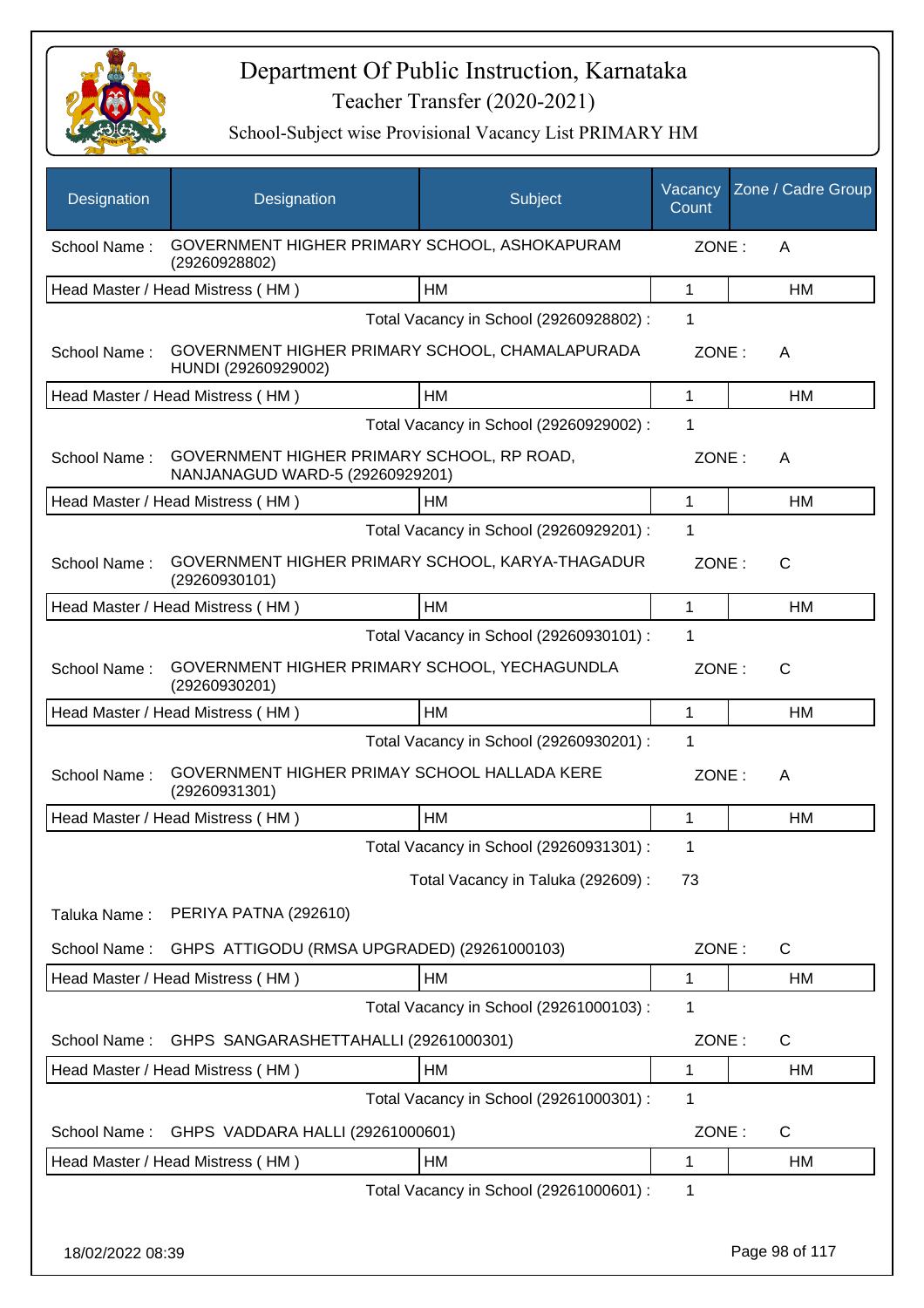

| Designation      | Designation                                        | Subject                                 | Vacancy<br>Count | Zone / Cadre Group |
|------------------|----------------------------------------------------|-----------------------------------------|------------------|--------------------|
| School Name:     | GHPS HASUVINA KAVALU (29261003201)                 |                                         | ZONE:            | $\mathsf{C}$       |
|                  | Head Master / Head Mistress (HM)                   | HM                                      | 1                | НM                 |
|                  |                                                    | Total Vacancy in School (29261003201) : | 1                |                    |
|                  | School Name: GHPS SULE KOTE (29261005501)          |                                         | ZONE:            | C                  |
|                  | Head Master / Head Mistress (HM)                   | HM                                      | 1                | НM                 |
|                  |                                                    | Total Vacancy in School (29261005501) : | 1                |                    |
| School Name:     | GHPS MUTHINA MULLA SOGE (29261006101)              |                                         | ZONE:            | $\mathsf{C}$       |
|                  | Head Master / Head Mistress (HM)                   | HM                                      | 1                | HM                 |
|                  |                                                    | Total Vacancy in School (29261006101) : | 1                |                    |
| School Name:     | GHPS HUNASAVADI (29261006301)                      |                                         | ZONE:            | $\mathsf{C}$       |
|                  | Head Master / Head Mistress (HM)                   | HM                                      | 1                | HM                 |
|                  |                                                    | Total Vacancy in School (29261006301) : | 1                |                    |
| School Name:     | GHPS ALANAHALLI (29261006401)                      |                                         | ZONE:            | $\mathsf{C}$       |
|                  | Head Master / Head Mistress (HM)                   | HM                                      | 1                | HM                 |
|                  |                                                    | Total Vacancy in School (29261006401) : | 1                |                    |
| School Name:     | GOVT HIGHE PRIMARY SCHOOL KOGILAVADI (29261007601) |                                         | ZONE:            | $\mathsf{C}$       |
|                  | Head Master / Head Mistress (HM)                   | HM                                      | 1                | НM                 |
|                  |                                                    | Total Vacancy in School (29261007601) : | 1                |                    |
| School Name:     | GHPS CHOWTHI (29261007701)                         |                                         | ZONE:            | $\mathsf{C}$       |
|                  | Head Master / Head Mistress (HM)                   | HM                                      | 1                | НM                 |
|                  |                                                    | Total Vacancy in School (29261007701) : | 1                |                    |
|                  | School Name: GHPS KANDEGALA (29261008001)          |                                         | ZONE:            | $\mathsf{C}$       |
|                  | Head Master / Head Mistress (HM)                   | HM                                      | 1                | HM                 |
|                  |                                                    | Total Vacancy in School (29261008001) : | 1                |                    |
| School Name:     | GHPS HEMMIGE (29261008401)                         |                                         | ZONE:            | C                  |
|                  | Head Master / Head Mistress (HM)                   | HM                                      | 1                | HM                 |
|                  |                                                    | Total Vacancy in School (29261008401) : | 1                |                    |
| School Name:     | GHPS ANKANA HALLI (29261009002)                    |                                         | ZONE:            | B                  |
|                  | Head Master / Head Mistress (HM)                   | HM                                      | 1                | HM                 |
|                  |                                                    | Total Vacancy in School (29261009002) : | 1                |                    |
| School Name:     | GHPS SATHYAGALA (29261010001)                      |                                         | ZONE:            | C                  |
|                  | Head Master / Head Mistress (HM)                   | HM                                      | 1                | HM                 |
| 18/02/2022 08:39 |                                                    |                                         |                  | Page 99 of 117     |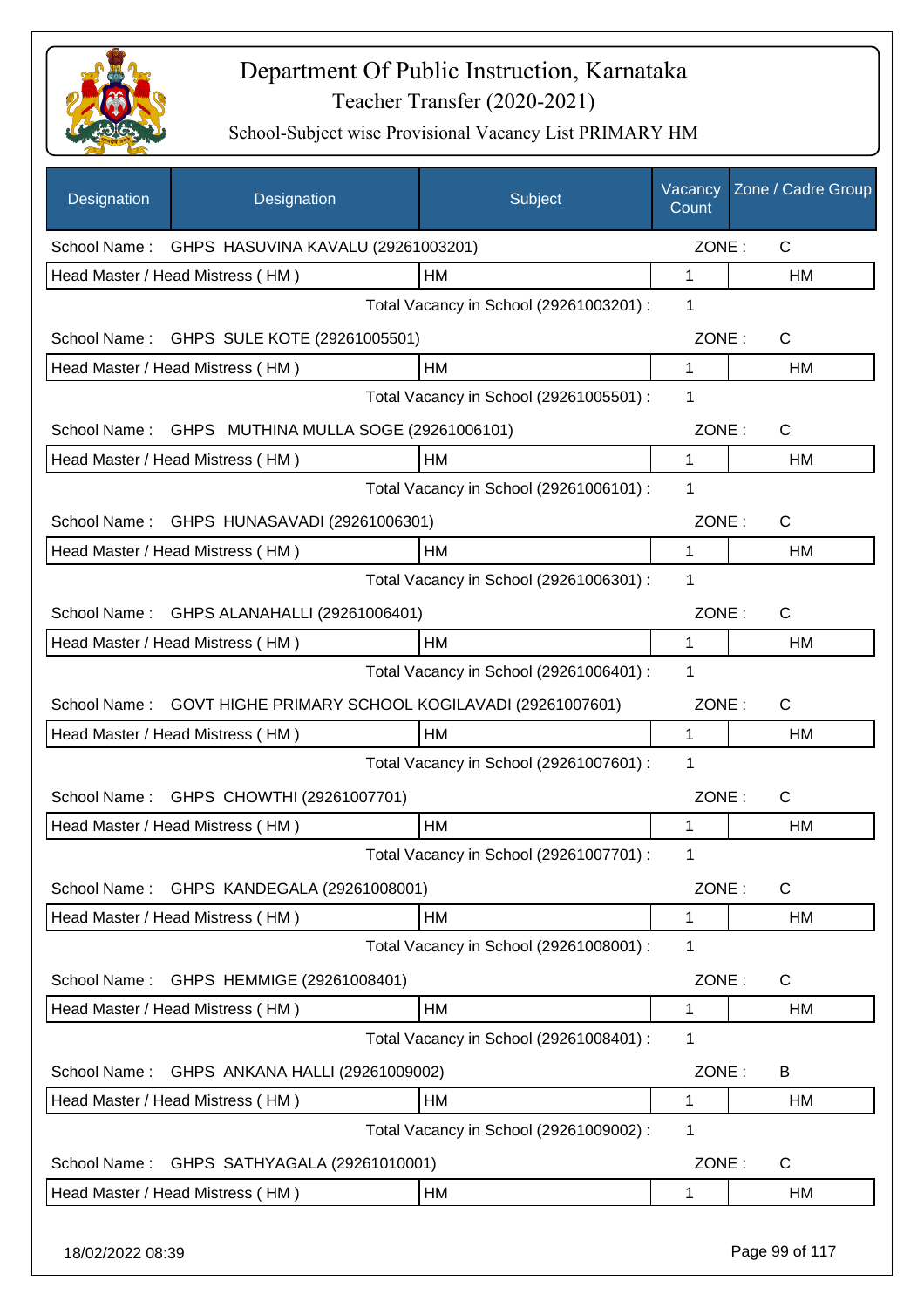

| Designation      | Designation                                                    | Subject                                 | Vacancy<br>Count | Zone / Cadre Group |
|------------------|----------------------------------------------------------------|-----------------------------------------|------------------|--------------------|
|                  |                                                                | Total Vacancy in School (29261010001) : | 1                |                    |
| School Name:     | GHPS THATHANA HALLI (29261010101)                              |                                         | ZONE:            | B                  |
|                  | Head Master / Head Mistress (HM)                               | HM                                      | 1                | HM                 |
|                  |                                                                | Total Vacancy in School (29261010101) : | 1                |                    |
|                  | School Name: GHPS KIRANALLI (29261010801)                      |                                         | ZONE:            | B                  |
|                  | Head Master / Head Mistress (HM)                               | HM                                      | 1                | <b>HM</b>          |
|                  |                                                                | Total Vacancy in School (29261010801) : | 1                |                    |
|                  | School Name: GHPS MAKODU (29261011501)                         |                                         | ZONE:            | C                  |
|                  | Head Master / Head Mistress (HM)                               | <b>SRHM</b>                             | 1                | <b>HM</b>          |
|                  |                                                                | Total Vacancy in School (29261011501) : | 1                |                    |
|                  | School Name: GHPS DORE KERE (29261012301)                      |                                         | ZONE:            | $\mathsf{C}$       |
|                  | Head Master / Head Mistress (HM)                               | HM                                      | 1                | HM                 |
|                  |                                                                | Total Vacancy in School (29261012301) : | 1                |                    |
| School Name:     | GHPS RAMANATHA THUNGA (29261012401)                            |                                         | ZONE:            | C                  |
|                  | Head Master / Head Mistress (HM)                               | HM                                      | 1                | HM                 |
|                  |                                                                | Total Vacancy in School (29261012401) : | 1                |                    |
| School Name:     | GHPS ARENA HALLI (29261012502)                                 |                                         | ZONE:            | C                  |
|                  | Head Master / Head Mistress (HM)                               | HM                                      | 1                | <b>HM</b>          |
|                  |                                                                | Total Vacancy in School (29261012502) : | 1                |                    |
| School Name:     | GHPS HITNE HEBBAGILU(RMSA UPGRADED) (29261013001)              |                                         | ZONE:            | $\mathsf{C}$       |
|                  | Head Master / Head Mistress (HM)                               | <b>SRHM</b>                             | 1                | HM                 |
|                  |                                                                | Total Vacancy in School (29261013001) : | 1                |                    |
| School Name:     | GHPS KAGUNDDI (29261013101)                                    |                                         | ZONE:            | C                  |
|                  | Head Master / Head Mistress (HM)                               | HM                                      | 1                | <b>HM</b>          |
|                  |                                                                | Total Vacancy in School (29261013101) : | 1                |                    |
| School Name:     | GHPS KOMALA PURA (29261014001)                                 |                                         | ZONE:            | C                  |
|                  | Head Master / Head Mistress (HM)                               | HM                                      | $\mathbf 1$      | HM                 |
|                  |                                                                | Total Vacancy in School (29261014001) : | 1                |                    |
| School Name:     | GHPS NANDI PURA (29261015501)                                  |                                         | ZONE:            | $\mathsf{C}$       |
|                  | Head Master / Head Mistress (HM)                               | HM                                      | 1                | HM                 |
|                  |                                                                | Total Vacancy in School (29261015501) : | 1                |                    |
| School Name:     | GOVT GIRLS HIGHER PRIMARY SCHOOL BETTADA PURA<br>(29261015602) |                                         | ZONE:            | C                  |
| 18/02/2022 08:39 |                                                                |                                         |                  | Page 100 of 117    |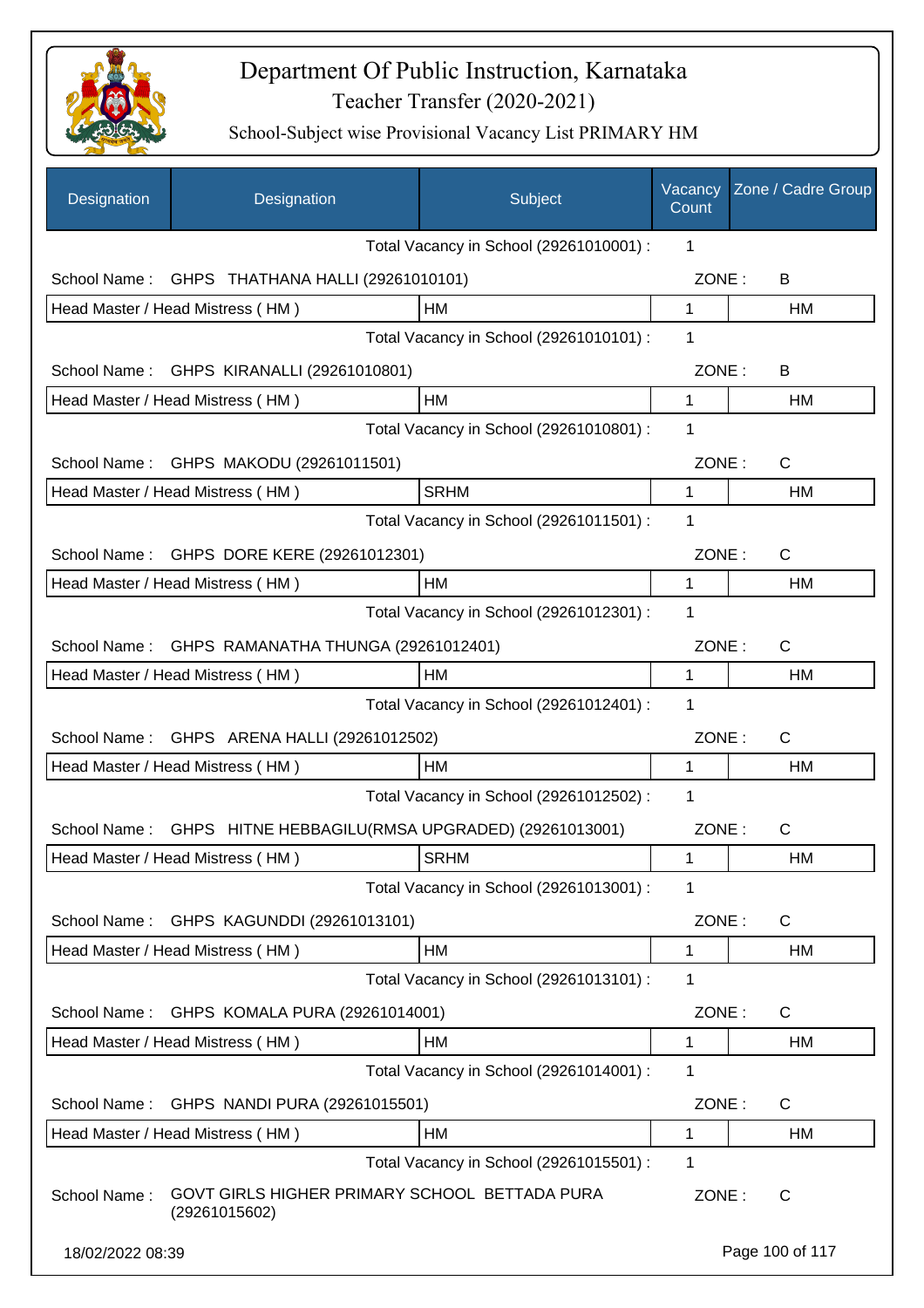

| Designation      | Designation                                              | Subject                                 | Vacancy<br>Count | Zone / Cadre Group |
|------------------|----------------------------------------------------------|-----------------------------------------|------------------|--------------------|
|                  | Head Master / Head Mistress (HM)                         | <b>HM</b>                               | 1                | HM                 |
|                  |                                                          | Total Vacancy in School (29261015602) : | 1                |                    |
| School Name:     | GHPS HARADURU (29261015701)                              |                                         | ZONE:            | C                  |
|                  | Head Master / Head Mistress (HM)                         | HM                                      | 1                | HM                 |
|                  |                                                          | Total Vacancy in School (29261015701) : | 1                |                    |
|                  | School Name: GHPS ANIVALU (29261015801)                  |                                         | ZONE:            | $\mathsf{C}$       |
|                  | Head Master / Head Mistress (HM)                         | HM                                      | $\mathbf{1}$     | HM                 |
|                  |                                                          | Total Vacancy in School (29261015801) : | 1                |                    |
| School Name:     | KARNATAKA PUBLIC SCHOOLS GHPS RAVANDURU<br>(29261016107) |                                         | ZONE:            | C                  |
|                  | Head Master / Head Mistress (HM)                         | <b>SRHM</b>                             | $\mathbf 1$      | <b>HM</b>          |
|                  |                                                          | Total Vacancy in School (29261016107) : | 1                |                    |
| School Name:     | GHPS THAMMADAHALLI (29261016801)                         |                                         | ZONE:            | C                  |
|                  | Head Master / Head Mistress (HM)                         | HM                                      | 1                | HM                 |
|                  |                                                          | Total Vacancy in School (29261016801) : | 1                |                    |
| School Name:     | GHPS HANDITHVALLI (29261016901)                          |                                         | ZONE:            | $\mathsf{C}$       |
|                  | Head Master / Head Mistress (HM)                         | <b>HM</b>                               | $\mathbf{1}$     | HM                 |
|                  |                                                          | Total Vacancy in School (29261016901) : | 1                |                    |
| School Name:     | GHPS ABBUR (29261019801)                                 |                                         | ZONE:            | A                  |
|                  | Head Master / Head Mistress (HM)                         | HM                                      | 1                | HM                 |
|                  |                                                          | Total Vacancy in School (29261019801) : | 1                |                    |
|                  | School Name: GHPS RAJANA BILAGULI (29261020001)          |                                         | ZONE:            | C                  |
|                  | Head Master / Head Mistress (HM)                         | HM                                      | 1                | HM                 |
|                  |                                                          | Total Vacancy in School (29261020001) : | 1                |                    |
| School Name:     | GHPS ARALEEMARADA KOPPALU (29261020201)                  |                                         | ZONE:            | $\mathsf{C}$       |
|                  | Head Master / Head Mistress (HM)                         | HM                                      | $\mathbf{1}$     | <b>HM</b>          |
|                  |                                                          | Total Vacancy in School (29261020201) : | 1                |                    |
| School Name:     | GHPS KOTE PEIYAPATNA WARD-1 (29261025904)                |                                         | ZONE:            | A                  |
|                  | Head Master / Head Mistress (HM)                         | <b>GHM</b>                              | $\mathbf 1$      | <b>HM</b>          |
|                  |                                                          | Total Vacancy in School (29261025904) : | 1                |                    |
| School Name:     | GHPS UPPARAGERI (29261025905)                            |                                         | ZONE:            | A                  |
|                  | Head Master / Head Mistress (HM)                         | HM                                      | 1                | HM                 |
|                  |                                                          | Total Vacancy in School (29261025905) : | 1                |                    |
| 18/02/2022 08:39 |                                                          |                                         |                  | Page 101 of 117    |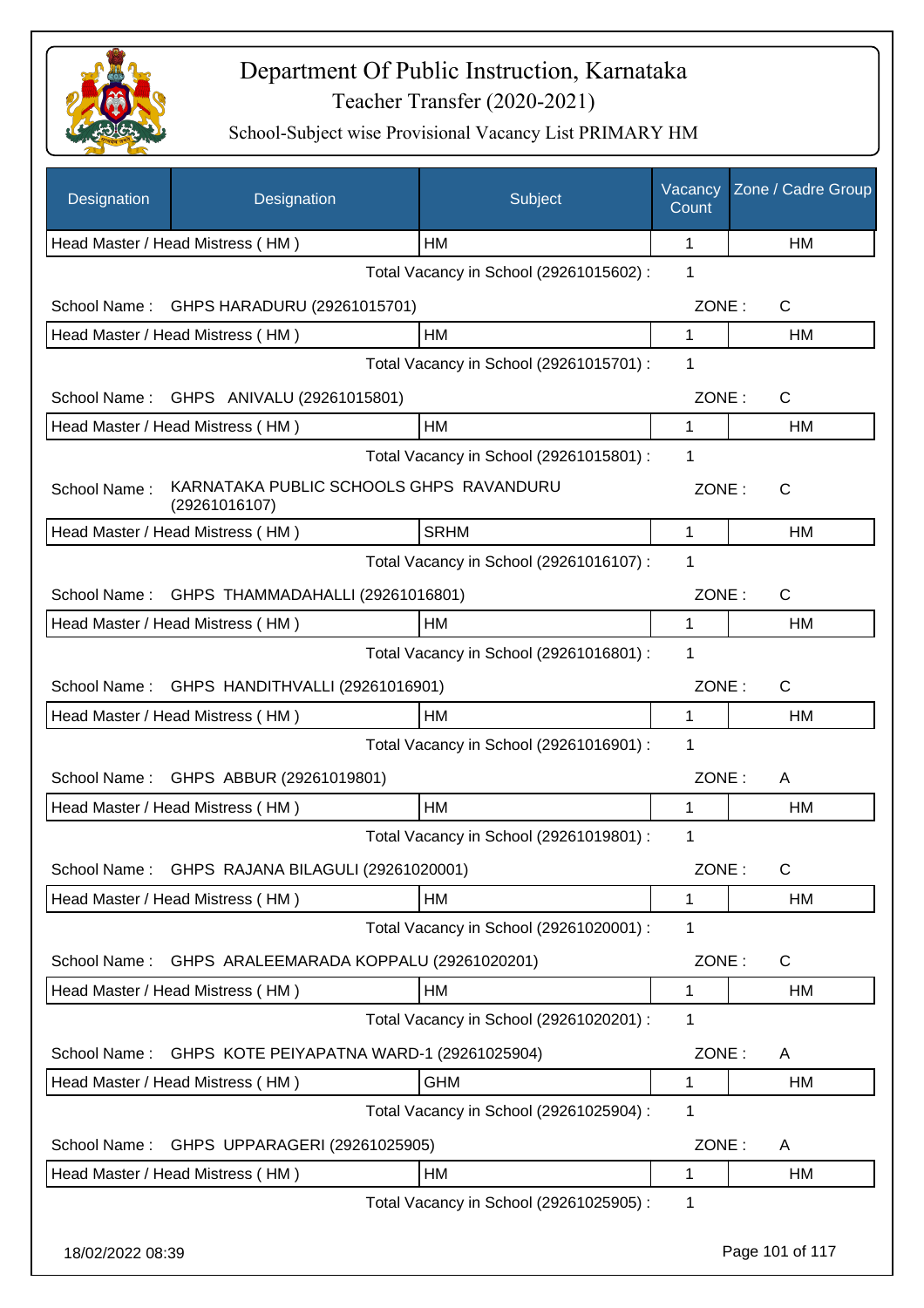

| Designation  | Designation                               | Subject                                 | Vacancy<br>Count | Zone / Cadre Group |
|--------------|-------------------------------------------|-----------------------------------------|------------------|--------------------|
| School Name: | GHPS PETE PEIYAPATNA WARD-1 (29261025907) |                                         | ZONE:            | A                  |
|              | Head Master / Head Mistress (HM)          | HM                                      | 1                | HM                 |
|              |                                           | Total Vacancy in School (29261025907) : | 1                |                    |
|              |                                           | Total Vacancy in Taluka (292610):       | 36               |                    |
| Taluka Name: | T.N.PURA (292611)                         |                                         |                  |                    |
| School Name: | GHPS MENASIKYATHANA HALLI (29261100601)   |                                         | ZONE:            | C                  |
|              | Head Master / Head Mistress (HM)          | HM                                      | 1                | HM                 |
|              |                                           | Total Vacancy in School (29261100601) : | 1                |                    |
| School Name: | GHPS BYRAPURA (29261101401)               |                                         | ZONE:            | A                  |
|              | Head Master / Head Mistress (HM)          | <b>HM</b>                               | $\mathbf{1}$     | <b>HM</b>          |
|              |                                           | Total Vacancy in School (29261101401) : | 1                |                    |
| School Name: | GHPS KENDANAKOPPALU (29261101601)         |                                         | ZONE:            | В                  |
|              | Head Master / Head Mistress (HM)          | <b>HM</b>                               | $\mathbf{1}$     | HM                 |
|              |                                           | Total Vacancy in School (29261101601) : | 1                |                    |
| School Name: | GHPS BEEDANA HALLI (29261102201)          |                                         | ZONE:            | B                  |
|              | Head Master / Head Mistress (HM)          | HM                                      | 1                | HM                 |
|              |                                           | Total Vacancy in School (29261102201) : | 1                |                    |
| School Name: | GHPS DASEGOWDANAKOPPALU (29261102301)     |                                         | ZONE:            | $\mathsf{C}$       |
|              | Head Master / Head Mistress (HM)          | <b>HM</b>                               | 1                | HM                 |
|              |                                           | Total Vacancy in School (29261102301) : | 1                |                    |
| School Name: | GHPS DODDA BAGILU (29261103501)           |                                         | ZONE:            | C                  |
|              | Head Master / Head Mistress (HM)          | HM                                      | 1                | HM                 |
|              |                                           | Total Vacancy in School (29261103501) : | 1                |                    |
| School Name: | GHPS T.DODDA PURA (29261103801)           |                                         | ZONE:            | C                  |
|              | Head Master / Head Mistress (HM)          | HM                                      | 1                | HM                 |
|              |                                           | Total Vacancy in School (29261103801) : | 1                |                    |
| School Name: | GHPS MAVINA HALLI (29261103901)           |                                         | ZONE:            | C                  |
|              | Head Master / Head Mistress (HM)          | HM                                      | $\mathbf{1}$     | HM                 |
|              |                                           | Total Vacancy in School (29261103901) : | 1                |                    |
| School Name: | GHPS GARGESHWARI KANNADA (29261104201)    |                                         | ZONE:            | B                  |
|              | Head Master / Head Mistress (HM)          | HM                                      | 1                | HM                 |
|              |                                           | Total Vacancy in School (29261104201) : | 1                |                    |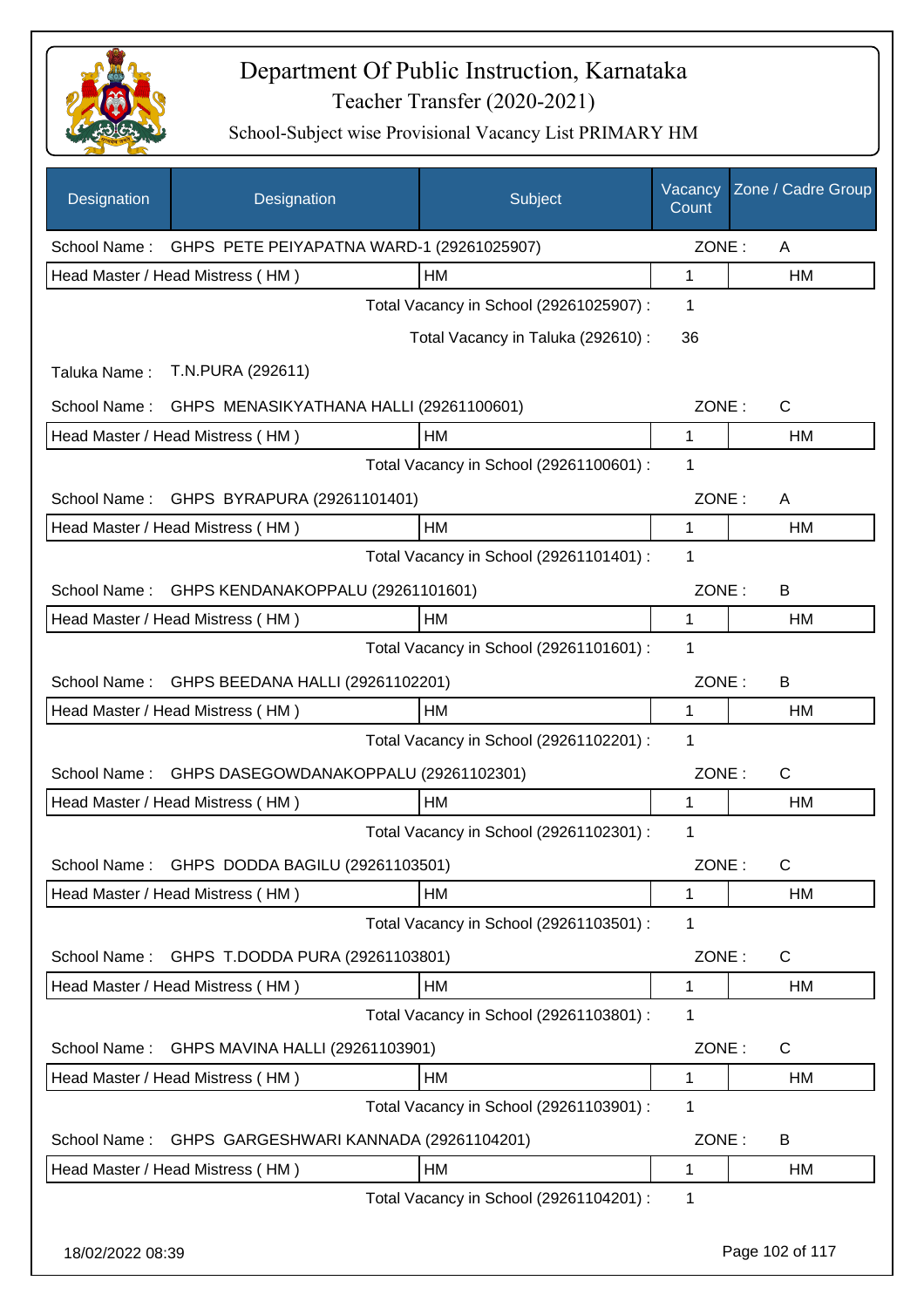

| Designation      | Designation                                 | Subject                                 | Vacancy<br>Count | Zone / Cadre Group |
|------------------|---------------------------------------------|-----------------------------------------|------------------|--------------------|
| School Name:     | GHPS YADADORE (29261104301)                 |                                         | ZONE:            | B                  |
|                  | Head Master / Head Mistress (HM)            | <b>GHM</b>                              | 1                | HM                 |
|                  |                                             | Total Vacancy in School (29261104301) : | 1                |                    |
| School Name:     | GHPS BASAVANA HALLI (29261104501)           |                                         | ZONE:            | B                  |
|                  | Head Master / Head Mistress (HM)            | HM                                      | 1                | HM                 |
|                  |                                             | Total Vacancy in School (29261104501) : | 1                |                    |
|                  | School Name: GHPS HOLE SALU (29261105601)   |                                         | ZONE:            | $\mathsf{C}$       |
|                  | Head Master / Head Mistress (HM)            | HM                                      | 1                | HM                 |
|                  |                                             | Total Vacancy in School (29261105601) : | 1                |                    |
| School Name:     | GHPS MEDINI (RMSA UPGRADED) (29261106001)   |                                         | ZONE:            | $\mathsf{C}$       |
|                  | Head Master / Head Mistress (HM)            | HM                                      | 1                | <b>HM</b>          |
|                  |                                             | Total Vacancy in School (29261106001) : | 1                |                    |
| School Name:     | GHPS HALE KEMPAIAHNA HUNDI (29261107301)    |                                         | ZONE:            | $\mathsf{C}$       |
|                  | Head Master / Head Mistress (HM)            | HM                                      | $\mathbf{1}$     | HM                 |
|                  |                                             | Total Vacancy in School (29261107301) : | 1                |                    |
| School Name:     | GHPS INDUVALU (29261107501)                 |                                         | ZONE:            | $\mathsf{C}$       |
|                  | Head Master / Head Mistress (HM)            | HM                                      | 1                | HM                 |
|                  |                                             | Total Vacancy in School (29261107501) : | 1                |                    |
| School Name:     | GHPS MADIGA HALLI (29261108101)             |                                         | ZONE:            | B                  |
|                  | Head Master / Head Mistress (HM)            | HM                                      | 1                | HM                 |
|                  |                                             | Total Vacancy in School (29261108101) : | 1                |                    |
| School Name:     | GHPS KETHUPURA (29261108201)                |                                         | ZONE:            | C                  |
|                  | Head Master / Head Mistress (HM)            | HM                                      | 1                | HM                 |
|                  |                                             | Total Vacancy in School (29261108201) : | 1                |                    |
| School Name:     | GHPS KOLATHUR (RMSA UPGRADED) (29261108701) |                                         | ZONE:            | C                  |
|                  | Head Master / Head Mistress (HM)            | HM                                      | 1                | HM                 |
|                  |                                             | Total Vacancy in School (29261108701) : | 1                |                    |
| School Name:     | GHPS B.SEEHALLI (29261109801)               |                                         | ZONE:            | C                  |
|                  | Head Master / Head Mistress (HM)            | HM                                      | 1                | HM                 |
|                  |                                             | Total Vacancy in School (29261109801) : | 1                |                    |
| School Name:     | GHPS MADRAHALLI (29261109901)               |                                         | ZONE:            | C                  |
|                  | Head Master / Head Mistress (HM)            | HM                                      | 1                | HM                 |
| 18/02/2022 08:39 |                                             |                                         |                  | Page 103 of 117    |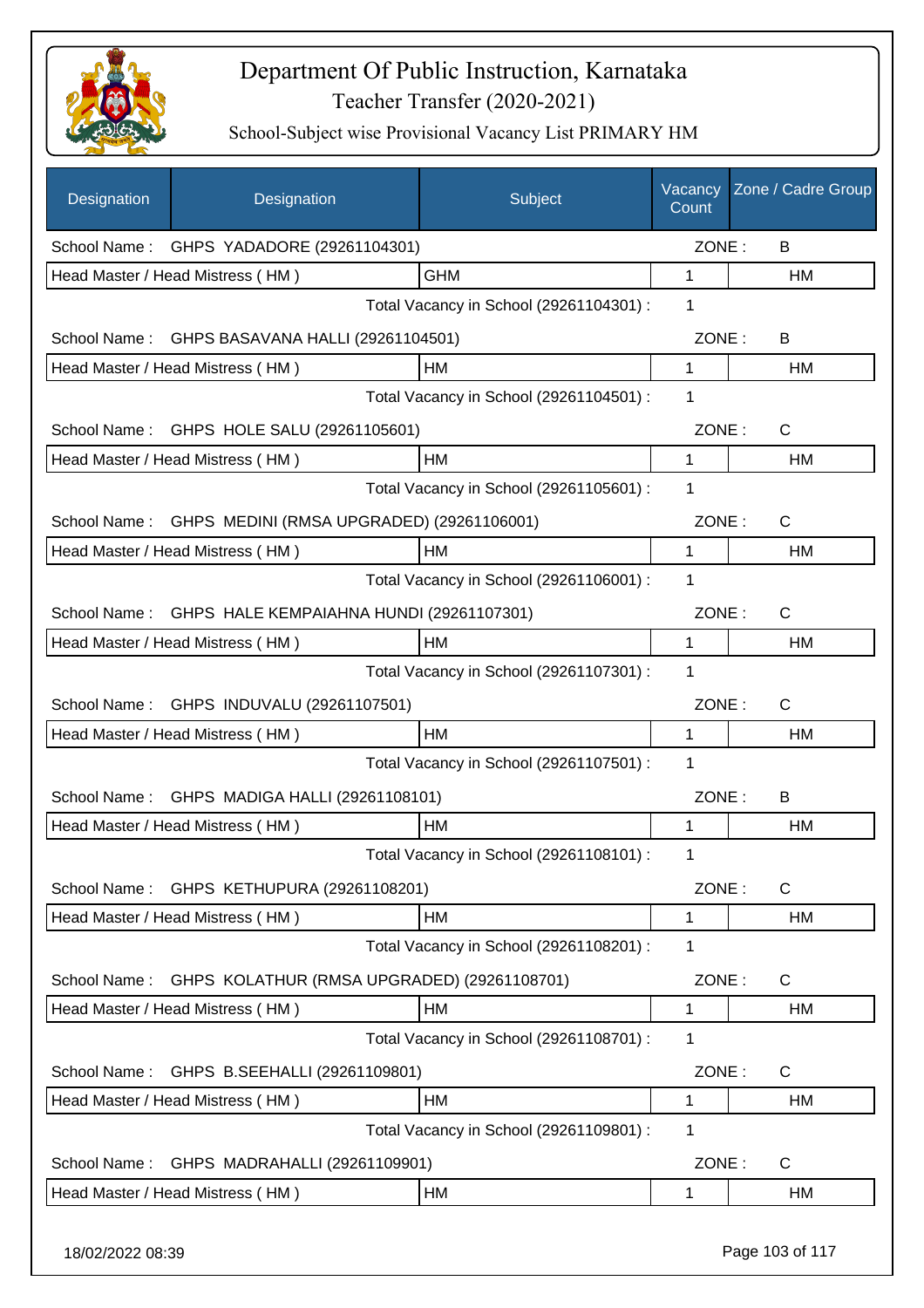

| Designation      | Designation                                     | Subject                                 | Vacancy<br>Count | Zone / Cadre Group |
|------------------|-------------------------------------------------|-----------------------------------------|------------------|--------------------|
|                  |                                                 | Total Vacancy in School (29261109901) : | 1                |                    |
| School Name:     | GHPS BANNAHALLI HUNDI (29261110501)             |                                         | ZONE:            | B                  |
|                  | Head Master / Head Mistress (HM)                | HM                                      | $\mathbf 1$      | HM                 |
|                  |                                                 | Total Vacancy in School (29261110501) : | 1                |                    |
| School Name:     | GHPS BILAGEREHUNDI (29261111101)                |                                         | ZONE:            | B                  |
|                  | Head Master / Head Mistress (HM)                | HM                                      | 1                | HM                 |
|                  |                                                 | Total Vacancy in School (29261111101) : | 1                |                    |
| School Name:     | GHPS KIRAGASUR (29261111301)                    |                                         | ZONE:            | C                  |
|                  | Head Master / Head Mistress (HM)                | <b>HM</b>                               | 1                | HM                 |
|                  |                                                 | Total Vacancy in School (29261111301) : | 1                |                    |
| School Name:     | GHPS THADI MALANGI (29261111701)                |                                         | ZONE:            | C                  |
|                  | Head Master / Head Mistress (HM)                | HM                                      | 1                | HM                 |
|                  |                                                 | Total Vacancy in School (29261111701) : | 1                |                    |
|                  | School Name: GHPS NILASOGE (29261113301)        |                                         | ZONE:            | B                  |
|                  | Head Master / Head Mistress (HM)                | HM                                      | 1                | HM                 |
|                  |                                                 | Total Vacancy in School (29261113301) : | 1                |                    |
| School Name:     | GHPS HUNUGANA HALLI (29261114101)               |                                         | ZONE:            | $\mathsf C$        |
|                  | Head Master / Head Mistress (HM)                | HM                                      | 1                | HM                 |
|                  |                                                 | Total Vacancy in School (29261114101) : | 1                |                    |
|                  | School Name: GHPS RANGANATHA PURA (29261114401) |                                         | ZONE:            | $\mathsf C$        |
|                  | Head Master / Head Mistress (HM)                | HM                                      | 1                | HM                 |
|                  |                                                 | Total Vacancy in School (29261114401) : | 1                |                    |
| School Name:     | GHPS SOSALE (29261115804)                       |                                         | ZONE:            | B                  |
|                  | Head Master / Head Mistress (HM)                | HM                                      | 1                | HM                 |
|                  |                                                 | Total Vacancy in School (29261115804) : | 1                |                    |
| School Name:     | GHPS VYASARAJA PURA (29261115901)               |                                         | ZONE:            | C                  |
|                  | Head Master / Head Mistress (HM)                | HM                                      | 1                | HM                 |
|                  |                                                 | Total Vacancy in School (29261115901) : | 1                |                    |
| School Name:     | GHPS T.MEGADA HALLI (29261116501)               |                                         | ZONE:            | C                  |
|                  | Head Master / Head Mistress (HM)                | HM                                      | 1                | HM                 |
|                  |                                                 | Total Vacancy in School (29261116501) : | 1                |                    |
| School Name:     | GHPS HOSAKUKKUR- II (29261116602)               |                                         | ZONE:            | C                  |
| 18/02/2022 08:39 |                                                 |                                         |                  | Page 104 of 117    |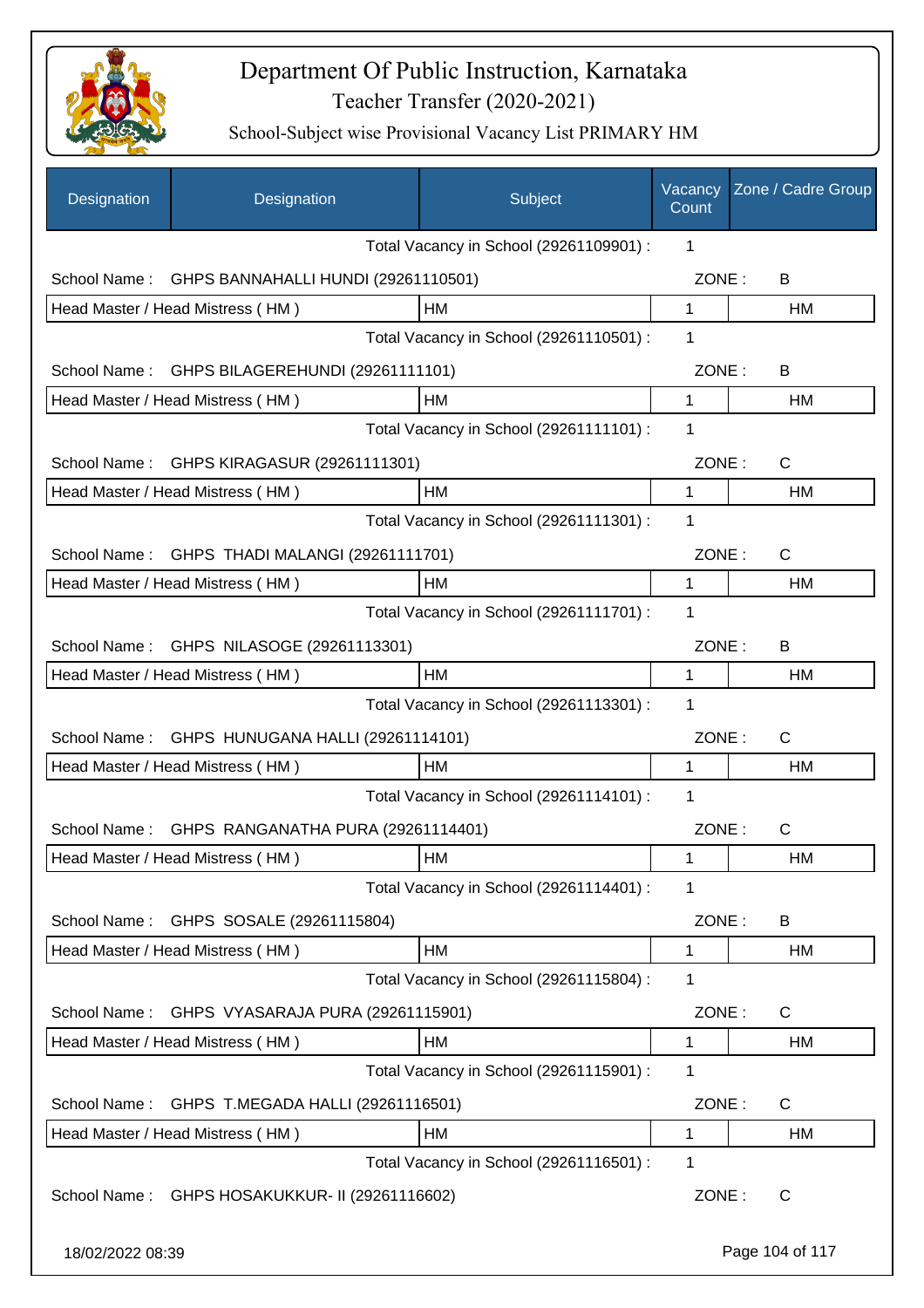

| Designation      | Designation                                                  | Subject                                 | Vacancy<br>Count | Zone / Cadre Group |
|------------------|--------------------------------------------------------------|-----------------------------------------|------------------|--------------------|
|                  | Head Master / Head Mistress (HM)                             | <b>HM</b>                               | 1                | HM                 |
|                  |                                                              | Total Vacancy in School (29261116602):  | 1                |                    |
|                  | School Name: GHPS YACHENAHALLI (29261116801)                 |                                         | ZONE:            | C                  |
|                  | Head Master / Head Mistress (HM)                             | HM                                      | 1                | HM                 |
|                  |                                                              | Total Vacancy in School (29261116801) : | 1                |                    |
| School Name:     | GHPS HITTUVALLI (29261116901)                                |                                         | ZONE:            | C                  |
|                  | Head Master / Head Mistress (HM)                             | HM                                      | 1                | HM                 |
|                  |                                                              | Total Vacancy in School (29261116901) : | 1                |                    |
| School Name:     | GOVT HIGHER PRIMERY SCHOOL KUPYA (UPGRADED)<br>(29261117001) |                                         | ZONE:            | C                  |
|                  | Head Master / Head Mistress (HM)                             | HM                                      | 1                | HM                 |
|                  |                                                              | Total Vacancy in School (29261117001) : | 1                |                    |
|                  | School Name: GHPS MUTTATHI (29261117101)                     |                                         | ZONE:            | C                  |
|                  | Head Master / Head Mistress (HM)                             | HM                                      | 1                | HM                 |
|                  |                                                              | Total Vacancy in School (29261117101) : | 1                |                    |
|                  | School Name: GHPS -D, TALAKADU (29261117304)                 |                                         | ZONE:            | C                  |
|                  | Head Master / Head Mistress (HM)                             | HM                                      | 1                | HM                 |
|                  |                                                              | Total Vacancy in School (29261117304) : | 1                |                    |
| School Name:     | GHPS - A, TALAKADU (29261117305)                             |                                         | ZONE:            | C                  |
|                  | Head Master / Head Mistress (HM)                             | HM                                      | 1                | HM                 |
|                  |                                                              | Total Vacancy in School (29261117305) : | 1                |                    |
|                  | School Name: GHPS BOYS T.N.PURA (29261117503)                |                                         | ZONE:            | A                  |
|                  | Head Master / Head Mistress (HM)                             | HM                                      | 1                | HM                 |
|                  |                                                              | Total Vacancy in School (29261117503) : | 1                |                    |
| School Name:     | GHPS SUJJALUR (29261118101)                                  |                                         | ZONE:            | $\mathsf{C}$       |
|                  | Head Master / Head Mistress (HM)                             | HM                                      | 1                | HM                 |
|                  |                                                              | Total Vacancy in School (29261118101) : | 1                |                    |
| School Name:     | GHPS VATALU (29261118401)                                    |                                         | ZONE:            | C                  |
|                  | Head Master / Head Mistress (HM)                             | HM                                      | 1                | <b>HM</b>          |
|                  |                                                              | Total Vacancy in School (29261118401) : | 1                |                    |
| School Name:     | GHPS THURAGANUR (29261119001)                                |                                         | ZONE:            | C                  |
|                  | Head Master / Head Mistress (HM)                             | <b>GHM</b>                              | 1                | HM                 |
|                  |                                                              | Total Vacancy in School (29261119001) : | 1                |                    |
| 18/02/2022 08:39 |                                                              |                                         |                  | Page 105 of 117    |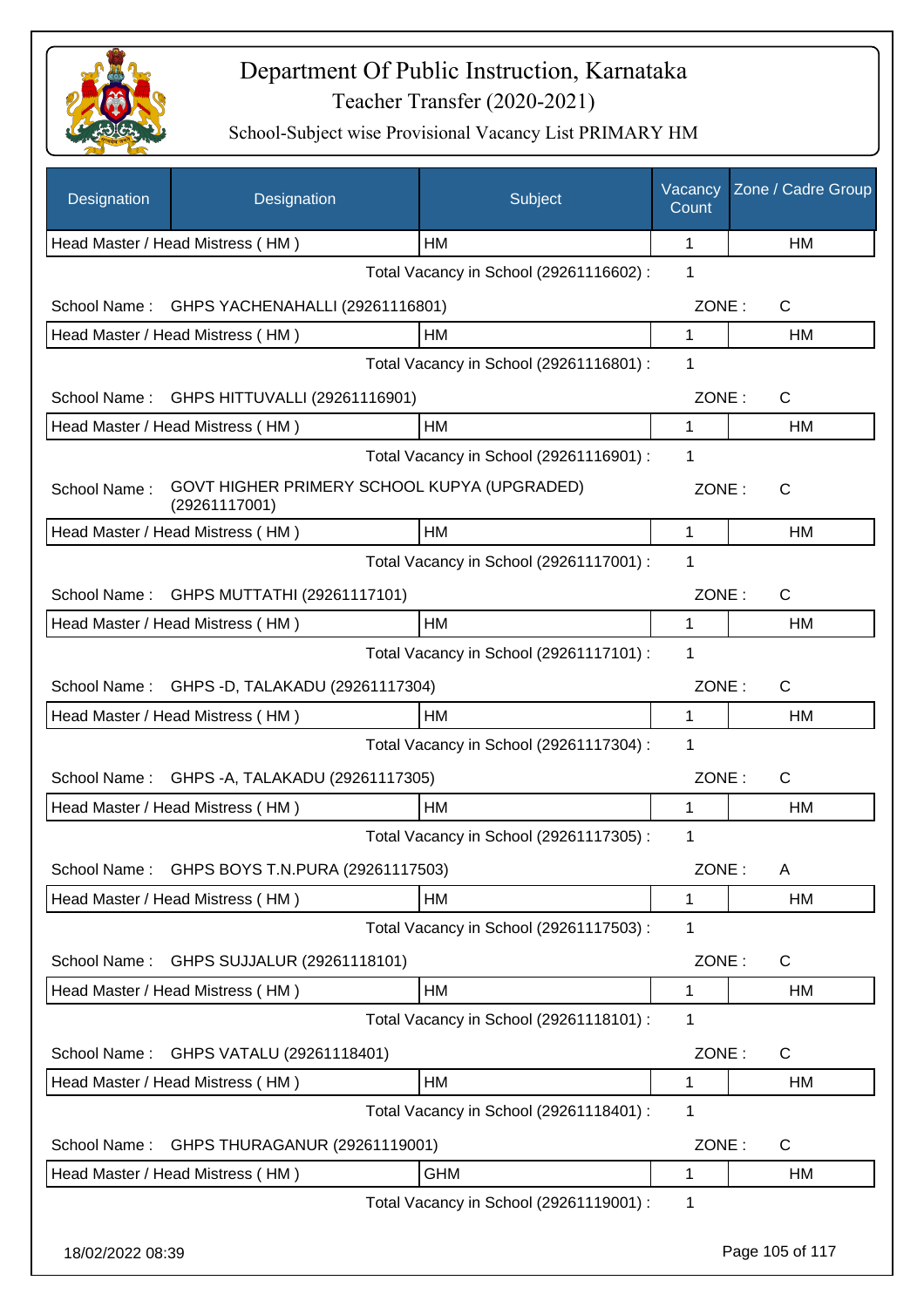

| Designation      | Designation                                                                 | Subject                                 | Vacancy<br>Count | Zone / Cadre Group |
|------------------|-----------------------------------------------------------------------------|-----------------------------------------|------------------|--------------------|
| School Name:     | GHPS ATTAHALLI (29261119602)                                                |                                         | ZONE:            | B                  |
|                  | Head Master / Head Mistress (HM)                                            | HM                                      | 1                | HM                 |
|                  |                                                                             | Total Vacancy in School (29261119602) : | 1                |                    |
| School Name:     | GHPS - A, BANNUR (29261121907)                                              |                                         | ZONE:            | A                  |
|                  | Head Master / Head Mistress (HM)                                            | HM                                      | 1                | HM                 |
|                  |                                                                             | Total Vacancy in School (29261121907) : | 1                |                    |
|                  | School Name: GHPS CHAMANA HALLI (29261122201)                               |                                         | ZONE:            | A                  |
|                  | Head Master / Head Mistress (HM)                                            | HM                                      | 1                | HM                 |
|                  |                                                                             | Total Vacancy in School (29261122201) : | 1                |                    |
| School Name:     | GHPS GIRLS T.N.PURA WARD-8 (29261122501)                                    |                                         | ZONE:            | A                  |
|                  | Head Master / Head Mistress (HM)                                            | HM                                      | 1                | <b>HM</b>          |
|                  |                                                                             | Total Vacancy in School (29261122501) : | 1                |                    |
| School Name:     | GHPS MAKANA HALLI (29261122602)                                             |                                         | ZONE:            | A                  |
|                  | Head Master / Head Mistress (HM)                                            | HM                                      | 1                | HM                 |
|                  |                                                                             | Total Vacancy in School (29261122602) : | 1                |                    |
| School Name:     | GHPS KANNADA BANNUR (29261123601)                                           |                                         | ZONE:            | A                  |
|                  | Head Master / Head Mistress (HM)                                            | HM                                      | 1                | HM                 |
|                  |                                                                             | Total Vacancy in School (29261123601) : | 1                |                    |
| School Name:     | GHPS FISHERS BANNUR (29261123701)                                           |                                         | ZONE:            | A                  |
|                  | Head Master / Head Mistress (HM)                                            | <b>HM</b>                               | 1                | HM                 |
|                  |                                                                             | Total Vacancy in School (29261123701) : | 1                |                    |
|                  |                                                                             | Total Vacancy in Taluka (292611) :      | 48               |                    |
| Taluka Name:     | MYSORE SOUTH (292612)                                                       |                                         |                  |                    |
| School Name:     | GOVERNAMENT HIGHER PRIMARY SCHOOL URDU NACHANA<br>HALLI PALYA (29261201801) |                                         | ZONE:            | A                  |
|                  | Head Master / Head Mistress (HM)                                            | HM                                      | 1                | HM                 |
|                  |                                                                             | Total Vacancy in School (29261201801) : | 1                |                    |
|                  |                                                                             | Total Vacancy in Taluka (292612) :      | 1                |                    |
| District Name:   | CHAMARAJANAGARA (2927)                                                      |                                         |                  |                    |
| Taluka Name:     | CHAMARAJA NAGAR (292701)                                                    |                                         |                  |                    |
| School Name:     | GHPS M. MALLAIAHANA PURA (29270100801)                                      |                                         | ZONE:            | B                  |
|                  | Head Master / Head Mistress (HM)                                            | HM                                      | 1                | HM                 |
| 18/02/2022 08:39 |                                                                             |                                         |                  | Page 106 of 117    |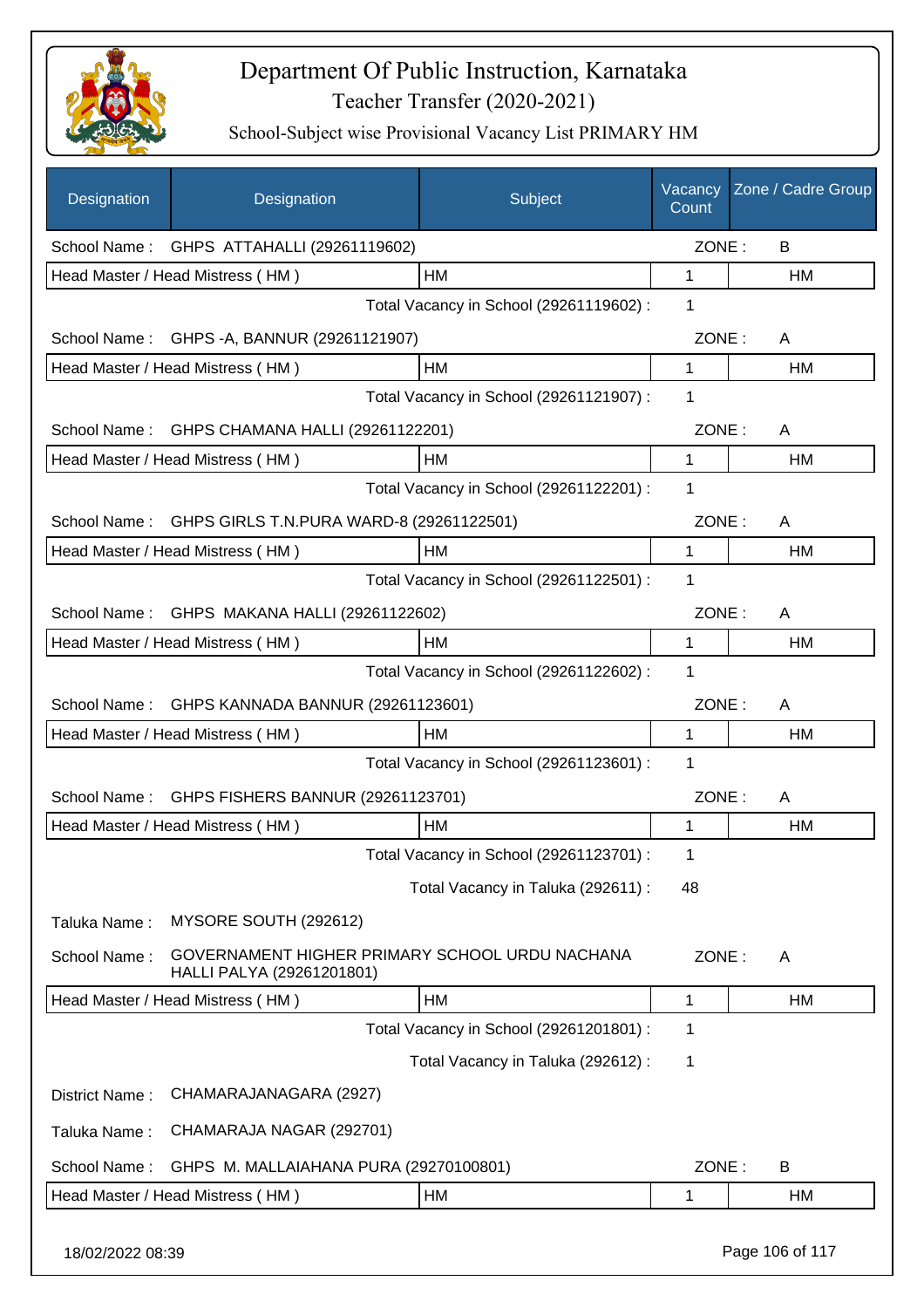

| Designation      | Designation                                       | Subject                                 | Vacancy<br>Count | Zone / Cadre Group |
|------------------|---------------------------------------------------|-----------------------------------------|------------------|--------------------|
|                  |                                                   | Total Vacancy in School (29270100801) : | 1                |                    |
| School Name:     | GHPS DODDAMOLE (29270101601)                      |                                         | ZONE:            | C                  |
|                  | Head Master / Head Mistress (HM)                  | <b>SRHM</b>                             | $\mathbf 1$      | HM                 |
|                  |                                                   | Total Vacancy in School (29270101601) : | 1                |                    |
|                  | School Name: GHPS BYADAMUDLU (29270101701)        |                                         | ZONE:            | C                  |
|                  | Head Master / Head Mistress (HM)                  | <b>SRHM</b>                             | $\mathbf{1}$     | <b>HM</b>          |
|                  |                                                   | Total Vacancy in School (29270101701) : | 1                |                    |
|                  | School Name: GHPS URDU GALIPURA (29270102002)     |                                         | ZONE:            | A                  |
|                  | Head Master / Head Mistress (HM)                  | <b>HM</b>                               | 1                | HM                 |
|                  |                                                   | Total Vacancy in School (29270102002) : | 1                |                    |
|                  | School Name: GHPS URDU BEEDI COLONY (29270102301) |                                         | ZONE:            | A                  |
|                  | Head Master / Head Mistress (HM)                  | <b>HM</b>                               | 1                | HM                 |
|                  |                                                   | Total Vacancy in School (29270102301) : | 1                |                    |
|                  | School Name: GHPS MANGALA (29270102901)           |                                         | ZONE:            | B                  |
|                  | Head Master / Head Mistress (HM)                  | HM                                      | $\mathbf 1$      | HM                 |
|                  |                                                   | Total Vacancy in School (29270102901) : | 1                |                    |
|                  | School Name: GHPS KELLAMBALLI (29270103401)       |                                         | ZONE:            | $\mathsf{C}$       |
|                  | Head Master / Head Mistress (HM)                  | <b>HM</b>                               | $\mathbf 1$      | <b>HM</b>          |
|                  |                                                   | Total Vacancy in School (29270103401) : | 1                |                    |
| School Name:     | GHPS DODDARAYA PETE (29270104701)                 |                                         | ZONE:            | B                  |
|                  | Head Master / Head Mistress (HM)                  | HM                                      | 1                | HM                 |
|                  |                                                   | Total Vacancy in School (29270104701) : | 1                |                    |
| School Name:     | GHPS NARASA MANGALA (29270105701)                 |                                         | ZONE:            | C                  |
|                  | Head Master / Head Mistress (HM)                  | HM                                      | 1                | HM                 |
|                  |                                                   | Total Vacancy in School (29270105701) : | 1                |                    |
| School Name:     | GHPS KILALI PURA (29270106201)                    |                                         | ZONE:            | C                  |
|                  | Head Master / Head Mistress (HM)                  | HM                                      | 1                | HM                 |
|                  |                                                   | Total Vacancy in School (29270106201) : | 1                |                    |
| School Name:     | GHPS MUKKADA HALLI (29270106601)                  |                                         | ZONE:            | C                  |
|                  | Head Master / Head Mistress (HM)                  | HM                                      | 1                | HM                 |
|                  |                                                   | Total Vacancy in School (29270106601) : | 1                |                    |
| School Name:     | GHPS KULAGANA (29270106901)                       |                                         | ZONE:            | C                  |
| 18/02/2022 08:39 |                                                   |                                         |                  | Page 107 of 117    |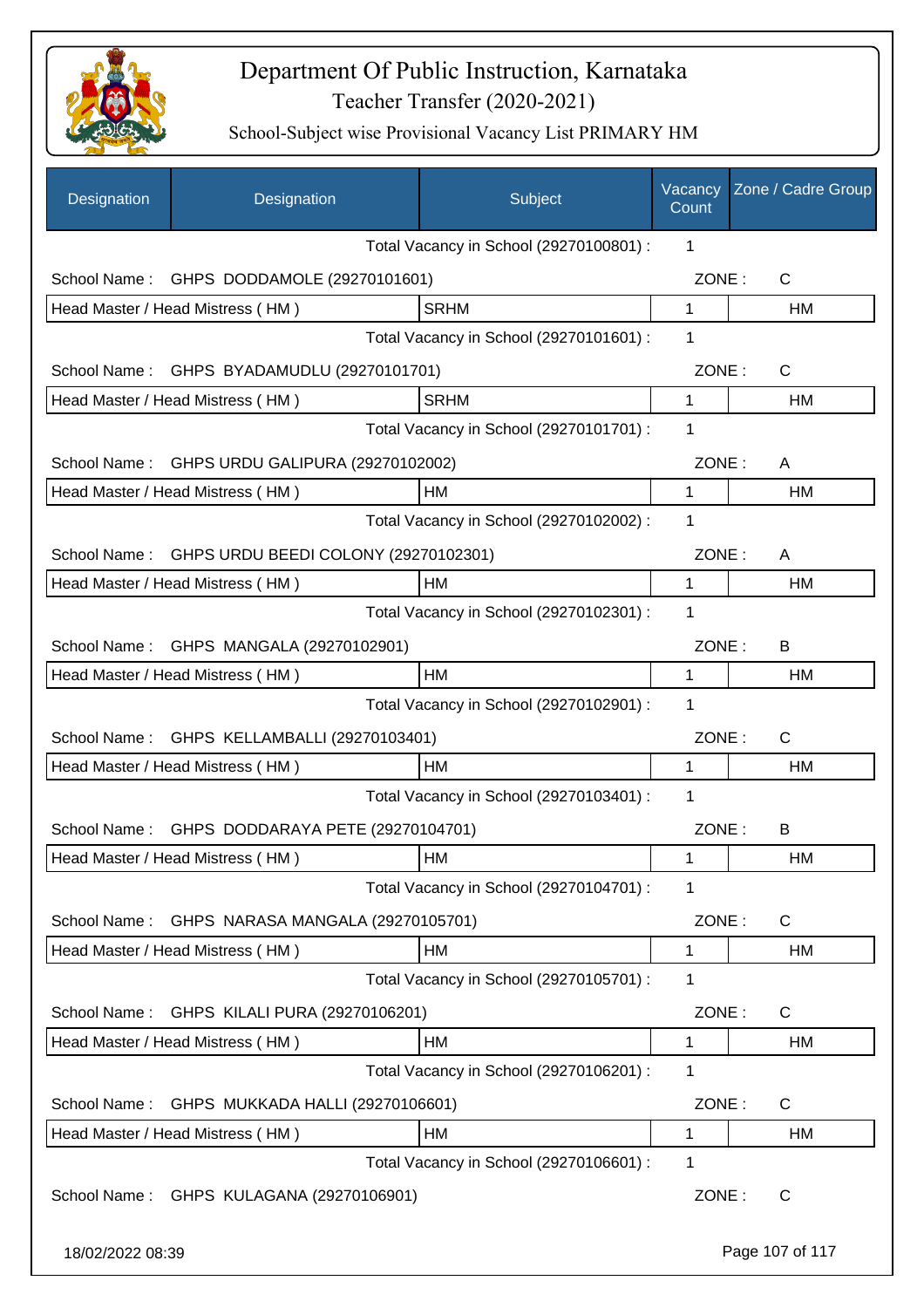

| Designation      | Designation                                | Subject                                 | Vacancy<br>Count | Zone / Cadre Group |
|------------------|--------------------------------------------|-----------------------------------------|------------------|--------------------|
|                  | Head Master / Head Mistress (HM)           | HM                                      | 1                | HM                 |
|                  |                                            | Total Vacancy in School (29270106901) : | 1                |                    |
| School Name:     | GHPS ARALI KATTE (29270107001)             |                                         | ZONE:            | C                  |
|                  | Head Master / Head Mistress (HM)           | HM                                      | 1                | HM                 |
|                  |                                            | Total Vacancy in School (29270107001) : | 1                |                    |
| School Name:     | GHPS KENGAKI (29270107301)                 |                                         | ZONE:            | $\mathsf{C}$       |
|                  | Head Master / Head Mistress (HM)           | HM                                      | 1                | HM                 |
|                  |                                            | Total Vacancy in School (29270107301) : | 1                |                    |
| School Name:     | GHPS KATNAVADI (29270108001)               |                                         | ZONE:            | C                  |
|                  | Head Master / Head Mistress (HM)           | HM                                      | 1                | HM                 |
|                  |                                            | Total Vacancy in School (29270108001) : | 1                |                    |
| School Name:     | GHPS NANJEDEVANAPURA (29270108503)         |                                         | ZONE:            | C                  |
|                  | Head Master / Head Mistress (HM)           | HM                                      | 1                | HM                 |
|                  |                                            | Total Vacancy in School (29270108503) : | 1                |                    |
| School Name:     | GHPS ANKANASHETTY PURA (29270109001)       |                                         | ZONE:            | $\mathsf{C}$       |
|                  | Head Master / Head Mistress (HM)           | HM                                      | 1                | HM                 |
|                  |                                            | Total Vacancy in School (29270109001) : | 1                |                    |
| School Name:     | GHPS KODI UGANE (29270109601)              |                                         | ZONE:            | C                  |
|                  | Head Master / Head Mistress (HM)           | HM                                      | 1                | HM                 |
|                  |                                            | Total Vacancy in School (29270109601) : | 1                |                    |
|                  | School Name: GHPS AMACHAVADI (29270110102) |                                         | ZONE:            | C                  |
|                  | Head Master / Head Mistress (HM)           | <b>SRHM</b>                             | 1                | HM                 |
|                  |                                            | Total Vacancy in School (29270110102) : | 1                |                    |
| School Name:     | GHPS AMACHAVADI HOSABADAVANE (29270110103) |                                         | ZONE:            | C                  |
|                  | Head Master / Head Mistress (HM)           | <b>SRHM</b>                             | 1                | HM                 |
|                  |                                            | Total Vacancy in School (29270110103) : | 1                |                    |
| School Name:     | GHPS KILAGERE (29270111201)                |                                         | ZONE:            | C                  |
|                  | Head Master / Head Mistress (HM)           | HM                                      | 1                | HM                 |
|                  |                                            | Total Vacancy in School (29270111201) : | 1                |                    |
| School Name:     | GHPS SARAGUR MOLE (29270112001)            |                                         | ZONE:            | C                  |
|                  | Head Master / Head Mistress (HM)           | HM                                      | 1                | HM                 |
|                  |                                            | Total Vacancy in School (29270112001) : | 1                |                    |
|                  |                                            |                                         |                  |                    |
| 18/02/2022 08:39 |                                            |                                         |                  | Page 108 of 117    |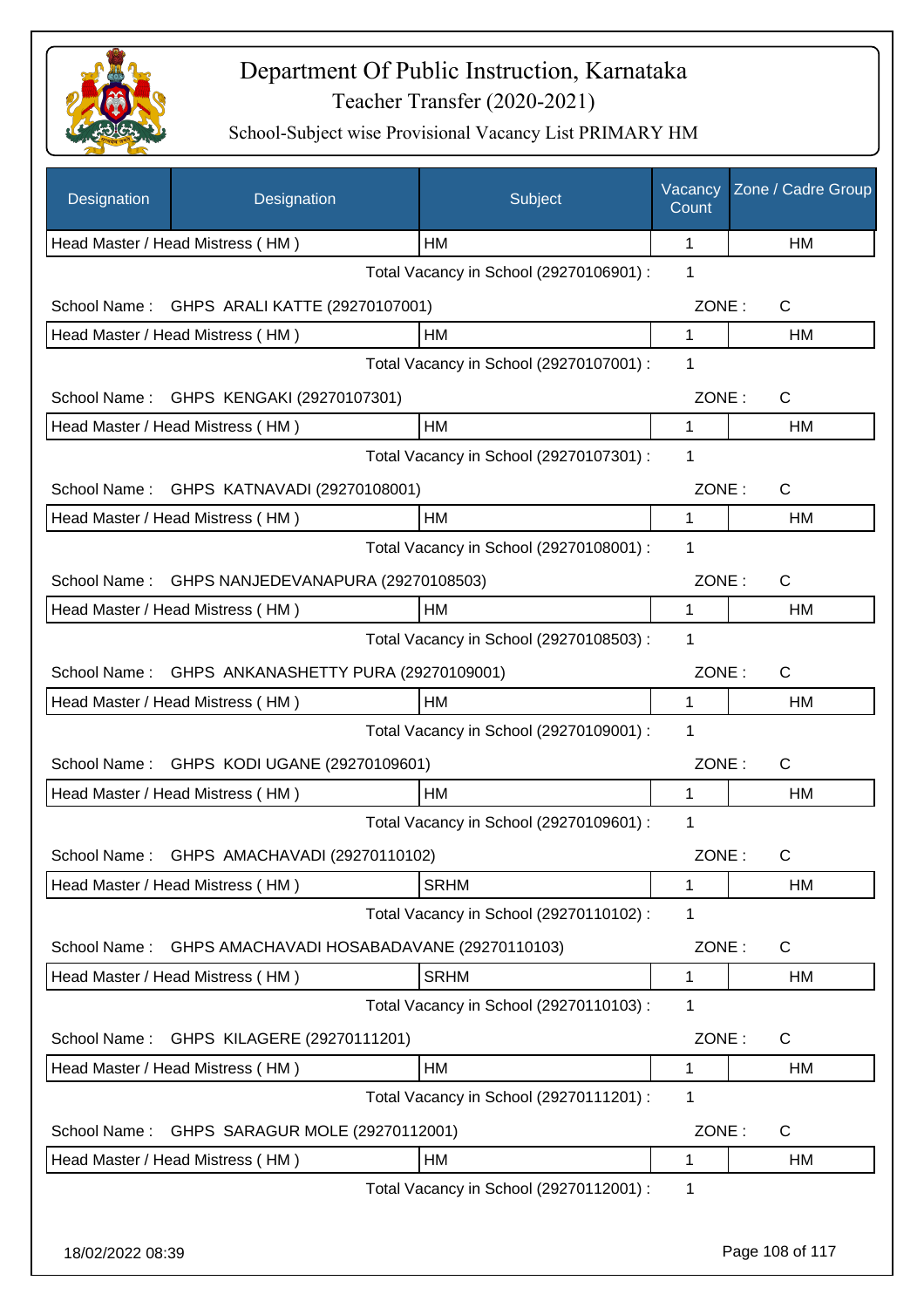

| Designation      | Designation                                      | Subject                                 | Vacancy<br>Count | Zone / Cadre Group |
|------------------|--------------------------------------------------|-----------------------------------------|------------------|--------------------|
| School Name:     | GHPS HEBBASUR (29270114002)                      |                                         | ZONE:            | C                  |
|                  | Head Master / Head Mistress (HM)                 | НM                                      | 1                | HM                 |
|                  |                                                  | Total Vacancy in School (29270114002) : | 1                |                    |
| School Name:     | GHPS ARALIPURA (29270114004)                     |                                         | ZONE:            | C                  |
|                  | Head Master / Head Mistress (HM)                 | HM                                      | 1                | НM                 |
|                  |                                                  | Total Vacancy in School (29270114004) : | 1                |                    |
|                  | School Name: GHPS SIDDAIAHANA PURA (29270114701) |                                         | ZONE:            | $\mathsf{C}$       |
|                  | Head Master / Head Mistress (HM)                 | HM                                      | 1                | <b>HM</b>          |
|                  |                                                  | Total Vacancy in School (29270114701) : | 1                |                    |
| School Name:     | GHPS KOLI PALYA (29270115301)                    |                                         | ZONE:            | $\mathsf{C}$       |
|                  | Head Master / Head Mistress (HM)                 | HM                                      | $\mathbf{1}$     | HM                 |
|                  |                                                  | Total Vacancy in School (29270115301) : | 1                |                    |
| School Name:     | GHPS GANAGANURU (29270115601)                    |                                         | ZONE:            | C                  |
|                  | Head Master / Head Mistress (HM)                 | HM                                      | 1                | HM                 |
|                  |                                                  | Total Vacancy in School (29270115601) : | $\mathbf 1$      |                    |
| School Name:     | GHPS UMMATHUR (29270116201)                      |                                         | ZONE:            | C                  |
|                  | Head Master / Head Mistress (HM)                 | HM                                      | 1                | HM                 |
|                  |                                                  | Total Vacancy in School (29270116201) : | 1                |                    |
| School Name:     | GHPS JANNUR (29270116301)                        |                                         | ZONE:            | C                  |
|                  | Head Master / Head Mistress (HM)                 | HM                                      | 1                | HM                 |
|                  |                                                  | Total Vacancy in School (29270116301) : | 1                |                    |
| School Name:     | GHPS MUDALA AGRAHARA (29270117201)               |                                         | ZONE:            | $\mathsf C$        |
|                  | Head Master / Head Mistress (HM)                 | HM                                      | 1                | HM                 |
|                  |                                                  | Total Vacancy in School (29270117201) : | 1                |                    |
| School Name:     | GHPS BANDIGERE (29270123701)                     |                                         | ZONE:            | B                  |
|                  | Head Master / Head Mistress (HM)                 | <b>SRHM</b>                             | 1                | HM                 |
|                  |                                                  | Total Vacancy in School (29270123701) : | 1                |                    |
| School Name:     | GHPS UGANEDA HUNDI (29270124801)                 |                                         | ZONE:            | $\mathsf{C}$       |
|                  | Head Master / Head Mistress (HM)                 | HM                                      | 1                | HM                 |
|                  |                                                  | Total Vacancy in School (29270124801) : | 1                |                    |
| School Name:     | GHPS URDU MACCA MOHALLA (29270126401)            |                                         | ZONE:            | A                  |
|                  | Head Master / Head Mistress (HM)                 | HM                                      | 1                | HM                 |
| 18/02/2022 08:39 |                                                  |                                         |                  | Page 109 of 117    |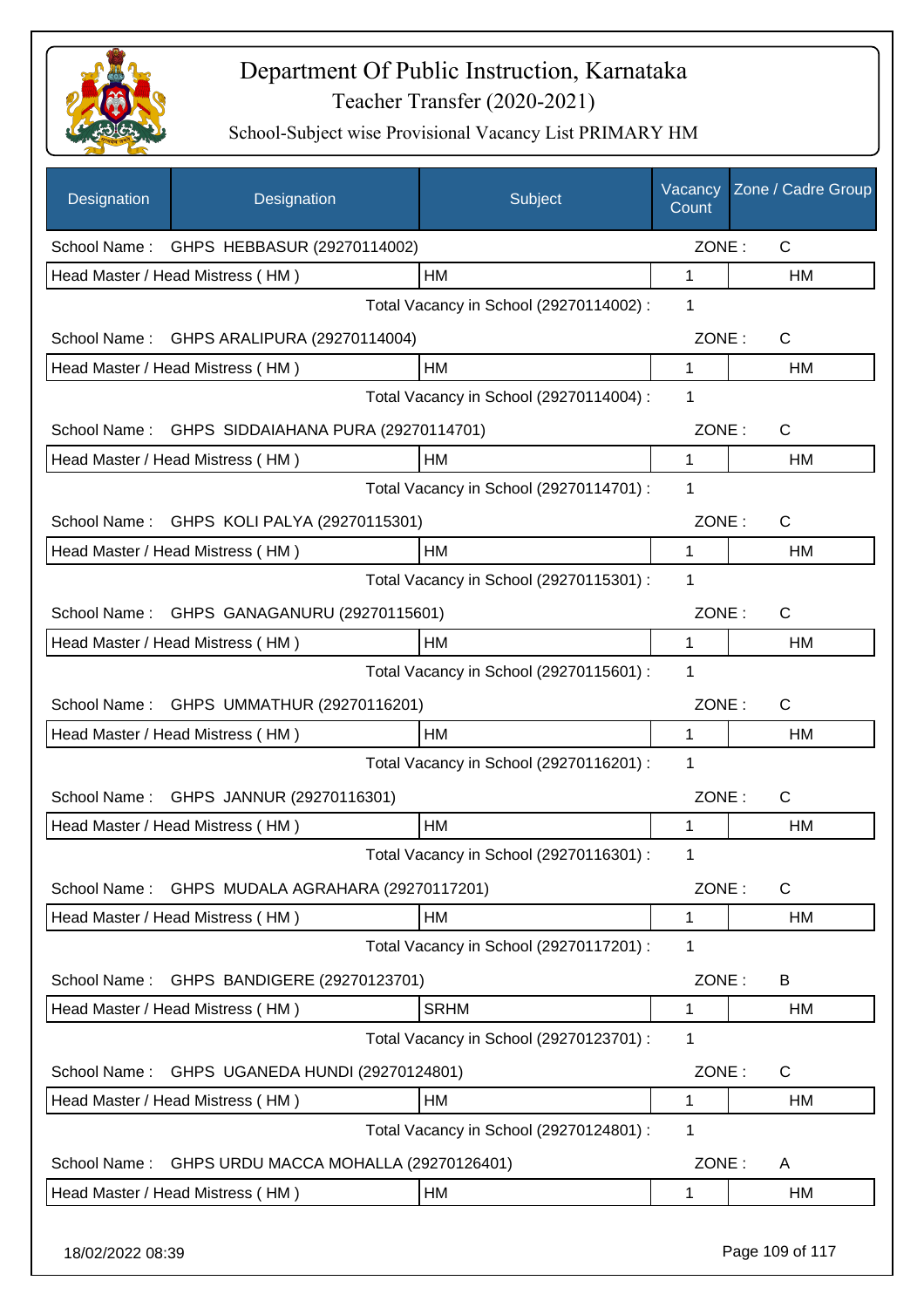

| Designation      | Designation                                      | Subject                                 | Vacancy<br>Count | Zone / Cadre Group |
|------------------|--------------------------------------------------|-----------------------------------------|------------------|--------------------|
|                  |                                                  | Total Vacancy in School (29270126401) : | 1                |                    |
| School Name:     | GHPS CHAMARAJA NAGAR (29270126506)               |                                         | ZONE:            | A                  |
|                  | Head Master / Head Mistress (HM)                 | HM                                      | 1                | HM                 |
|                  |                                                  | Total Vacancy in School (29270126506) : | 1                |                    |
| School Name:     | GHPS UPPARA BEEDI, CHAMARAJANAGARA (29270127201) |                                         | ZONE:            | A                  |
|                  | Head Master / Head Mistress (HM)                 | <b>GHM</b>                              | $\mathbf{1}$     | HM                 |
|                  |                                                  | Total Vacancy in School (29270127201) : | 1                |                    |
|                  |                                                  | Total Vacancy in Taluka (292701) :      | 35               |                    |
| Taluka Name:     | <b>GUNDULPET (292702)</b>                        |                                         |                  |                    |
| School Name:     | GHPS ALATHUR (29270200601)                       |                                         | ZONE:            | C                  |
|                  | Head Master / Head Mistress (HM)                 | HM                                      | 1                | HM                 |
|                  |                                                  | Total Vacancy in School (29270200601) : | 1                |                    |
| School Name:     | GHPS DESI PURA (29270200701)                     |                                         | ZONE:            | C                  |
|                  | Head Master / Head Mistress (HM)                 | HM                                      | 1                | <b>HM</b>          |
|                  |                                                  | Total Vacancy in School (29270200701) : | 1                |                    |
| School Name:     | GHPS BARAGI (29270201701)                        |                                         | ZONE:            | C                  |
|                  | Head Master / Head Mistress (HM)                 | <b>HM</b>                               | 1                | HM                 |
|                  |                                                  | Total Vacancy in School (29270201701) : | 1                |                    |
| School Name:     | GHPS BANNITHAL PURA (29270202701)                |                                         | ZONE:            | C                  |
|                  | Head Master / Head Mistress (HM)                 | HM                                      | 1                | HM                 |
|                  |                                                  | Total Vacancy in School (29270202701) : | 1                |                    |
| School Name:     | GHPS BEEMANA BEEDU (29270203201)                 |                                         | ZONE:            | $\mathsf C$        |
|                  | Head Master / Head Mistress (HM)                 | <b>SRHM</b>                             | 1                | HM                 |
|                  |                                                  | Total Vacancy in School (29270203201) : | 1                |                    |
| School Name:     | GHPS MALLAIAHNA PURA (29270203501)               |                                         | ZONE:            | $\mathsf C$        |
|                  | Head Master / Head Mistress (HM)                 | HM                                      | 1                | HM                 |
|                  |                                                  | Total Vacancy in School (29270203501) : | 1                |                    |
| School Name:     | GHPS PUTTANA PURA (29270204301)                  |                                         | ZONE:            | $\mathsf C$        |
|                  | Head Master / Head Mistress (HM)                 | HM                                      | 1                | HM                 |
|                  |                                                  | Total Vacancy in School (29270204301) : | 1                |                    |
| School Name:     | GHPS KANNE GALA (29270205401)                    |                                         | ZONE:            | $\mathsf C$        |
|                  | Head Master / Head Mistress (HM)                 | <b>HM</b>                               | 1                | HM                 |
| 18/02/2022 08:39 |                                                  |                                         |                  | Page 110 of 117    |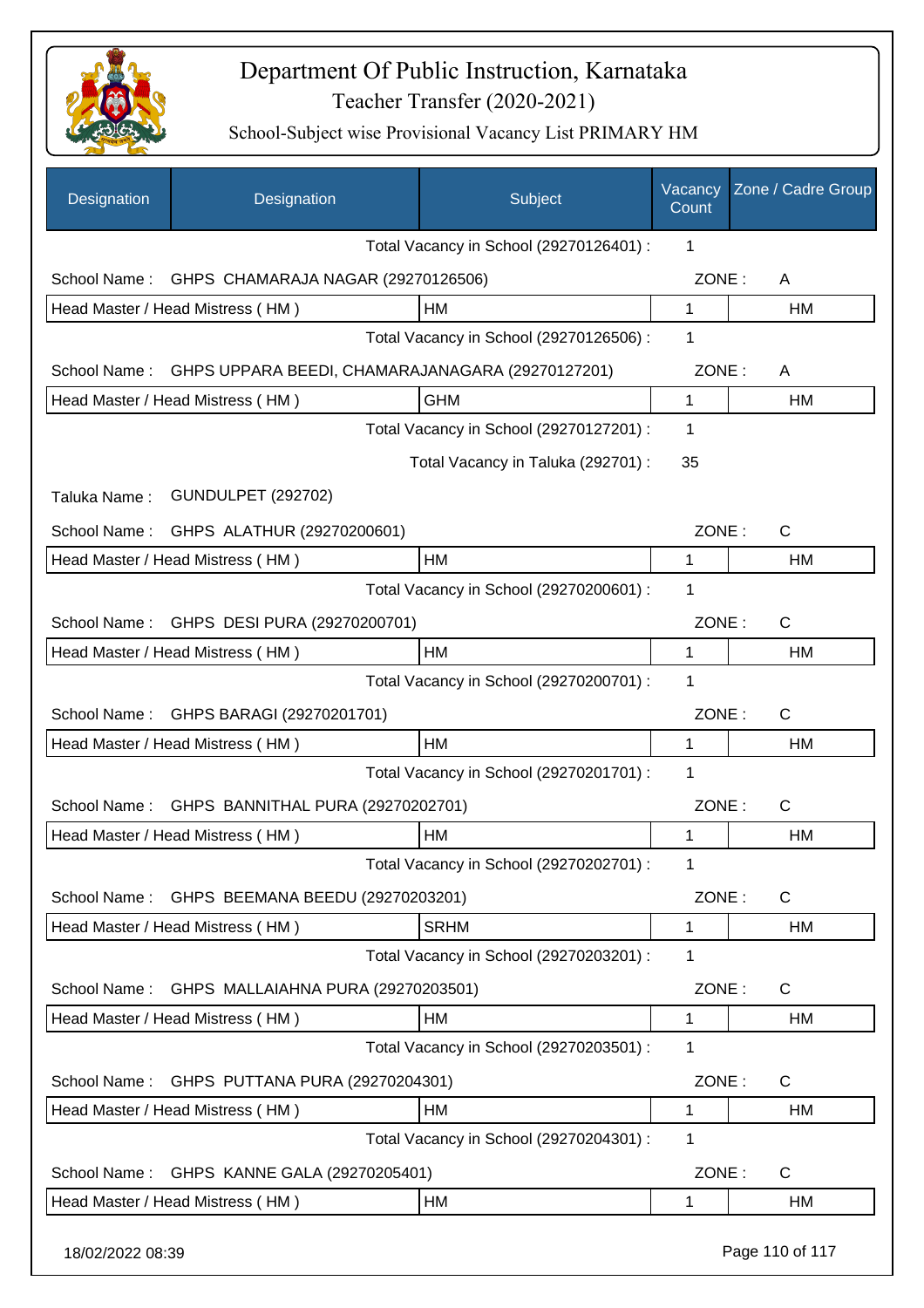

| Designation      | Designation                                  | Subject                                 | Vacancy<br>Count | Zone / Cadre Group |
|------------------|----------------------------------------------|-----------------------------------------|------------------|--------------------|
|                  |                                              | Total Vacancy in School (29270205401) : | 1                |                    |
| School Name:     | GHPS KALI GOWDAN HALLI (29270206701)         |                                         | ZONE:            | C                  |
|                  | Head Master / Head Mistress (HM)             | HM                                      | $\mathbf 1$      | HM                 |
|                  |                                              | Total Vacancy in School (29270206701) : | 1                |                    |
|                  | School Name: GHPS KODAHALLI (29270206801)    |                                         | ZONE:            | C                  |
|                  | Head Master / Head Mistress (HM)             | HM                                      | 1                | HM                 |
|                  |                                              | Total Vacancy in School (29270206801) : | 1                |                    |
|                  | School Name: GHPS MANGALA (29270206901)      |                                         | ZONE:            | C                  |
|                  | Head Master / Head Mistress (HM)             | HM                                      | 1                | HM                 |
|                  |                                              | Total Vacancy in School (29270206901) : | 1                |                    |
| School Name:     | GHPS KABBAHALLI (29270207306)                |                                         | ZONE:            | C                  |
|                  | Head Master / Head Mistress (HM)             | HM                                      | 1                | НM                 |
|                  |                                              | Total Vacancy in School (29270207306) : | 1                |                    |
|                  | School Name: GHPS KALLA HALLI (29270207401)  |                                         | ZONE:            | $\mathsf{C}$       |
|                  | Head Master / Head Mistress (HM)             | HM                                      | 1                | HM                 |
|                  |                                              | Total Vacancy in School (29270207401) : | 1                |                    |
|                  | School Name: GHPS BALACHA VADI (29270208101) |                                         | ZONE:            | $\mathsf{C}$       |
|                  | Head Master / Head Mistress (HM)             | HМ                                      | 1                | HM                 |
|                  |                                              | Total Vacancy in School (29270208101) : | 1                |                    |
|                  | School Name: GHPS KELASUR (29270208501)      |                                         | ZONE:            | C                  |
|                  | Head Master / Head Mistress (HM)             | HM                                      | 1                | HM                 |
|                  |                                              | Total Vacancy in School (29270208501) : | 1                |                    |
| School Name:     | GHPS BEGUR (29270209301)                     |                                         | ZONE:            | C                  |
|                  | Head Master / Head Mistress (HM)             | HM                                      | 1                | HM                 |
|                  |                                              | Total Vacancy in School (29270209301) : | 1                |                    |
| School Name:     | GHPS KODA SOGE (29270209601)                 |                                         | ZONE:            | C                  |
|                  | Head Master / Head Mistress (HM)             | HM                                      | 1                | HM                 |
|                  |                                              | Total Vacancy in School (29270209601) : | 1                |                    |
| School Name:     | GHPS CHIRAKANA HALLI (29270210701)           |                                         | ZONE:            | C                  |
|                  | Head Master / Head Mistress (HM)             | HM                                      | 1                | HM                 |
|                  |                                              | Total Vacancy in School (29270210701) : | 1                |                    |
|                  | School Name: GHPS CHIKKATI (29270212001)     |                                         | ZONE:            | C                  |
| 18/02/2022 08:39 |                                              |                                         |                  | Page 111 of 117    |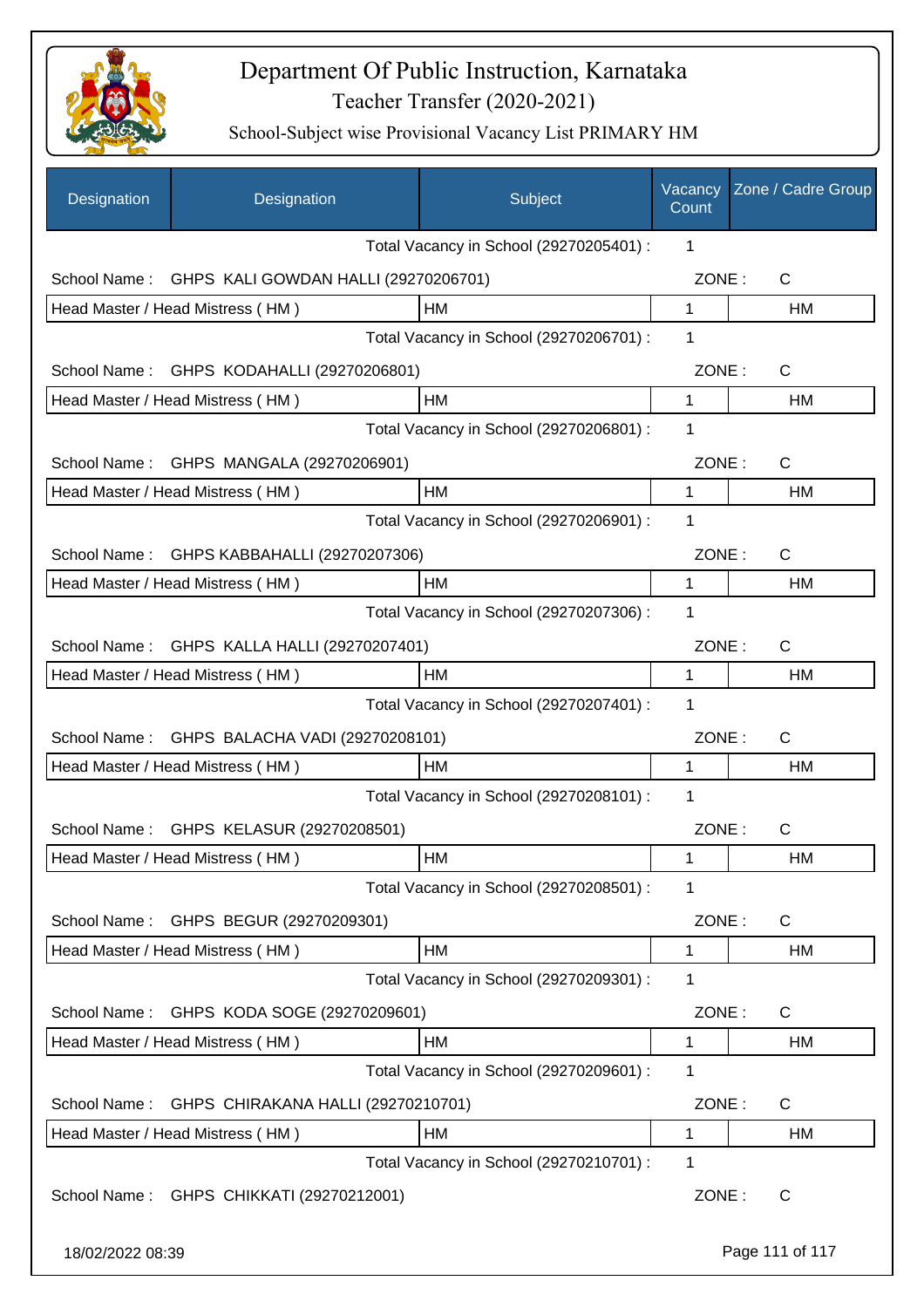

| Designation      | Designation                                | Subject                                 | Vacancy<br>Count | Zone / Cadre Group |
|------------------|--------------------------------------------|-----------------------------------------|------------------|--------------------|
|                  | Head Master / Head Mistress (HM)           | HM                                      | 1                | <b>HM</b>          |
|                  |                                            | Total Vacancy in School (29270212001) : | 1                |                    |
| School Name:     | GHPS AGATHAGOWDANAHALLI (29270212301)      |                                         | ZONE:            | $\mathsf{C}$       |
|                  | Head Master / Head Mistress (HM)           | HM                                      | 1                | HM                 |
|                  |                                            | Total Vacancy in School (29270212301) : | 1                |                    |
| School Name:     | GHPS CHANNAVADEYANA PURA (29270213401)     |                                         | ZONE:            | $\mathsf{C}$       |
|                  | Head Master / Head Mistress (HM)           | HM                                      | 1                | HM                 |
|                  |                                            | Total Vacancy in School (29270213401) : | 1                |                    |
|                  | School Name: GHPS HOREYALA (29270214301)   |                                         | ZONE:            | C                  |
|                  | Head Master / Head Mistress (HM)           | HM                                      | 1                | HM                 |
|                  |                                            | Total Vacancy in School (29270214301) : | 1                |                    |
|                  | School Name: GHPS HIRIKATI-2 (29270214901) |                                         | ZONE:            | $\mathsf{C}$       |
|                  | Head Master / Head Mistress (HM)           | HM                                      | 1                | HM                 |
|                  |                                            | Total Vacancy in School (29270214901) : | 1                |                    |
|                  | School Name: GHPS NITRE (29270215001)      |                                         | ZONE:            | $\mathsf{C}$       |
|                  | Head Master / Head Mistress (HM)           | HM                                      | $\mathbf{1}$     | HM                 |
|                  |                                            | Total Vacancy in School (29270215001) : | 1                |                    |
| School Name:     | GHPS THORAVAHALLI (29270215301)            |                                         | ZONE:            | $\mathsf{C}$       |
|                  | Head Master / Head Mistress (HM)           | HM                                      | 1                | HM                 |
|                  |                                            | Total Vacancy in School (29270215301) : | 1                |                    |
|                  | School Name: GHPS HOSUR (29270216201)      |                                         | ZONE:            | A                  |
|                  | Head Master / Head Mistress (HM)           | HM                                      | 1                | HM                 |
|                  |                                            | Total Vacancy in School (29270216201) : | 1                |                    |
| School Name:     | GHPS HONNASHETTARA HUNDI (29270217901)     |                                         | ZONE:            | C                  |
|                  | Head Master / Head Mistress (HM)           | HM                                      | 1                | HM                 |
|                  |                                            | Total Vacancy in School (29270217901) : | 1                |                    |
| School Name:     | GHPS OOTY ROAD GUNDLUPET (29270219001)     |                                         | ZONE:            | A                  |
|                  | Head Master / Head Mistress (HM)           | <b>SRHM</b>                             | $\mathbf 1$      | HM                 |
|                  |                                            | Total Vacancy in School (29270219001) : | 1                |                    |
|                  |                                            |                                         |                  |                    |
| School Name:     | GHPS KURUBAGERI (29270220201)              |                                         | ZONE:            | A                  |
|                  | Head Master / Head Mistress (HM)           | HM                                      | 1<br>1           | HM                 |
|                  |                                            | Total Vacancy in School (29270220201) : |                  |                    |
| 18/02/2022 08:39 |                                            |                                         |                  | Page 112 of 117    |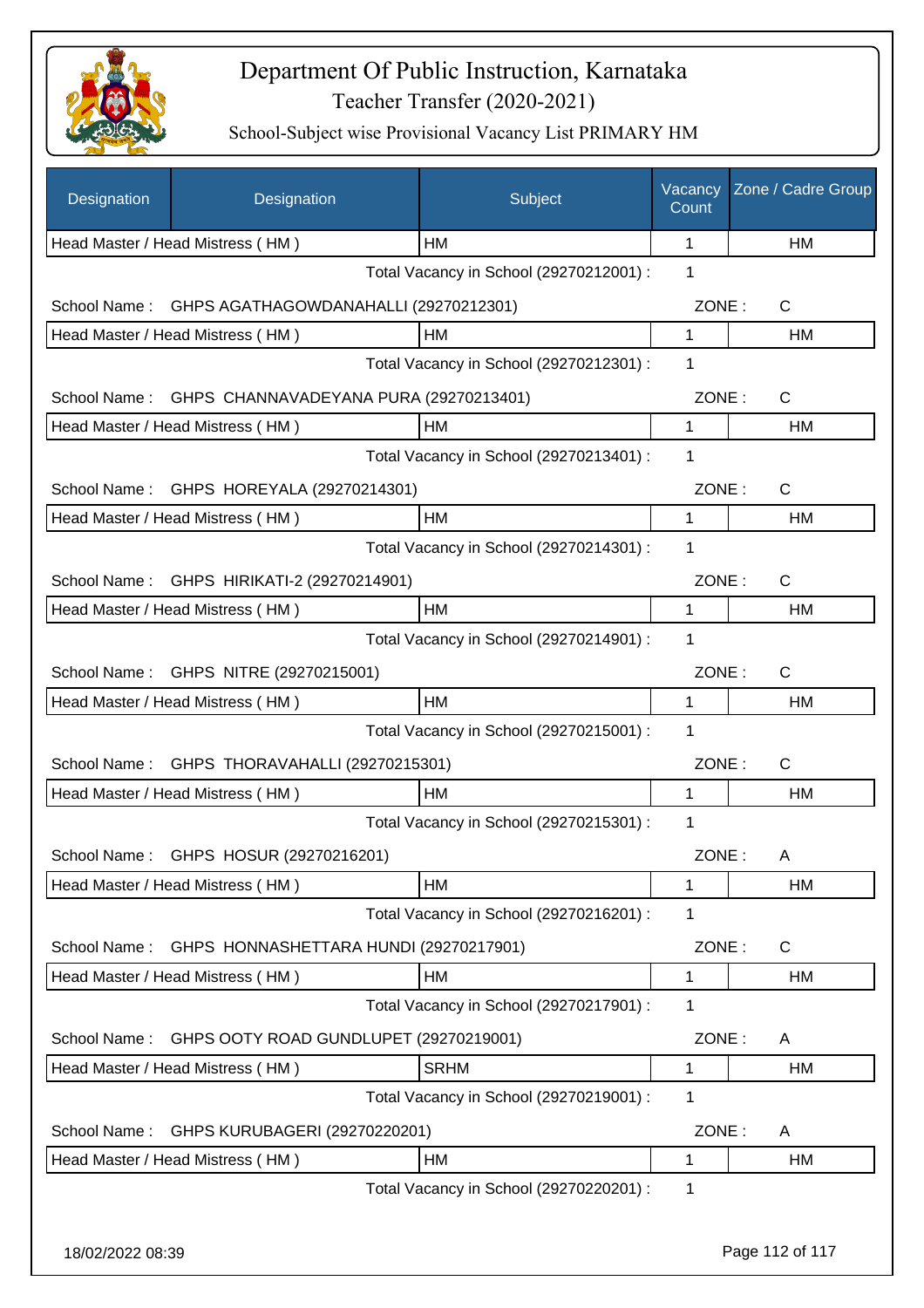

| Designation  | Designation                                  | Subject                                 | Vacancy<br>Count | Zone / Cadre Group |
|--------------|----------------------------------------------|-----------------------------------------|------------------|--------------------|
|              |                                              | Total Vacancy in Taluka (292702) :      | 29               |                    |
| Taluka Name: | KOLLEGAL (292705)                            |                                         |                  |                    |
|              | School Name: GHPS CHILAKA VADI (29270503102) |                                         | ZONE:            | $\mathsf{C}$       |
|              | Head Master / Head Mistress (HM)             | HM                                      | $\mathbf 1$      | <b>HM</b>          |
|              |                                              | Total Vacancy in School (29270503102) : | 1                |                    |
| School Name: | GHPS HOSAMALANGI (29270508001)               |                                         | ZONE:            | C                  |
|              | Head Master / Head Mistress (HM)             | <b>HM</b>                               | $\mathbf 1$      | HM                 |
|              |                                              | Total Vacancy in School (29270508001) : | 1                |                    |
| School Name: | GHPS KUNTHUR MOLE (29270509201)              |                                         | ZONE:            | $\mathsf{C}$       |
|              | Head Master / Head Mistress (HM)             | HM                                      | 1                | HM                 |
|              |                                              | Total Vacancy in School (29270509201) : | 1                |                    |
| School Name: | GHPS, KUNAGALLI (29270509501)                |                                         | ZONE:            | $\mathsf{C}$       |
|              | Head Master / Head Mistress (HM)             | <b>SRHM</b>                             | 1                | HM                 |
|              |                                              | Total Vacancy in School (29270509501) : | 1                |                    |
| School Name: | GHPS KOTHANUR (29270509901)                  |                                         | ZONE:            | $\mathsf{C}$       |
|              | Head Master / Head Mistress (HM)             | <b>HM</b>                               | $\mathbf{1}$     | HM                 |
|              |                                              | Total Vacancy in School (29270509901) : | 1                |                    |
| School Name: | GHPS SILKALPURA (29270516401)                |                                         | ZONE:            | $\mathsf{C}$       |
|              | Head Master / Head Mistress (HM)             | HM                                      | 1                | HM                 |
|              |                                              | Total Vacancy in School (29270516401) : | 1                |                    |
|              | School Name: GHPS SURAPURA (29270516601)     |                                         | ZONE:            | C                  |
|              | Head Master / Head Mistress (HM)             | HM                                      | 1                | HM                 |
|              |                                              | Total Vacancy in School (29270516601) : | 1                |                    |
| School Name: | GHPS SATHEGALA AGRAHARA (29270516901)        |                                         | ZONE:            | C                  |
|              | Head Master / Head Mistress (HM)             | HM                                      | $\mathbf 1$      | HM                 |
|              |                                              | Total Vacancy in School (29270516901) : | 1                |                    |
| School Name: | GHPS SHANTHI NAGARA (29270518301)            |                                         | ZONE:            | C                  |
|              | Head Master / Head Mistress (HM)             | HM                                      | 1                | HM                 |
|              |                                              | Total Vacancy in School (29270518301) : | 1                |                    |
| School Name: | GHPS TAGARA PURA (29270518401)               |                                         | ZONE:            | C                  |
|              | Head Master / Head Mistress (HM)             | HM                                      | 1                | HM                 |
|              |                                              | Total Vacancy in School (29270518401) : | 1                |                    |
|              |                                              |                                         |                  |                    |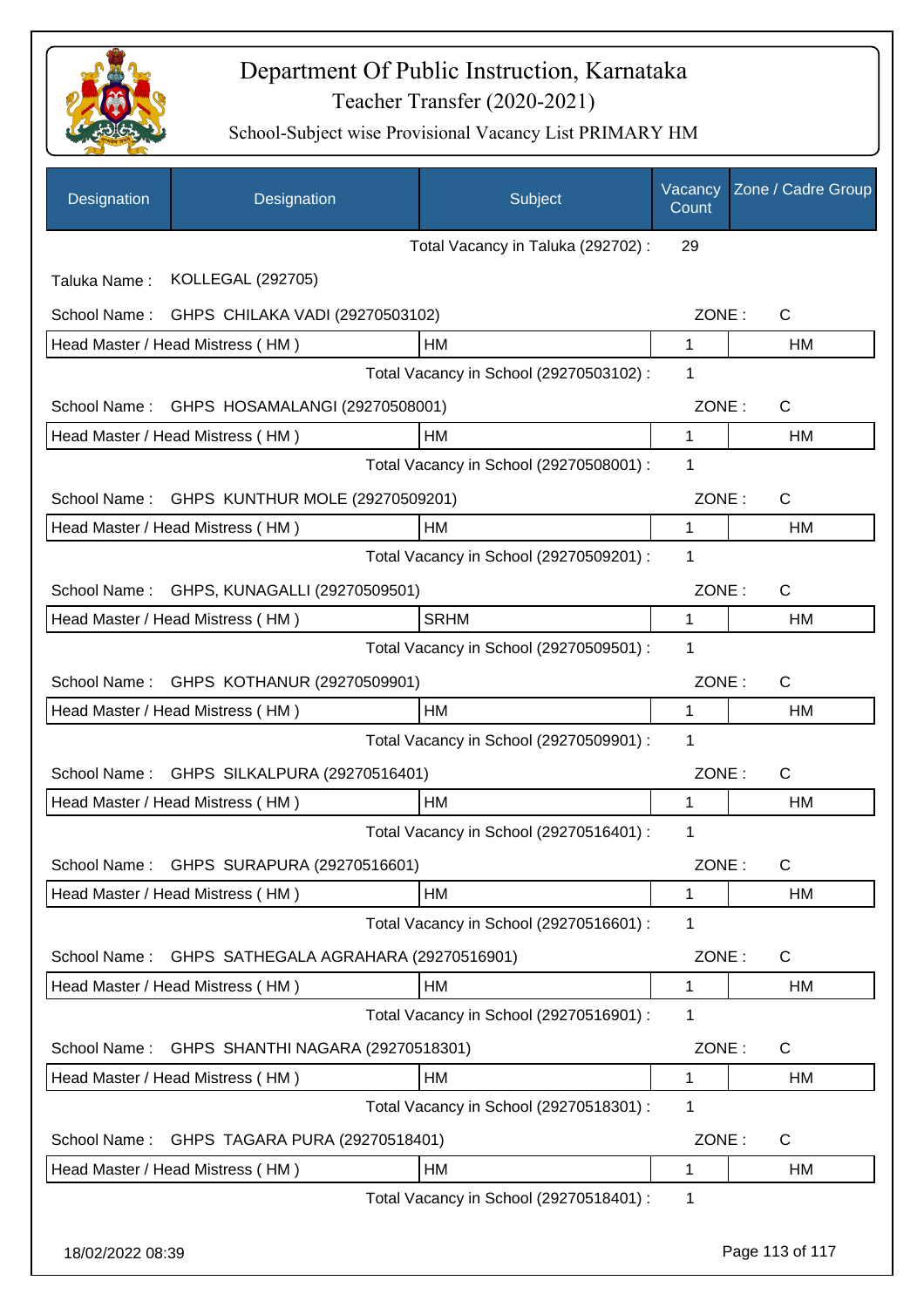

| Designation      | Designation                                    | Subject                                 | Vacancy<br>Count | Zone / Cadre Group |
|------------------|------------------------------------------------|-----------------------------------------|------------------|--------------------|
| School Name:     | GHPS THIMMARAJAPURA (29270518601)              |                                         | ZONE:            | B                  |
|                  | Head Master / Head Mistress (HM)               | <b>HM</b>                               | 1                | HM                 |
|                  |                                                | Total Vacancy in School (29270518601) : | 1                |                    |
| School Name:     | GHPS THERAMBALLI (29270518701)                 |                                         | ZONE:            | $\mathsf{C}$       |
|                  | Head Master / Head Mistress (HM)               | HM                                      | 1                | HM                 |
|                  |                                                | Total Vacancy in School (29270518701) : | 1                |                    |
|                  | School Name: GHPS MADHUVANAHALLI (29270522001) |                                         | ZONE:            | B                  |
|                  | Head Master / Head Mistress (HM)               | <b>SRHM</b>                             | 1                | HM                 |
|                  |                                                | Total Vacancy in School (29270522001) : | 1                |                    |
| School Name:     | GHPS HALE HAMPAPURA (29270527301)              |                                         | ZONE:            | $\mathsf{C}$       |
|                  | Head Master / Head Mistress (HM)               | HM                                      | 1                | <b>HM</b>          |
|                  |                                                | Total Vacancy in School (29270527301) : | 1                |                    |
|                  |                                                | Total Vacancy in Taluka (292705):       | 14               |                    |
| Taluka Name:     | <b>YELANDUR (292712)</b>                       |                                         |                  |                    |
| School Name:     | GHPS KANDAHALLI (29271200401)                  |                                         | ZONE:            | B                  |
|                  | Head Master / Head Mistress (HM)               | HM                                      | 1                | HM                 |
|                  |                                                | Total Vacancy in School (29271200401) : | 1                |                    |
| School Name:     | GHPS HONNUR -II (29271200802)                  |                                         | ZONE:            | $\mathsf{C}$       |
|                  | Head Master / Head Mistress (HM)               | <b>HM</b>                               | 1                | HM                 |
|                  |                                                | Total Vacancy in School (29271200802) : | 1                |                    |
|                  | School Name: GHPS KESTUR -1 (29271200901)      |                                         | ZONE:            | C                  |
|                  | Head Master / Head Mistress (HM)               | <b>SRHM</b>                             | 1                | HM                 |
|                  |                                                | Total Vacancy in School (29271200901) : | 1                |                    |
| School Name:     | GHPS KESTUR-II (29271200902)                   |                                         | ZONE:            | C                  |
|                  | Head Master / Head Mistress (HM)               | <b>HM</b>                               | 1                | HM                 |
|                  |                                                | Total Vacancy in School (29271200902) : | 1                |                    |
| School Name:     | GHPS KATNAVADI (29271201001)                   |                                         | ZONE:            | C                  |
|                  | Head Master / Head Mistress (HM)               | HM                                      | 1                | HM                 |
|                  |                                                | Total Vacancy in School (29271201001) : | 1                |                    |
| School Name:     | GHPS MALLIGAHALLI (29271201201)                |                                         | ZONE:            | C                  |
|                  | Head Master / Head Mistress (HM)               | HM                                      | 1                | HM                 |
|                  |                                                | Total Vacancy in School (29271201201) : | 1                |                    |
| 18/02/2022 08:39 |                                                |                                         |                  | Page 114 of 117    |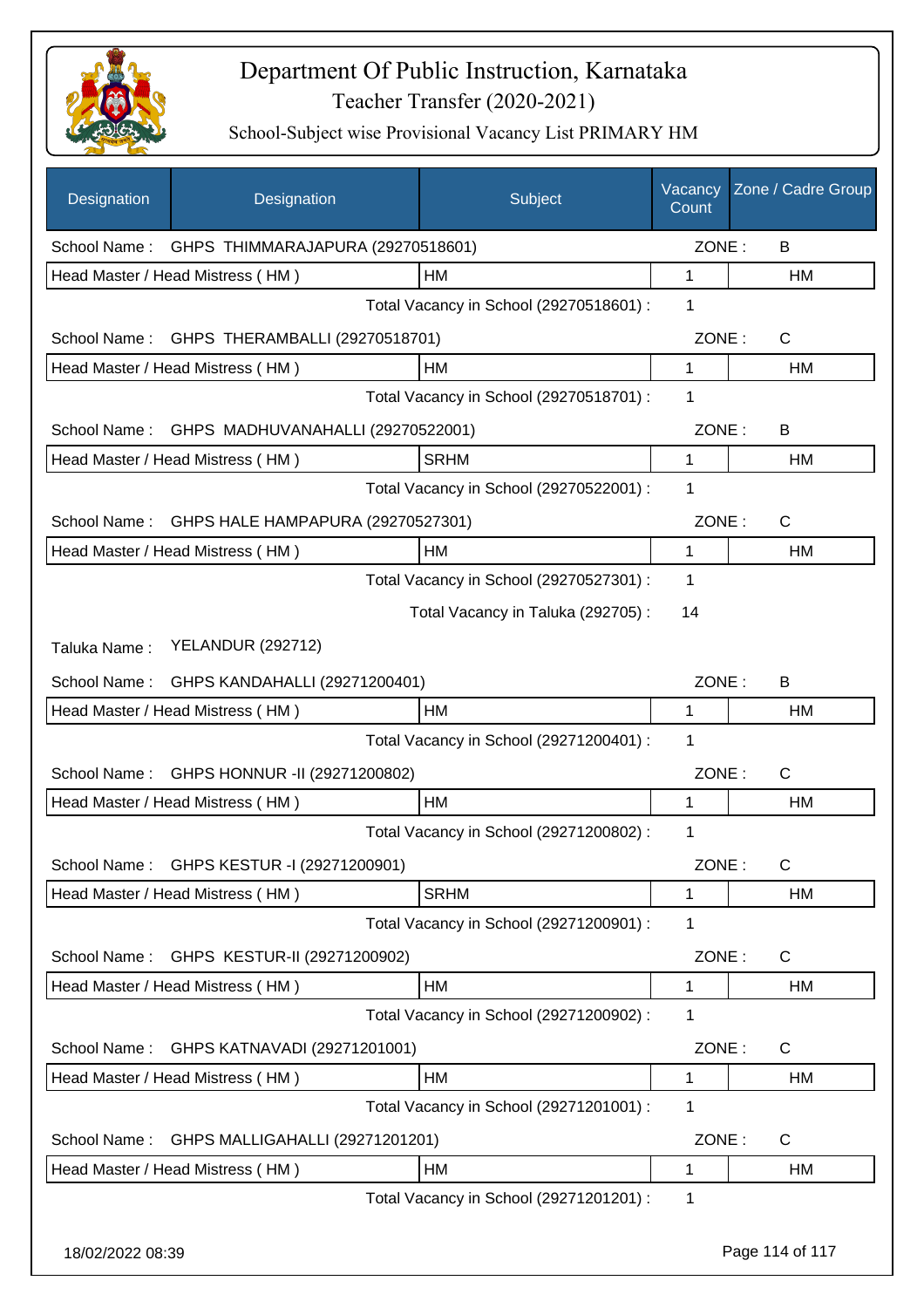

| Designation  | Designation                              | Subject                                 | Vacancy<br>Count | Zone / Cadre Group |
|--------------|------------------------------------------|-----------------------------------------|------------------|--------------------|
| School Name: | GHPS KINAKAHALLI (29271201501)           |                                         | ZONE:            | C                  |
|              | Head Master / Head Mistress (HM)         | HM                                      | 1                | HM                 |
|              |                                          | Total Vacancy in School (29271201501) : | 1                |                    |
| School Name: | GHPS YARIYUR-I (29271202401)             |                                         | ZONE:            | В                  |
|              | Head Master / Head Mistress (HM)         | <b>SRHM</b>                             | 1                | HM                 |
|              |                                          | Total Vacancy in School (29271202401) : | 1                |                    |
| School Name: | GHPS GUMBALLI (29271203101)              |                                         | ZONE:            | $\mathsf{C}$       |
|              | Head Master / Head Mistress (HM)         | HM                                      | $\mathbf{1}$     | HM                 |
|              |                                          | Total Vacancy in School (29271203101) : | 1                |                    |
| School Name: | GHPS KOMARANAPURA (29271203201)          |                                         | ZONE:            | $\mathsf{C}$       |
|              | Head Master / Head Mistress (HM)         | HM                                      | 1                | HM                 |
|              |                                          | Total Vacancy in School (29271203201) : | 1                |                    |
| School Name: | GHPS UPPINA MOLE (29271203401)           |                                         | ZONE:            | B                  |
|              | Head Master / Head Mistress (HM)         | HM                                      | $\mathbf{1}$     | <b>HM</b>          |
|              |                                          | Total Vacancy in School (29271203401) : | 1                |                    |
| School Name: | GHPS YELANDUR (29271204304)              |                                         | ZONE:            | A                  |
|              | Head Master / Head Mistress (HM)         | <b>HM</b>                               | $\mathbf 1$      | HM                 |
|              |                                          | Total Vacancy in School (29271204304) : | 1                |                    |
|              |                                          | Total Vacancy in Taluka (292712) :      | 12               |                    |
| Taluka Name: | <b>HANUR (292713)</b>                    |                                         |                  |                    |
|              | School Name: GHPS BANDALLI (29271300606) |                                         | ZONE:            | C                  |
|              | Head Master / Head Mistress (HM)         | HM                                      | 1                | HM                 |
|              |                                          | Total Vacancy in School (29271300606) : | 1                |                    |
| School Name: | GHPS CHANGADARA HALLI (29271301101)      |                                         | ZONE:            | C                  |
|              | Head Master / Head Mistress (HM)         | HM                                      | $\mathbf 1$      | HM                 |
|              |                                          | Total Vacancy in School (29271301101) : | 1                |                    |
| School Name: | GHPS, CHIKKAMALAPURA (29271301501)       |                                         | ZONE:            | C                  |
|              | Head Master / Head Mistress (HM)         | HM                                      | 1                | HM                 |
|              |                                          | Total Vacancy in School (29271301501) : | 1                |                    |
| School Name: | GHPS COWDALLI (29271301601)              |                                         | ZONE:            | C                  |
|              | Head Master / Head Mistress (HM)         | HM                                      | 1                | HM                 |
|              |                                          | Total Vacancy in School (29271301601) : | 1                |                    |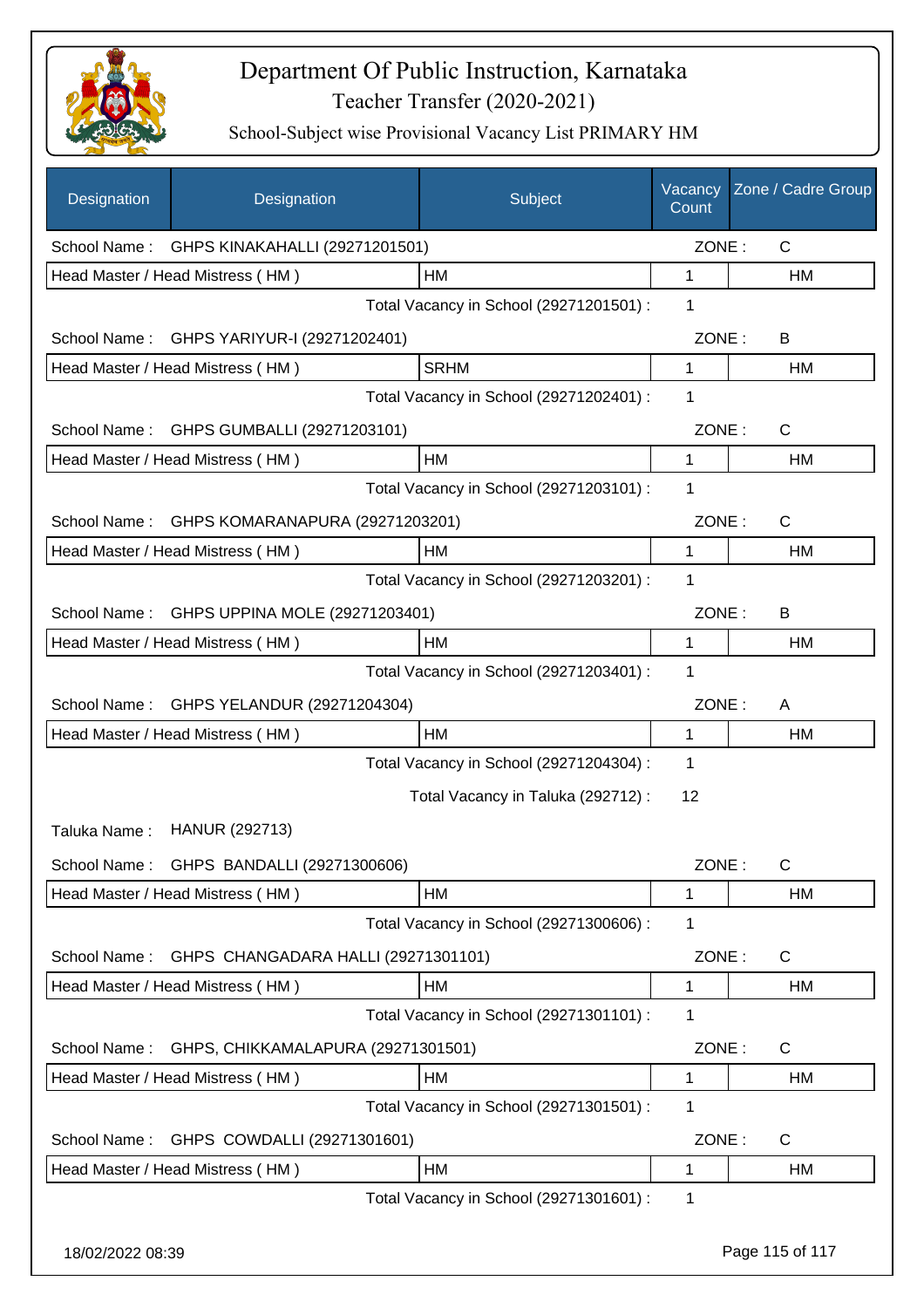

| Designation      | Designation                              | Subject                                 | Vacancy<br>Count | Zone / Cadre Group |
|------------------|------------------------------------------|-----------------------------------------|------------------|--------------------|
| School Name:     | GHPS HUTHUR (29271302601)                |                                         | ZONE:            | $\mathsf{C}$       |
|                  | Head Master / Head Mistress (HM)         | <b>HM</b>                               | 1                | HM                 |
|                  |                                          | Total Vacancy in School (29271302601) : | 1                |                    |
| School Name:     | GLPS INDIGANATHA (29271302701)           |                                         | ZONE:            | C                  |
|                  | Head Master / Head Mistress (HM)         | HM                                      | 1                | HM                 |
|                  |                                          | Total Vacancy in School (29271302701) : | 1                |                    |
| School Name:     | GHPS SULVADI (29271303404)               |                                         | ZONE:            | $\mathsf{C}$       |
|                  | Head Master / Head Mistress (HM)         | <b>HM</b>                               | 1                | <b>HM</b>          |
|                  |                                          | Total Vacancy in School (29271303404) : | 1                |                    |
| School Name:     | GHPS SHAGYAM (29271303901)               |                                         | ZONE:            | $\mathsf{C}$       |
|                  | Head Master / Head Mistress (HM)         | HM                                      | 1                | <b>HM</b>          |
|                  |                                          | Total Vacancy in School (29271303901) : | 1                |                    |
| School Name:     | GHPS UDDANUR (29271304401)               |                                         | ZONE:            | B                  |
|                  | Head Master / Head Mistress (HM)         | <b>HM</b>                               | 1                | HM                 |
|                  |                                          | Total Vacancy in School (29271304401) : | 1                |                    |
|                  | School Name: GLPS ANEHOLA (29271304901)  |                                         | ZONE:            | $\mathsf{C}$       |
|                  | Head Master / Head Mistress (HM)         | HM                                      | 1                | HM                 |
|                  |                                          | Total Vacancy in School (29271304901) : | 1                |                    |
| School Name:     | GHPS GAJANUR (29271306701)               |                                         | ZONE:            | $\mathsf{C}$       |
|                  | Head Master / Head Mistress (HM)         | HM                                      | 1                | HM                 |
|                  |                                          | Total Vacancy in School (29271306701) : | 1                |                    |
| School Name:     | GHPS GORASANE (29271307201)              |                                         | ZONE:            | C                  |
|                  | Head Master / Head Mistress (HM)         | HM                                      | 1                | HM                 |
|                  |                                          | Total Vacancy in School (29271307201) : | 1                |                    |
| School Name:     | UPGRADED GHPS HALEMARTALLI (29271307701) |                                         | ZONE:            | C                  |
|                  | Head Master / Head Mistress (HM)         | HM                                      | 1                | HM                 |
|                  |                                          | Total Vacancy in School (29271307701) : | 1                |                    |
| School Name:     | GHPS KEMPAIAHANA HATTI (29271309301)     |                                         | ZONE:            | C                  |
|                  | Head Master / Head Mistress (HM)         | HM                                      | 1                | HM                 |
|                  |                                          | Total Vacancy in School (29271309301) : | 1                |                    |
| School Name:     | GHPS KOMBU DIKKI (29271309701)           |                                         | ZONE:            | C                  |
|                  | Head Master / Head Mistress (HM)         | HM                                      | 1                | HM                 |
| 18/02/2022 08:39 |                                          |                                         |                  | Page 116 of 117    |